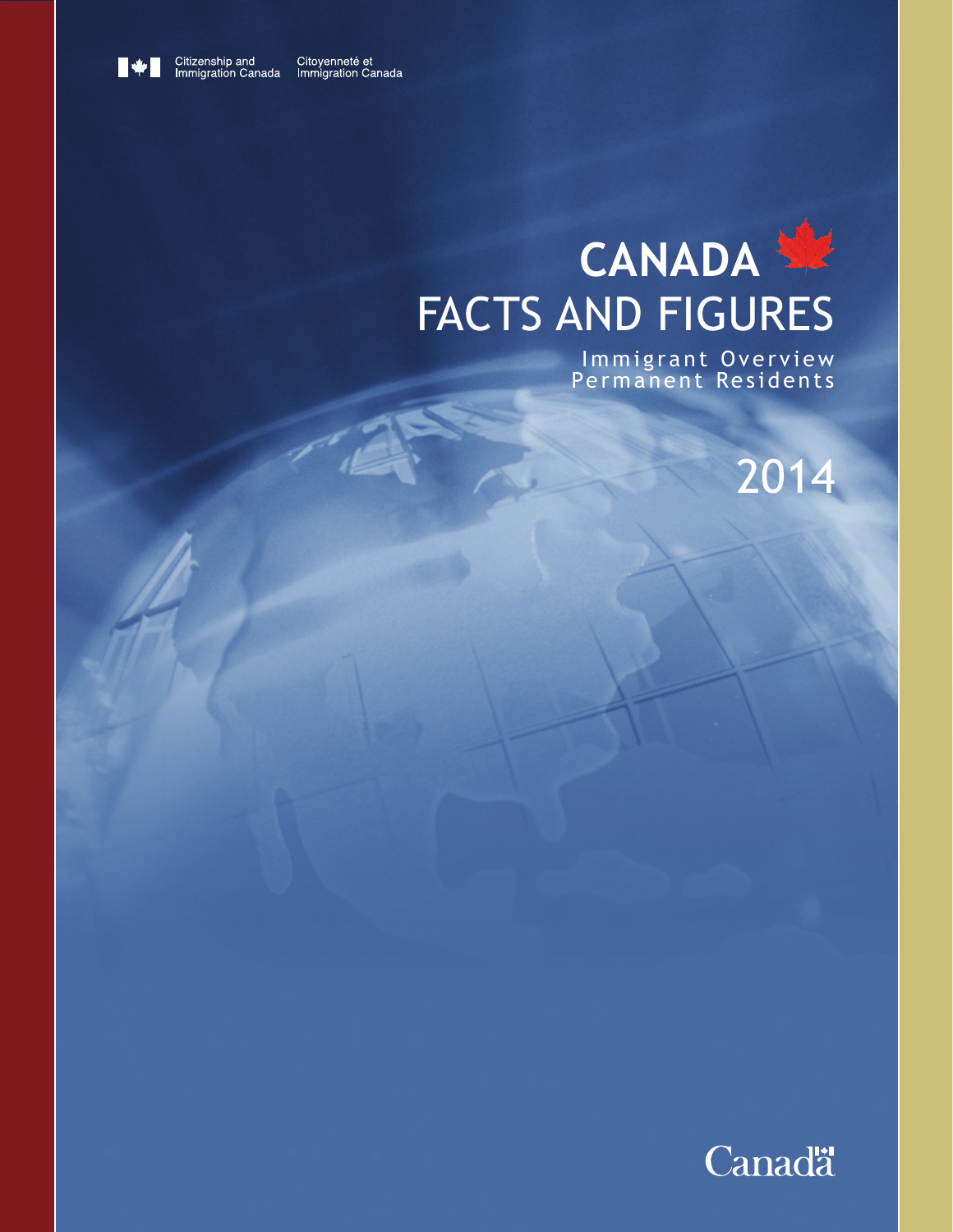Produced by

Research and Evaluation Branch Citizenship and Immigration Canada Internet: [www.cic.gc.ca](http://www.cic.gc.ca/)

For online copies please visit: [www.cic.gc.ca/english/resources/statistics/menu-fact.asp](http://www.cic.gc.ca/english/resources/statistics/menu-fact.asp)

All rights reserved. No part of this information (publication or product) may be reproduced or transmitted in any form or by any means, electronic, mechanical, photocopying, recording or otherwise, or stored in a retrieval system, without prior written permission of the Minister of Public Works and Government Services Canada, Ottawa, Ontario K1A 0S5 or [copyright.droitdauteur@pwgsc.gc.ca.](mailto:copyright.droitdauteur@pwgsc.gc.ca)

© Her Majesty the Queen in Right of Canada, represented by the Minister of Public Works and Government Services Canada, 2015.

ISSN: 2368-9714

Ref. No.: D1-2015

Aussi disponible en français sous le titre *Faits et chiffres 2014 : Aperçu de l'immigration – Résidents permanents*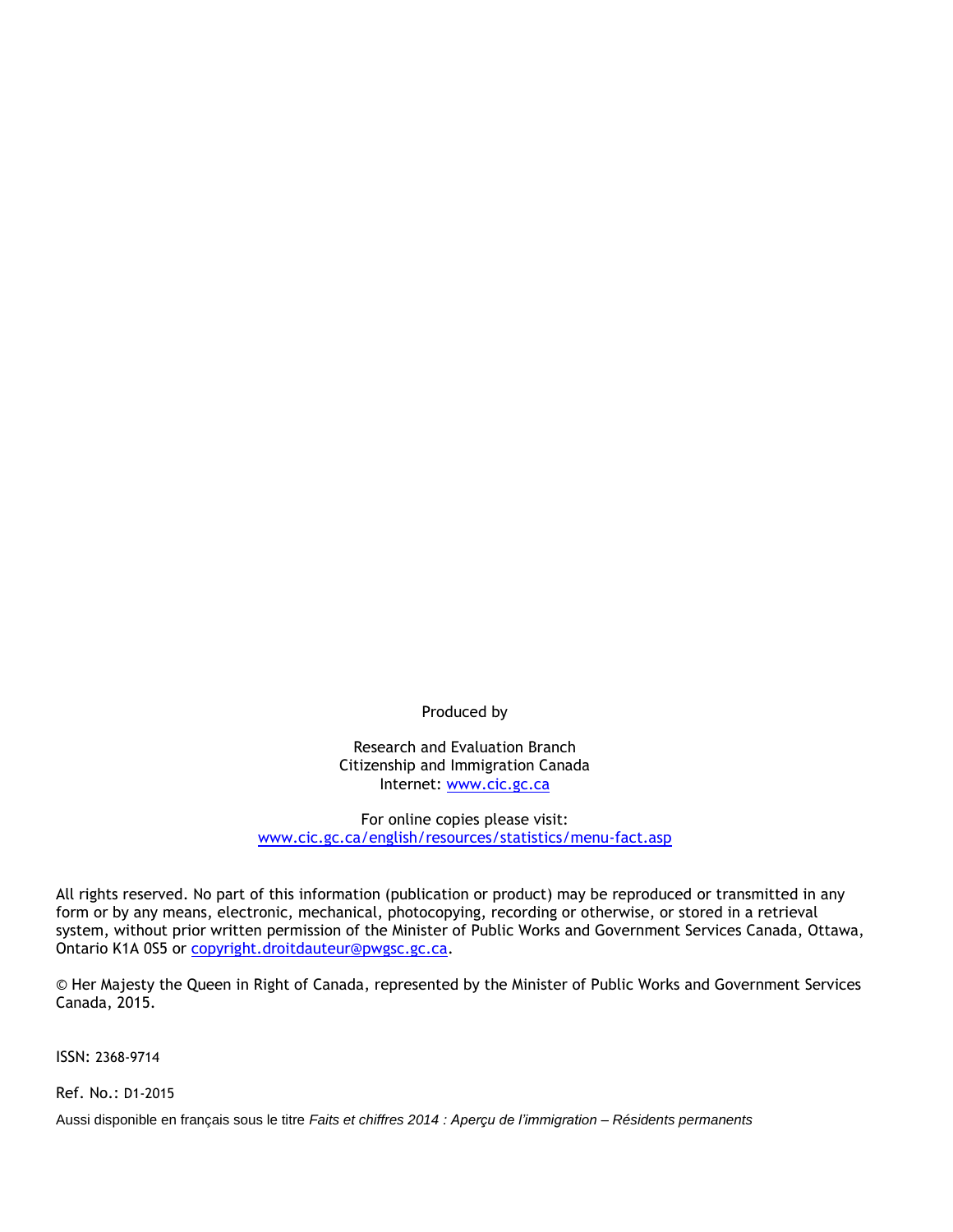# Table of contents

| Canada - Skilled workers 15 years of age or older intending to work by gender and occupational skill level (principal |  |
|-----------------------------------------------------------------------------------------------------------------------|--|
|                                                                                                                       |  |

# List of figures

| Canada – Permanent residents by category and source area, 2014 (showing percentage distribution)23       |  |
|----------------------------------------------------------------------------------------------------------|--|
|                                                                                                          |  |
|                                                                                                          |  |
|                                                                                                          |  |
| Canada – Permanent residents 15 years of age or older by gender and marital status, 2014  44             |  |
| Canada – Permanent residents by category and language ability, 2014 (showing percentage distribution) 46 |  |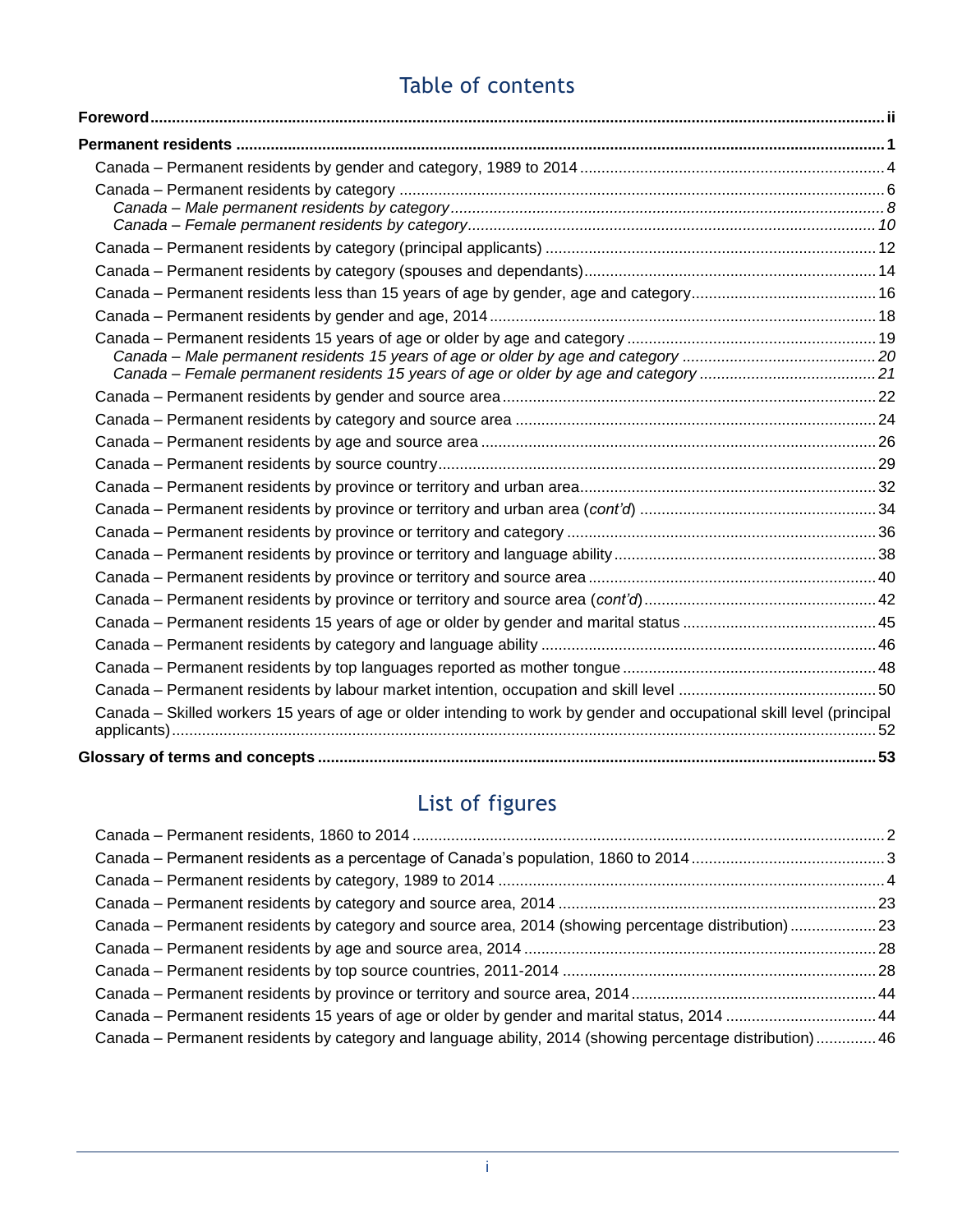# <span id="page-3-0"></span>**Foreword**

A key mandate of the Research and Evaluation Branch, Citizenship and Immigration Canada (CIC) is the dissemination of immigration data. With its annual publication, *Facts and Figures: Immigration Overview– Permanent Residents,* CIC provides a broad range of statistical information on admissions to Canada.

*Facts and Figures 2014: Immigration Overview–Permanent Residents* presents the annual intake of permanent residents by category of immigration from 1990 to 2014. The main body of the publication consists of a series of statistical tables and charts covering the ten-year period from 2005 to 2014. The report depicts selected characteristics for permanent residents.

All statistical information provided in this publication is derived from CIC's administrative data files where transactions with the department are recorded.

The statistics for admission of permanent residents are provided for the three main categories of immigration—family class, economic immigrants and refugees—as well as for other immigrants who do not qualify in any of these categories.

For information on Citizenship and Immigration Canada, its priorities and activities, publications and reports, as well as application guides and forms, visit the CIC Web site at [www.cic.gc.ca.](http://www.cic.gc.ca/)

The numbers appearing in this report for the period prior to 2014 may differ from those reported in earlier publications. These differences reflect adjustments to CIC's administrative data files that normally occur over time.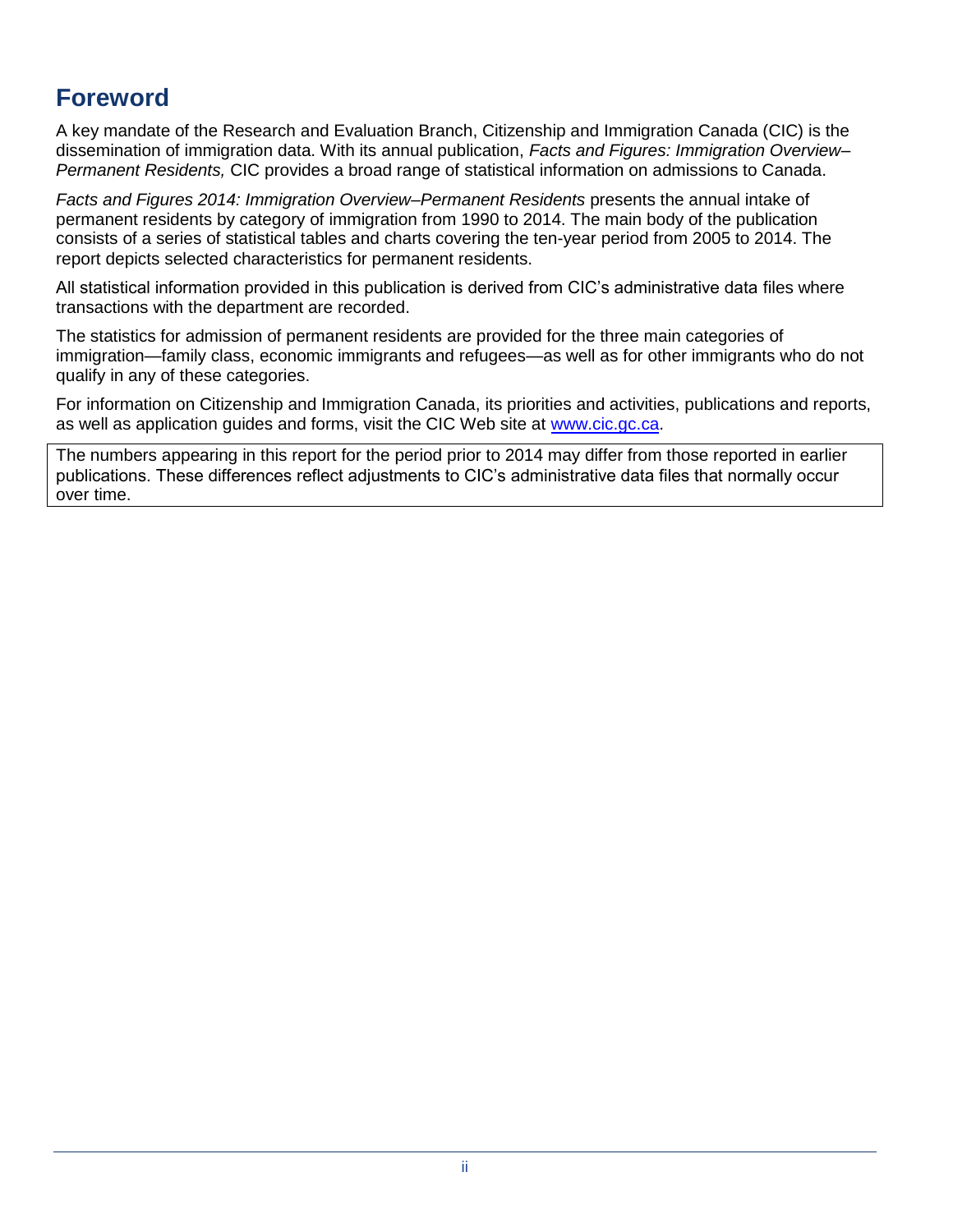

# <span id="page-4-0"></span>**Permanent residents**

Since 2002, Canada's immigration program has been based on the *Immigration and Refugee Protection Act* (IRPA) and its regulations. The IRPA replaces the *Immigration Act* of 1976 and defines three basic categories of permanent residents, which correspond to major program objectives: reuniting families, contributing to economic development and protecting refugees. Accordingly, statistical information in this section is presented for the main categories of permanent residents and refers to principal applicants and accompanying spouses and dependants (unless otherwise noted).

The family class is comprised of foreign nationals sponsored by close relatives or family members in Canada and includes spouses and partners, dependent children, parents and grandparents.

Economic immigrants are people selected for their skills and ability to contribute to Canada's economy, including skilled workers, business immigrants, provincial and territorial nominees, and live-in caregivers. The skilled worker component includes immigrants who are able to demonstrate their ability to enter the labour market and successfully establish in Canada by meeting selection criteria that assess factors such as English or French language abilities, and work experience. The business immigrant component includes those who invest their money in an approved venture, those who intend to run their own business, or those who intend to be self-employed. The provincial and territorial nominees are permanent residents designated by a province or territory that have entered into agreements with the Government of Canada to select immigrants who will meet their local economic needs. While these nominees must meet federal health and security admission criteria, they are not subject to the skilled worker selection grid for determining eligibility. Live-in caregivers are temporary foreign workers who are granted permanent residence after their participation in the Live-in Caregiver Program. Initially, live-in caregivers must be qualified to provide care for children, sick or elderly people, or persons with a disability. Successful candidates are granted temporary resident status and a work permit and, after two years, are eligible to apply for permanent resident status.

Refugees include government-assisted refugees, privately sponsored refugees, refugees landed in Canada, dependants of refugees landed in Canada who live abroad, and Blended Visa Office-referred refugees.

On an exceptional basis, the IRPA gives Citizenship and Immigration Canada the authority to grant permanent resident status to individuals and families who would not otherwise qualify in any category—for example, in cases where there are strong humanitarian and compassionate considerations, or for public policy reasons. These discretionary provisions provide the flexibility to approve deserving cases not anticipated in the legislation.

In this section of the report, selected landing and socio-demographic characteristics are presented for all permanent residents for the 2005 to 2014 calendar years. Statistical tables and charts provide genderbased information on immigrant category, source areas, intended destination in Canada, age at landing, marital status, language ability, occupational skill level and intention to work. Information pertaining to marital status, occupational skill level, and intention to work is presented only for the permanent resident population 15 years of age or older. This age group corresponds to the age requirements for the labour force population as defined in the Census of Population. Supplementary tables for the permanent resident population include statistical information showing the major source countries, the occupation and the skill level.

Due to privacy considerations, some cells in the following tables have been suppressed and replaced with the notation "--". As a result, components may not sum to total indicated. In general, we have suppressed cells containing less than five cases except in circumstances where, in our judgment, we are not releasing personal information on an identifiable individual.

Note: numbers appearing in the "not stated" and "other" categories reflect operational adjustments to CIC's administrative data files and are currently under review.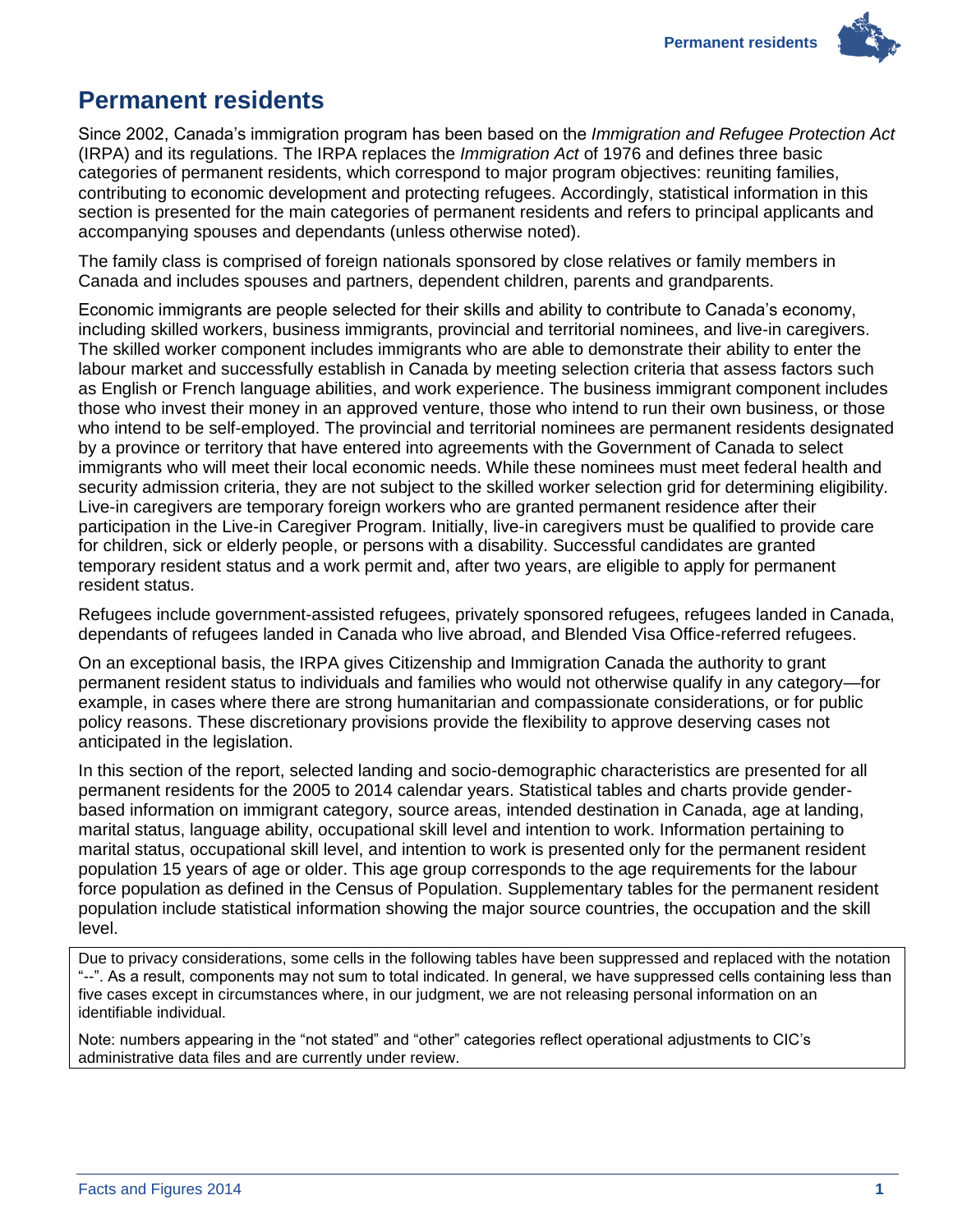#### <span id="page-5-0"></span>*Canada – Permanent residents, 1860 to 2014*



### *Historical highlights*

- 1896 to 1905: the settlement of the West with an offer of free land results in large numbers of immigrants from the United Kingdom, Europe and the United States.
- 1906: *Immigration Act*
- 1910: *Immigration Act*
- 1913: 400,000 immigrants arrive in Canada
- 1914 to 1918: immigration slump during the World War I
- 1928: opening of Halifax's Pier 21, the Atlantic gateway to Canada
- 1930s: extremely low levels of immigration during the Depression years
- 1940s: during and after World War II, approximately 48,000 war brides and their 22,000 children arrive in Canada
- 1950s: Canada receives about one and a half million immigrants from Europe
- 1952: *Immigration Act*
- 1956 and 1957: Canada accepts 37,500 Hungarian refugees
- 1962: new immigration regulations are tabled to eliminate all discrimination based on race, religion and national origin
- 1967: the government amends Canada's immigration policy and introduces the point system for the selection of skilled workers and business immigrants
- 1968 and 1969: Canada takes in 11,000 Czechoslovakian refugees
- 1972: Canada resettles more than 6,175 Ugandan Asians
- 1973: Canada accepts more than 6,000 Chileans
- 1975 to 1978: Canada resettles almost 9,000 Indochinese
- 1978: *Immigration Act* (1976) came into effect April 10, 1978
- 1979 and 1980: 60,000 Vietnamese, Cambodian and Laotian "boat people" arrive in Canada
- 1999: Canada accepts more than 7,000 Kosovars
- 2002: *Immigration and Refugee Protection Act* (IRPA) came into force June 28, 2002
- 2008: Ministerial instructions changed the way the economic immigrant cases are processed under IRPA.
- 2008: The Canadian Experience Class (CEC) facilitates access to permanent residence who have recent Canadian work experience or have graduated and recently worked in Canada.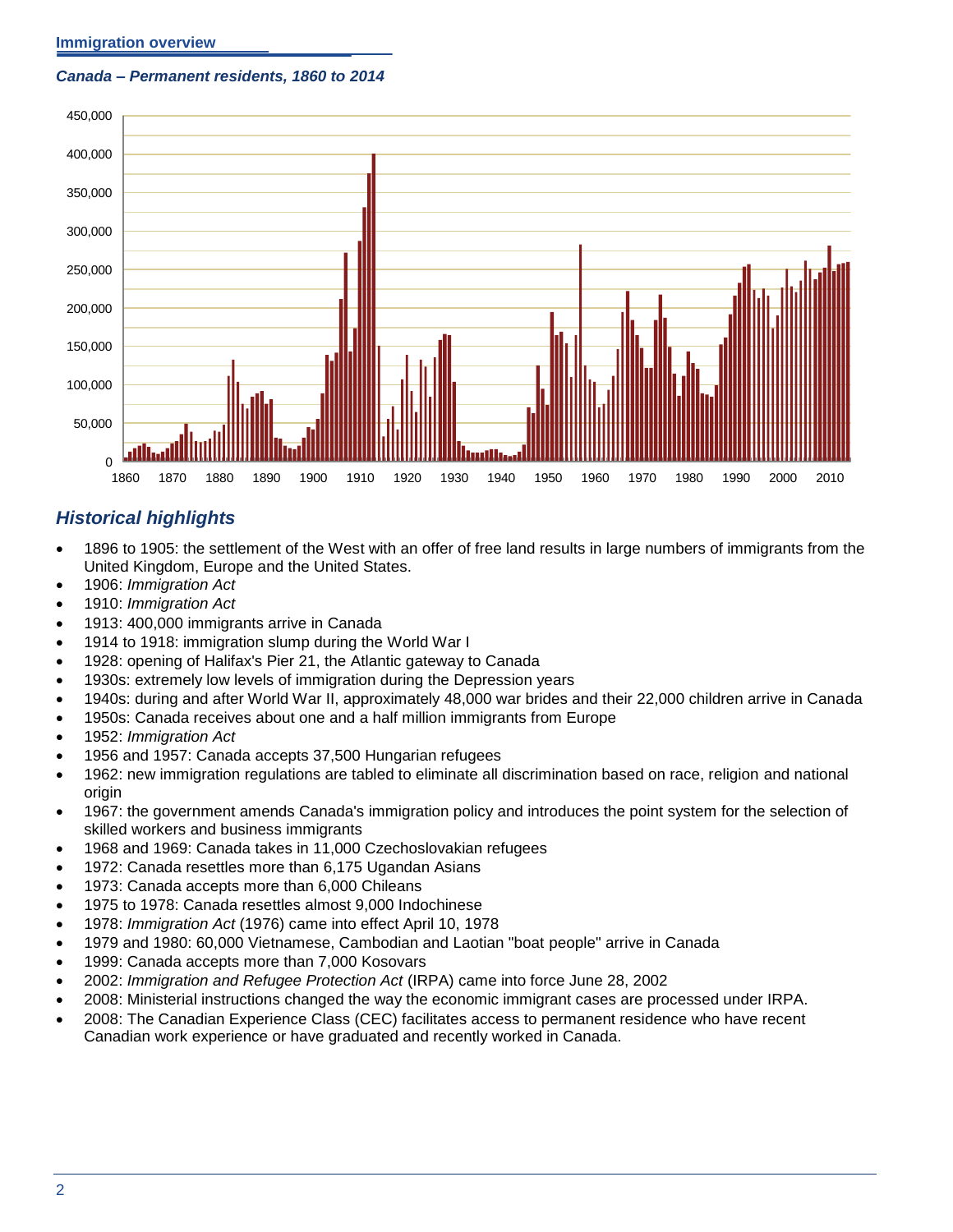**Permanent residents** 





### <span id="page-6-0"></span>*Canada – Permanent residents as a percentage of Canada's population, 1860 to 2014*

| 0%<br>1860      | 1870 | 1880    | 1890 | 1900    | 1910    | 1920 | 1930    | 1940    | 1950 | 1960    | 1970    | 1980    | 1990 | 2000    | 2010    |
|-----------------|------|---------|------|---------|---------|------|---------|---------|------|---------|---------|---------|------|---------|---------|
| <b>YEAR</b>     |      | 1860    |      | 1861    | 1862    |      | 1863    | 1864    |      | 1865    | 1866    |         | 1867 | 1868    | 1869    |
| Number          |      | 6,276   |      | 13,589  | 18,294  |      | 21,000  | 24,779  |      | 18,958  | 11,427  | 10,666  |      | 12,765  | 18,630  |
| % of Population |      | 0.2     |      | 0.4     | 0.6     |      | 0.6     | 0.7     |      | 0.6     | 0.3     |         | 0.3  | 0.4     | 0.5     |
| <b>YEAR</b>     |      | 1870    |      | 1871    | 1872    |      | 1873    | 1874    |      | 1875    | 1876    |         | 1877 | 1878    | 1879    |
| Number          |      | 24,706  |      | 27,773  | 36,578  |      | 50,050  | 39,373  |      | 27,382  | 25,633  | 27,082  |      | 29,807  | 40,492  |
| % of Population |      | 0.7     |      | 0.8     | 1.0     |      | 1.3     | 1.0     |      | 0.7     | 0.6     |         | 0.7  | 0.7     | 1.0     |
| <b>YEAR</b>     |      | 1880    |      | 1881    | 1882    |      | 1883    | 1884    |      | 1885    | 1886    |         | 1887 | 1888    | 1889    |
| Number          |      | 38,505  |      | 47,991  | 112,458 |      | 133,624 | 103,824 |      | 76,169  | 69,152  | 84,526  |      | 88,766  | 91,600  |
| % of Population |      | 0.9     |      | 1.1     | 2.6     |      | 3.0     | 2.3     |      | 1.7     | 1.5     |         | 1.8  | 1.9     | 1.9     |
| <b>YEAR</b>     |      | 1890    |      | 1891    | 1892    |      | 1893    | 1894    |      | 1895    | 1896    |         | 1897 | 1898    | 1899    |
| Number          |      | 75,067  |      | 82,165  | 30,996  |      | 29,633  | 20,829  |      | 18,790  | 16,835  | 21,716  |      | 31,900  | 44,543  |
| % of Population |      | 1.6     |      | 1.7     | 0.6     |      | 0.6     | 0.4     |      | 0.4     | 0.3     |         | 0.4  | 0.6     | 0.9     |
| <b>YEAR</b>     |      | 1900    |      | 1901    | 1902    |      | 1903    | 1904    |      | 1905    | 1906    |         | 1907 | 1908    | 1909    |
| Number          |      | 41,681  |      | 55,747  | 89,102  |      | 138,660 | 131,252 |      | 141,465 | 211,653 | 272,409 |      | 143,326 | 173,694 |
| % of Population |      | 0.8     |      | 1.0     | 1.6     |      | 2.5     | 2.3     |      | 2.4     | 3.5     |         | 4.2  | 2.2     | 2.6     |
| YEAR            |      | 1910    |      | 1911    | 1912    |      | 1913    | 1914    |      | 1915    | 1916    |         | 1917 | 1918    | 1919    |
| Number          |      | 286,839 |      | 331,288 | 375,756 |      | 400,870 | 150,484 |      | 33,665  | 55,914  | 72,910  |      | 41,845  | 107,698 |
| % of Population |      | 4.1     |      | 4.6     | 5.1     |      | 5.3     | 1.9     |      | 0.4     | 0.7     |         | 0.9  | 0.5     | 1.3     |
| <b>YEAR</b>     |      | 1920    |      | 1921    | 1922    |      | 1923    | 1924    |      | 1925    | 1926    |         | 1927 | 1928    | 1929    |
| Number          |      | 138,824 |      | 91,728  | 64,224  |      | 133,729 | 124,164 |      | 84,907  | 135,982 | 158,886 |      | 166.783 | 164,993 |
| % of Population |      | 1.6     |      | 1.0     | 0.7     |      | 1.5     | 1.4     |      | 0.9     | 1.4     |         | 1.6  | 1.7     | 1.6     |
| <b>YEAR</b>     |      | 1930    |      | 1931    | 1932    |      | 1933    | 1934    |      | 1935    | 1936    |         | 1937 | 1938    | 1939    |
| Number          |      | 104,806 |      | 27,530  | 20,591  |      | 14,382  | 12,476  |      | 11,277  | 11,643  | 15,101  |      | 17,244  | 16,994  |
| % of Population |      | 1.0     |      | 0.3     | 0.2     |      | 0.1     | 0.1     |      | 0.1     | 0.1     |         | 0.1  | 0.2     | 0.2     |
| YEAR            |      | 1940    |      | 1941    | 1942    |      | 1943    | 1944    |      | 1945    | 1946    |         | 1947 | 1948    | 1949    |
| Number          |      | 11,324  |      | 9,329   | 7,576   |      | 8,504   | 12,801  |      | 22,722  | 71,719  | 64,127  |      | 125,414 | 95,217  |
| % of Population |      | 0.1     |      | 0.1     | 0.1     |      | 0.1     | 0.1     |      | 0.2     | 0.6     |         | 0.5  | 1.0     | 0.7     |
| <b>YEAR</b>     |      | 1950    |      | 1951    | 1952    |      | 1953    | 1954    |      | 1955    | 1956    |         | 1957 | 1958    | 1959    |
| Number          |      | 73,912  |      | 194,391 | 164,498 |      | 168,868 | 154,227 |      | 109,946 | 164,857 | 282,164 |      | 124,851 | 106,928 |
| % of Population |      | 0.5     |      | 1.4     | 1.1     |      | 1.1     | 1.0     |      | 0.7     | 1.0     |         | 1.7  | 0.7     | 0.6     |
| <b>YEAR</b>     |      | 1960    |      | 1961    | 1962    |      | 1963    | 1964    |      | 1965    | 1966    |         | 1967 | 1968    | 1969    |
| Number          |      | 104,111 |      | 71,698  | 74,856  |      | 93,151  | 112,606 |      | 146,758 | 194,743 | 222,876 |      | 183,974 | 164,531 |
| % of Population |      | 0.6     |      | 0.4     | 0.4     |      | 0.5     | 0.6     |      | 0.7     | 1.0     |         | 1.1  | 0.9     | 0.8     |
| <b>YEAR</b>     |      | 1970    |      | 1971    | 1972    |      | 1973    | 1974    |      | 1975    | 1976    |         | 1977 | 1978    | 1979    |
| Number          |      | 147,713 |      | 121,900 | 122,006 |      | 184,200 | 218,465 |      | 187,881 | 149,429 | 114,914 |      | 86,313  | 112,093 |
| % of Population |      | 0.7     |      | 0.6     | 0.6     |      | 0.8     | 1.0     |      | 0.8     | 0.6     |         | 0.5  | 0.4     | 0.5     |
| <b>YEAR</b>     |      | 1980    |      | 1981    | 1982    |      | 1983    | 1984    |      | 1985    | 1986    |         | 1987 | 1988    | 1989    |
| Number          |      | 143,138 |      | 128,641 | 121,175 |      | 89,185  | 88,272  |      | 84,346  | 99,351  | 152,076 |      | 161,585 | 191,550 |
| % of Population |      | 0.6     |      | 0.5     | 0.5     |      | 0.4     | 0.3     |      | 0.3     | 0.4     |         | 0.6  | 0.6     | 0.7     |
| YEAR            |      | 1990    |      | 1991    | 1992    |      | 1993    | 1994    |      | 1995    | 1996    |         | 1997 | 1998    | 1999    |
| Number          |      | 216,451 |      | 232,802 | 254,787 |      | 256,638 | 224,382 |      | 212,864 | 226,071 | 216,036 |      | 174,195 | 189,950 |
| % of Population |      | 0.8     |      | 0.8     | 0.9     |      | 0.9     | 0.8     |      | 0.7     | 0.8     |         | 0.7  | 0.6     | 0.6     |
| <b>YEAR</b>     |      | 2000    |      | 2001    | 2002    |      | 2003    | 2004    |      | 2005    | 2006    |         | 2007 | 2008    | 2009    |
| Number          |      | 227,455 |      | 250,636 | 229,049 |      | 221,349 | 235,822 |      | 262,242 | 251,640 | 236,753 |      | 247,244 | 252,170 |
| % of Population |      | 0.7     |      | 0.8     | 0.7     |      | 0.7     | 0.7     |      | 0.8     | 0.8     |         | 0.7  | 0.7     | 0.7     |
| <b>YEAR</b>     |      | 2010    |      | 2011    | 2012    |      | 2013    | 2014    |      |         |         |         |      |         |         |
| Number          |      | 280,687 |      | 248,747 | 257,903 |      | 259,023 | 260,404 |      |         |         |         |      |         |         |
| % of Population |      | 0.8     |      | 0.7     | 0.7     |      | 0.7     | 0.7     |      |         |         |         |      |         |         |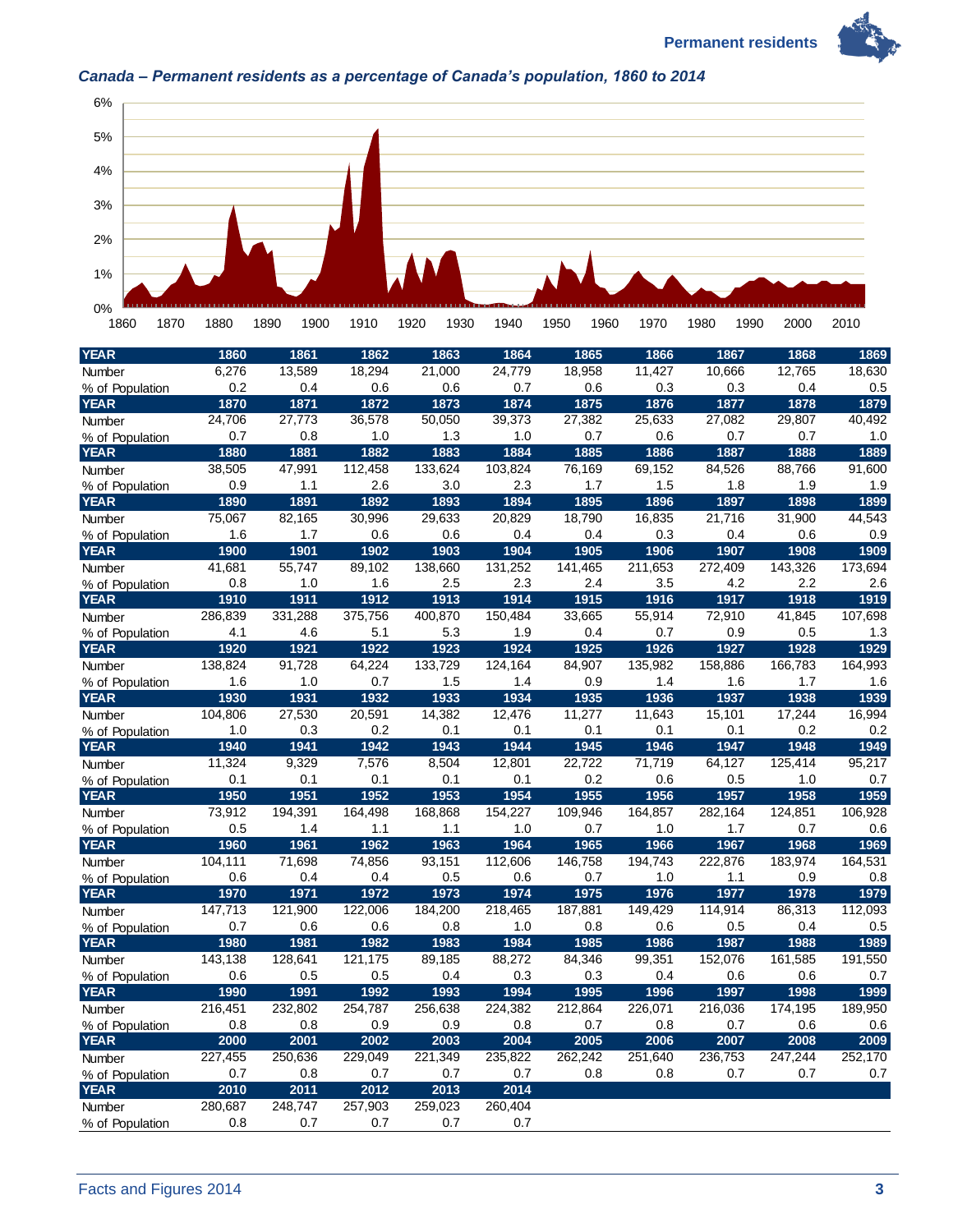## <span id="page-7-0"></span>**Canada – Permanent residents by gender and category, 1989 to 2014**

| <b>Category</b>     | 1990    | 1991    | 1992     | 1993    | 1994    | 1995                           | 1996    | 1997     | 1998    | 1999     | 2000     |
|---------------------|---------|---------|----------|---------|---------|--------------------------------|---------|----------|---------|----------|----------|
|                     |         |         |          |         |         | <b>Number</b>                  |         |          |         |          |          |
| Family class        | 33,665  | 38,780  | 43.389   | 47,265  | 40,023  | 32.254                         | 28,121  | 24.074   | 19,895  | 21,454   | 23,291   |
| Economic immigrants | 49,931  | 43.135  | 47,813   | 51,005  | 50.613  | 53.722                         | 64,494  | 66.829   | 51.400  | 57,833   | 72,668   |
| Refugees            | 24,024  | 33.297  | 32,091   | 17,556  | 11.286  | 15,435                         | 15,448  | 13,487   | 12.333  | 13,202   | 16,124   |
| Other immigrants    | 1,733   | 2,013   | 2,719    | 3,850   | 3,657   | 477                            | 2,318   | 1,900    | 1,353   | 539      | 260      |
| Category not stated | 0       | 0       | 0        | 0       | 0       | 0                              |         | 0        | 0       | 0        | $\Omega$ |
| <b>Males</b>        | 109,353 | 117,225 | 126,012  | 119,676 | 105,579 | 101,888                        | 110,382 | 106,290  | 84,981  | 93,028   | 112,343  |
| Family class        | 40,999  | 49.164  | 57,713   | 65,371  | 54,162  | 45,123                         | 40,195  | 35,851   | 30,969  | 33,807   | 37,322   |
| Economic immigrants | 47,990  | 43.359  | 47,973   | 54,639  | 51,691  | 52.900                         | 60,873  | 61.520   | 46.509  | 51,408   | 63,613   |
| Refugees            | 16,191  | 20,772  | 20,247   | 13,034  | 9,147   | 12,657                         | 13,024  | 10,820   | 10,509  | 11,196   | 13,967   |
| Other immigrants    | 1,868   | 2,235   | 2,824    | 3,901   | 3,796   | 283                            | 1,547   | 1,500    | 1,194   | 492      | 200      |
| Category not stated | 0       | 0       | $\Omega$ | 0       | 0       | $\Omega$                       | 0       | 0        | 0       | $\Omega$ | $\Omega$ |
| <b>Females</b>      | 107,048 | 115,530 | 128,757  | 136,945 | 118,796 | 110,963                        | 115,639 | 109,691  | 89,181  | 96,903   | 115,102  |
| Family class        | 74,664  | 87.944  | 101,102  | 112,636 | 94,185  | 77,377                         | 68,316  | 59,925   | 50.864  | 55,261   | 60,613   |
| Economic immigrants | 97,921  | 86.494  | 95.786   | 105,644 | 102,304 | 106.622                        | 125.367 | 128.349  | 97.909  | 109.241  | 136,281  |
| Refugees            | 40,215  | 54.069  | 52.338   | 30,590  | 20.433  | 28,092                         | 28.472  | 24,307   | 22,842  | 24,398   | 30,091   |
| Other immigrants    | 3,601   | 4,248   | 5,543    | 7,751   | 7,453   | 760                            | 3.865   | 3,400    | 2,547   | 1,031    | 460      |
| Category not stated | 0       | 0       | $\Omega$ | 0       | 0       | 0                              |         | $\Omega$ | 0       | $\Omega$ | $\Omega$ |
| Gender not stated   | 50      | 47      | 18       | 17      | 7       | 13                             | 50      | 55       | 33      | 19       | 10       |
| Total               | 216,451 | 232,802 | 254,787  | 256,638 | 224,382 | 212,864                        | 226,071 | 216,036  | 174,195 | 189,950  | 227,455  |
| <b>Category</b>     | 1990    | 1991    | 1992     | 1993    | 1994    | 1995                           | 1996    | 1997     | 1998    | 1999     | 2000     |
|                     |         |         |          |         |         | <b>Percentage distribution</b> |         |          |         |          |          |
| Family class        | 30.8    | 33.1    | 34.4     | 39.5    | 37.9    | 31.7                           | 25.5    | 22.6     | 23.4    | 23.1     | 20.7     |
|                     |         |         |          |         |         |                                |         |          |         |          |          |

|                     |       |       |       |       |       | - -   |       |       |       |       |       |
|---------------------|-------|-------|-------|-------|-------|-------|-------|-------|-------|-------|-------|
| Family class        | 30.8  | 33.1  | 34.4  | 39.5  | 37.9  | 31.7  | 25.5  | 22.6  | 23.4  | 23.1  | 20.7  |
| Economic immigrants | 45.7  | 36.8  | 37.9  | 42.6  | 47.9  | 52.7  | 58.4  | 62.9  | 60.5  | 62.2  | 64.7  |
| Refugees            | 22.0  | 28.4  | 25.5  | 14.7  | 10.7  | 15.1  | 14.0  | 12.7  | 14.5  | 14.2  | 14.4  |
| Other immigrants    | 1.6   | 1.7   | 2.2   | 3.2   | 3.5   | 0.5   | 2.1   | 1.8   | 1.6   | 0.6   | 0.2   |
| Category not stated | 0.0   | 0.0   | 0.0   | 0.0   | 0.0   | 0.0   | 0.0   | 0.0   | 0.0   | 0.0   | 0.0   |
| <b>Males</b>        | 100.0 | 100.0 | 100.0 | 100.0 | 100.0 | 100.0 | 100.0 | 100.0 | 100.0 | 100.0 | 100.0 |
| Family class        | 38.3  | 42.6  | 44.8  | 47.7  | 45.6  | 40.7  | 34.8  | 32.7  | 34.7  | 34.9  | 32.4  |
| Economic immigrants | 44.8  | 37.5  | 37.3  | 39.9  | 43.5  | 47.7  | 52.6  | 56.1  | 52.2  | 53.1  | 55.3  |
| Refugees            | 15.1  | 18.0  | 15.7  | 9.5   | 7.7   | 11.4  | 11.3  | 9.9   | 11.8  | 11.6  | 12.1  |
| Other immigrants    | 1.7   | 1.9   | 2.2   | 2.8   | 3.2   | 0.3   | 1.3   | 1.4   | 1.3   | 0.5   | 0.2   |
| Category not stated | 0.0   | 0.0   | 0.0   | 0.0   | 0.0   | 0.0   | 0.0   | 0.0   | 0.0   | 0.0   | 0.0   |
| <b>Females</b>      | 100.0 | 100.0 | 100.0 | 100.0 | 100.0 | 100.0 | 100.0 | 100.0 | 100.0 | 100.0 | 100.0 |
| Family class        | 34.5  | 37.8  | 39.7  | 43.9  | 42.0  | 36.4  | 30.2  | 27.7  | 29.2  | 29.1  | 26.6  |
| Economic immigrants | 45.2  | 37.2  | 37.6  | 41.2  | 45.6  | 50.1  | 55.5  | 59.4  | 56.2  | 57.5  | 59.9  |
| Refugees            | 18.6  | 23.2  | 20.5  | 11.9  | 9.1   | 13.2  | 12.6  | 11.3  | 13.1  | 12.8  | 13.2  |
| Other immigrants    | 1.7   | 1.8   | 2.2   | 3.0   | 3.3   | 0.4   | 1.7   | 1.6   | 1.5   | 0.5   | 0.2   |
| Category not stated | 0.0   | 0.0   | 0.0   | 0.0   | 0.0   | 0.0   | 0.0   | 0.0   | 0.0   | 0.0   | 0.0   |
| Gender not stated   | 0.0   | 0.0   | 0.0   | 0.0   | 0.0   | 0.0   | 0.0   | 0.0   | 0.0   | 0.0   | 0.0   |
| Total               | 100.0 | 100.0 | 100.0 | 100.0 | 100.0 | 100.0 | 100.0 | 100.0 | 100.0 | 100.0 | 100.0 |

#### <span id="page-7-1"></span>*Canada – Permanent residents by category, 1989 to 2014*

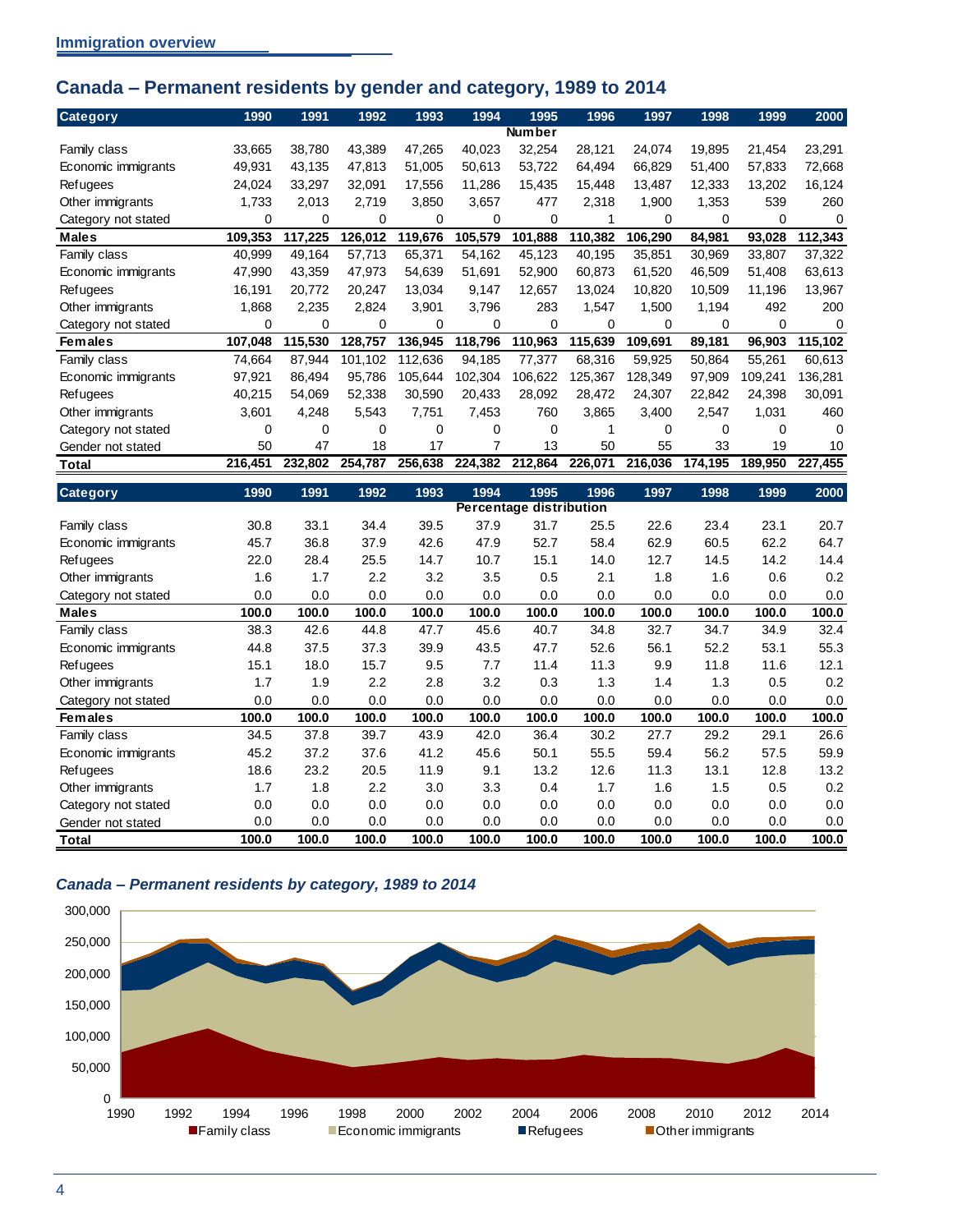



| 2001         | 2002           | 2003         | 2004         | 2005             | 2006         | 2007          | 2008                           | 2009         | 2010           | 2011         | 2012         | 2013         | 2014         |
|--------------|----------------|--------------|--------------|------------------|--------------|---------------|--------------------------------|--------------|----------------|--------------|--------------|--------------|--------------|
|              |                |              |              |                  |              | <b>Number</b> |                                |              |                |              |              |              |              |
| 26,044       | 24,293         | 24,867       | 23,730       | 25,048           | 28,521       | 26,461        | 26,712                         | 26,980       | 24,946         | 23,765       | 27,544       | 35,020       | 28,391       |
| 82,537       | 73,668         | 63,953       | 70,080       | 80,899           | 71,891       | 67,850        | 75,749                         | 78,207       | 94,949         | 80,015       | 82,759       | 75,609       | 81,543       |
| 14,920       | 13,229         | 13,789       | 16,972       | 18,556           | 16,685       | 14,286        | 11,002                         | 11,595       | 12,606         | 13,967       | 11,536       | 12,046       | 11,793       |
| 107          | 1,559          | 3,885        | 3,382        | 3,256            | 5,028        | 5,378         | 5,143                          | 5,183        | 4,496          | 4,033        | 4,630        | 2,242        | 2,432        |
| 1            | 0              | $\mathbf 0$  | $\mathbf 0$  | $\mathbf{1}$     | $\mathbf{1}$ | 1             | 0                              | 1            | 3              | $\mathbf{1}$ | 5            | $\mathbf 0$  | $\pmb{0}$    |
| 123,609      | 112,749        | 106,494      | 114,164      | 127,760          | 122,126      | 113,976       | 118,606                        | 121,966      | 137,000        | 121,781      | 126,474      | 124,917      | 124,159      |
| 40,750       | 37,999         | 40,256       | 38,544       | 38,326           | 41,994       | 39,778        | 38,872                         | 38,228       | 35,279         | 32,688       | 37,468       | 46,823       | 38,268       |
| 73,170       | 64,196         | 57,093       | 63,666       | 75,413           | 66,361       | 63,394        | 73,317                         | 75,282       | 91,966         | 76,099       | 78,033       | 72,545       | 83,545       |
| 12,995       | 11,881         | 12,193       | 15,714       | 17,218           | 15,814       | 13,668        | 10,857                         | 11,254       | 12,091         | 13,906       | 11,543       | 11,785       | 11,493       |
| 99           | 2,220          | 5,309        | 3,729        | 3,523            | 5,343        | 5,934         | 5,587                          | 5,439        | 4,346          | 4,268        | 4,384        | 2,952        | 2,935        |
| $\Omega$     | 0              | 1            | $\mathbf 0$  | 1                | 1            | $\Omega$      | 2                              | 0            | 4              | 2            | 0            | $\mathbf 0$  | $\mathbf{1}$ |
| 127,014      | 116,296        | 114,852      | 121,653      | 134,481          | 129,513      | 122,774       | 128,635                        | 130,203      | 143,686        | 126,963      | 131,428      | 134,105      | 136,242      |
| 66,794       | 62,292         | 65,123       | 62,274       | 63,374           | 70,515       | 66,239        | 65,584                         | 65,208       | 60,225         | 56,453       | 65,012       | 81,843       | 66,659       |
| 155,707      | 137,864        | 121,046      | 133,746      | 156,312          | 138,252      | 131,244       | 149,066                        | 153,489      | 186,915        | 156,114      | 160,792      | 148,154      | 165,088      |
| 27,915       | 25,110         | 25,982       | 32,686       | 35,774           | 32,499       | 27,954        | 21,859                         | 22,849       | 24,697         | 27,873       | 23,079       | 23,831       | 23,286       |
| 206          | 3,779          | 9,194        | 7,111        | 6,779            | 10,371       | 11,312        | 10,730                         | 10,622       | 8,842          | 8,301        | 9,014        | 5,194        | 5,367        |
| 1            | 0              | $\mathbf{1}$ | $\mathbf 0$  | $\boldsymbol{2}$ | 2            | $\mathbf{1}$  | $\overline{\mathbf{c}}$        | $\mathbf{1}$ | $\overline{7}$ | 3            | 5            | $\mathbf 0$  | 1            |
| 13           | $\overline{4}$ | 3            | 5            | $\mathbf{1}$     | 1            | 3             | 3                              | $\mathbf{1}$ | $\mathbf{1}$   | 3            | 1            | 1            | 3            |
| 250.636      | 229.049        | 221,349      | 235,822      | 262,242          | 251,640      | 236,753       | 247,244                        | 252,170      | 280,687        | 248,747      | 257,903      | 259,023      | 260,404      |
|              |                |              |              |                  |              |               |                                |              |                |              |              |              |              |
| 2001         | 2002           | 2003         | 2004         | 2005             | 2006         | 2007          | 2008                           | 2009         | 2010           | 2011         | 2012         | 2013         | 2014         |
|              |                |              |              |                  |              |               | <b>Percentage distribution</b> |              |                |              |              |              |              |
| 21.1         | 21.5           | 23.4         | 20.8         | 19.6             | 23.4         | 23.2          | 22.5                           | 22.1         | 18.2           | 19.5         | 21.8         | 28.0         | 22.9         |
| 66.8         | 65.3           | 60.1         | 61.4         | 63.3             | 58.9         | 59.5          | 63.9                           | 64.1         | 69.3           | 65.7         | 65.4         | 60.5         | 65.7         |
| 12.1         | 11.7           | 12.9         | 14.9         | 14.5             | 13.7         | 12.5          | 9.3                            | 9.5          | 9.2            | 11.5         | 9.1          | 9.6          | 9.5          |
| 0.1          | 1.4            | 3.6          | 3.0          | 2.5              | 4.1          | 4.7           | 4.3                            | 4.2          | 3.3            | 3.3          | 3.7          | 1.8          | 2.0          |
| 0.0          | 0.0            | 0.0          | 0.0          | 0.0              | 0.0          | 0.0           | 0.0                            | 0.0          | 0.0            | 0.0          | 0.0          | 0.0          | 0.0          |
| 100.0        | 100.0          | 100.0        | 100.0        | 100.0            | 100.0        | 100.0         | 100.0                          | 100.0        | 100.0          | 100.0        | 100.0        | 100.0        | 100.0        |
| 32.1         | 32.7           | 35.1         | 31.7         | 28.5             | 32.4         | 32.4          | 30.2                           | 29.4         | 24.6           | 25.7         | 28.5         | 34.9         | 28.1         |
| 57.6         | 55.2           | 49.7         | 52.3         | 56.1             | 51.2         | 51.6          | 57.0                           | 57.8         | 64.0           | 59.9         | 59.4         | 54.1         | 61.3         |
| 10.2         | 10.2           | 10.6         | 12.9         | 12.8             | 12.2         | 11.1          | 8.4                            | 8.6          | 8.4            | 11.0         | 8.8          | 8.8          | 8.4          |
| 0.1          | 1.9            | 4.6          | 3.1          | 2.6              | 4.1          | 4.8           | 4.3                            | 4.2          | 3.0            | 3.4          | 3.3          | 2.2          | 2.2          |
| 0.0          | 0.0            | 0.0          | 0.0          | 0.0              | 0.0          | 0.0           | 0.0                            | 0.0          | 0.0            | 0.0          | 0.0          | 0.0          | 0.0          |
| 100.0        | 100.0          | 100.0        | 100.0        | 100.0            | 100.0        | 100.0         | 100.0                          | 100.0        | 100.0          | 100.0        | 100.0        | 100.0        | 100.0        |
| 26.6         | 27.2           | 29.4         | 26.4         | 24.2             | 28.0         | 28.0          | 26.5                           | 25.9         | 21.5           | 22.7         | 25.2         | 31.6         | 25.6         |
| 62.1         | 60.2           | 54.7         | 56.7         | 59.6             | 54.9         | 55.4          | 60.3                           | 60.9         | 66.6           | 62.8         | 62.3         | 57.2         | 63.4         |
| 11.1         | 11.0           | 11.7         | 13.9         | 13.6             | 12.9         | 11.8          | 8.8                            | 9.1          | 8.8            | 11.2         | 8.9          | 9.2          | 8.9          |
| 0.1          | 1.6            | 4.2          | 3.0          | 2.6              | 4.1          | 4.8           | 4.3                            | 4.2          | 3.2            | 3.3          | 3.5          | 2.0          | 2.1          |
| 0.0          | $0.0\,$        | 0.0          | 0.0          | $0.0\,$          | 0.0          | 0.0           | 0.0                            | 0.0          | 0.0            | 0.0          | 0.0          | 0.0          | 0.0          |
| 0.0<br>100.0 | 0.0<br>100.0   | 0.0<br>100.0 | 0.0<br>100.0 | 0.0<br>100.0     | 0.0<br>100.0 | 0.0<br>100.0  | 0.0<br>100.0                   | 0.0<br>100.0 | 0.0<br>100.0   | 0.0<br>100.0 | 0.0<br>100.0 | 0.0<br>100.0 | 0.0<br>100.0 |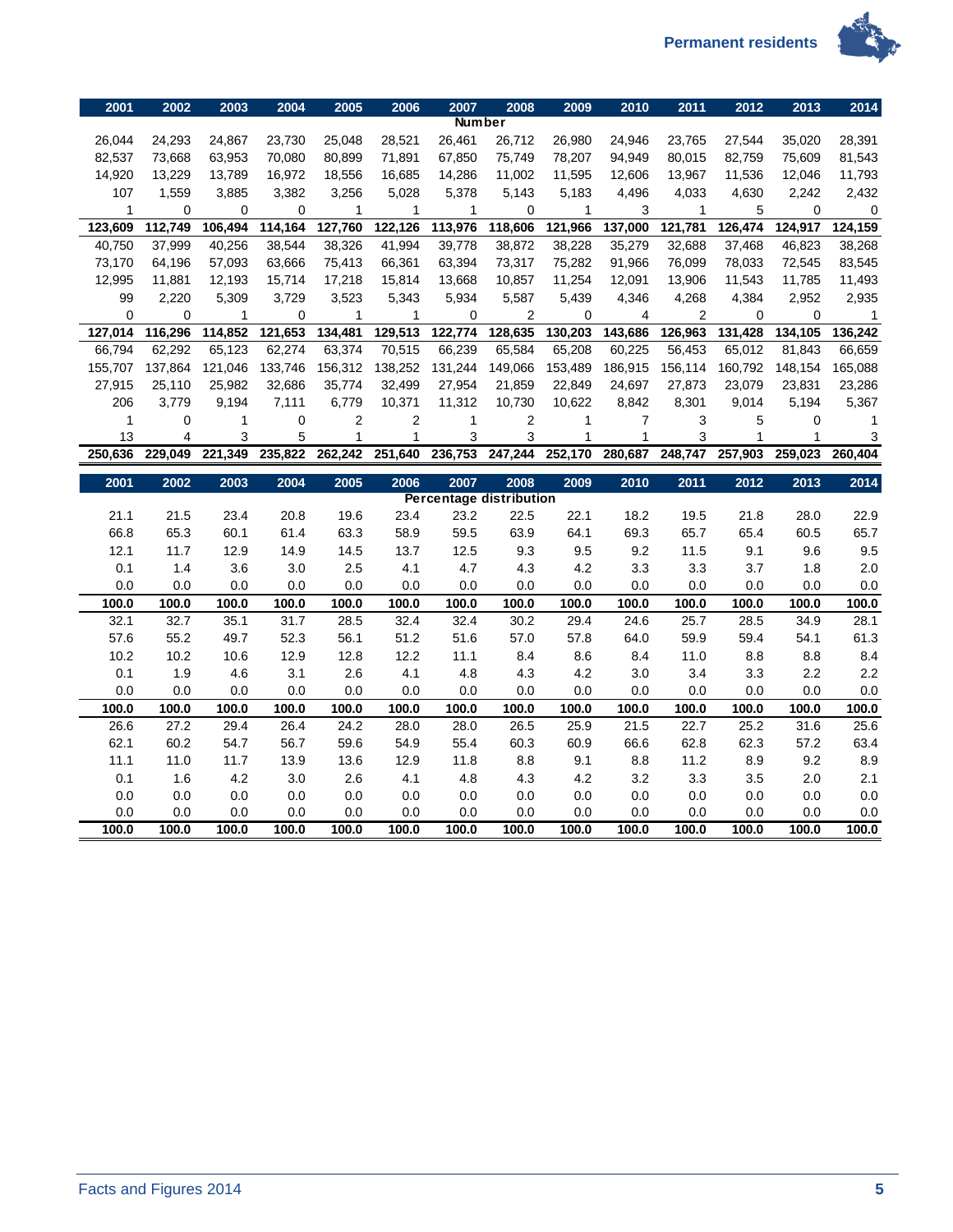## <span id="page-9-0"></span>**Canada – Permanent residents by category**

| Category                                 | 2005           | 2006                                                                                 | 2007         | 2008           | 2009         | 2010           | 2011    | 2012    | 2013                     | 2014    |
|------------------------------------------|----------------|--------------------------------------------------------------------------------------|--------------|----------------|--------------|----------------|---------|---------|--------------------------|---------|
|                                          |                |                                                                                      |              |                | Number       |                |         |         |                          |         |
| Spouses and partners                     | 45,458         | 45,304                                                                               | 44,912       | 44,211         | 43,904       | 40,763         | 38,541  | 39,536  | 42,747                   | 42,124  |
| Sons and daughters                       | 3,232          | 3,191                                                                                | 3,338        | 3,254          | 3,027        | 2,960          | 2,740   | 2,716   | 2,769                    | 3,265   |
| Parents and grandparents                 | 12,475         | 20,005                                                                               | 15,813       | 16,600         | 17,177       | 15,326         | 14,080  | 21,814  | 32,322                   | 18,150  |
| Others                                   | 2,209          | 2,016                                                                                | 2,179        | 1,519          | 1,100        | 1,177          | 1,094   | 946     | 4,005                    | 3,122   |
| Family class                             | 63,374         | 70,516                                                                               | 66,242       | 65,584         | 65,208       | 60,226         | 56,455  | 65,012  | 81,843                   | 66,661  |
| Entrepreneurs - p.a.*                    | 749            | 820                                                                                  | 580          | 446            | 370          | 291            | 184     | 126     | 114                      | 131     |
| Entrepreneurs - s.d.**                   | 2,095          | 2,273                                                                                | 1,577        | 1,255          | 943          | 796            | 522     | 349     | 312                      | 368     |
| Self-employed - p.a.*                    | 302            | 320                                                                                  | 204          | 164            | 182          | 174            | 113     | 89      | 94                       | 159     |
| Self-employed - s.d.**                   | 714            | 632                                                                                  | 375          | 341            | 360          | 326            | 236     | 153     | 170                      | 240     |
| Investors - p.a.*                        | 2,592          | 2,201                                                                                | 2,025        | 2,832          | 2,871        | 3,222          | 2,980   | 2,616   | 2,362                    | 2,082   |
| Investors - s.d.**                       | 7,023          | 5,830                                                                                | 5,420        | 7,370          | 7,432        | 8,492          | 7,606   | 6,744   | 6,043                    | 5,371   |
| Start-up Business - p.a.*                |                |                                                                                      |              |                |              |                |         |         |                          |         |
| Start-up Business - s.d.**               |                |                                                                                      |              |                |              |                |         |         |                          |         |
| Skilled w orkers - p.a.*                 | 52,269         | 44,162                                                                               | 41,251       | 43,361         | 40,733       | 48,820         | 36,779  | 38,591  | 34,156                   | 28,773  |
| Skilled w orkers - s.d.**                | 77,969         | 61,783                                                                               | 56,601       | 60,372         | 55,219       | 70,536         | 52,005  | 52,843  | 48,952                   | 38,712  |
| Canadian experience class - p.a.*        |                |                                                                                      |              |                | 1,775        | 2,533          | 3,972   | 5,943   | 4,362                    | 14,200  |
| Canadian experience class - s.d.**       |                |                                                                                      |              |                | 770          | 1,384          | 2,054   | 3,416   | 2,854                    | 9,586   |
| Skilled trades - p.a.*                   |                |                                                                                      |              |                |              |                |         |         | 11                       |         |
| Skilled trades - s.d.**                  |                |                                                                                      |              |                |              |                |         |         | 6                        |         |
| Provincial/territorial nominees - p.a.*  | 2,643          | 4,672                                                                                | 6,329        | 8,343          | 11,800       | 13,855         | 15,295  | 17,201  | 18,806                   | 21,003  |
| Provincial/territorial nominees - s.d.** | 5,404          | 8,664                                                                                | 10,764       | 14,074         | 18,579       | 22,575         | 23,121  | 23,709  | 21,114                   | 26,625  |
| Live-in caregivers - p.a.*               | 3,063          | 3,547                                                                                | 3,433        | 6,157          | 6,273        | 7,664          | 5,033   | 3,691   | 4,854                    | 11,693  |
| Live-in caregivers - s.d.**              | 1,489          | 3,348                                                                                | 2,685        | 4,354          | 6,183        | 6,247          | 6,215   | 5,322   | 3,945                    | 5,999   |
| Economic immigrants                      | 156,312        | 138,252                                                                              | 131,244      | 149,069        | 153,490      | 186,915        | 156,115 | 160,793 | 148,155                  | 165,089 |
| Government-assisted refugees             | 7,424          | 7,326                                                                                | 7,572        | 7,295          | 7,425        | 7,264          | 7,363   | 5,412   | 5,661                    | 7,573   |
| Privately sponsored refugees             | 2,976          | 3,337                                                                                | 3,588        | 3,512          | 5,036        | 4,833          | 5,584   | 4,225   | 6,269                    | 4,560   |
| Refugees landed in Canada                | 19,934         | 15,883                                                                               | 11,696       | 6,995          | 7,206        | 9,038          | 10,743  | 8,586   | 8,036                    | 7,749   |
| Refugee dependants                       | 5,441          | 5,953                                                                                | 5,098        | 4,057          | 3,182        | 3,562          | 4,183   | 4,856   | 3,712                    | 3,227   |
| Blended Visa Office-Referred             |                |                                                                                      |              |                |              |                |         |         |                          |         |
| refugees                                 |                |                                                                                      |              |                |              |                |         |         | 153                      | 177     |
| <b>Refugees</b>                          | 35,775         | 32,499                                                                               | 27,954       | 21,859         | 22,849       | 24,697         | 27,873  | 23,079  | 23,831                   | 23,286  |
| Retirees, DROC and PDRCC***              | 20             | 23                                                                                   | 15           | 2              | 4            | 0              | 6       | 4       | $\overline{\phantom{a}}$ |         |
| Temporary resident permit holders        | 123            | 136                                                                                  | 107          | 113            | 106          | 109            | 88      | 67      | 44                       | 27      |
| H and C**** cases                        | 3,111          | 4,309                                                                                | 4,347        | 3,450          | 3,142        | 2,898          | 2,687   | 2,927   | 2,875                    | 3,367   |
| Other H and C**** cases outside the      |                |                                                                                      |              |                |              |                |         |         |                          |         |
| family class / Public Policy             | 3,525          | 5,903                                                                                | 6,843        | 7,165          | 7,370        | 5,835          | 5,520   | 5,863   | 1,397                    | 1,161   |
| Public Policy with RAP                   |                |                                                                                      |              |                |              |                |         |         | --                       |         |
| Public Policy w ithout RAP               |                |                                                                                      |              |                |              |                |         | 153     | 866                      | 800     |
| Other immigrants                         | 6,779          | 10,371                                                                               | 11,312       | 10,730         | 10,622       | 8,842          | 8,301   | 9,014   | 5,194                    | 5,367   |
| Category not stated                      | $\overline{2}$ | $\overline{2}$                                                                       | $\mathbf{1}$ | $\overline{2}$ | $\mathbf{1}$ | $\overline{7}$ | 3       | 5       | 0                        | 1       |
| <b>Total</b>                             |                | 262,242 251,640 236,753 247,244 252,170 280,687 248,747 257,903 259,023 260,404      |              |                |              |                |         |         |                          |         |
| *Principal applicants                    |                | *** Deferred removal orders class and post-determination refugee claimants in Canada |              |                |              |                |         |         |                          |         |

\*\*Spouses and dependants \*\*\*\*Humanitarian and Compassionate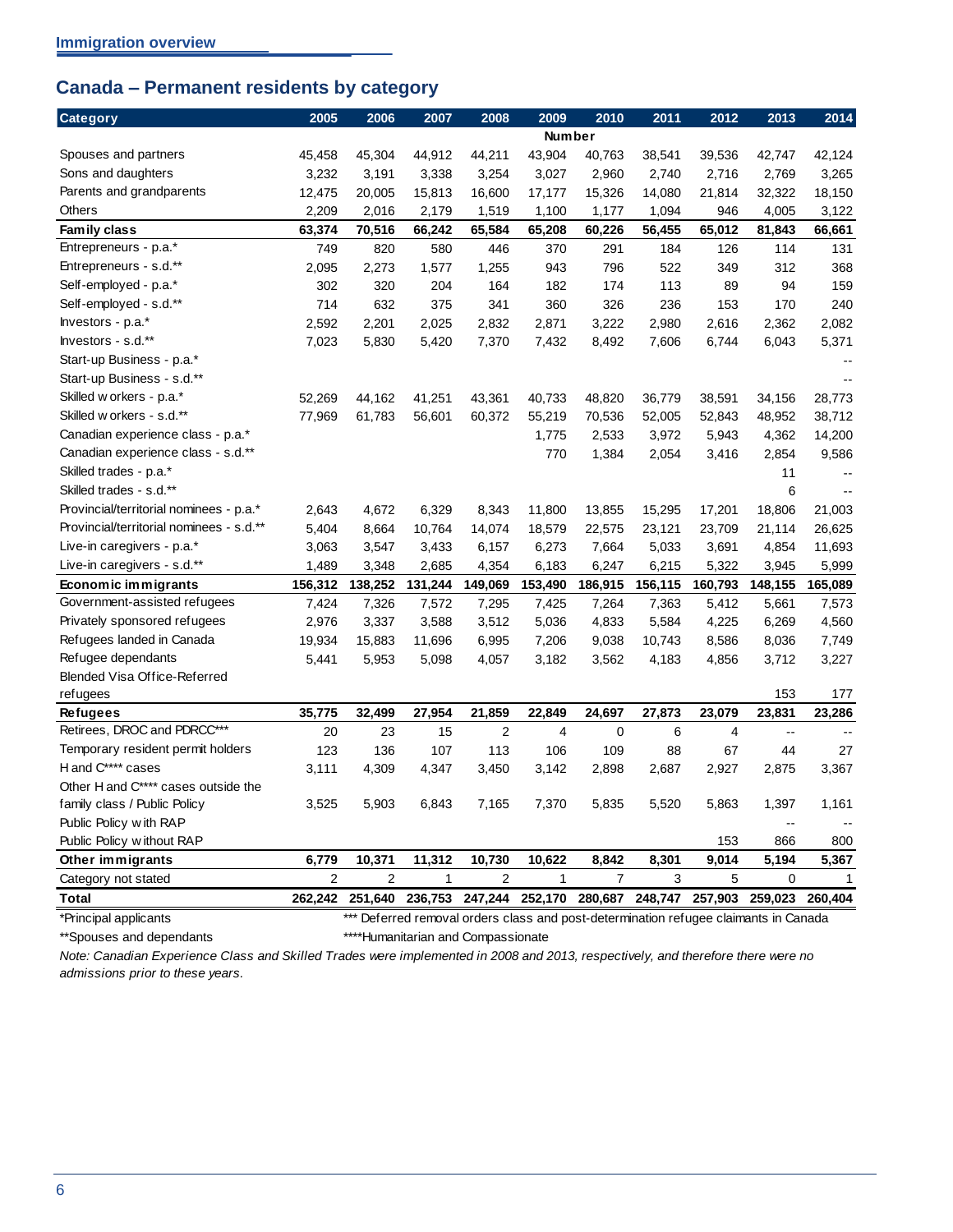

| <b>Category</b>                          | 2005  | 2006  | 2007  | 2008  | 2009                    | 2010  | 2011  | 2012  | 2013           | 2014                     |
|------------------------------------------|-------|-------|-------|-------|-------------------------|-------|-------|-------|----------------|--------------------------|
|                                          |       |       |       |       | Percentage distribution |       |       |       |                |                          |
| Spouses and partners                     | 17.3  | 18.0  | 19.0  | 17.9  | 17.4                    | 14.5  | 15.5  | 15.3  | 16.5           | 16.2                     |
| Sons and daughters                       | 1.2   | 1.3   | 1.4   | 1.3   | 1.2                     | 1.1   | 1.1   | 1.1   | 1.1            | 1.3                      |
| Parents and grandparents                 | 4.8   | 7.9   | 6.7   | 6.7   | 6.8                     | 5.5   | 5.7   | 8.5   | 12.5           | 7.0                      |
| Others                                   | 0.8   | 0.8   | 0.9   | 0.6   | 0.4                     | 0.4   | 0.4   | 0.4   | 1.5            | 1.2                      |
| Family class                             | 24.2  | 28.0  | 28.0  | 26.5  | 25.9                    | 21.5  | 22.7  | 25.2  | 31.6           | 25.6                     |
| Entrepreneurs - p.a.*                    | 0.3   | 0.3   | 0.2   | 0.2   | 0.1                     | 0.1   | 0.1   | 0.0   | 0.0            | 0.1                      |
| Entrepreneurs - s.d.**                   | 0.8   | 0.9   | 0.7   | 0.5   | 0.4                     | 0.3   | 0.2   | 0.1   | 0.1            | 0.1                      |
| Self-employed - p.a.*                    | 0.1   | 0.1   | 0.1   | 0.1   | 0.1                     | 0.1   | 0.0   | 0.0   | 0.0            | 0.1                      |
| Self-employed - s.d.**                   | 0.3   | 0.3   | 0.2   | 0.1   | 0.1                     | 0.1   | 0.1   | 0.1   | 0.1            | 0.1                      |
| Investors - p.a.*                        | 1.0   | 0.9   | 0.9   | 1.1   | 1.1                     | 1.1   | 1.2   | 1.0   | 0.9            | 0.8                      |
| Investors - s.d.**                       | 2.7   | 2.3   | 2.3   | 3.0   | 2.9                     | 3.0   | 3.1   | 2.6   | 2.3            | 2.1                      |
| Start-up Business - p.a.*                |       |       |       |       |                         |       |       |       |                | $\sim$ $\sim$            |
| Start-up Business - s.d.**               |       |       |       |       |                         |       |       |       |                | $\overline{a}$           |
| Skilled w orkers - p.a.*                 | 19.9  | 17.5  | 17.4  | 17.5  | 16.2                    | 17.4  | 14.8  | 15.0  | 13.2           | 11.0                     |
| Skilled w orkers - s.d.**                | 29.7  | 24.6  | 23.9  | 24.4  | 21.9                    | 25.1  | 20.9  | 20.5  | 18.9           | 14.9                     |
| Canadian experience class - p.a.*        |       |       |       |       | 0.7                     | 0.9   | 1.6   | 2.3   | 1.7            | 5.5                      |
| Canadian experience class - s.d.**       |       |       |       |       | 0.3                     | 0.5   | 0.8   | 1.3   | 1.1            | 3.7                      |
| Skilled trades - p.a.*                   |       |       |       |       |                         |       |       |       | 0.0            | $\overline{\phantom{a}}$ |
| Skilled trades - s.d.**                  |       |       |       |       |                         |       |       |       | 0.0            | $\sim$ $\sim$            |
| Provincial/territorial nominees - p.a.*  | 1.0   | 1.9   | 2.7   | 3.4   | 4.7                     | 4.9   | 6.1   | 6.7   | 7.3            | 8.1                      |
| Provincial/territorial nominees - s.d.** | 2.1   | 3.4   | 4.5   | 5.7   | 7.4                     | 8.0   | 9.3   | 9.2   | 8.2            | 10.2                     |
| Live-in caregivers - p.a.*               | 1.2   | 1.4   | 1.5   | 2.5   | 2.5                     | 2.7   | 2.0   | 1.4   | 1.9            | 4.5                      |
| Live-in caregivers - s.d.**              | 0.6   | 1.3   | 1.1   | 1.8   | 2.5                     | 2.2   | 2.5   | 2.1   | 1.5            | 2.3                      |
| Economic immigrants                      | 59.6  | 54.9  | 55.4  | 60.3  | 60.9                    | 66.6  | 62.8  | 62.3  | 57.2           | 63.4                     |
| Government-assisted refugees             | 2.8   | 2.9   | 3.2   | 3.0   | 2.9                     | 2.6   | 3.0   | 2.1   | 2.2            | 2.9                      |
| Privately sponsored refugees             | 1.1   | 1.3   | 1.5   | 1.4   | 2.0                     | 1.7   | 2.2   | 1.6   | 2.4            | 1.8                      |
| Refugees landed in Canada                | 7.6   | 6.3   | 4.9   | 2.8   | 2.9                     | 3.2   | 4.3   | 3.3   | 3.1            | 3.0                      |
| Refugee dependants                       | 2.1   | 2.4   | 2.2   | 1.6   | 1.3                     | 1.3   | 1.7   | 1.9   | 1.4            | 1.2                      |
| Blended Visa Office-Referred             |       |       |       |       |                         |       |       |       |                |                          |
| refugees                                 | 0.0   | 0.0   | 0.0   | 0.0   | 0.0                     | 0.0   | 0.0   | 0.0   | 0.1            | 0.1                      |
| <b>Refugees</b>                          | 13.6  | 12.9  | 11.8  | 8.8   | 9.1                     | 8.8   | 11.2  | 8.9   | 9.2            | 8.9                      |
| Retirees, DROC and PDRCC***              | 0.0   | 0.0   | 0.0   | 0.0   | 0.0                     | 0.0   | 0.0   | 0.0   | $\ddotsc$      | $\sim$                   |
| Temporary resident permit holders        | 0.0   | 0.1   | 0.0   | 0.0   | 0.0                     | 0.0   | 0.0   | 0.0   | 0.0            | 0.0                      |
| H and C**** cases                        | 1.2   | 1.7   | 1.8   | 1.4   | 1.2                     | 1.0   | 1.1   | 1.1   | 1.1            | 1.3                      |
| Other H and C**** cases outside the      |       |       |       |       |                         |       |       |       |                |                          |
| family class / Public Policy             | 1.3   | 2.3   | 2.9   | 2.9   | 2.9                     | 2.1   | 2.2   | 2.3   | 0.5            | 0.4                      |
| Public Policy with RAP                   |       |       |       |       |                         |       |       |       | $\overline{a}$ |                          |
| Public Policy without RAP                |       |       |       |       |                         |       |       | 0.1   | 0.3            | 0.3                      |
| Other immigrants                         | 2.6   | 4.1   | 4.8   | 4.3   | 4.2                     | 3.2   | 3.3   | 3.5   | 2.0            | 2.1                      |
| Category not stated                      | 0.0   | 0.0   | 0.0   | 0.0   | 0.0                     | 0.0   | 0.0   | 0.0   | 0.0            | 0.0                      |
| <b>Total</b>                             | 100.0 | 100.0 | 100.0 | 100.0 | 100.0                   | 100.0 | 100.0 | 100.0 | 100.0          | 100.0                    |

\*Principal applicants \*\*\* Deferred removal orders class and post-determination refugee claimants in Canada \*\*Spouses and dependants \*\*\*\*Humanitarian and Compassionate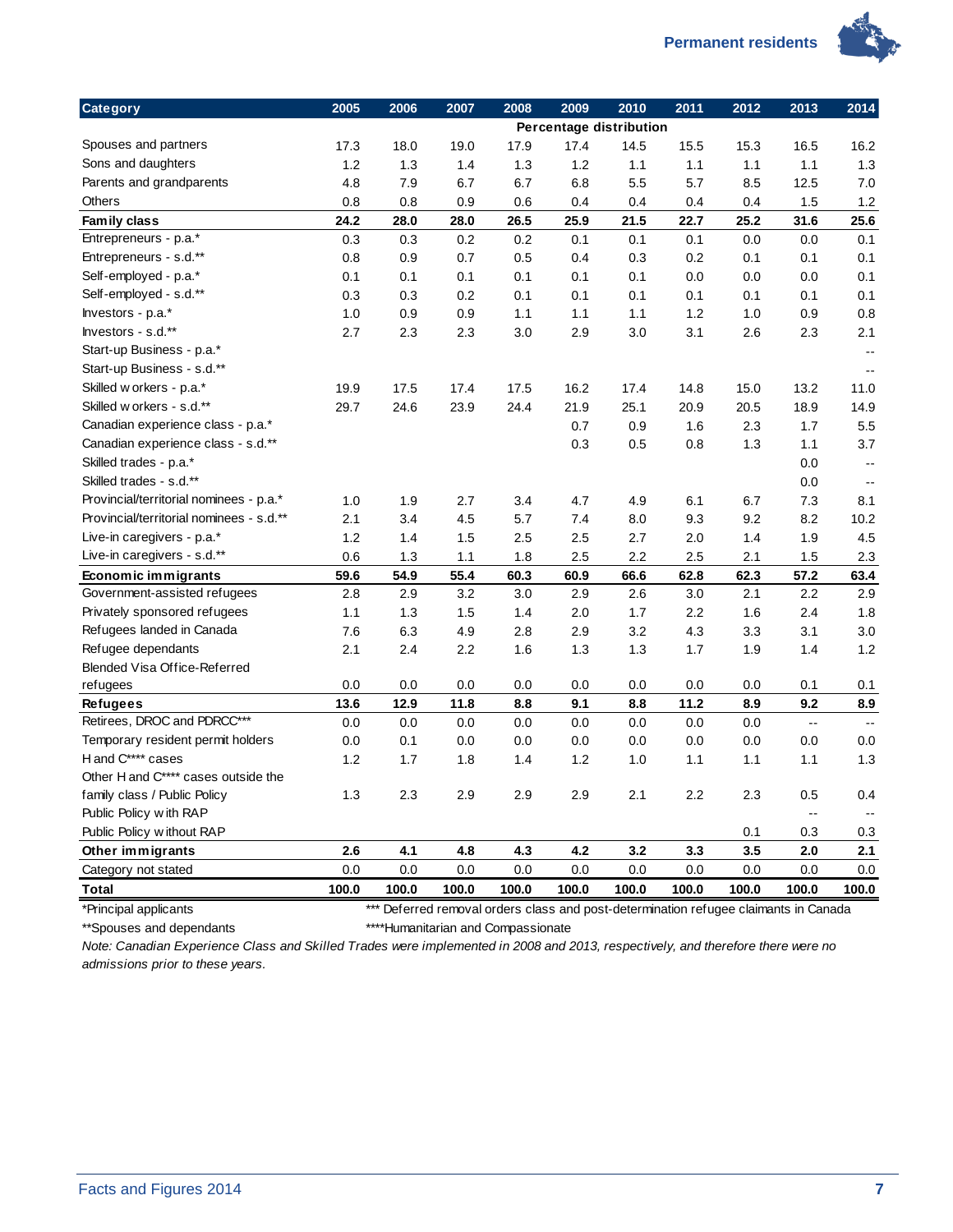## <span id="page-11-0"></span>*Canada – Male permanent residents by category*

| <b>Category</b>                          | 2005   | 2006            | 2007    | 2008           | 2009            | 2010    | 2011            | 2012         | 2013                     | 2014    |
|------------------------------------------|--------|-----------------|---------|----------------|-----------------|---------|-----------------|--------------|--------------------------|---------|
|                                          |        |                 |         |                | <b>Number</b>   |         |                 |              |                          |         |
| Spouses and partners                     | 17,113 | 17,105          | 17,042  | 17,191         | 17,599          | 16,454  | 15,762          | 16,129       | 17,557                   | 17,095  |
| Sons and daughters                       | 1,664  | 1,733           | 1,803   | 1,739          | 1,574           | 1,589   | 1,497           | 1,469        | 1,477                    | 1,714   |
| Parents and grandparents                 | 5,609  | 8,928           | 6,835   | 7,125          | 7,300           | 6,375   | 6,003           | 9,478        | 13,696                   | 7,849   |
| Others                                   | 662    | 755             | 781     | 657            | 507             | 528     | 503             | 468          | 2,290                    | 1,733   |
| Family class                             | 25,048 | 28,521          | 26,461  | 26,712         | 26,980          | 24,946  | 23,765          | 27,544       | 35,020                   | 28,391  |
| Entrepreneurs - p.a.*                    | 630    | 708             | 492     | 393            | 304             | 251     | 151             | 106          | 90                       | 103     |
| Entrepreneurs - s.d.**                   | 841    | 942             | 641     | 512            | 370             | 318     | 189             | 164          | 132                      | 157     |
| Self-employed - p.a.*                    | 224    | 228             | 143     | 123            | 140             | 134     | 82              | 69           | 67                       | 112     |
| Self-employed - s.d.**                   | 282    | 271             | 163     | 137            | 134             | 129     | 98              | 61           | 60                       | 89      |
| Investors - p.a.*                        | 2,204  | 1,866           | 1,757   | 2,380          | 2,378           | 2,651   | 2,362           | 2,065        | 1,865                    | 1,674   |
| Investors - s.d.**                       | 2,690  | 2,256           | 2,090   | 2,854          | 2,939           | 3,382   | 3,061           | 2,712        | 2,421                    | 2,178   |
| Start-up Business - p.a.*                |        |                 |         |                |                 |         |                 |              |                          |         |
| Start-up Business - s.d.**               |        |                 |         |                |                 |         |                 |              |                          |         |
| Skilled w orkers - p.a.*                 | 37,069 | 31,052          | 28,047  | 28,536         | 26,298          | 31,062  | 22,460          | 23,040       | 20,838                   | 17,480  |
| Skilled w orkers - s.d.**                | 31,716 | 25,196          | 23,617  | 25,768         | 23,976          | 31,533  | 24,019          | 24,706       | 22,440                   | 17,514  |
| Canadian experience class - p.a.*        |        |                 |         |                | 1,042           | 1,616   | 2,538           | 3,758        | 2,844                    | 9,405   |
| Canadian experience class - s.d.**       |        |                 |         |                | 274             | 442     | 649             | 1,134        | 934                      | 3,157   |
| Skilled trades - p.a.*                   |        |                 |         |                |                 |         |                 |              | $\overline{a}$           |         |
| Skilled trades - s.d.**                  |        |                 |         |                |                 |         |                 |              | $\sim$                   |         |
| Provincial/territorial nominees - p.a.*  | 2,019  | 3,568           | 4,581   | 6,179          | 8,598           | 9,597   | 10,215          | 11,329       | 12,362                   | 13,849  |
| Provincial/territorial nominees - s.d.** | 2,109  | 3,428           | 4,362   | 5,578          | 7,338           | 9,223   | 9,754           | 9,909        | 8,772                    | 11,172  |
| Live-in caregivers - p.a.*               | 108    | 164             | 169     | 331            | 305             | 472     | 285             | 170          | 217                      | 573     |
| Live-in caregivers - s.d.**              | 1,007  | 2,212           | 1,788   | 2,958          | 4,111           | 4,139   | 4,152           | 3,536        | 2,555                    | 3,996   |
| Economic immigrants                      | 80,899 | 71,891          | 67,850  | 75,749         | 78,207          | 94,949  | 80,015          | 82,759       | 75,609                   | 81,543  |
| Government-assisted refugees             | 3,728  | 3,812           | 3,826   | 3,562          | 3,679           | 3,568   | 3,559           | 2,648        | 2,791                    | 3,841   |
| Privately sponsored refugees             | 1,545  | 1,798           | 1,907   | 1,850          | 2,618           | 2,596   | 2,995           | 2,287        | 3,385                    | 2,449   |
| Refugees landed in Canada                | 10,833 | 8,430           | 6,187   | 3,680          | 3,794           | 4,769   | 5,418           | 4,214        | 4,019                    | 3,832   |
| Refugee dependants                       | 2,450  | 2,645           | 2,366   | 1,910          | 1,504           | 1,673   | 1,995           | 2,387        | 1,770                    | 1,581   |
| Blended Visa Office-Referred             |        |                 |         |                |                 |         |                 |              |                          |         |
| refugees                                 |        |                 |         |                |                 |         |                 |              | 81                       | 90      |
| <b>Refugees</b>                          | 18,556 | 16,685          | 14,286  | 11,002         | 11,595          | 12,606  | 13,967          | 11,536       | 12,046                   | 11,793  |
| Retirees, DROC and PDRCC***              | 13     | 12              | 8       | $\mathbf{1}$   | $\overline{2}$  | 0       | $\overline{4}$  | $\mathbf{1}$ | $\overline{\phantom{a}}$ |         |
| Temporary resident permit holders        | 64     | 69              | 51      | 56             | 48              | 58      | 45              | 32           | 26                       | 15      |
| H and C**** cases                        | 1,580  | 2,130           | 2,092   | 1,632          | 1,498           | 1,382   | 1,224           | 1,345        | 1,307                    | 1,576   |
| Other H and C**** cases outside the      |        |                 |         |                |                 |         |                 |              |                          |         |
| family class / Public Policy             | 1,599  | 2,817           | 3,227   | 3,454          | 3,635           | 3,056   | 2,760           | 3,187        | 522                      | 456     |
| Public Policy with RAP                   |        |                 |         |                |                 |         |                 |              |                          |         |
| Public Policy without RAP                |        |                 |         |                |                 |         |                 | 65           | 382                      | 376     |
| Other immigrants                         | 3,256  | 5,028           | 5,378   | 5,143          | 5,183           | 4,496   | 4,033           | 4,630        | 2,242                    | 2,432   |
| Category not stated                      | 1      | $\mathbf{1}$    | 1       | $\overline{0}$ | 1               | 3       | 1               | 5            | 0                        | 0       |
| <b>Males</b>                             |        | 127,760 122,126 | 113,976 |                | 118,606 121,966 | 137,000 | 121,781 126,474 |              | 124,917                  | 124,159 |

\*Principal applicants \*\*\* Deferred removal orders class and post-determination refugee claimants in Canada \*\*Spouses and dependants \*\*\*\*Humanitarian and Compassionate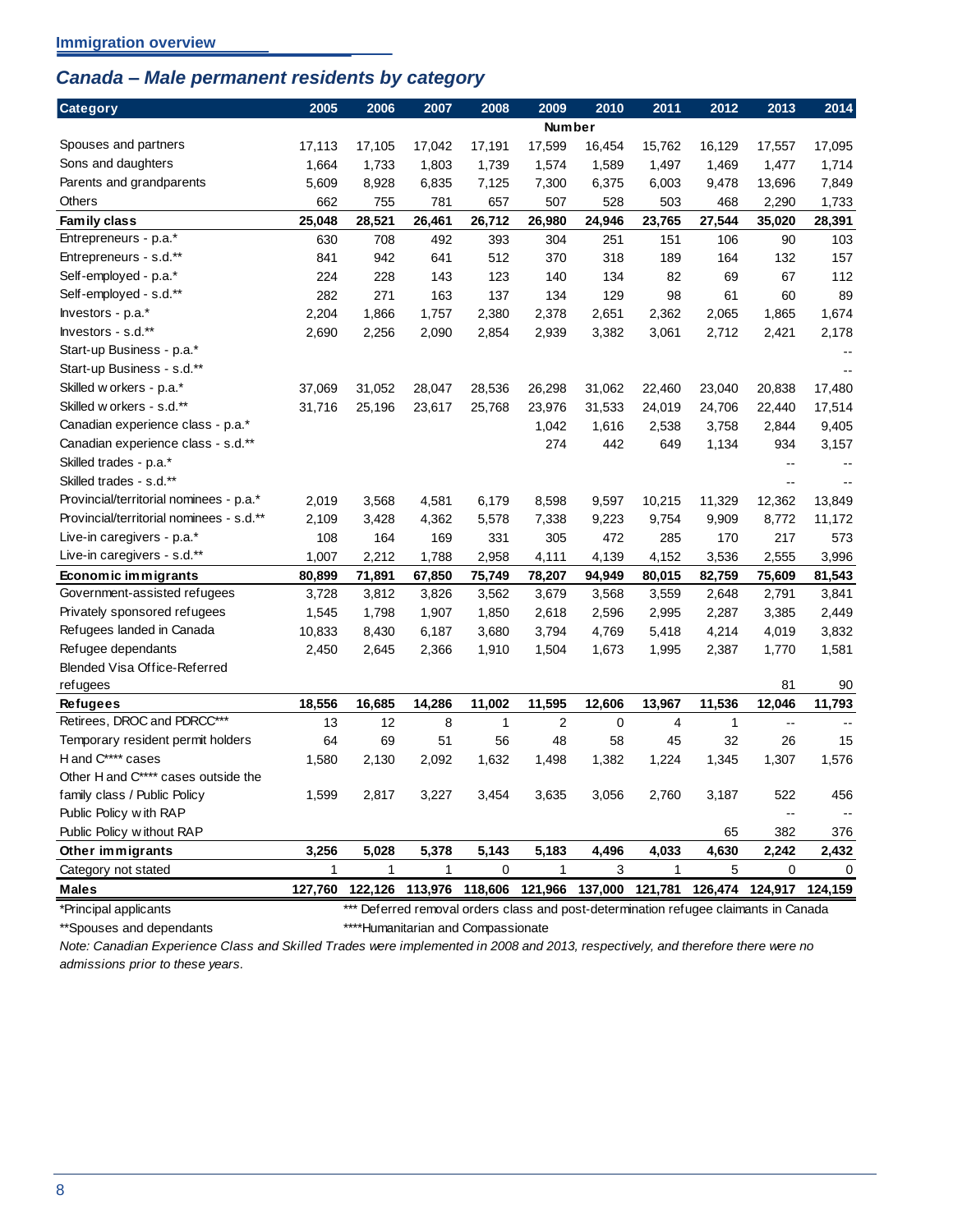

| Category                                 | 2005  | 2006  | 2007    | 2008  | 2009                    | 2010  | 2011    | 2012                                                                                 | 2013           | 2014                     |
|------------------------------------------|-------|-------|---------|-------|-------------------------|-------|---------|--------------------------------------------------------------------------------------|----------------|--------------------------|
|                                          |       |       |         |       | Percentage distribution |       |         |                                                                                      |                |                          |
| Spouses and partners                     | 13.4  | 14.0  | 15.0    | 14.5  | 14.4                    | 12.0  | 12.9    | 12.8                                                                                 | 14.1           | 13.8                     |
| Sons and daughters                       | 1.3   | 1.4   | 1.6     | 1.5   | 1.3                     | 1.2   | 1.2     | 1.2                                                                                  | 1.2            | 1.4                      |
| Parents and grandparents                 | 4.4   | 7.3   | 6.0     | 6.0   | 6.0                     | 4.7   | 4.9     | 7.5                                                                                  | 11.0           | 6.3                      |
| Others                                   | 0.5   | 0.6   | 0.7     | 0.6   | 0.4                     | 0.4   | 0.4     | 0.4                                                                                  | 1.8            | 1.4                      |
| Family class                             | 19.6  | 23.4  | 23.2    | 22.5  | 22.1                    | 18.2  | 19.5    | 21.8                                                                                 | 28.0           | 22.9                     |
| Entrepreneurs - p.a.*                    | 0.5   | 0.6   | 0.4     | 0.3   | 0.2                     | 0.2   | 0.1     | 0.1                                                                                  | 0.1            | 0.1                      |
| Entrepreneurs - s.d.**                   | 0.7   | 0.8   | 0.6     | 0.4   | 0.3                     | 0.2   | 0.2     | 0.1                                                                                  | 0.1            | 0.1                      |
| Self-employed - p.a.*                    | 0.2   | 0.2   | 0.1     | 0.1   | 0.1                     | 0.1   | 0.1     | 0.1                                                                                  | 0.1            | 0.1                      |
| Self-employed - s.d.**                   | 0.2   | 0.2   | 0.1     | 0.1   | 0.1                     | 0.1   | 0.1     | 0.0                                                                                  | 0.0            | 0.1                      |
| Investors - p.a.*                        | 1.7   | 1.5   | 1.5     | 2.0   | 1.9                     | 1.9   | 1.9     | 1.6                                                                                  | 1.5            | 1.3                      |
| Investors - s.d.**                       | 2.1   | 1.8   | 1.8     | 2.4   | 2.4                     | 2.5   | 2.5     | 2.1                                                                                  | 1.9            | 1.8                      |
| Start-up Business - p.a.*                |       |       |         |       |                         |       |         |                                                                                      |                | $\sim$ $\sim$            |
| Start-up Business - s.d.**               |       |       |         |       |                         |       |         |                                                                                      |                | $\overline{\phantom{a}}$ |
| Skilled w orkers - p.a.*                 | 29.0  | 25.4  | 24.6    | 24.1  | 21.6                    | 22.7  | 18.4    | 18.2                                                                                 | 16.7           | 14.1                     |
| Skilled w orkers - s.d.**                | 24.8  | 20.6  | 20.7    | 21.7  | 19.7                    | 23.0  | 19.7    | 19.5                                                                                 | 18.0           | 14.1                     |
| Canadian experience class - p.a.*        |       |       |         |       | 0.9                     | 1.2   | 2.1     | 3.0                                                                                  | 2.3            | 7.6                      |
| Canadian experience class - s.d.**       |       |       |         |       | 0.2                     | 0.3   | 0.5     | 0.9                                                                                  | 0.7            | 2.5                      |
| Skilled trades - p.a.*                   |       |       |         |       |                         |       |         |                                                                                      | $\overline{a}$ | $\sim$ $\sim$            |
| Skilled trades - s.d.**                  |       |       |         |       |                         |       |         |                                                                                      | $\overline{a}$ | $\overline{\phantom{a}}$ |
| Provincial/territorial nominees - p.a.*  | 1.6   | 2.9   | 4.0     | 5.2   | 7.0                     | 7.0   | 8.4     | 9.0                                                                                  | 9.9            | 11.2                     |
| Provincial/territorial nominees - s.d.** | 1.7   | 2.8   | 3.8     | 4.7   | 6.0                     | 6.7   | 8.0     | 7.8                                                                                  | 7.0            | 9.0                      |
| Live-in caregivers - p.a.*               | 0.1   | 0.1   | 0.1     | 0.3   | 0.3                     | 0.3   | 0.2     | 0.1                                                                                  | 0.2            | 0.5                      |
| Live-in caregivers - s.d.**              | 0.8   | 1.8   | 1.6     | 2.5   | 3.4                     | 3.0   | 3.4     | 2.8                                                                                  | 2.0            | 3.2                      |
| Economic immigrants                      | 63.3  | 58.9  | 59.5    | 63.9  | 64.1                    | 69.3  | 65.7    | 65.4                                                                                 | 60.5           | 65.7                     |
| Government-assisted refugees             | 2.9   | 3.1   | 3.4     | 3.0   | 3.0                     | 2.6   | 2.9     | 2.1                                                                                  | 2.2            | 3.1                      |
| Privately sponsored refugees             | 1.2   | 1.5   | 1.7     | 1.6   | 2.1                     | 1.9   | 2.5     | 1.8                                                                                  | 2.7            | 2.0                      |
| Refugees landed in Canada                | 8.5   | 6.9   | 5.4     | 3.1   | 3.1                     | 3.5   | 4.4     | 3.3                                                                                  | 3.2            | 3.1                      |
| Refugee dependants                       | 1.9   | 2.2   | 2.1     | 1.6   | 1.2                     | 1.2   | 1.6     | 1.9                                                                                  | 1.4            | 1.3                      |
| Blended Visa Office-Referred             |       |       |         |       |                         |       |         |                                                                                      |                |                          |
| refugees                                 |       |       |         |       |                         |       |         |                                                                                      | 0.1            | 0.1                      |
| <b>Refugees</b>                          | 14.5  | 13.7  | 12.5    | 9.3   | 9.5                     | 9.2   | 11.5    | 9.1                                                                                  | 9.6            | 9.5                      |
| Retirees, DROC and PDRCC***              | 0.0   | 0.0   | 0.0     | 0.0   | 0.0                     | 0.0   | 0.0     | 0.0                                                                                  | Ξ.             | $\sim$                   |
| Temporary resident permit holders        | 0.1   | 0.1   | 0.0     | 0.0   | 0.0                     | 0.0   | 0.0     | 0.0                                                                                  | 0.0            | 0.0                      |
| H and C**** cases                        | 1.2   | 1.7   | 1.8     | 1.4   | 1.2                     | 1.0   | 1.0     | 1.1                                                                                  | 1.0            | 1.3                      |
| Other H and C**** cases outside the      |       |       |         |       |                         |       |         |                                                                                      |                |                          |
| family class / Public Policy             | $1.3$ | 2.3   | $2.8$   | 2.9   | 3.0                     | 2.2   | $2.3\,$ | 2.5                                                                                  | 0.4            | 0.4                      |
| Public Policy with RAP                   |       |       |         |       |                         |       |         |                                                                                      | $\overline{a}$ | $\overline{\phantom{a}}$ |
| Public Policy w ithout RAP               |       |       |         |       |                         |       |         | 0.1                                                                                  | 0.3            | 0.3                      |
| Other immigrants                         | 2.5   | 4.1   | 4.7     | 4.3   | 4.2                     | 3.3   | 3.3     | 3.7                                                                                  | 1.8            | 2.0                      |
| Category not stated                      | 0.0   | 0.0   | $0.0\,$ | 0.0   | 0.0                     | 0.0   | 0.0     | 0.0                                                                                  | 0.0            | 0.0                      |
| <b>Males</b>                             | 100.0 | 100.0 | 100.0   | 100.0 | 100.0                   | 100.0 | 100.0   | 100.0                                                                                | 100.0          | 100.0                    |
| *Principal applicants                    |       |       |         |       |                         |       |         | *** Deferred removal orders class and post-determination refugee claimants in Canada |                |                          |

\*\*Spouses and dependants \*\*\*\*Humanitarian and Compassionate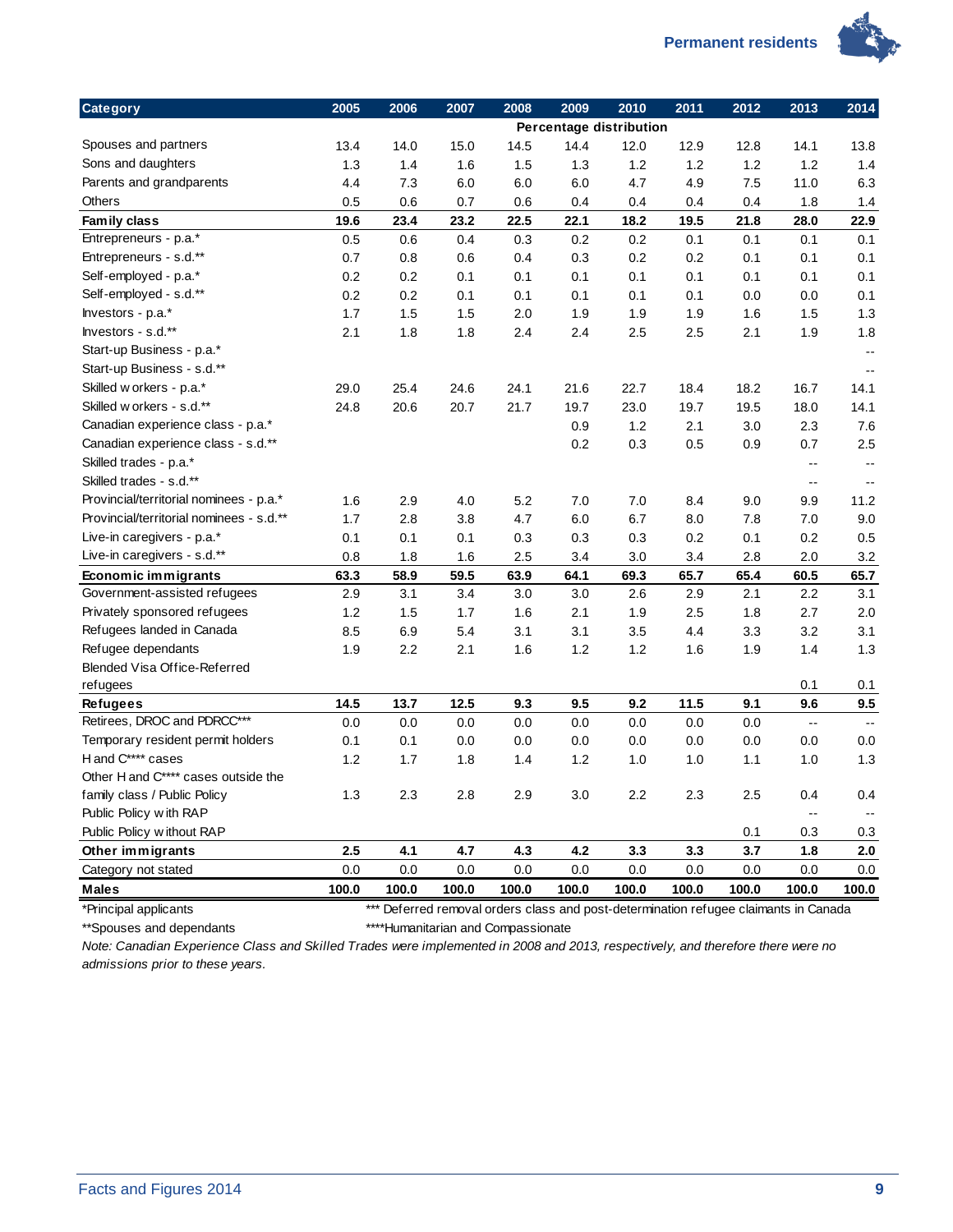## <span id="page-13-0"></span>*Canada – Female permanent residents by category*

| Category                                 | 2005           | 2006         | 2007           | 2008            | 2009           | 2010        | 2011            | 2012        | 2013                     | 2014         |
|------------------------------------------|----------------|--------------|----------------|-----------------|----------------|-------------|-----------------|-------------|--------------------------|--------------|
|                                          |                |              |                |                 | <b>Number</b>  |             |                 |             |                          |              |
| Spouses and partners                     | 28,345         | 28,199       | 27,868         | 27,020          | 26,305         | 24,309      | 22,778          | 23,407      | 25,190                   | 25,029       |
| Sons and daughters                       | 1,568          | 1,458        | 1,535          | 1,515           | 1,453          | 1,371       | 1,243           | 1,247       | 1,292                    | 1,551        |
| Parents and grandparents                 | 6,866          | 11,077       | 8,977          | 9,475           | 9,877          | 8,950       | 8,076           | 12,336      | 18,626                   | 10,300       |
| Others                                   | 1,547          | 1,260        | 1,398          | 862             | 593            | 649         | 591             | 478         | 1,715                    | 1,388        |
| Family class                             | 38,326         | 41,994       | 39,778         | 38,872          | 38,228         | 35,279      | 32,688          | 37,468      | 46,823                   | 38,268       |
| Entrepreneurs - p.a.*                    | 119            | 112          | 88             | 53              | 66             | 40          | 33              | 20          | 24                       | 28           |
| Entrepreneurs - s.d.**                   | 1,254          | 1,331        | 936            | 742             | 573            | 478         | 333             | 185         | 180                      | 211          |
| Self-employed - p.a.*                    | 78             | 92           | 61             | 41              | 42             | 40          | 31              | 20          | 27                       | 47           |
| Self-employed - s.d.**                   | 432            | 361          | 212            | 204             | 226            | 197         | 138             | 92          | 110                      | 151          |
| hvestors - p.a.*                         | 388            | 335          | 268            | 452             | 493            | 571         | 618             | 551         | 497                      | 408          |
| Investors - s.d.**                       | 4,333          | 3,574        | 3,330          | 4,516           | 4,493          | 5,110       | 4,545           | 4,032       | 3,622                    | 3,193        |
| Start-up Business - p.a.*                |                |              |                |                 |                |             |                 |             |                          | 0            |
| Start-up Business - s.d.**               |                |              |                |                 |                |             |                 |             |                          |              |
| Skilled w orkers - p.a.*                 | 15,200         | 13,110       | 13,204         | 14,825          | 14,435         | 17,758      | 14,319          | 15,551      | 13,318                   | 11,293       |
| Skilled w orkers - s.d.**                | 46,253         | 36,587       | 32,984         | 34,602          | 31,242         | 39,003      | 27,985          | 28,136      | 26,511                   | 21,197       |
| Canadian experience class - p.a.*        |                |              |                |                 | 733            | 917         | 1,434           | 2,185       | 1,518                    | 4,795        |
| Canadian experience class - s.d.**       |                |              |                |                 | 496            | 942         | 1,405           | 2,282       | 1,920                    | 6,429        |
| Skilled trades - p.a.*                   |                |              |                |                 |                |             |                 |             | $-$                      |              |
| Skilled trades - s.d.**                  |                |              |                |                 |                |             |                 |             | Ш,                       |              |
| Provincial/territorial nominees - p.a.*  | 624            | 1,104        | 1,748          | 2,164           | 3,202          | 4,258       | 5,080           | 5,872       | 6,444                    | 7,154        |
| Provincial/territorial nominees - s.d.** | 3,295          | 5,236        | 6,402          | 8,496           | 11,241         | 13,352      | 13,367          | 13,800      | 12,342                   | 15,453       |
| Live-in caregivers - p.a.*               | 2,955          | 3,383        | 3,264          | 5,826           | 5,968          | 7,192       | 4,748           | 3,521       | 4,637                    | 11,120       |
| Live-in caregivers - s.d.**              | 482            | 1,136        | 897            | 1,396           | 2,072          | 2,108       | 2,063           | 1,786       | 1,390                    | 2,003        |
| Economic immigrants                      | 75,413         | 66,361       | 63,394         | 73,317          | 75,282         | 91,966      | 76,099          | 78,033      | 72,545                   | 83,545       |
| Government-assisted refugees             | 3,696          | 3,514        | 3,746          | 3,733           | 3,746          | 3,696       | 3,804           | 2,764       | 2,870                    | 3,732        |
| Privately sponsored refugees             | 1,431          | 1,539        | 1,681          | 1,662           | 2,418          | 2,237       | 2,589           | 1,938       | 2,884                    | 2,111        |
| Refugees landed in Canada                | 9,100          | 7,453        | 5,509          | 3,315           | 3,412          | 4,269       | 5,325           | 4,372       | 4,017                    | 3,917        |
| Refugee dependants                       | 2,991          | 3,308        | 2,732          | 2,147           | 1,678          | 1,889       | 2,188           | 2,469       | 1,942                    | 1,646        |
| <b>Blended Visa Office-Referred</b>      |                |              |                |                 |                |             |                 |             |                          |              |
| refugees                                 |                |              |                |                 |                |             |                 |             | 72                       | 87           |
| Refugees                                 | 17,218         | 15,814       | 13,668         | 10,857          | 11,254         | 12,091      | 13,906          | 11,543      | 11,785                   | 11,493       |
| Retirees, DROC and PDRCC***              | $\overline{7}$ | 11           | $\overline{7}$ | $\mathbf{1}$    | $\overline{2}$ | $\mathbf 0$ | 2               | 3           | $-$                      |              |
| Temporary resident permit holders        | 59             | 67           | 56             | 57              | 58             | 51          | 43              | 35          | 18                       | 12           |
| H and C**** cases                        | 1,531          | 2,179        | 2,255          | 1,818           | 1,644          | 1,516       | 1,463           | 1,582       | 1,568                    | 1,791        |
| Other H and C**** cases outside the      |                |              |                |                 |                |             |                 |             |                          |              |
| family class / Public Policy             | 1,926          | 3,086        | 3,616          | 3,711           | 3,735          | 2,779       | 2,760           | 2,676       | 875                      | 705          |
| Public Policy with RAP                   |                |              |                |                 |                |             |                 |             | $\overline{\phantom{a}}$ |              |
| Public Policy w ithout RAP               |                |              |                |                 |                |             |                 | 88          | 484                      | 424          |
| Other immigrants                         | 3,523          | 5,343        | 5,934          | 5,587           | 5,439          | 4,346       | 4,268           | 4,384       | 2,952                    | 2,935        |
| Category not stated                      | $\mathbf{1}$   | $\mathbf{1}$ | $\overline{0}$ | $\overline{c}$  | $\mathbf 0$    | 4           | $\overline{c}$  | $\mathbf 0$ | 0                        | $\mathbf{1}$ |
| <b>Females</b>                           | 134,481        | 129,513      | 122,774        | 128,635 130,203 |                | 143,686     | 126,963 131,428 |             | 134,105                  | 136,242      |

\*Principal applicants \*\*\* Deferred removal orders class and post-determination refugee claimants in Canada \*\*Spouses and dependants \*\*\*\*Humanitarian and Compassionate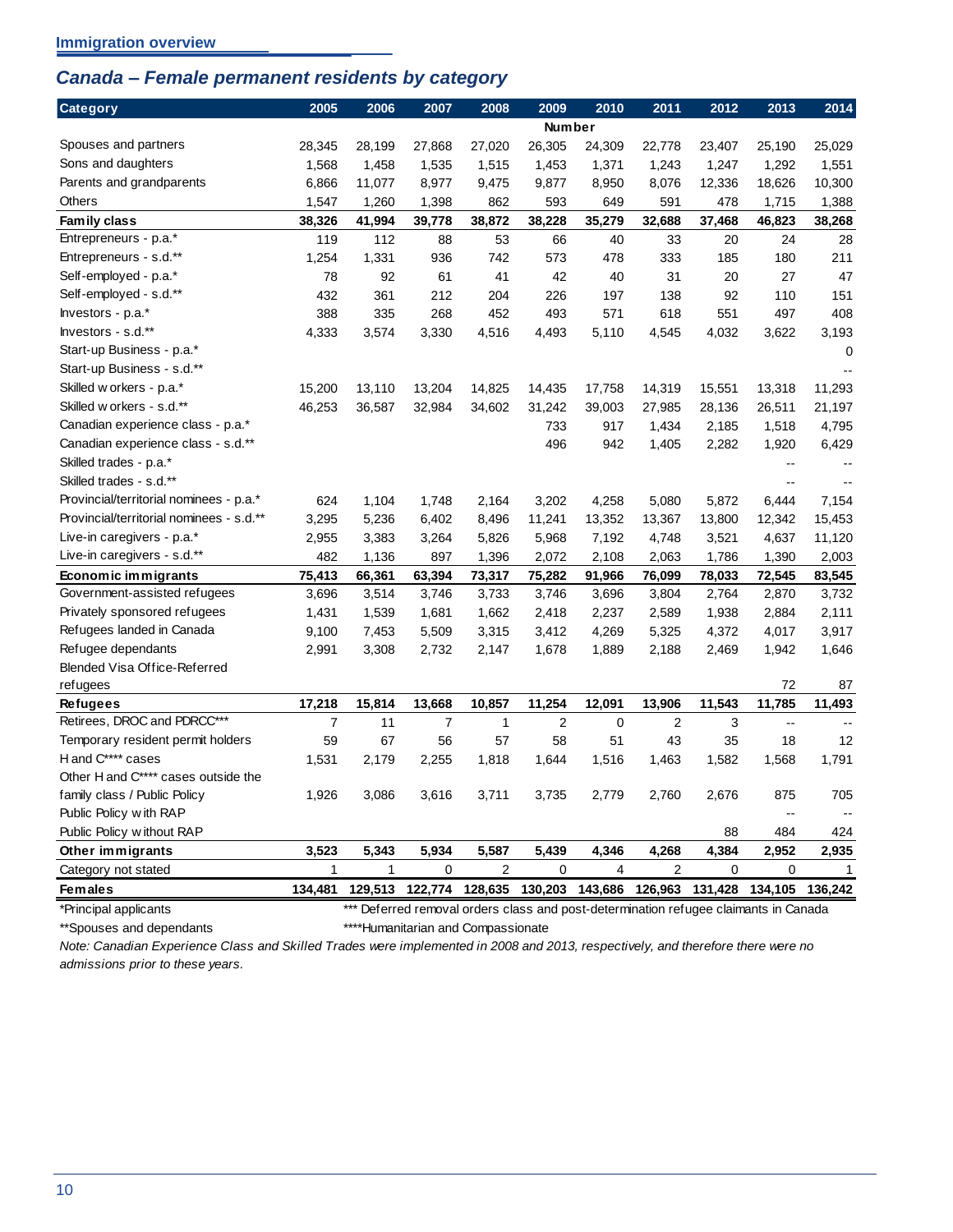

| Category                                 | 2005  | 2006  | 2007  | 2008  | 2009                    | 2010  | 2011   | 2012  | 2013                     | 2014           |
|------------------------------------------|-------|-------|-------|-------|-------------------------|-------|--------|-------|--------------------------|----------------|
|                                          |       |       |       |       | Percentage distribution |       |        |       |                          |                |
| Spouses and partners                     | 21.1  | 21.8  | 22.7  | 21.0  | 20.2                    | 16.9  | 17.9   | 17.8  | 18.8                     | 18.4           |
| Sons and daughters                       | 1.2   | 1.1   | 1.3   | 1.2   | 1.1                     | 1.0   | 1.0    | 0.9   | 1.0                      | 1.1            |
| Parents and grandparents                 | 5.1   | 8.6   | 7.3   | 7.4   | 7.6                     | 6.2   | 6.4    | 9.4   | 13.9                     | 7.6            |
| Others                                   | 1.2   | 1.0   | 1.1   | 0.7   | 0.5                     | 0.5   | 0.5    | 0.4   | 1.3                      | 1.0            |
| Family class                             | 28.5  | 32.4  | 32.4  | 30.2  | 29.4                    | 24.6  | 25.7   | 28.5  | 34.9                     | 28.1           |
| Entrepreneurs - p.a.*                    | 0.1   | 0.1   | 0.1   | 0.0   | 0.1                     | 0.0   | 0.0    | 0.0   | 0.0                      | 0.0            |
| Entrepreneurs - s.d.**                   | 0.9   | 1.0   | 0.8   | 0.6   | 0.4                     | 0.3   | 0.3    | 0.1   | 0.1                      | 0.2            |
| Self-employed - p.a.*                    | 0.1   | 0.1   | 0.0   | 0.0   | 0.0                     | 0.0   | 0.0    | 0.0   | 0.0                      | 0.0            |
| Self-employed - s.d.**                   | 0.3   | 0.3   | 0.2   | 0.2   | 0.2                     | 0.1   | 0.1    | 0.1   | 0.1                      | 0.1            |
| lnvestors - p.a.*                        | 0.3   | 0.3   | 0.2   | 0.4   | 0.4                     | 0.4   | 0.5    | 0.4   | 0.4                      | 0.3            |
| Investors - s.d.**                       | 3.2   | 2.8   | 2.7   | 3.5   | 3.5                     | 3.6   | 3.6    | 3.1   | 2.7                      | 2.3            |
| Start-up Business - p.a.*                |       |       |       |       |                         |       |        |       |                          | 0.0            |
| Start-up Business - s.d.**               |       |       |       |       |                         |       |        |       |                          | $\overline{a}$ |
| Skilled w orkers - p.a.*                 | 11.3  | 10.1  | 10.8  | 11.5  | 11.1                    | 12.4  | 11.3   | 11.8  | 9.9                      | 8.3            |
| Skilled w orkers - s.d.**                | 34.4  | 28.2  | 26.9  | 26.9  | 24.0                    | 27.1  | 22.0   | 21.4  | 19.8                     | 15.6           |
| Canadian experience class - p.a.*        | 0.0   | 0.0   | 0.0   | 0.0   | 0.6                     | 0.6   | 1.1    | 1.7   | 1.1                      | 3.5            |
| Canadian experience class - s.d.**       | 0.0   | 0.0   | 0.0   | 0.0   | 0.4                     | 0.7   | 1.1    | 1.7   | 1.4                      | 4.7            |
| Skilled trades - p.a.*                   |       |       |       |       |                         |       |        |       | $\overline{\phantom{a}}$ | $\overline{a}$ |
| Skilled trades - s.d.**                  |       |       |       |       |                         |       |        |       | $\overline{\phantom{a}}$ | $\sim$ $\sim$  |
| Provincial/territorial nominees - p.a.*  | 0.5   | 0.9   | 1.4   | 1.7   | 2.5                     | 3.0   | 4.0    | 4.5   | 4.8                      | 5.3            |
| Provincial/territorial nominees - s.d.** | 2.5   | 4.0   | 5.2   | 6.6   | 8.6                     | 9.3   | 10.5   | 10.5  | 9.2                      | 11.3           |
| Live-in caregivers - p.a.*               | 2.2   | 2.6   | 2.7   | 4.5   | 4.6                     | 5.0   | 3.7    | 2.7   | 3.5                      | 8.2            |
| Live-in caregivers - s.d.**              | 0.4   | 0.9   | 0.7   | 1.1   | 1.6                     | 1.5   | 1.6    | 1.4   | 1.0                      | 1.5            |
| Economic immigrants                      | 56.1  | 51.2  | 51.6  | 57.0  | 57.8                    | 64.0  | 59.9   | 59.4  | 54.1                     | 61.3           |
| Government-assisted refugees             | 2.7   | 2.7   | 3.1   | 2.9   | 2.9                     | 2.6   | 3.0    | 2.1   | 2.1                      | 2.7            |
| Privately sponsored refugees             | 1.1   | 1.2   | 1.4   | 1.3   | 1.9                     | 1.6   | 2.0    | 1.5   | 2.2                      | 1.5            |
| Refugees landed in Canada                | 6.8   | 5.8   | 4.5   | 2.6   | 2.6                     | 3.0   | 4.2    | 3.3   | 3.0                      | 2.9            |
| Refugee dependants                       | 2.2   | 2.6   | 2.2   | 1.7   | 1.3                     | 1.3   | 1.7    | 1.9   | 1.4                      | 1.2            |
| Blended Visa Office-Referred             |       |       |       |       |                         |       |        |       |                          |                |
| refugees                                 |       |       |       |       |                         |       |        |       | 0.1                      | 0.1            |
| <b>Refugees</b>                          | 12.8  | 12.2  | 11.1  | 8.4   | 8.6                     | 8.4   | $11.0$ | 8.8   | 8.8                      | 8.4            |
| Retirees, DROC and PDRCC***              | 0.0   | 0.0   | 0.0   | 0.0   | 0.0                     | 0.0   | 0.0    | 0.0   | $\ddotsc$                | $\sim$         |
| Temporary resident permit holders        | 0.0   | 0.1   | 0.0   | 0.0   | 0.0                     | 0.0   | 0.0    | 0.0   | 0.0                      | 0.0            |
| H and C**** cases                        | 1.1   | 1.7   | 1.8   | 1.4   | 1.3                     | 1.1   | 1.2    | 1.2   | 1.2                      | 1.3            |
| Other H and C**** cases outside the      |       |       |       |       |                         |       |        |       |                          |                |
| family class / Public Policy             | 1.4   | 2.4   | 2.9   | 2.9   | 2.9                     | 1.9   | 2.2    | 2.0   | 0.7                      | 0.5            |
| Public Policy with RAP                   |       |       |       |       |                         |       |        |       | $\overline{\phantom{a}}$ |                |
| Public Policy w ithout RAP               |       |       |       |       |                         |       |        | 0.1   | 0.4                      | 0.3            |
| Other immigrants                         | 2.6   | 4.1   | 4.8   | 4.3   | 4.2                     | 3.0   | 3.4    | 3.3   | 2.2                      | 2.2            |
| Category not stated                      | 0.0   | 0.0   | 0.0   | 0.0   | 0.0                     | 0.0   | 0.0    | 0.0   | 0.0                      | 0.0            |
| <b>Females</b>                           | 105.3 | 106.0 | 107.7 | 108.5 | 106.8                   | 104.9 | 104.3  | 103.9 | 107.4                    | 109.7          |

\*Principal applicants \*\*\* Deferred removal orders class and post-determination refugee claimants in Canada \*\*Spouses and dependants \*\*\*\*Humanitarian and Compassionate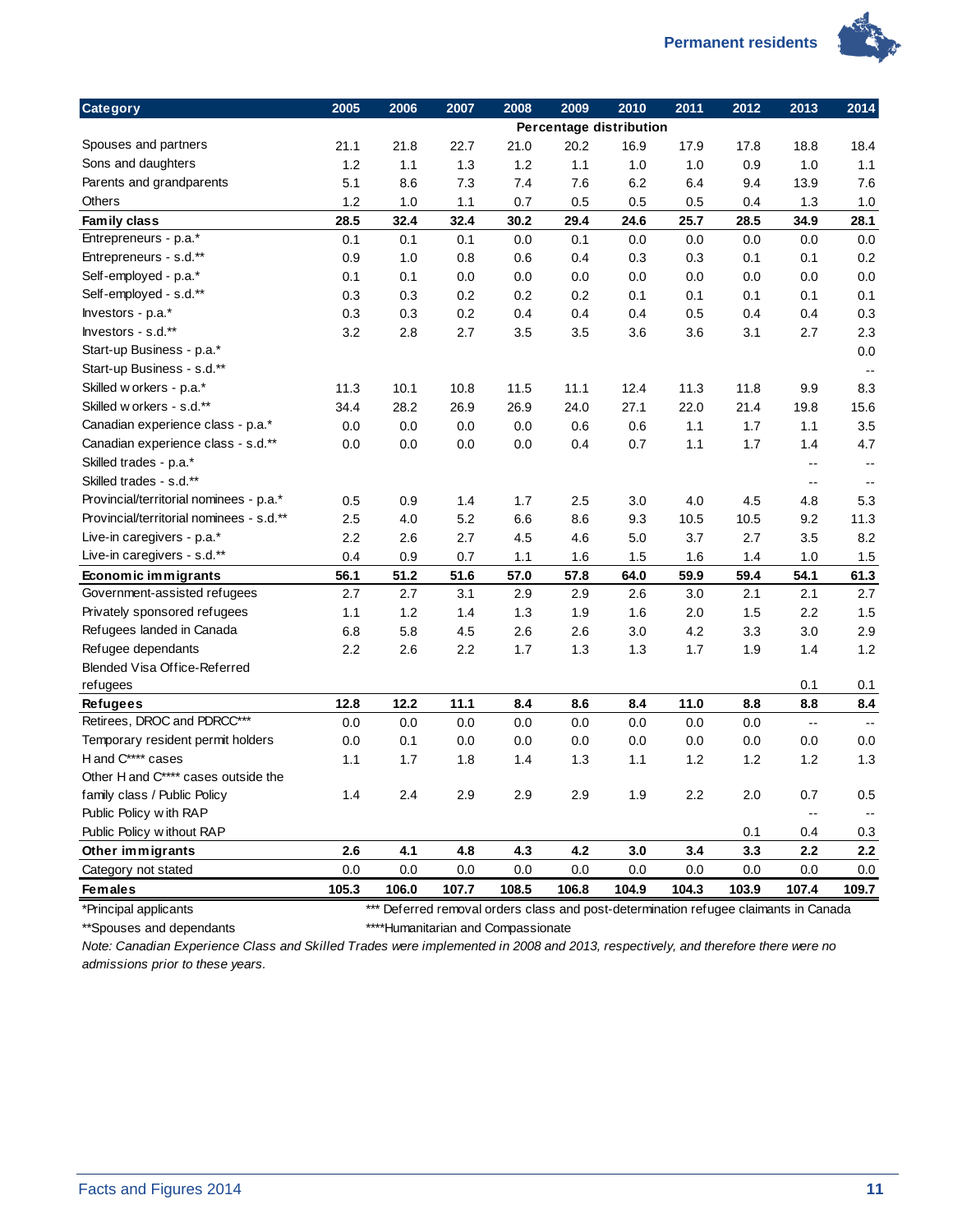## <span id="page-15-0"></span>**Canada – Permanent residents by category (principal applicants)**

| <b>Category</b>                               | 2005        | 2006    | 2007           | 2008    | 2009          | 2010        | 2011    | 2012    | 2013        | 2014                     |
|-----------------------------------------------|-------------|---------|----------------|---------|---------------|-------------|---------|---------|-------------|--------------------------|
|                                               |             |         |                |         | <b>Number</b> |             |         |         |             |                          |
| Spouses and partners                          | 39,797      | 39,537  | 39,855         | 39,703  | 39,245        | 36,436      | 34,229  | 35,196  | 38,010      | 37,347                   |
| Sons and daughters                            | 3,082       | 3,011   | 3,209          | 3,111   | 2,913         | 2,867       | 2,676   | 2,664   | 2,727       | 3,230                    |
| Parents and grandparents                      | 5,729       | 9,588   | 8,011          | 8,520   | 9,020         | 8,253       | 7,497   | 11,779  | 18,284      | 9,608                    |
| <b>Others</b>                                 | 2,160       | 1,932   | 2,082          | 1,461   | 1,061         | 1,126       | 1,054   | 868     | 3,687       | 2,859                    |
| Family class                                  | 50,768      | 54,068  | 53,157         | 52,795  | 52,239        | 48,682      | 45,456  | 50,507  | 62,708      | 53,044                   |
| <b>Entrepreneurs</b>                          | 749         | 820     | 580            | 446     | 370           | 291         | 184     | 126     | 114         | 131                      |
| Self-employed                                 | 302         | 320     | 204            | 164     | 182           | 174         | 113     | 89      | 94          | 159                      |
| <b>Investors</b>                              | 2,592       | 2,201   | 2,025          | 2,832   | 2,871         | 3,222       | 2,980   | 2,616   | 2,362       | 2,082                    |
| Start-up Business                             |             |         |                |         |               |             |         |         |             |                          |
| Skilled w orkers                              | 52,269      | 44,162  | 41,251         | 43,361  | 40,733        | 48,820      | 36,779  | 38,591  | 34,156      | 28,773                   |
| Canadian Experience Class                     |             |         |                |         | 1,775         | 2,533       | 3,972   | 5,943   | 4,362       | 14,200                   |
| Skilled trades                                |             |         |                |         |               |             |         |         | 11          | $\overline{\phantom{m}}$ |
| Provincial/territorial nominees               | 2.643       | 4,672   | 6,329          | 8,343   | 11,800        | 13,855      | 15,295  | 17,201  | 18,806      | 21,003                   |
| Live-in caregivers                            | 3,063       | 3,547   | 3,433          | 6,157   | 6,273         | 7,664       | 5,033   | 3,691   | 4,854       | 11,693                   |
| Economic immigrants                           | 61,618      | 55,722  | 53,822         | 61,303  | 64,004        | 76,559      | 64,356  | 68,257  | 64,759      | 78,107                   |
| Government-assisted refugees                  | 2,683       | 2,762   | 2,789          | 2,770   | 2,883         | 2,820       | 2,743   | 2,215   | 2,478       | 3,153                    |
| Privately sponsored refugees                  | 1,449       | 1,545   | 1,627          | 1,560   | 2,194         | 2,109       | 2,564   | 1,946   | 2,981       | 2,050                    |
| Refugees landed in Canada                     | 13,776      | 10,646  | 8,023          | 4,881   | 5,206         | 6,308       | 7,700   | 6,037   | 5,687       | 5,542                    |
| Refugee dependants                            | 2,179       | 2,444   | 2,262          | 1,894   | 1,466         | 1,405       | 1,715   | 2,195   | 1,842       | 1,824                    |
| <b>Blended Visa Office-Referred</b>           |             |         |                |         |               |             |         |         |             |                          |
| refugees                                      |             |         |                |         |               |             |         |         | 86          | 78                       |
| <b>Refugees</b>                               | 20,087      | 17,397  | 14,701         | 11,105  | 11,749        | 12,642      | 14,722  | 12,393  | 13,074      | 12,647                   |
| Retirees, DROC and PDRCC*                     | 13          | 11      | $\overline{7}$ | 2       | 4             | $\mathbf 0$ | 5       | 3       | $- -$       | $-$                      |
| Temporary resident permit holders             | 88          | 96      | 80             | 90      | 92            | 87          | 75      | 56      | 36          |                          |
| H and C** cases                               | 2,046       | 2,460   | 2,546          | 2,021   | 1,906         | 1,825       | 1,671   | 1,858   | 1,672       | 2,082                    |
| Other H and C <sup>**</sup> cases outside the |             |         |                |         |               |             |         |         |             |                          |
| family class / Public Policy                  | 3,180       | 5,375   | 6,286          | 6,609   | 6,689         | 5,214       | 4,944   | 5,051   | 1,163       | 988                      |
| Public Policy with RAP                        |             |         |                |         |               |             |         |         |             |                          |
| Public Policy w ithout RAP                    |             |         |                |         |               |             |         | 114     | 659         | 467                      |
| Other immigrants                              | 5,327       | 7,942   | 8,919          | 8,722   | 8,691         | 7,126       | 6,695   | 7,082   | 3,538       | 3,567                    |
| Category not stated                           | $\mathbf 0$ | 1       | $\mathbf 0$    | 1       | $\mathbf 0$   | 5           | 3       | 4       | $\mathbf 0$ | 1                        |
| <b>Total</b>                                  | 137,800     | 135,130 | 130,599        | 133,926 | 136,683       | 145,014     | 131,232 | 138,243 | 144,079     | 147,366                  |

\* Deferred removal orders class and post-determination refugee claimants in Canada \*\*Humanitarian and Compassionate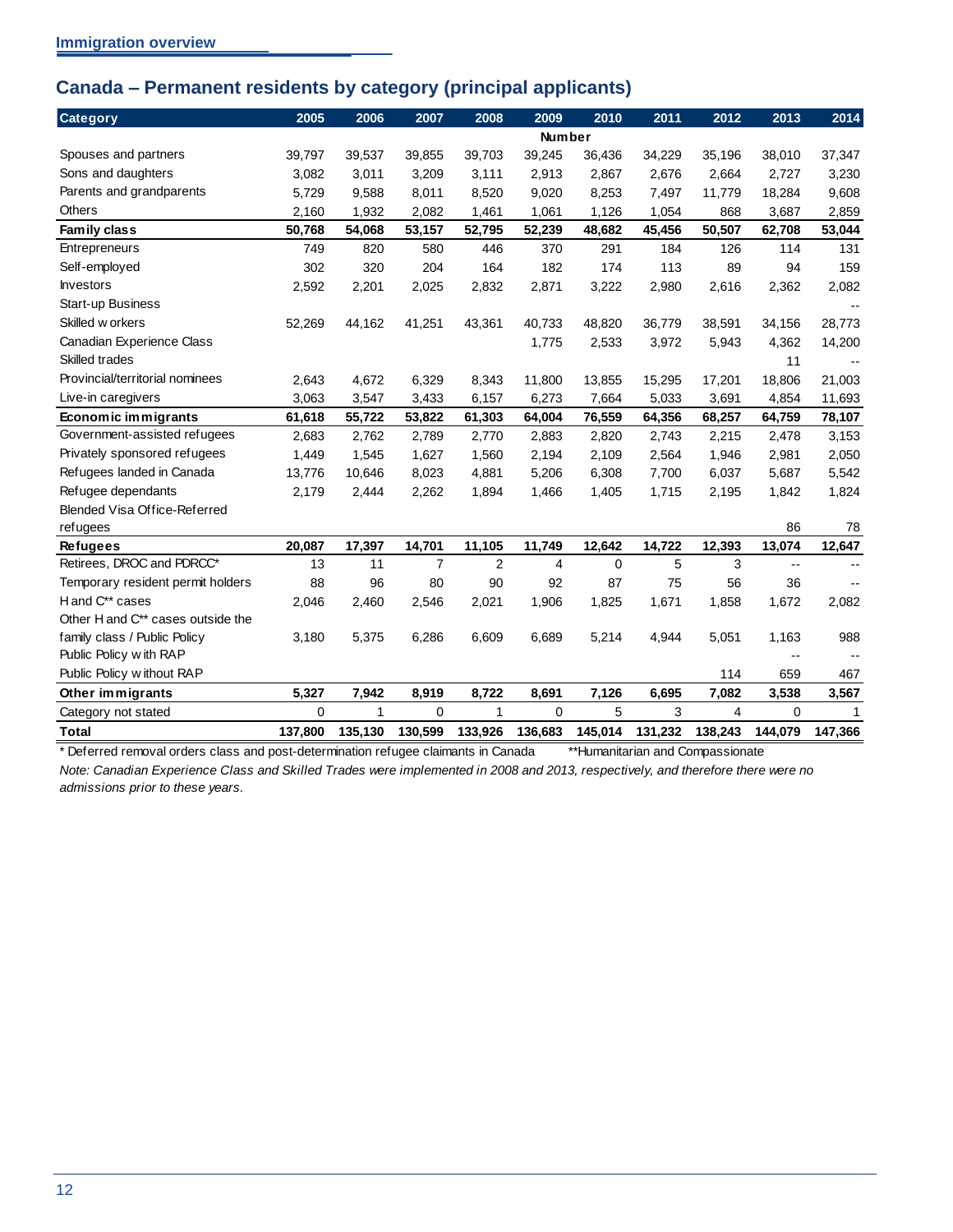

| <b>Category</b>                     | 2005  | 2006  | 2007  | 2008  | 2009  | 2010                    | 2011  | 2012  | 2013                     | 2014                     |
|-------------------------------------|-------|-------|-------|-------|-------|-------------------------|-------|-------|--------------------------|--------------------------|
|                                     |       |       |       |       |       | Percentage distribution |       |       |                          |                          |
| Spouses and partners                | 28.9  | 29.3  | 30.5  | 29.6  | 28.7  | 25.1                    | 26.1  | 25.5  | 26.4                     | 25.3                     |
| Sons and daughters                  | 2.2   | 2.2   | 2.5   | 2.3   | 2.1   | 2.0                     | 2.0   | 1.9   | 1.9                      | 2.2                      |
| Parents and grandparents            | 4.2   | 7.1   | 6.1   | 6.4   | 6.6   | 5.7                     | 5.7   | 8.5   | 12.7                     | 6.5                      |
| Others                              | 1.6   | 1.4   | 1.6   | 1.1   | 0.8   | 0.8                     | 0.8   | 0.6   | 2.6                      | 1.9                      |
| Family class                        | 36.8  | 40.0  | 40.7  | 39.4  | 38.2  | 33.6                    | 34.6  | 36.5  | 43.5                     | 36.0                     |
| Entrepreneurs                       | 0.5   | 0.6   | 0.4   | 0.3   | 0.3   | 0.2                     | 0.1   | 0.1   | 0.1                      | 0.1                      |
| Self-employed                       | 0.2   | 0.2   | 0.2   | 0.1   | 0.1   | 0.1                     | 0.1   | 0.1   | 0.1                      | 0.1                      |
| <b>Investors</b>                    | 1.9   | 1.6   | 1.6   | 2.1   | 2.1   | 2.2                     | 2.3   | 1.9   | 1.6                      | 1.4                      |
| Start-up Business                   |       |       |       |       |       |                         |       |       |                          | $\mathbf{u}$             |
| Skilled w orkers                    | 37.9  | 32.7  | 31.6  | 32.4  | 29.8  | 33.7                    | 28.0  | 27.9  | 23.7                     | 19.5                     |
| Canadian Experience Class           |       |       |       |       | 1.3   | 1.7                     | 3.0   | 4.3   | 3.0                      | 9.6                      |
| Skilled trades                      |       |       |       |       |       |                         |       |       | 0.0                      | $\overline{\phantom{a}}$ |
| Provincial/territorial nominees     | 1.9   | 3.5   | 4.8   | 6.2   | 8.6   | 9.6                     | 11.7  | 12.4  | 13.1                     | 14.3                     |
| Live-in caregivers                  | 2.2   | 2.6   | 2.6   | 4.6   | 4.6   | 5.3                     | 3.8   | 2.7   | 3.4                      | 7.9                      |
| Economic immigrants                 | 44.7  | 41.2  | 41.2  | 45.8  | 46.8  | 52.8                    | 49.0  | 49.4  | 44.9                     | 53.0                     |
| Government-assisted refugees        | 1.9   | 2.0   | 2.1   | 2.1   | 2.1   | 1.9                     | 2.1   | 1.6   | 1.7                      | 2.1                      |
| Privately sponsored refugees        | 1.1   | 1.1   | 1.2   | 1.2   | 1.6   | 1.5                     | 2.0   | 1.4   | 2.1                      | 1.4                      |
| Refugees landed in Canada           | 10.0  | 7.9   | 6.1   | 3.6   | 3.8   | 4.3                     | 5.9   | 4.4   | 3.9                      | 3.8                      |
| Refugee dependants                  | 1.6   | 1.8   | 1.7   | 1.4   | 1.1   | 1.0                     | 1.3   | 1.6   | 1.3                      | 1.2                      |
| <b>Blended Visa Office-Referred</b> |       |       |       |       |       |                         |       |       |                          |                          |
| refugees                            |       |       |       |       |       |                         |       |       | 0.1                      | 0.1                      |
| <b>Refugees</b>                     | 14.6  | 12.9  | 11.3  | 8.3   | 8.6   | 8.7                     | 11.2  | 9.0   | 9.1                      | 8.6                      |
| Retirees, DROC and PDRCC*           | 0.0   | 0.0   | 0.0   | 0.0   | 0.0   | 0.0                     | 0.0   | 0.0   | $\overline{\phantom{a}}$ | $-$                      |
| Temporary resident permit holders   | 0.1   | 0.1   | 0.1   | 0.1   | 0.1   | 0.1                     | 0.1   | 0.0   | 0.0                      | $-$                      |
| H and C** cases                     | 1.5   | 1.8   | 1.9   | 1.5   | 1.4   | 1.3                     | 1.3   | 1.3   | 1.2                      | 1.4                      |
| Other H and C** cases outside the   |       |       |       |       |       |                         |       |       |                          |                          |
| family class / Public Policy        | 2.3   | 4.0   | 4.8   | 4.9   | 4.9   | 3.6                     | 3.8   | 3.7   | 0.8                      | 0.7                      |
| Public Policy with RAP              |       |       |       |       |       |                         |       |       | $-$                      |                          |
| Public Policy without RAP           |       |       |       |       |       |                         |       | 0.1   | 0.5                      | 0.3                      |
| Other immigrants                    | 3.9   | 5.9   | 6.8   | 6.5   | 6.4   | 4.9                     | 5.1   | 5.1   | 2.5                      | 2.4                      |
| Category not stated                 | 0.0   | 0.0   | 0.0   | 0.0   | 0.0   | 0.0                     | 0.0   | 0.0   | 0.0                      | 0.0                      |
| <b>Total</b>                        | 100.0 | 100.0 | 100.0 | 100.0 | 100.0 | 100.0                   | 100.0 | 100.0 | 100.0                    | 100.0                    |

\* Deferred removal orders class and post-determination refugee claimants in Canada \*\*Humanitarian and Compassionate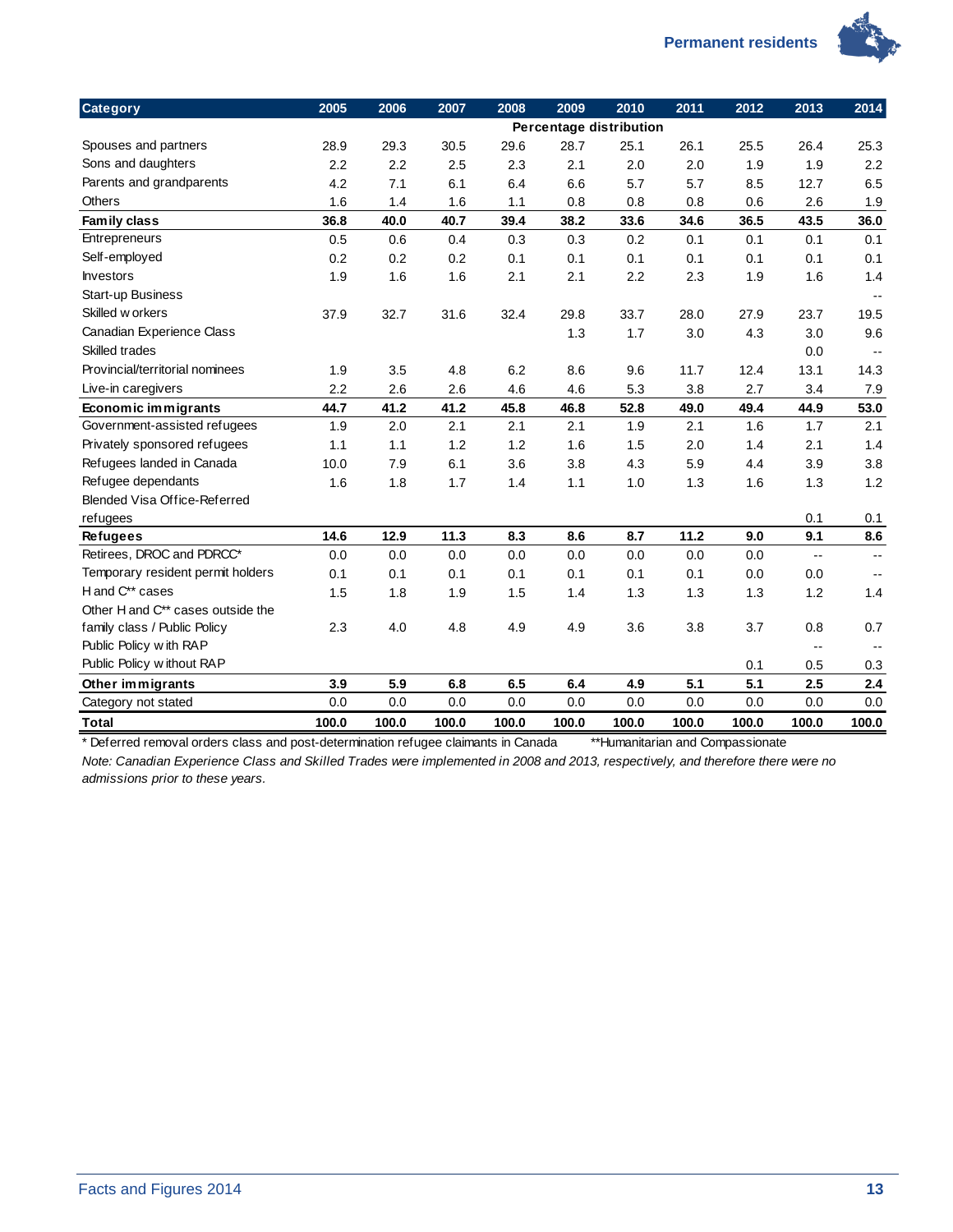## <span id="page-17-0"></span>**Canada – Permanent residents by category (spouses and dependants)**

| <b>Category</b>                     | 2005           | 2006    | 2007   | 2008                    | 2009          | 2010           | 2011            | 2012         | 2013     | 2014        |
|-------------------------------------|----------------|---------|--------|-------------------------|---------------|----------------|-----------------|--------------|----------|-------------|
|                                     |                |         |        |                         | <b>Number</b> |                |                 |              |          |             |
| Spouses and partners                | 5,661          | 5,767   | 5,057  | 4,508                   | 4,659         | 4,327          | 4,312           | 4,340        | 4,737    | 4,777       |
| Sons and daughters                  | 150            | 180     | 129    | 143                     | 114           | 93             | 64              | 52           | 42       | 35          |
| Parents and grandparents            | 6,746          | 10,417  | 7,802  | 8,080                   | 8,157         | 7,073          | 6,583           | 10,035       | 14,038   | 8,542       |
| Others                              | 49             | 84      | 97     | 58                      | 39            | 51             | 40              | 78           | 318      | 263         |
| Family class                        | 12,606         | 16,448  | 13,085 | 12,789                  | 12,969        | 11,544         | 10,999          | 14,505       | 19,135   | 13,617      |
| Entrepreneurs                       | 2,095          | 2,273   | 1,577  | 1,255                   | 943           | 796            | 522             | 349          | 312      | 368         |
| Self-employed                       | 714            | 632     | 375    | 341                     | 360           | 326            | 236             | 153          | 170      | 240         |
| <b>Investors</b>                    | 7,023          | 5,830   | 5,420  | 7,370                   | 7,432         | 8,492          | 7,606           | 6,744        | 6,043    | 5,371       |
| Start-up Business                   |                |         |        |                         |               |                |                 |              |          |             |
| Skilled w orkers                    | 77,969         | 61,783  | 56,601 | 60,372                  | 55,219        | 70,536         | 52,005          | 52,843       | 48,952   | 38,712      |
| Canadian Experience Class           |                |         |        |                         | 770           | 1,384          | 2,054           | 3,416        | 2,854    | 9,586       |
| Skilled trades                      |                |         |        |                         |               |                |                 |              | 6        |             |
| Provincial/territorial nominees     | 5.404          | 8,664   | 10,764 | 14,074                  | 18,579        | 22,575         | 23,121          | 23,709       | 21,114   | 26,625      |
| Live-in caregivers                  | 1,489          | 3,348   | 2,685  | 4,354                   | 6,183         | 6,247          | 6,215           | 5,322        | 3,945    | 5,999       |
| Economic immigrants                 | 94,694         | 82,530  | 77,422 | 87,766                  | 89,486        | 110,356        | 91,759          | 92,536       | 83,396   | 86,982      |
| Government-assisted refugees        | 4,741          | 4,564   | 4,783  | 4,525                   | 4,542         | 4,444          | 4,620           | 3,197        | 3,183    | 4,420       |
| Privately sponsored refugees        | 1,527          | 1,792   | 1,961  | 1,952                   | 2,842         | 2,724          | 3,020           | 2,279        | 3,288    | 2,510       |
| Refugees landed in Canada           | 6,158          | 5,237   | 3,673  | 2,114                   | 2,000         | 2,730          | 3,043           | 2,549        | 2,349    | 2,207       |
| Refugee dependants                  | 3,262          | 3,509   | 2,836  | 2,163                   | 1,716         | 2,157          | 2,468           | 2,661        | 1,870    | 1,403       |
| <b>Blended Visa Office-Referred</b> |                |         |        |                         |               |                |                 |              |          |             |
| refugees                            |                |         |        |                         |               |                |                 |              | 67       | 99          |
| <b>Refugees</b>                     | 15,688         | 15,102  | 13,253 | 10,754                  | 11,100        | 12,055         | 13,151          | 10,686       | 10,757   | 10,639      |
| Retirees, DROC and PDRCC*           | $\overline{7}$ | 12      | 8      | $\mathbf 0$             | $\Omega$      | $\mathbf 0$    | $\mathbf{1}$    | $\mathbf{1}$ | $-$      |             |
| Temporary resident permit holders   | 35             | 40      | 27     | 23                      | 14            | 22             | 13              | 11           | 8        |             |
| H and C** cases                     | 1,065          | 1,849   | 1,801  | 1,429                   | 1,236         | 1,073          | 1,016           | 1,069        | 1,203    | 1,285       |
| Other H and C** cases outside the   |                |         |        |                         |               |                |                 |              |          |             |
| family class / Public Policy        | 345            | 528     | 557    | 556                     | 681           | 621            | 576             | 812          | 234      | 173         |
| Public Policy with RAP              |                |         |        |                         |               |                |                 |              |          |             |
| Public Policy w ithout RAP          |                |         |        |                         |               |                |                 | 39           | 207      | 333         |
| Other immigrants                    | 1,452          | 2,429   | 2,393  | 2,008                   | 1,931         | 1,716          | 1,606           | 1,932        | 1,656    | 1,800       |
| Category not stated                 | $\overline{2}$ | 1       | 1      | 1                       | 1             | $\overline{2}$ | 0               | $\mathbf{1}$ | $\Omega$ | $\mathbf 0$ |
| <b>Total</b>                        | 124.442        | 116.510 |        | 106,154 113,318 115,487 |               |                | 135,673 117,515 | 119,660      | 114.944  | 113.038     |

\* Deferred removal orders class and post-determination refugee claimants in Canada \*\*Humanitarian and Compassionate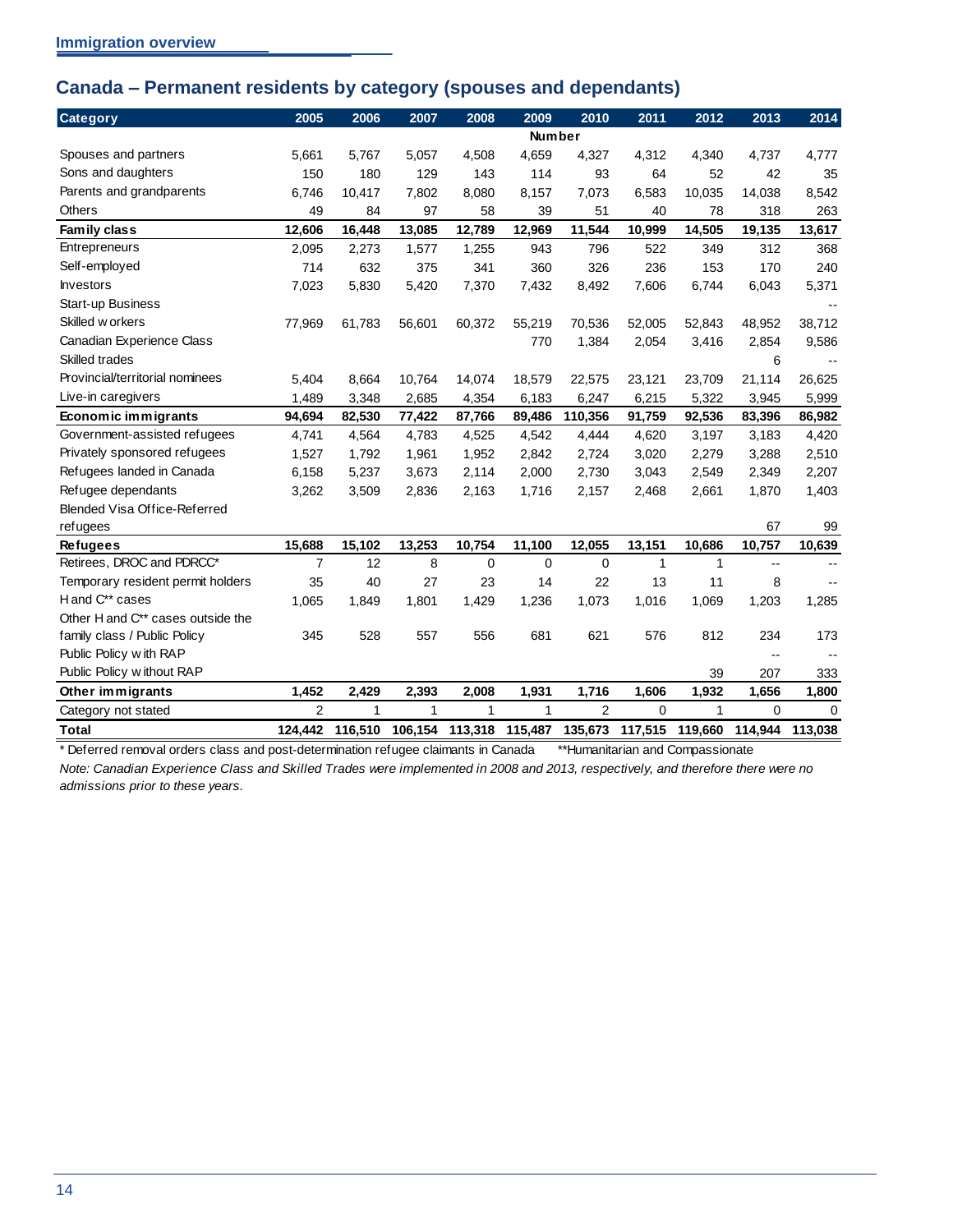

| <b>Category</b>                   | 2005  | 2006  | 2007  | 2008  | 2009  | 2010                    | 2011  | 2012  | 2013  | 2014                     |
|-----------------------------------|-------|-------|-------|-------|-------|-------------------------|-------|-------|-------|--------------------------|
|                                   |       |       |       |       |       | Percentage distribution |       |       |       |                          |
| Spouses and partners              | 4.5   | 4.9   | 4.8   | 4.0   | 4.0   | 3.2                     | 3.7   | 3.6   | 4.1   | 4.2                      |
| Sons and daughters                | 0.1   | 0.2   | 0.1   | 0.1   | 0.1   | 0.1                     | 0.1   | 0.0   | 0.0   | 0.0                      |
| Parents and grandparents          | 5.4   | 8.9   | 7.3   | 7.1   | 7.1   | 5.2                     | 5.6   | 8.4   | 12.2  | 7.6                      |
| <b>Others</b>                     | 0.0   | 0.1   | 0.1   | 0.1   | 0.0   | 0.0                     | 0.0   | 0.1   | 0.3   | 0.2                      |
| Family class                      | 10.1  | 14.1  | 12.3  | 11.3  | 11.2  | 8.5                     | 9.4   | 12.1  | 16.6  | 12.0                     |
| Entrepreneurs                     | 1.7   | 2.0   | 1.5   | 1.1   | 0.8   | 0.6                     | 0.4   | 0.3   | 0.3   | 0.3                      |
| Self-employed                     | 0.6   | 0.5   | 0.4   | 0.3   | 0.3   | 0.2                     | 0.2   | 0.1   | 0.1   | 0.2                      |
| <b>Investors</b>                  | 5.6   | 5.0   | 5.1   | 6.5   | 6.4   | 6.3                     | 6.5   | 5.6   | 5.3   | 4.8                      |
| Start-up Business                 |       |       |       |       |       |                         |       |       |       |                          |
| Skilled w orkers                  | 62.7  | 53.0  | 53.3  | 53.3  | 47.8  | 52.0                    | 44.3  | 44.2  | 42.6  | 34.2                     |
| Canadian Experience Class         |       |       |       |       | 0.7   | 1.0                     | 1.7   | 2.9   | 2.5   | 8.5                      |
| Skilled trades                    |       |       |       |       |       |                         |       |       | 0.0   | $\overline{\phantom{a}}$ |
| Provincial/territorial nominees   | 4.3   | 7.4   | 10.1  | 12.4  | 16.1  | 16.6                    | 19.7  | 19.8  | 18.4  | 23.6                     |
| Live-in caregivers                | 1.2   | 2.9   | 2.5   | 3.8   | 5.4   | 4.6                     | 5.3   | 4.4   | 3.4   | 5.3                      |
| Economic immigrants               | 76.1  | 70.8  | 72.9  | 77.5  | 77.5  | 81.3                    | 78.1  | 77.3  | 72.6  | 76.9                     |
| Government-assisted refugees      | 3.8   | 3.9   | 4.5   | 4.0   | 3.9   | 3.3                     | 3.9   | 2.7   | 2.8   | 3.9                      |
| Privately sponsored refugees      | 1.2   | 1.5   | 1.8   | 1.7   | 2.5   | 2.0                     | 2.6   | 1.9   | 2.9   | 2.2                      |
| Refugees landed in Canada         | 4.9   | 4.5   | 3.5   | 1.9   | 1.7   | 2.0                     | 2.6   | 2.1   | 2.0   | 2.0                      |
| Refugee dependants                | 2.6   | 3.0   | 2.7   | 1.9   | 1.5   | 1.6                     | 2.1   | 2.2   | 1.6   | 1.2                      |
| Blended Visa Office-Referred      |       |       |       |       |       |                         |       |       |       |                          |
| refugees                          |       |       |       |       |       |                         |       |       | 0.1   | 0.1                      |
| <b>Refugees</b>                   | 12.6  | 13.0  | 12.5  | 9.5   | 9.6   | 8.9                     | 11.2  | 8.9   | 9.4   | 9.4                      |
| Retirees, DROC and PDRCC*         | 0.0   | 0.0   | 0.0   | 0.0   | 0.0   | 0.0                     | 0.0   | 0.0   | $-$   | $\overline{\phantom{a}}$ |
| Temporary resident permit holders | 0.0   | 0.0   | 0.0   | 0.0   | 0.0   | 0.0                     | 0.0   | 0.0   | 0.0   | $\sim$ $\sim$            |
| H and C** cases                   | 0.9   | 1.6   | 1.7   | 1.3   | 1.1   | 0.8                     | 0.9   | 0.9   | 1.0   | 1.1                      |
| Other H and C** cases outside the |       |       |       |       |       |                         |       |       |       |                          |
| family class / Public Policy      | 0.3   | 0.5   | 0.5   | 0.5   | 0.6   | 0.5                     | 0.5   | 0.7   | 0.2   | 0.2                      |
| Public Policy with RAP            |       |       |       |       |       |                         |       |       | $-$   |                          |
| Public Policy without RAP         |       |       |       |       |       |                         |       | 0.0   | 0.2   | 0.3                      |
| Other immigrants                  | $1.2$ | 2.1   | 2.3   | 1.8   | 1.7   | $1.3$                   | $1.4$ | 1.6   | 1.4   | 1.6                      |
| Category not stated               | 0.0   | 0.0   | 0.0   | 0.0   | 0.0   | 0.0                     | 0.0   | 0.0   | 0.0   | 0.0                      |
| <b>Total</b>                      | 100.0 | 100.0 | 100.0 | 100.0 | 100.0 | 100.0                   | 100.0 | 100.0 | 100.0 | 100.0                    |

\* Deferred removal orders class and post-determination refugee claimants in Canada \*\*Humanitarian and Compassionate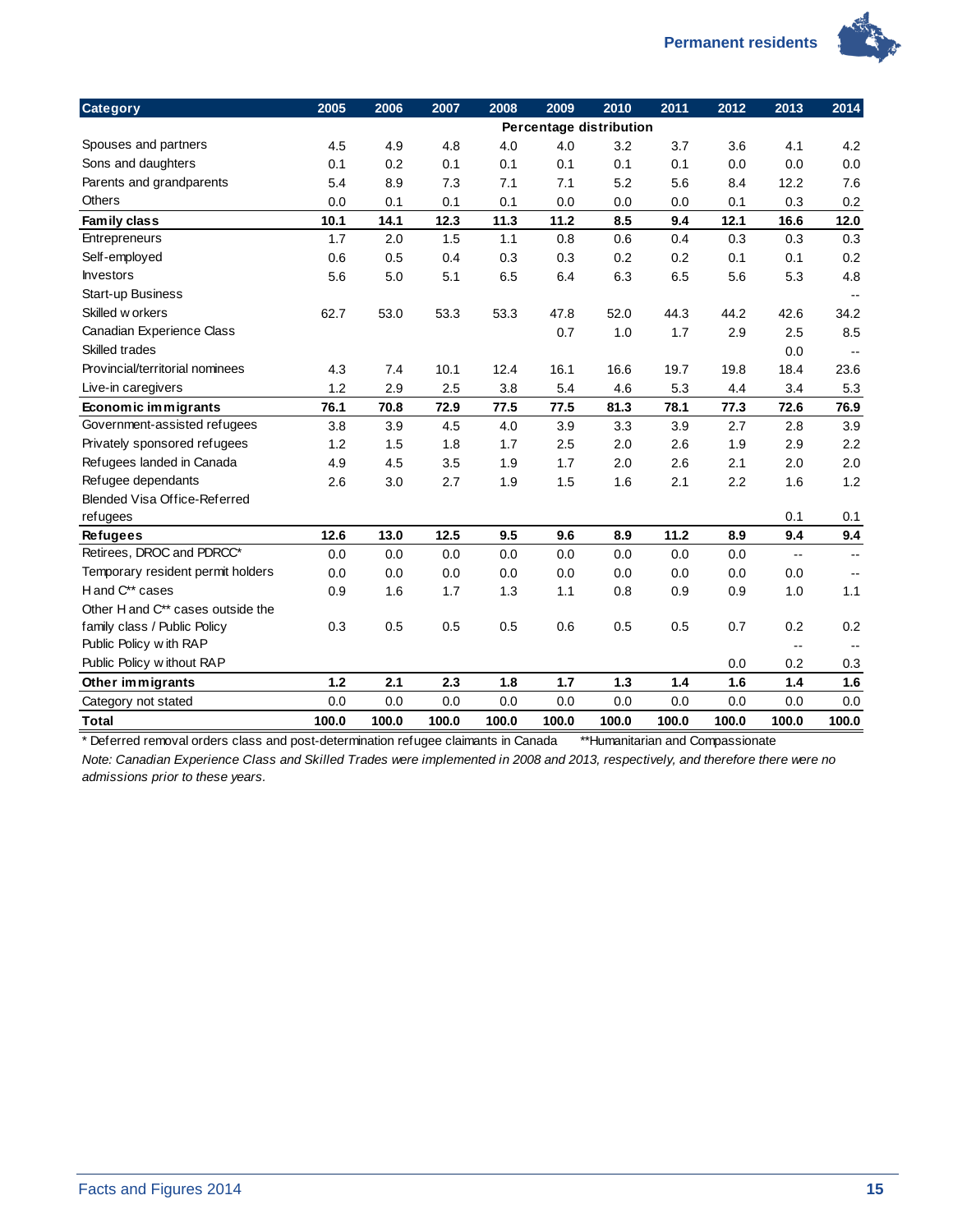# <span id="page-19-0"></span>**Canada – Permanent residents less than 15 years of age by gender, age and category**

| Category                                | 2005            | 2006            | 2007            | 2008            | 2009            | 2010            | 2011            | 2012            | 2013            | 2014            |
|-----------------------------------------|-----------------|-----------------|-----------------|-----------------|-----------------|-----------------|-----------------|-----------------|-----------------|-----------------|
|                                         |                 |                 |                 |                 | <b>Number</b>   |                 |                 |                 |                 |                 |
| Family class                            | 1,235           | 1,447           | 1,456           | 1,345           | 1,286           | 1,183           | 1,145           | 1,169           | 1,298           | 1,381           |
| Economic immigrants                     | 6,824           | 5,866           | 5,540           | 6,118           | 6,080           | 8,337           | 7,194           | 6,968           | 6,197           | 5,947           |
| Refugees<br>Other immigrants            | 928<br>102      | 895<br>122      | 885<br>93       | 698<br>116      | 744<br>92       | 792<br>58       | 740<br>93       | 681<br>141      | 670<br>115      | 697<br>120      |
| 0 to 4 years of age                     | 9,089           | 8,330           | 7,974           | 8,277           | 8,202           | 10,370          | 9,172           | 8,959           | 8,280           | 8,145           |
| Family class                            | 959             | 884             | 784             | 735             | 679             | 674             | 661             | 657             | 684             | 689             |
| Economic immigrants                     | 7,779           | 6,443           | 5,961           | 6,790           | 7,084           | 8,955           | 7,375           | 7,608           | 6,935           | 6,867           |
| Refugees                                | 1,726           | 1,600           | 1,378           | 1,111           | 1,138           | 1,199           | 1,360           | 1,161           | 1,170           | 1,197           |
| Other immigrants                        | 141             | 228             | 201             | 208             | 144             | 145             | 117             | 137             | 123             | 173             |
| Category not stated                     | 1               | 1               | 0               | 0               | 1               | 0               | $\mathbf 0$     | 0               | $\mathbf 0$     | $\mathbf 0$     |
| 5 to 9 years of age                     | 10,606          | 9,156           | 8,324           | 8,844           | 9,046           | 10,973          | 9,513           | 9,563           | 8,912           | 8,926           |
| Family class                            | 1,201           | 1,194           | 1,120<br>5,517  | 983             | 934             | 913             | 854<br>6,279    | 801             | 889<br>5,576    | 865<br>5,695    |
| Economic immigrants                     | 6,754<br>1,817  | 5,987<br>1,748  | 1,555           | 6,415<br>1,296  | 6,358<br>1,254  | 7,735<br>1,268  | 1,401           | 6,334<br>1,166  | 1,096           | 1,188           |
| Refugees<br>Other immigrants            | 209             | 284             | 355             | 230             | 263             | 213             | 178             | 215             | 188             | 192             |
| 10 to 14 years of age                   | 9,981           | 9,213           | 8,547           | 8,924           | 8,809           | 10,129          | 8,712           | 8,516           | 7,749           | 7,940           |
| Family class                            | 3,395           | 3,525           | 3,360           | 3,063           | 2,899           | 2,770           | 2,660           | 2,627           | 2,871           | 2,935           |
| Economic immigrants                     | 21,357          | 18,296          | 17,018          | 19,323          | 19,522          | 25,027          | 20,848          | 20,910          | 18,708          | 18,509          |
| Refugees                                | 4,471           | 4,243           | 3,818           | 3,105           | 3,136           | 3,259           | 3,501           | 3,008           | 2,936           | 3,082           |
| Other immigrants                        | 452             | 634             | 649             | 554             | 499             | 416             | 388             | 493             | 426             | 485             |
| Category not stated                     | 1               | 1               | 0               | 0               | 1               | 0               | 0               | 0               | 0               | 0               |
| <b>Males</b>                            | 29,676          | 26,699          | 24,845          | 26,045          | 26,057          | 31,472          | 27,397          | 27,038          | 24,941          | 25,011          |
| Family class                            | 2,062           | 1,766           | 1,903           | 1,423           | 1,302           | 1,187           | 1,087           | 1,087           | 1,275           | 1,260           |
| Economic immigrants                     | 6,173<br>902    | 5,414<br>794    | 5,149<br>802    | 5,790<br>705    | 5,716<br>685    | 7,809<br>750    | 6,615<br>822    | 6,666<br>657    | 5,908<br>605    | 5,742<br>696    |
| Refugees<br>Other immigrants            | 98              | 101             | 95              | 122             | 81              | 58              | 76              | 146             | 101             | 101             |
| 0 to 4 years of age                     | 9,235           | 8,075           | 7,949           | 8,040           | 7,784           | 9,804           | 8,600           | 8,556           | 7,889           | 7,799           |
| Family class                            | 918             | 830             | 804             | 696             | 645             | 650             | 642             | 576             | 667             | 704             |
| Economic immigrants                     | 6,940           | 5,893           | 5,527           | 6,241           | 6,502           | 8,337           | 6,796           | 6,930           | 6,513           | 6,639           |
| Refugees                                | 1,582           | 1,484           | 1,306           | 1,063           | 1,049           | 1,126           | 1,311           | 1,185           | 1,127           | 1,079           |
| Other immigrants                        | 158             | 206             | 235             | 220             | 170             | 109             | 111             | 134             | 154             | 141             |
| 5 to 9 years of age                     | 9,598           | 8,413           | 7,872           | 8,220           | 8,366           | 10,222          | 8,860           | 8,825           | 8,461           | 8,563           |
| Family class                            | 1,066           | 1,117           | 1,022           | 980             | 886             | 821             | 797             | 792             | 785             | 764             |
| Economic immigrants                     | 6,081           | 5,142           | 4,889           | 5,582           | 5,840           | 6,948           | 5,674           | 5,603           | 4,977           | 5,086           |
| Refugees                                | 1,710<br>224    | 1,597<br>276    | 1,414<br>288    | 1,183<br>239    | 1,129<br>230    | 1,187<br>206    | 1,346<br>190    | 1,151<br>174    | 1,139<br>181    | 1,115<br>181    |
| Other immigrants<br>Category not stated | 0               | 0               | 0               | 1               | 0               | 0               | 0               | 0               | 0               | 0               |
| 10 to 14 years of age                   | 9,081           | 8,132           | 7,613           | 7,985           | 8,085           | 9,162           | 8,007           | 7,720           | 7,082           | 7,146           |
| Family class                            | 4,046           | 3,713           | 3,729           | 3,099           | 2,833           | 2,658           | 2,526           | 2,455           | 2,727           | 2,728           |
| Economic immigrants                     | 19,194          | 16.449          | 15,565          | 17,613          | 18,058          | 23,094          | 19,085          | 19,199          | 17,398          | 17,467          |
| Refugees                                | 4,194           | 3,875           | 3,522           | 2,951           | 2,863           | 3,063           | 3,479           | 2,993           | 2,871           | 2,890           |
| Other immigrants                        | 480             | 583             | 618             | 581             | 481             | 373             | 377             | 454             | 436             | 423             |
| Category not stated                     | 0               | 0               | 0               | 1               | 0               | 0               | 0               | 0               | 0               | $\mathbf 0$     |
| <b>Females</b>                          | 27,914          | 24,620          | 23,434          | 24,245          | 24,235          | 29,188          | 25,467          | 25,101          | 23,432          | 23,508          |
| Family class                            | 3,297           | 3,213           | 3,359           | 2,768           | 2,588           | 2,370           | 2,232           | 2,256           | 2,573           | 2,641           |
| Economic immigrants<br>Refugees         | 12,997<br>1,830 | 11,280<br>1,689 | 10,689<br>1,687 | 11,908<br>1,403 | 11,796<br>1,429 | 16,146<br>1,542 | 13,809<br>1,562 | 13,634<br>1,338 | 12,105<br>1,275 | 11,689<br>1,393 |
| Other immigrants                        | 200             | 223             | 188             | 238             | 173             | 116             | 169             | 287             | 216             | 221             |
| 0 to 4 years of age                     | 18,324          | 16,405          | 15,923          | 16,317          | 15,986          | 20,174          | 17,772          | 17,515          | 16,169          | 15,944          |
| Family class                            | 1,877           | 1,714           | 1,588           | 1,431           | 1,324           | 1,324           | 1,303           | 1,233           | 1,351           | 1,393           |
| Economic immigrants                     | 14,719          | 12,336          | 11,488          | 13,031          | 13,586          | 17,292          | 14,171          | 14,538          | 13,448          | 13,506          |
| Refugees                                | 3,308           | 3,084           | 2,684           | 2,174           | 2,187           | 2,325           | 2,671           | 2,346           | 2,297           | 2,276           |
| Other immigrants                        | 299             | 434             | 436             | 428             | 314             | 254             | 228             | 271             | 277             | 314             |
| Category not stated                     | 1               | 1               | 0               | 0               | 1               | 0               | 0               | $\mathbf 0$     | 0               | 0               |
| 5 to 9 years of age                     | 20,204          | 17,569          | 16,196          | 17,064          | 17,412          | 21,195          | 18,373          | 18,388          | 17,373          | 17,489          |
| Family class                            | 2,267           | 2,311           | 2,142           | 1,963           | 1,820           | 1,734           | 1,651           | 1,593           | 1,674           | 1,629           |
| Economic immigrants                     | 12,835<br>3,527 | 11,129<br>3,345 | 10,406<br>2,969 | 11,997<br>2,479 | 12,198<br>2,383 | 14,683<br>2,455 | 11,953<br>2,747 | 11,937<br>2,317 | 10,553<br>2,235 | 10,781<br>2,303 |
| <b>Refugees</b><br>Other immigrants     | 433             | 560             | 643             | 469             | 493             | 419             | 368             | 389             | 369             | 373             |
| Category not stated                     | 0               | 0               | 0               | 1               | 0               | 0               | 0               | 0               | 0               | 0               |
| 10 to 14 years of age                   | 19,062          | 17,345          | 16,160          | 16,909          | 16,894          | 19,291          | 16,719          | 16,236          | 14,831          | 15,086          |
| Family class                            | 7,441           | 7,238           | 7,089           | 6,162           | 5,732           | 5,428           | 5,186           | 5,082           | 5,598           | 5,663           |
| Economic immigrants                     | 40,551          | 34,745          | 32,583          | 36,936          | 37,580          | 48,121          | 39,933          | 40,109          | 36,106          | 35,976          |
| <b>Refugees</b>                         | 8,665           | 8,118           | 7,340           | 6,056           | 5,999           | 6,322           | 6,980           | 6,001           | 5,807           | 5,972           |
| Other immigrants                        | 932             | 1,217           | 1,267           | 1,135           | 980             | 789             | 765             | 947             | 862             | 908             |
| Category not stated                     | 1<br>0          | 1               | 0               | 1               | 1               | 0               | 0               | 0               | 0               | 0               |
| Gender not stated<br>Total              | 57,590          | 1<br>51,320     | 0<br>48,279     | 0<br>50,290     | 1<br>50,293     | 0<br>60,660     | 0<br>52,864     | 1<br>52,140     | 0<br>48,373     | 2<br>48,521     |
|                                         |                 |                 |                 |                 |                 |                 |                 |                 |                 |                 |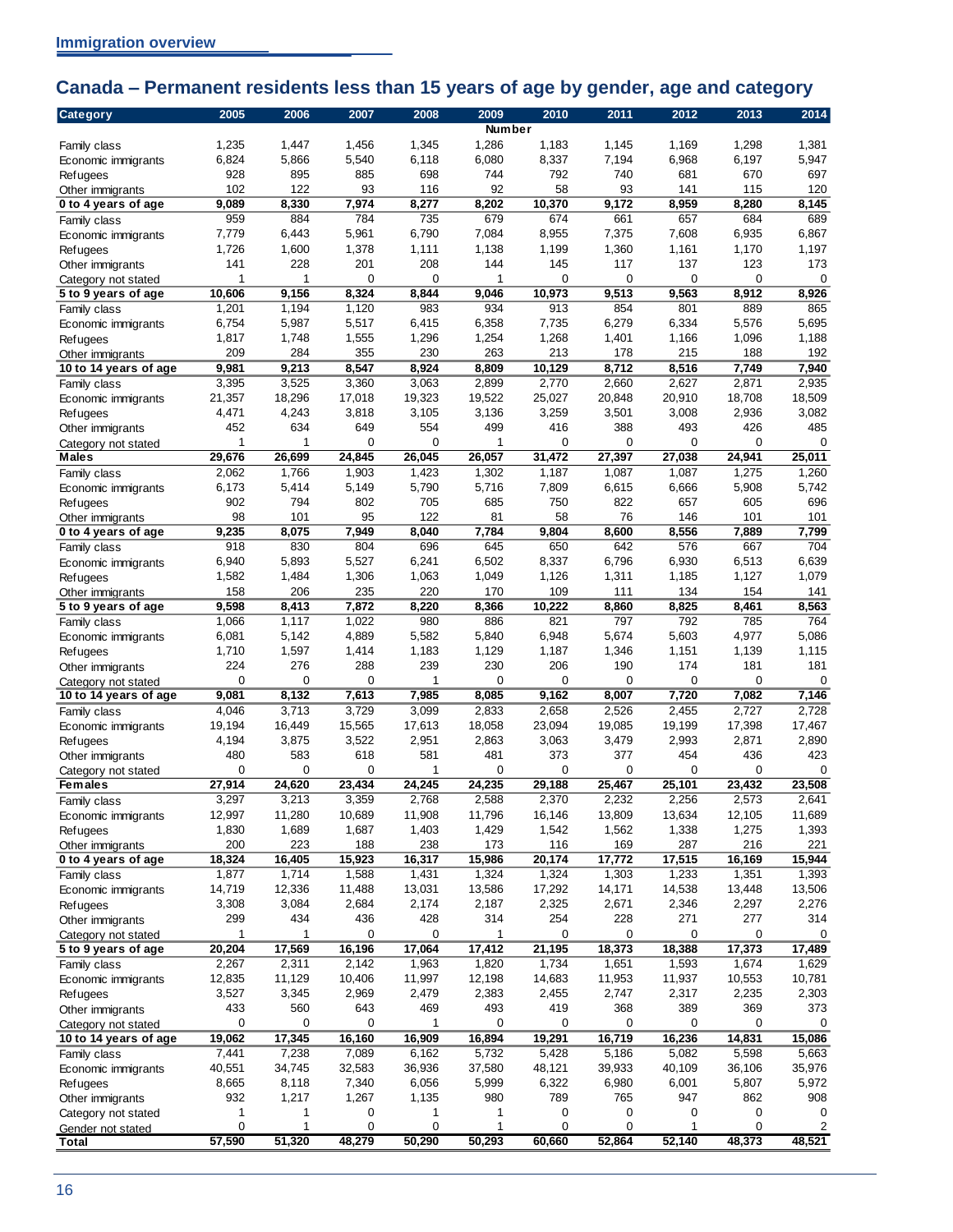

| <b>Category</b>                        | 2005         | 2006         | 2007         | 2008         | 2009<br>Percentage distribution | 2010         | 2011         | 2012         | 2013         | 2014          |
|----------------------------------------|--------------|--------------|--------------|--------------|---------------------------------|--------------|--------------|--------------|--------------|---------------|
| Family class                           | 13.6         | 17.4         | 18.3         | 16.2         | 15.7                            | 11.4         | 12.5         | 13.0         | 15.7         | 17.0          |
| Economic immigrants                    | 75.1         | 70.4         | 69.5         | 73.9         | 74.1                            | 80.4         | 78.4         | 77.8         | 74.8         | 73.0          |
| <b>Refugees</b>                        | 10.2         | 10.7         | 11.1         | 8.4          | 9.1                             | 7.6          | 8.1          | 7.6          | 8.1          | 8.6           |
| Other immigrants                       | 1.1          | 1.5          | 1.2          | 1.4          | 1.1                             | 0.6          | 1.0          | 1.6          | 1.4          | 1.5           |
| 0 to 4 years of age                    | 100.0        | 100.0        | 100.0        | 100.0        | 100.0                           | 100.0        | 100.0        | 100.0        | 100.0        | 100.0         |
| Family class                           | 9.0          | 9.7          | 9.4          | 8.3          | 7.5                             | 6.1          | 6.9          | 6.9          | 7.7          | 7.7           |
| Economic immigrants                    | 73.3         | 70.4         | 71.6         | 76.8         | 78.3                            | 81.6         | 77.5         | 79.6         | 77.8         | 76.9          |
| <b>Refugees</b>                        | 16.3         | 17.5         | 16.6         | 12.6         | 12.6                            | 10.9         | 14.3         | 12.1         | 13.1         | 13.4          |
| Other immigrants                       | 1.3          | 2.5          | 2.4          | 2.4          | 1.6                             | 1.3          | 1.2          | 1.4          | 1.4          | 1.9           |
| Category not stated                    | 0.0          | 0.0          | 0.0          | 0.0          | 0.0                             | 0.0          | 0.0          | 0.0          | 0.0          | 0.0           |
| 5 to 9 years of age                    | 100.0        | 100.0        | 100.0        | 100.0        | 100.0                           | 100.0        | 100.0        | 100.0<br>9.4 | 100.0        | 100.0<br>10.9 |
| Family class                           | 12.0<br>67.7 | 13.0<br>65.0 | 13.1<br>64.5 | 11.0<br>71.9 | 10.6<br>72.2                    | 9.0<br>76.4  | 9.8<br>72.1  | 74.4         | 11.5<br>72.0 | 71.7          |
| Economic immigrants<br><b>Refugees</b> | 18.2         | 19.0         | 18.2         | 14.5         | 14.2                            | 12.5         | 16.1         | 13.7         | 14.1         | 15.0          |
| Other immigrants                       | 2.1          | 3.1          | 4.2          | 2.6          | 3.0                             | 2.1          | 2.0          | 2.5          | 2.4          | 2.4           |
| 10 to 14 years of age                  | 100.0        | 100.0        | 100.0        | 100.0        | 100.0                           | 100.0        | 100.0        | 100.0        | 100.0        | 100.0         |
| Family class                           | 11.4         | 13.2         | 13.5         | 11.8         | 11.1                            | 8.8          | 9.7          | 9.7          | 11.5         | 11.7          |
| Economic immigrants                    | 72.0         | 68.5         | 68.5         | 74.2         | 74.9                            | 79.5         | 76.1         | 77.3         | 75.0         | 74.0          |
| Refugees                               | 15.1         | 15.9         | 15.4         | 11.9         | 12.0                            | 10.4         | 12.8         | 11.1         | 11.8         | 12.3          |
| Other immigrants                       | 1.5          | 2.4          | 2.6          | 2.1          | 1.9                             | 1.3          | 1.4          | 1.8          | 1.7          | 1.9           |
| Category not stated                    | 0.0          | 0.0          | 0.0          | 0.0          | 0.0                             | 0.0          | 0.0          | 0.0          | 0.0          | 0.0           |
| Males                                  | 100.0        | 100.0        | 100.0        | 100.0        | 100.0                           | 100.0        | 100.0        | 100.0        | 100.0        | 100.0         |
| Family class                           | 22.3         | 21.9         | 23.9         | 17.7         | 16.7                            | 12.1         | 12.6         | 12.7         | 16.2         | 16.2          |
| Economic immigrants                    | 66.8         | 67.0         | 64.8         | 72.0         | 73.4                            | 79.7         | 76.9         | 77.9         | 74.9         | 73.6          |
| <b>Refugees</b>                        | 9.8          | 9.8          | 10.1         | 8.8          | 8.8                             | 7.6          | 9.6          | 7.7          | 7.7          | 8.9           |
| Other immigrants                       | 1.1<br>100.0 | 1.3<br>100.0 | 1.2<br>100.0 | 1.5<br>100.0 | 1.0<br>100.0                    | 0.6<br>100.0 | 0.9          | 1.7<br>100.0 | 1.3<br>100.0 | 1.3<br>100.0  |
| 0 to 4 years of age                    | 9.6          | 9.9          | 10.2         | 8.5          | 7.7                             | 6.4          | 100.0<br>7.2 | 6.5          | 7.9          | 8.2           |
| Family class<br>Economic immigrants    | 72.3         | 70.0         | 70.2         | 75.9         | 77.7                            | 81.6         | 76.7         | 78.5         | 77.0         | 77.5          |
| <b>Refugees</b>                        | 16.5         | 17.6         | 16.6         | 12.9         | 12.5                            | 11.0         | 14.8         | 13.4         | 13.3         | 12.6          |
| Other immigrants                       | 1.6          | 2.4          | 3.0          | 2.7          | 2.0                             | 1.1          | 1.3          | 1.5          | 1.8          | 1.6           |
| 5 to 9 years of age                    | 100.0        | 100.0        | 100.0        | 100.0        | 100.0                           | 100.0        | 100.0        | 100.0        | 100.0        | 100.0         |
| Family class                           | 11.7         | 13.7         | 13.4         | 12.3         | 11.0                            | 9.0          | 10.0         | 10.3         | 11.1         | 10.7          |
| Economic immigrants                    | 67.0         | 63.2         | 64.2         | 69.9         | 72.2                            | 75.8         | 70.9         | 72.6         | 70.3         | 71.2          |
| <b>Refugees</b>                        | 18.8         | 19.6         | 18.6         | 14.8         | 14.0                            | 13.0         | 16.8         | 14.9         | 16.1         | 15.6          |
| Other immigrants                       | 2.5          | 3.4          | 3.8          | 3.0          | 2.8                             | 2.2          | 2.4          | 2.3          | 2.6          | 2.5           |
| Category not stated                    | 0.0          | 0.0          | 0.0          | 0.0          | 0.0                             | 0.0          | 0.0          | 0.0          | 0.0          | 0.0           |
| 10 to 14 years of age                  | 100.0        | 100.0        | 100.0        | 100.0        | 100.0                           | 100.0        | 100.0        | 100.0        | 100.0        | 100.0         |
| Family class                           | 14.5         | 15.1         | 15.9         | 12.8         | 11.7                            | 9.1          | 9.9          | 9.8          | 11.6         | 11.6          |
| Economic immigrants                    | 68.8         | 66.8         | 66.4         | 72.6         | 74.5                            | 79.1         | 74.9         | 76.5         | 74.2         | 74.3          |
| <b>Refugees</b>                        | 15.0         | 15.7         | 15.0         | 12.2         | 11.8                            | 10.5         | 13.7         | 11.9         | 12.3         | 12.3          |
| Other immigrants                       | 1.7<br>0.0   | 2.4<br>0.0   | 2.6<br>0.0   | 2.4<br>0.0   | 2.0<br>0.0                      | 1.3<br>0.0   | 1.5<br>0.0   | 1.8<br>0.0   | 1.9<br>0.0   | 1.8<br>0.0    |
| Category not stated<br><b>Females</b>  | 100.0        | 100.0        | 100.0        | 100.0        | 100.0                           | 100.0        | 100.0        | 100.0        | 100.0        | 100.0         |
| Family class                           | 18.0         | 19.6         | 21.1         | 17.0         | 16.2                            | 11.7         | 12.6         | 12.9         | 15.9         | 16.6          |
| Economic immigrants                    | 70.9         | 68.8         | 67.1         | 73.0         | 73.8                            | 80.0         | 77.7         | 77.8         | 74.9         | 73.3          |
| <b>Refugees</b>                        | 10.0         | 10.3         | 10.6         | 8.6          | 8.9                             | 7.6          | 8.8          | 7.6          | 7.9          | 8.7           |
| Other immigrants                       | 1.1          | 1.4          | 1.2          | 1.5          | 1.1                             | 0.6          | 1.0          | 1.6          | 1.3          | $1.4\,$       |
| 0 to 4 years of age                    | 100.0        | 100.0        | 100.0        | 100.0        | 100.0                           | 100.0        | 100.0        | 100.0        | 100.0        | 100.0         |
| Family class                           | 9.3          | 9.8          | 9.8          | 8.4          | 7.6                             | 6.2          | 7.1          | 6.7          | 7.8          | 8.0           |
| Economic immigrants                    | 72.9         | 70.2         | 70.9         | 76.4         | 78.0                            | 81.6         | 77.1         | 79.1         | 77.4         | 77.2          |
| Refugees                               | 16.4         | 17.6         | 16.6         | 12.7         | 12.6                            | 11.0         | 14.5         | 12.8         | 13.2         | 13.0          |
| Other immigrants                       | 1.5          | 2.5          | 2.7          | 2.5          | 1.8                             | 1.2          | 1.2          | 1.5          | 1.6          | 1.8           |
| Category not stated                    | 0.0          | 0.0          | 0.0          | 0.0          | 0.0                             | 0.0          | 0.0          | 0.0          | 0.0          | 0.0           |
| 5 to 9 years of age                    | 100.0        | 100.0        | 100.0        | 100.0        | 100.0                           | 100.0        | 100.0        | 100.0        | 100.0        | 100.0         |
| Family class                           | 11.9         | 13.3         | 13.3         | 11.6         | 10.8                            | 9.0          | 9.9          | 9.8          | 11.3         | 10.8          |
| Economic immigrants                    | 67.3<br>18.5 | 64.2<br>19.3 | 64.4<br>18.4 | 71.0<br>14.7 | 72.2<br>14.1                    | 76.1<br>12.7 | 71.5<br>16.4 | 73.5<br>14.3 | 71.2<br>15.1 | 71.5<br>15.3  |
| <b>Refugees</b><br>Other immigrants    | 2.3          | 3.2          | 4.0          | 2.8          | 2.9                             | 2.2          | 2.2          | 2.4          | 2.5          | 2.5           |
| Category not stated                    | 0.0          | 0.0          | 0.0          | 0.0          | 0.0                             | 0.0          | 0.0          | 0.0          | 0.0          | $0.0\,$       |
| 10 to 14 years of age                  | 100.0        | 100.0        | 100.0        | 100.0        | 100.0                           | 100.0        | 100.0        | 100.0        | 100.0        | 100.0         |
| Family class                           | 12.9         | 14.1         | 14.7         | 12.3         | 11.4                            | 8.9          | 9.8          | 9.7          | 11.6         | 11.7          |
| Economic immigrants                    | 70.4         | 67.7         | 67.5         | 73.4         | 74.7                            | 79.3         | 75.5         | 76.9         | 74.6         | 74.1          |
| Refugees                               | 15.0         | 15.8         | 15.2         | 12.0         | 11.9                            | 10.4         | 13.2         | 11.5         | 12.0         | 12.3          |
| Other immigrants                       | 1.6          | 2.4          | 2.6          | 2.3          | 1.9                             | 1.3          | 1.4          | 1.8          | 1.8          | 1.9           |
| Category not stated                    | 0.0          | 0.0          | 0.0          | 0.0          | 0.0                             | 0.0          | 0.0          | 0.0          | 0.0          | 0.0           |
| Gender not stated                      | 0.0          | 0.0          | 0.0          | 0.0          | 0.0                             | 0.0          | 0.0          | 0.0          | 0.0          | 0.0           |
| <b>Total</b>                           | 100.0        | 100.0        | 100.0        | 100.0        | 100.0                           | 100.0        | 100.0        | 100.0        | 100.0        | 100.0         |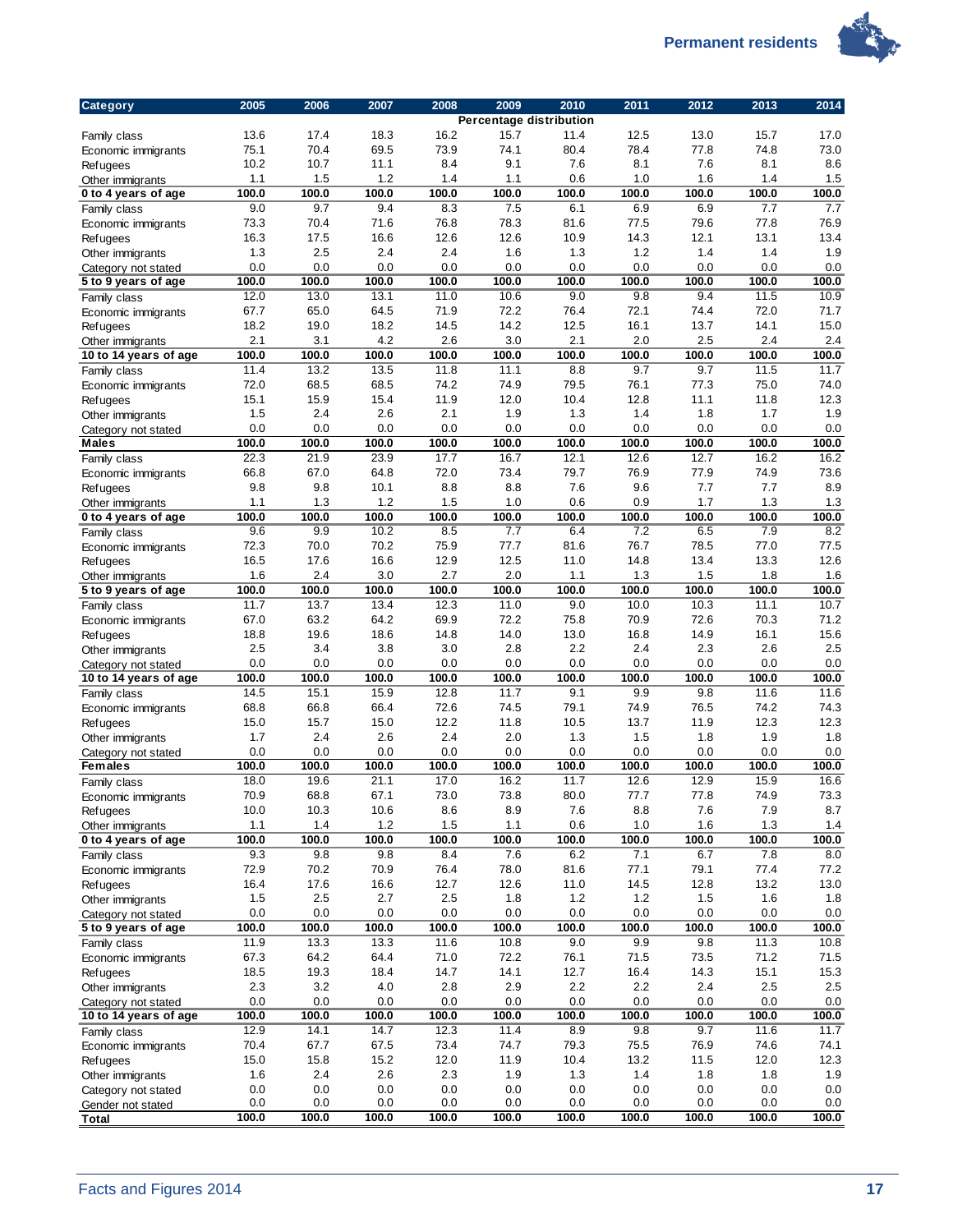# <span id="page-21-0"></span>**Canada – Permanent residents by gender and age, 2014**

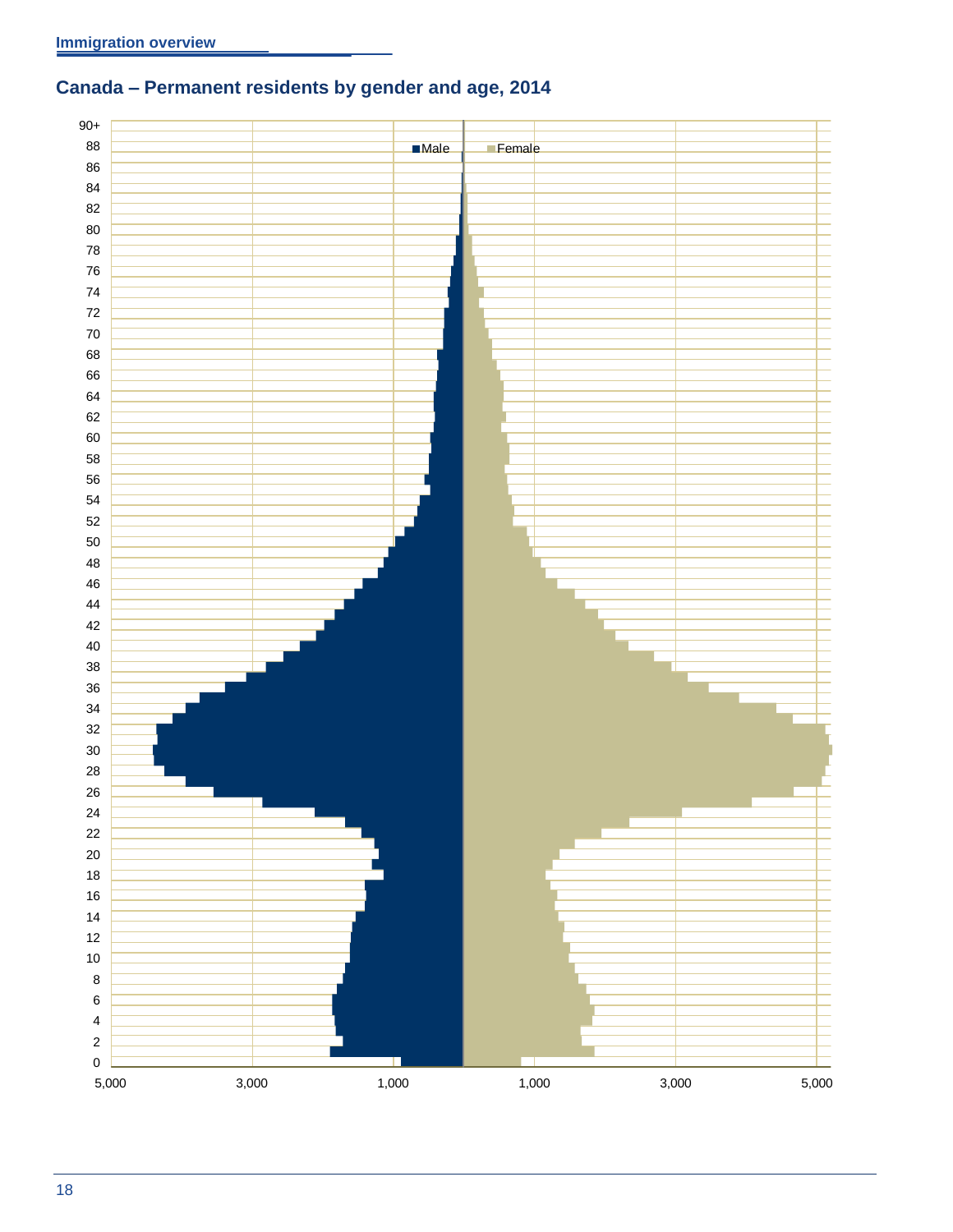



## <span id="page-22-0"></span>**Canada – Permanent residents 15 years of age or older by age and category**

| Category                                                    | 2005                              | 2006             | 2007             | 2008             | 2009                    | 2010                  | 2011             | 2012             | 2013             | 2014             |
|-------------------------------------------------------------|-----------------------------------|------------------|------------------|------------------|-------------------------|-----------------------|------------------|------------------|------------------|------------------|
|                                                             |                                   |                  |                  |                  | <b>Number</b>           |                       |                  |                  |                  |                  |
| Family class                                                | 16,283<br>1,077                   | 16,806<br>1,284  | 15,331<br>1,688  | 14,364<br>1,767  | 13,502<br>1,927         | 11,639<br>1,930       | 10,315<br>1,675  | 10,289<br>2,104  | 10,478<br>2,139  | 10,089<br>2,849  |
| Economic immigrants - p.a.*<br>Economic immigrants - s.d.** | 14,886                            | 13,911           | 12,991           | 14,780           | 15,411                  | 17,163                | 14,302           | 13,855           | 12,235           | 12,555           |
| Refugees                                                    | 7,361                             | 7,100            | 6,160            | 4,859            | 4,956                   | 5,100                 | 5,593            | 4,802            | 4,909            | 4,616            |
| Other immigrants                                            | 974                               | 1,569            | 1,709            | 1,664            | 1,548                   | 1,221                 | 1,244            | 1,316            | 766              | 808              |
| Category not stated                                         | $\mathbf 0$                       | 0                | 0                | 1                | 0                       | $\mathbf 0$           | 0                | $\mathbf 0$      | 0                | $\mathbf 0$      |
| 15 to 24 years of age                                       | 40,581                            | 40,670           | 37,879           | 37,435           | 37,344                  | 37,053                | 33,129           | 32,366           | 30,527           | 30,917           |
| Family class                                                | 27,396                            | 27,852           | 27,935           | 28,404           | 28,430                  | 27,229                | 25,941           | 27,381           | 32,115           | 31,477           |
| Economic immigrants - p.a.*                                 | 51,613                            | 45,734           | 43,533           | 49,404           | 51,887                  | 62,830                | 53,328           | 56,762           | 54,200           | 65,669           |
| Economic immigrants - s.d.**                                | 33,545                            | 28,266           | 26,118           | 29,120           | 29,368                  | 36,972                | 30,867           | 32,001           | 29,174           | 32.346           |
| Refugees<br>Other immigrants                                | 15,263<br>3,408                   | 13,054<br>5,546  | 10,827<br>6,286  | 8,056<br>5,818   | 8,356<br>6,004          | 9,259<br>4,843        | 10,790<br>4,574  | 8,841<br>4,855   | 9,280<br>2,283   | 9,112<br>2,342   |
| Category not stated                                         | 1                                 | 1                | 1                | 0                | 0                       | 6                     | 3                | 5                | 0                | 0                |
| 25 to 44 years of age                                       | 131.226                           | 120.453          | 114,700          | 120,802          | 124,045                 | 141,139               | 125,503          | 129,845          | 127,052          | 140,946          |
| Family class                                                | 9,375                             | 12,913           | 10,755           | 10,936           | 11,352                  | 10,015                | 9,011            | 12,390           | 17,836           | 11,494           |
| Economic immigrants - p.a.*                                 | 8,829                             | 8,574            | 8,455            | 9,979            | 10,033                  | 11,642                | 9,201            | 9,265            | 8,320            | 9,456            |
| Economic immigrants - s.d.**                                | 5,698                             | 5,600            | 5,703            | 6,883            | 7,086                   | 8,074                 | 6,620            | 6,535            | 5,843            | 6,037            |
| Refugees                                                    | 3,909                             | 3,714            | 3,124            | 2,465            | 2,876                   | 3,307                 | 3,689            | 2,834            | 3,177            | 2,913            |
| Other immigrants                                            | 966                               | 1,490            | 1,510            | 1,506            | 1,598                   | 1,563                 | 1,329            | 1,441            | 922              | 986              |
| Category not stated<br>45 to 64 years of age                | 0<br>28,777                       | 0<br>32,291      | 0<br>29,547      | 0<br>31,769      | 0<br>32,945             | $\mathbf 0$<br>34,601 | 0<br>29,850      | 0<br>32,465      | 0<br>36,098      | 1<br>30,887      |
| Family class                                                | 2,879                             | 5,706            | 5,132            | 5,718            | 6,192                   | 5,915                 | 6,002            | 9,870            | 15,816           | 7,937            |
| Economic immigrants - p.a.*                                 | 68                                | 94               | 115              | 110              | 114                     | 109                   | 113              | 96               | 81               | 120              |
| Economic immigrants - s.d.**                                | 45                                | 44               | 58               | 90               | 83                      | 74                    | 76               | 65               | 57               | 80               |
| Refugees                                                    | 577                               | 513              | 503              | 423              | 662                     | 709                   | 821              | 601              | 658              | 673              |
| Other immigrants                                            | 499                               | 549              | 540              | 607              | 492                     | 426                   | 389              | 455              | 361              | 323              |
| Category not stated                                         | $\mathbf 0$                       | $\mathbf 0$      | 0                | $\mathbf 0$      | 0                       | 1                     | $\mathbf 0$      | $\mathbf 0$      | 0                | 0                |
| 65 years of age or more                                     | 4,068                             | 6,906            | 6,348            | 6,948            | 7,543                   | 7,234                 | 7,401            | 11,087           | 16,973           | 9,133            |
| Family class                                                | 55,933<br>61,587                  | 63,277<br>55,686 | 59,153<br>53,791 | 59,422<br>61,260 | 59,476<br>63,961        | 54,798<br>76,511      | 51,269<br>64,317 | 59,930<br>68,227 | 76,245<br>64,740 | 60,997<br>78,094 |
| Economic immigrants - p.a.*<br>Economic immigrants - s.d.** | 54,174                            | 47,821           | 44,870           | 50,873           | 51,948                  | 62,283                | 51,865           | 52,456           | 47,309           | 51,018           |
| Refugees                                                    | 27,110                            | 24,381           | 20,614           | 15,803           | 16,850                  | 18,375                | 20,893           | 17,078           | 18,024           | 17,314           |
| Other immigrants                                            | 5,847                             | 9,154            | 10,045           | 9,595            | 9,642                   | 8,053                 | 7,536            | 8,067            | 4,332            | 4,459            |
| Category not stated                                         | 1                                 | 1                | 1                | 1                | 0                       | 7                     | 3                | 5                | 0                |                  |
| Total                                                       | 204,652                           | 200,320          | 188,474          | 196,954          | 201,877                 | 220,027               | 195,883          | 205,763          | 210,650          | 211,883          |
|                                                             |                                   |                  |                  |                  |                         |                       |                  |                  |                  |                  |
| <b>Category</b>                                             | 2005                              | 2006             | 2007             | 2008             | 2009                    | 2010                  | 2011             | 2012             | 2013             | 2014             |
|                                                             |                                   |                  |                  |                  | Percentage distribution |                       |                  |                  |                  |                  |
| Family class                                                | 40.1                              | 41.3             | 40.5             | 38.4             | 36.2                    | 31.4                  | 31.1             | 31.8             | 34.3             | 32.6             |
| Economic immigrants - p.a.*                                 | 2.7                               | 3.2              | 4.5              | 4.7              | 5.2                     | 5.2                   | 5.1              | 6.5              | 7.0              | 9.2              |
| Economic immigrants - s.d.**                                | 36.7                              | 34.2             | 34.3             | 39.5             | 41.3                    | 46.3                  | 43.2             | 42.8             | 40.1             | 40.6             |
| Refugees                                                    | 18.1                              | 17.5             | 16.3             | 13.0             | 13.3                    | 13.8                  | 16.9             | 14.8             | 16.1             | 14.9             |
| Other immigrants                                            | 2.4<br>0.0                        | 3.9<br>0.0       | 4.5<br>0.0       | 4.4<br>0.0       | 4.1<br>0.0              | 3.3<br>0.0            | 3.8<br>0.0       | 4.1<br>0.0       | 2.5<br>0.0       | 2.6<br>0.0       |
| Category not stated<br>15 to 24 years of age                | 100.0                             | 100.0            | 100.0            | 100.0            | 100.0                   | 100.0                 | 100.0            | 100.0            | 100.0            | 100.0            |
| Family class                                                | 20.9                              | 23.1             | 24.4             | 23.5             | 22.9                    | 19.3                  | 20.7             | 21.1             | 25.3             | 22.3             |
| Economic immigrants - p.a.*                                 | 39.3                              | 38.0             | 38.0             | 40.9             | 41.8                    | 44.5                  | 42.5             | 43.7             | 42.7             | 46.6             |
| Economic immigrants - s.d.**                                | 25.6                              | 23.5             | 22.8             | 24.1             | 23.7                    | 26.2                  | 24.6             | 24.6             | 23.0             | 22.9             |
| <b>Refugees</b>                                             | 11.6                              | 10.8             | 9.4              | 6.7              | 6.7                     | 6.6                   | 8.6              | 6.8              | 7.3              | $6.5\,$          |
| Other immigrants                                            | 2.6                               | 4.6              | 5.5              | 4.8              | 4.8                     | 3.4                   | 3.6              | 3.7              | 1.8              | 1.7              |
| Category not stated                                         | 0.0                               | 0.0              | 0.0              | 0.0              | 0.0                     | 0.0                   | 0.0              | 0.0              | 0.0              | 0.0              |
| 25 to 44 years of age                                       | 100.0<br>32.6                     | 100.0<br>40.0    | 100.0<br>36.4    | 100.0<br>34.4    | 100.0<br>34.5           | 100.0<br>28.9         | 100.0<br>30.2    | 100.0<br>38.2    | 100.0<br>49.4    | 100.0<br>37.2    |
| Family class<br>Economic immigrants - p.a.*                 | 30.7                              | 26.6             | 28.6             | 31.4             | 30.5                    | 33.6                  | 30.8             | 28.5             | 23.0             | 30.6             |
| Economic immigrants - s.d.**                                | 19.8                              | 17.3             | 19.3             | 21.7             | 21.5                    | 23.3                  | 22.2             | 20.1             | 16.2             | 19.5             |
| Refugees                                                    | 13.6                              | 11.5             | 10.6             | 7.8              | 8.7                     | 9.6                   | 12.4             | 8.7              | 8.8              | 9.4              |
| Other immigrants                                            | 3.4                               | 4.6              | 5.1              | 4.7              | 4.9                     | 4.5                   | 4.5              | 4.4              | 2.6              | 3.2              |
| Category not stated                                         | 0.0                               | 0.0              | 0.0              | 0.0              | 0.0                     | 0.0                   | 0.0              | 0.0              | 0.0              | 0.0              |
| 45 to 64 years of age                                       | 100.0                             | 100.0            | 100.0            | 100.0            | 100.0                   | 100.0                 | 100.0            | 100.0            | 100.0            | 100.0            |
| Family class                                                | 70.8<br>1.7                       | 82.6<br>1.4      | 80.8<br>1.8      | 82.3<br>1.6      | 82.1<br>1.5             | 81.8<br>1.5           | 81.1<br>1.5      | 89.0<br>0.9      | 93.2<br>0.5      | 86.9<br>1.3      |
| Economic immigrants - p.a.*<br>Economic immigrants - s.d.** | 1.1                               | 0.6              | 0.9              | 1.3              | 1.1                     | 1.0                   | 1.0              | 0.6              | 0.3              | 0.9              |
| Refugees                                                    | 14.2                              | 7.4              | 7.9              | 6.1              | 8.8                     | 9.8                   | 11.1             | 5.4              | 3.9              | 7.4              |
| Other immigrants                                            | 12.3                              | 7.9              | 8.5              | 8.7              | 6.5                     | 5.9                   | 5.3              | 4.1              | 2.1              | 3.5              |
| Category not stated                                         | 0.0                               | 0.0              | 0.0              | 0.0              | 0.0                     | 0.0                   | 0.0              | 0.0              | 0.0              | 0.0              |
| 65 years of age or more                                     | 100.0                             | 100.0            | 100.0            | 100.0            | 100.0                   | 100.0                 | 100.0            | 100.0            | 100.0            | 100.0            |
| Family class                                                | 27.3                              | 31.6             | 31.4             | 30.2             | 29.5                    | 24.9                  | 26.2             | 29.1             | 36.2             | 28.8             |
| Economic immigrants - p.a.*                                 | 30.1<br>26.5                      | 27.8<br>23.9     | 28.5<br>23.8     | 31.1<br>25.8     | 31.7<br>25.7            | 34.8<br>28.3          | 32.8<br>26.5     | 33.2<br>25.5     | 30.7<br>22.5     | 36.9<br>24.1     |
| Economic immigrants - s.d.**<br>Refugees                    | 13.2                              | 12.2             | 10.9             | 8.0              | 8.3                     | 8.4                   | 10.7             | 8.3              | 8.6              | 8.2              |
| Other immigrants                                            | 2.9                               | 4.6              | 5.3              | 4.9              | 4.8                     | 3.7                   | 3.8              | 3.9              | 2.1              | 2.1              |
| Category not stated                                         | 0.0                               | 0.0              | 0.0              | 0.0              | 0.0                     | 0.0                   | 0.0              | 0.0              | 0.0              | 0.0              |
| Total<br>*Principal applicants                              | 100.0<br>**Spouses and dependants | 100.0            | 100.0            | 100.0            | 100.0                   | 100.0                 | 100.0            | 100.0            | 100.0            | 100.0            |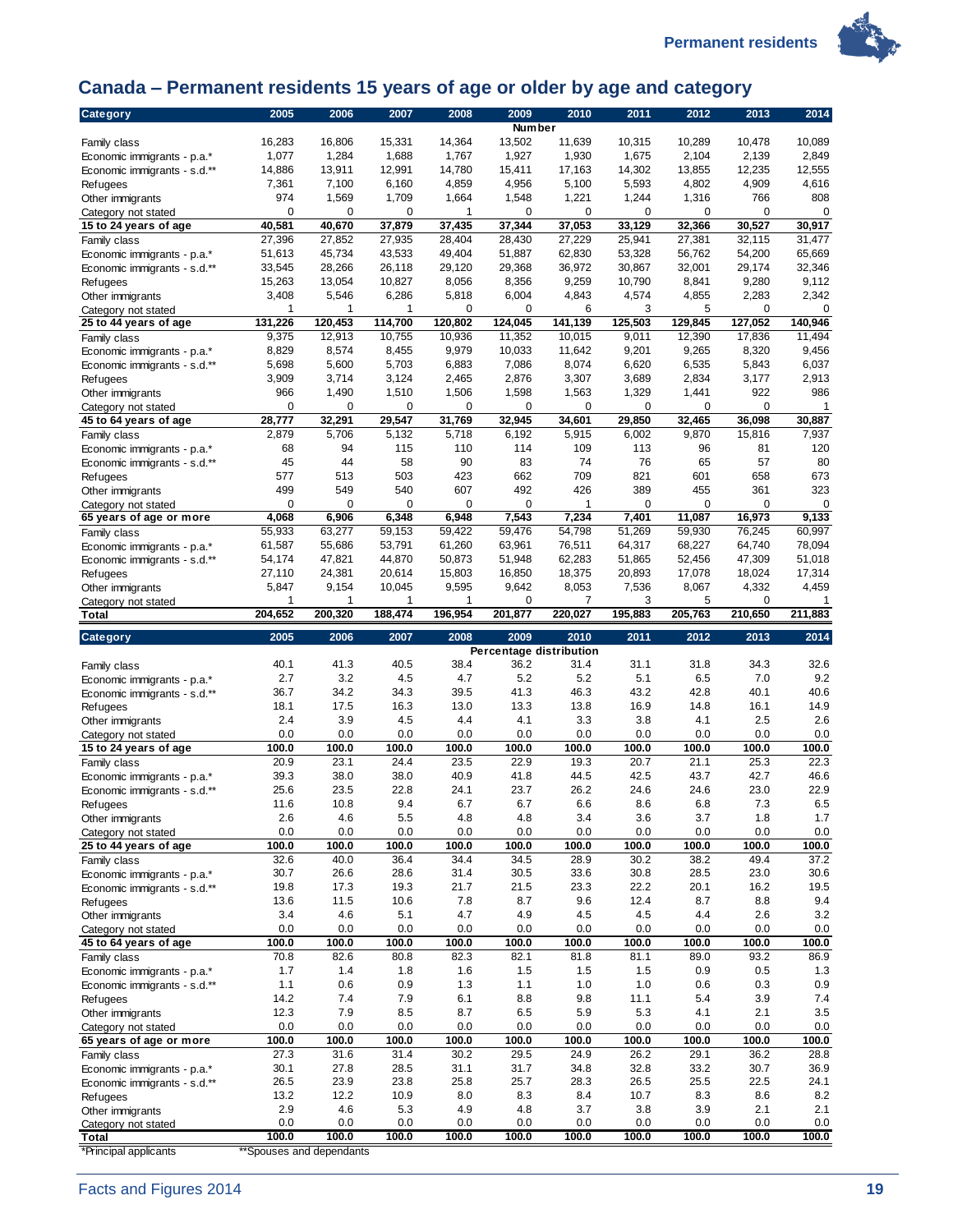## <span id="page-23-0"></span>*Canada – Male permanent residents 15 years of age or older by age and category*

| 5,523<br>6,061<br>5,218<br>4,924<br>4,635<br>4,038<br>3,666<br>3,766<br>3,880<br>3,628<br>Family class<br>553<br>710<br>880<br>884<br>1,021<br>1,672<br>1,068<br>912<br>1,156<br>1,242<br>Economic immigrants - p.a.*<br>7,409<br>6,960<br>6,638<br>7,495<br>7,801<br>8,652<br>7,169<br>7,072<br>6,090<br>6,241<br>Economic immigrants - s.d.**<br>2,407<br>3,805<br>3,734<br>3,240<br>2,512<br>2,556<br>2,670<br>2,913<br>2,481<br>2,523<br>Refugees<br>487<br>732<br>790<br>775<br>693<br>601<br>584<br>668<br>356<br>402<br>Other immigrants<br>$\pmb{0}$<br>0<br>0<br>0<br>0<br>0<br>0<br>0<br>0<br>0<br>Category not stated<br>16,590<br>16,706<br>17,029<br>15,244<br>15,143<br>14,091<br>14,350<br>17,777<br>18,197<br>16,766<br>15 to 24 years of age<br>11,759<br>11,588<br>13,552<br>10,759<br>11,015<br>11,103<br>12,168<br>11,075<br>11,764<br>14,103<br>Family class<br>34,918<br>30,372<br>27,949<br>29,742<br>30,968<br>36,718<br>30,950<br>33,267<br>31,461<br>35,902<br>Economic immigrants - p.a.*<br>7,785<br>6,963<br>6,845<br>8,260<br>8,795<br>11,853<br>10,722<br>11,081<br>9,744<br>10,597<br>Economic immigrants - s.d.**<br>8,090<br>6,694<br>5,495<br>4,043<br>4,305<br>4,815<br>5,454<br>4,354<br>4,793<br>4,656<br><b>Refugees</b><br>1,770<br>2,948<br>2,586<br>2,314<br>2,693<br>953<br>1,002<br>2,841<br>3,115<br>3,061<br>Other immigrants<br>0<br>2<br>5<br>0<br>0<br>0<br>0<br>1<br>0<br>1<br>Category not stated<br>63,322<br>57,885<br>54,508<br>56,752<br>59,297<br>67,562<br>60,516<br>61,054<br>65,709<br>63,164<br>25 to 44 years of age<br>6,876<br>4,549<br>3,919<br>5,161<br>4,277<br>4,288<br>4,433<br>3,906<br>3,615<br>4,711<br>Family class<br>5,587<br>6,712<br>6,402<br>6,241<br>7,199<br>6,971<br>7,888<br>6,131<br>6,022<br>5,510<br>Economic immigrants - p.a.*<br>2,899<br>2,077<br>2,079<br>2,155<br>2,704<br>3,002<br>3,614<br>3,154<br>3,133<br>2,748<br>Economic immigrants - s.d.**<br>1,520<br>1,394<br>1,973<br>1,817<br>1,172<br>1,323<br>1,568<br>1,746<br>1,457<br>1,521<br><b>Refugees</b><br>417<br>660<br>462<br>658<br>718<br>775<br>746<br>641<br>646<br>400<br>Other immigrants<br>0<br>0<br>0<br>0<br>$\mathbf 0$<br>$\mathbf 0$<br>$\mathbf 0$<br>0<br>0<br>0<br>Category not stated<br>15,098<br>16,117<br>14,853<br>16,081<br>16,504<br>17,722<br>15,287<br>15,969<br>17.055<br>14,891<br>45 to 64 years of age<br>1,452<br>2,759<br>2,503<br>2,678<br>2,845<br>2,644<br>2,749<br>4,676<br>7,290<br>3,727<br>Family class<br>54<br>79<br>97<br>90<br>84<br>87<br>82<br>74<br>71<br>90<br>Economic immigrants - p.a.*<br>30<br>27<br>52<br>43<br>42<br>46<br>34<br>47<br>44<br>35<br>Economic immigrants - s.d.**<br>197<br>170<br>275<br>294<br>353<br>254<br>217<br>213<br>236<br>273<br><b>Refugees</b><br>107<br>81<br>130<br>163<br>164<br>148<br>155<br>147<br>106<br>130<br>Other immigrants<br>$\mathbf 0$<br>0<br>0<br>0<br>0<br>0<br>0<br>0<br>0<br>1<br>Category not stated<br>1,887<br>3,228<br>3,004<br>3,138<br>3,402<br>3,215<br>3,337<br>5,160<br>7,776<br>4,198<br>65 years of age or more<br>25,456<br>21,653<br>24,996<br>23,101<br>23,649<br>24.081<br>22,176<br>21,105<br>24,917<br>32,149<br>Family class<br>42,237<br>37,563<br>35,167<br>37,915<br>39,044<br>45,761<br>38,075<br>40,519<br>38,284<br>43,251<br>Economic immigrants - p.a.*<br>19,783<br>17,305<br>16,032<br>15,665<br>18,511<br>19,641<br>24,161<br>21,092<br>21,330<br>18,617<br>Economic immigrants - s.d.**<br>14,085<br>7,897<br>9,347<br>10,466<br>8,528<br>9,110<br>8,711<br>12,442<br>10,468<br>8,459<br><b>Refugees</b><br>2,804<br>4,394<br>4,729<br>4,589<br>4,684<br>4,080<br>3,645<br>4,137<br>1,816<br>1,947<br>Other immigrants<br>0<br>0<br>1<br>0<br>0<br>3<br>5<br>0<br>0<br>1<br>Category not stated<br>98,084<br>92,561<br>95,909<br>105,528<br>99,436<br>95,427<br>89,131<br>94,384<br>99,976<br>99,148<br><b>Males</b><br>2005<br>2006<br>2007<br>2008<br>2009<br>2011<br>2012<br>2013<br><b>Category</b><br>2010<br>2014<br>Percentage distribution<br>31.1<br>33.3<br>31.1<br>29.7<br>27.7<br>23.7<br>24.0<br>27.5<br>25.3<br>24.9<br>Family class<br>3.9<br>5.2<br>5.3<br>11.7<br>3.1<br>6.1<br>6.3<br>6.0<br>7.6<br>8.8<br>Economic immigrants - p.a.*<br>38.2<br>45.2<br>46.7<br>43.5<br>41.7<br>39.6<br>46.7<br>50.8<br>47.0<br>43.2<br>Economic immigrants - s.d.**<br>16.8<br>21.4<br>20.5<br>19.3<br>15.1<br>15.3<br>15.7<br>19.1<br>16.4<br>17.9<br>Refugees<br>2.7<br>2.5<br>2.8<br>4.0<br>4.7<br>4.7<br>4.1<br>3.5<br>3.8<br>4.4<br>Other immigrants<br>0.0<br>0.0<br>0.0<br>0.0<br>0.0<br>0.0<br>0.0<br>0.0<br>0.0<br>0.0<br>Category not stated<br>100.0<br>100.0<br>100.0<br>100.0<br>100.0<br>100.0<br>100.0<br>100.0<br>100.0<br>100.0<br>15 to 24 years of age<br>17.0<br>19.0<br>20.7<br>20.5<br>17.2<br>18.3<br>23.1<br>20.6<br>20.4<br>18.6<br>Family class<br>55.1<br>52.5<br>51.3<br>52.4<br>52.2<br>54.3<br>51.1<br>52.7<br>51.5<br>54.6<br>Economic immigrants - p.a.*<br>16.1<br>12.3<br>12.0<br>12.6<br>14.6<br>14.8<br>17.5<br>17.7<br>17.5<br>16.0<br>Economic immigrants - s.d.**<br>7.1<br><b>Refugees</b><br>12.8<br>11.6<br>10.1<br>$\sqrt{1}$<br>7.3<br>$\sqrt{1}$<br>9.0<br>6.9<br>7.9<br>2.8<br>5.2<br>1.5<br>4.9<br>5.7<br>5.2<br>3.8<br>3.8<br>4.3<br>1.6<br>Other immigrants<br>0.0<br>0.0<br>0.0<br>0.0<br>0.0<br>0.0<br>0.0<br>0.0<br>0.0<br>0.0<br>Category not stated<br>100.0<br>100.0<br>100.0<br>100.0<br>100.0<br>100.0<br>100.0<br>100.0<br>100.0<br>100.0<br>25 to 44 years of age<br>26.0<br>32.0<br>28.8<br>26.7<br>26.9<br>22.0<br>23.6<br>29.5<br>40.3<br>30.5<br>Family class<br>39.7<br>44.8<br>37.5<br>44.5<br>42.0<br>42.2<br>44.5<br>40.1<br>37.7<br>32.3<br>Economic immigrants - p.a.*<br>12.9<br>14.5<br>18.2<br>20.6<br>19.5<br>13.8<br>16.8<br>20.4<br>19.6<br>16.1<br>Economic immigrants - s.d.**<br>9.4<br>13.1<br>11.3<br>10.2<br>7.3<br>8.0<br>8.8<br>11.4<br>9.1<br>8.9<br><b>Refugees</b><br>2.8<br>4.1<br>4.2<br>4.2<br>2.3<br>3.1<br>4.4<br>4.5<br>4.7<br>4.0<br>Other immigrants<br>0.0<br>0.0<br>0.0<br>0.0<br>0.0<br>0.0<br>0.0<br>0.0<br>0.0<br>0.0<br>Category not stated<br>100.0<br>100.0<br>100.0<br>100.0<br>100.0<br>100.0<br>100.0<br>100.0<br>100.0<br>100.0<br>45 to 64 years of age<br>83.3<br>76.9<br>85.5<br>85.3<br>83.6<br>82.2<br>82.4<br>90.6<br>93.8<br>88.8<br>Family class<br>2.9<br>2.4<br>3.2<br>2.9<br>2.5<br>2.7<br>2.5<br>1.4<br>0.9<br>2.1<br>Economic immigrants - p.a.*<br>1.8<br>0.9<br>0.9<br>1.7<br>1.3<br>0.9<br>1.1<br>1.3<br>1.4<br>0.5<br>Economic immigrants - s.d.**<br>6.1<br>7.1<br>5.4<br>8.1<br>9.1<br>4.6<br>3.5<br>6.1<br>11.5<br>10.6<br>Refugees<br>1.9<br>6.9<br>5.0<br>5.5<br>4.7<br>4.6<br>4.6<br>3.2<br>2.5<br>1.4<br>Other immigrants<br>0.0<br>0.0<br>0.0<br>0.0<br>0.0<br>0.0<br>0.0<br>0.0<br>0.0<br>0.0<br>Category not stated<br>100.0<br>100.0<br>100.0<br>100.0<br>100.0<br>100.0<br>100.0<br>100.0<br>100.0<br>100.0<br>65 years of age or more<br>22.1<br>26.2<br>25.9<br>25.5<br>25.1<br>22.4<br>25.1<br>32.2<br>25.7<br>21.0<br>Family class<br>39.4<br>39.5<br>43.6<br>43.1<br>41.0<br>40.7<br>43.4<br>40.3<br>40.7<br>38.3<br>Economic immigrants - p.a.*<br>22.9<br>22.3<br>17.6<br>16.8<br>17.6<br>20.0<br>20.5<br>21.5<br>18.6<br>20.0<br>Economic immigrants - s.d.**<br>14.4<br>13.0<br>11.7<br>8.5<br>8.8<br>8.9<br>11.1<br>8.6<br>9.1<br>8.8<br>Refugees<br>2.9<br>4.6<br>5.3<br>5.0<br>3.9<br>3.9<br>4.9<br>4.2<br>1.8<br>2.0<br>Other immigrants<br>0.0<br>0.0<br>0.0<br>0.0<br>0.0<br>0.0<br>0.0<br>0.0<br>0.0<br>0.0<br>Category not stated<br>100.0<br>100.0<br>100.0<br>100.0<br>100.0<br>100.0<br>100.0<br>100.0<br>100.0<br>100.0<br>Males | Category | 2005 | 2006 | 2007 | 2008 | 2009<br><b>Number</b> | 2010 | 2011 | 2012 | 2013 | 2014 |
|-------------------------------------------------------------------------------------------------------------------------------------------------------------------------------------------------------------------------------------------------------------------------------------------------------------------------------------------------------------------------------------------------------------------------------------------------------------------------------------------------------------------------------------------------------------------------------------------------------------------------------------------------------------------------------------------------------------------------------------------------------------------------------------------------------------------------------------------------------------------------------------------------------------------------------------------------------------------------------------------------------------------------------------------------------------------------------------------------------------------------------------------------------------------------------------------------------------------------------------------------------------------------------------------------------------------------------------------------------------------------------------------------------------------------------------------------------------------------------------------------------------------------------------------------------------------------------------------------------------------------------------------------------------------------------------------------------------------------------------------------------------------------------------------------------------------------------------------------------------------------------------------------------------------------------------------------------------------------------------------------------------------------------------------------------------------------------------------------------------------------------------------------------------------------------------------------------------------------------------------------------------------------------------------------------------------------------------------------------------------------------------------------------------------------------------------------------------------------------------------------------------------------------------------------------------------------------------------------------------------------------------------------------------------------------------------------------------------------------------------------------------------------------------------------------------------------------------------------------------------------------------------------------------------------------------------------------------------------------------------------------------------------------------------------------------------------------------------------------------------------------------------------------------------------------------------------------------------------------------------------------------------------------------------------------------------------------------------------------------------------------------------------------------------------------------------------------------------------------------------------------------------------------------------------------------------------------------------------------------------------------------------------------------------------------------------------------------------------------------------------------------------------------------------------------------------------------------------------------------------------------------------------------------------------------------------------------------------------------------------------------------------------------------------------------------------------------------------------------------------------------------------------------------------------------------------------------------------------------------------------------------------------------------------------------------------------------------------------------------------------------------------------------------------------------------------------------------------------------------------------------------------------------------------------------------------------------------------------------------------------------------------------------------------------------------------------------------------------------------------------------------------------------------------------------------------------------------------------------------------------------------------------------------------------------------------------------------------------------------------------------------------------------------------------------------------------------------------------------------------------------------------------------------------------------------------------------------------------------------------------------------------------------------------------------------------------------------------------------------------------------------------------------------------------------------------------------------------------------------------------------------------------------------------------------------------------------------------------------------------------------------------------------------------------------------------------------------------------------------------------------------------------------------------------------------------------------------------------------------------------------------------------------------------------------------------------------------------------------------------------------------------------------------------------------------------------------------------------------------------------------------------------------------------------------------------------------------------------------------------------------------------------------------------------------------------------------------------------------------------------------------------------------------------------------------------------------------------------------------------------------------------------------------------------------------------------------------------------------------------------------------------------------------------------------------------------------------------------------------------------------------------------------------------------------------------------------------------------------------------------------------------------------------------------------------------------------------------------------------------------------------------------------------------------------------------------------------------------------------------------------------------------------------------------------------------------------------------------------------------------------------------------------------------------------------------------------------------------------------------------------------------------------------------------------------------------------------------------------------------------------------------------------------------------------------------------------------------------------------------------------------------------------------------------------------------|----------|------|------|------|------|-----------------------|------|------|------|------|------|
|                                                                                                                                                                                                                                                                                                                                                                                                                                                                                                                                                                                                                                                                                                                                                                                                                                                                                                                                                                                                                                                                                                                                                                                                                                                                                                                                                                                                                                                                                                                                                                                                                                                                                                                                                                                                                                                                                                                                                                                                                                                                                                                                                                                                                                                                                                                                                                                                                                                                                                                                                                                                                                                                                                                                                                                                                                                                                                                                                                                                                                                                                                                                                                                                                                                                                                                                                                                                                                                                                                                                                                                                                                                                                                                                                                                                                                                                                                                                                                                                                                                                                                                                                                                                                                                                                                                                                                                                                                                                                                                                                                                                                                                                                                                                                                                                                                                                                                                                                                                                                                                                                                                                                                                                                                                                                                                                                                                                                                                                                                                                                                                                                                                                                                                                                                                                                                                                                                                                                                                                                                                                                                                                                                                                                                                                                                                                                                                                                                                                                                                                                                                                                                                                                                                                                                                                                                                                                                                                                                                                                                                                                                                                                                                                                                                                                                                                                                                                                                                                                                                                                                                                                                                                                           |          |      |      |      |      |                       |      |      |      |      |      |
|                                                                                                                                                                                                                                                                                                                                                                                                                                                                                                                                                                                                                                                                                                                                                                                                                                                                                                                                                                                                                                                                                                                                                                                                                                                                                                                                                                                                                                                                                                                                                                                                                                                                                                                                                                                                                                                                                                                                                                                                                                                                                                                                                                                                                                                                                                                                                                                                                                                                                                                                                                                                                                                                                                                                                                                                                                                                                                                                                                                                                                                                                                                                                                                                                                                                                                                                                                                                                                                                                                                                                                                                                                                                                                                                                                                                                                                                                                                                                                                                                                                                                                                                                                                                                                                                                                                                                                                                                                                                                                                                                                                                                                                                                                                                                                                                                                                                                                                                                                                                                                                                                                                                                                                                                                                                                                                                                                                                                                                                                                                                                                                                                                                                                                                                                                                                                                                                                                                                                                                                                                                                                                                                                                                                                                                                                                                                                                                                                                                                                                                                                                                                                                                                                                                                                                                                                                                                                                                                                                                                                                                                                                                                                                                                                                                                                                                                                                                                                                                                                                                                                                                                                                                                                           |          |      |      |      |      |                       |      |      |      |      |      |
|                                                                                                                                                                                                                                                                                                                                                                                                                                                                                                                                                                                                                                                                                                                                                                                                                                                                                                                                                                                                                                                                                                                                                                                                                                                                                                                                                                                                                                                                                                                                                                                                                                                                                                                                                                                                                                                                                                                                                                                                                                                                                                                                                                                                                                                                                                                                                                                                                                                                                                                                                                                                                                                                                                                                                                                                                                                                                                                                                                                                                                                                                                                                                                                                                                                                                                                                                                                                                                                                                                                                                                                                                                                                                                                                                                                                                                                                                                                                                                                                                                                                                                                                                                                                                                                                                                                                                                                                                                                                                                                                                                                                                                                                                                                                                                                                                                                                                                                                                                                                                                                                                                                                                                                                                                                                                                                                                                                                                                                                                                                                                                                                                                                                                                                                                                                                                                                                                                                                                                                                                                                                                                                                                                                                                                                                                                                                                                                                                                                                                                                                                                                                                                                                                                                                                                                                                                                                                                                                                                                                                                                                                                                                                                                                                                                                                                                                                                                                                                                                                                                                                                                                                                                                                           |          |      |      |      |      |                       |      |      |      |      |      |
|                                                                                                                                                                                                                                                                                                                                                                                                                                                                                                                                                                                                                                                                                                                                                                                                                                                                                                                                                                                                                                                                                                                                                                                                                                                                                                                                                                                                                                                                                                                                                                                                                                                                                                                                                                                                                                                                                                                                                                                                                                                                                                                                                                                                                                                                                                                                                                                                                                                                                                                                                                                                                                                                                                                                                                                                                                                                                                                                                                                                                                                                                                                                                                                                                                                                                                                                                                                                                                                                                                                                                                                                                                                                                                                                                                                                                                                                                                                                                                                                                                                                                                                                                                                                                                                                                                                                                                                                                                                                                                                                                                                                                                                                                                                                                                                                                                                                                                                                                                                                                                                                                                                                                                                                                                                                                                                                                                                                                                                                                                                                                                                                                                                                                                                                                                                                                                                                                                                                                                                                                                                                                                                                                                                                                                                                                                                                                                                                                                                                                                                                                                                                                                                                                                                                                                                                                                                                                                                                                                                                                                                                                                                                                                                                                                                                                                                                                                                                                                                                                                                                                                                                                                                                                           |          |      |      |      |      |                       |      |      |      |      |      |
|                                                                                                                                                                                                                                                                                                                                                                                                                                                                                                                                                                                                                                                                                                                                                                                                                                                                                                                                                                                                                                                                                                                                                                                                                                                                                                                                                                                                                                                                                                                                                                                                                                                                                                                                                                                                                                                                                                                                                                                                                                                                                                                                                                                                                                                                                                                                                                                                                                                                                                                                                                                                                                                                                                                                                                                                                                                                                                                                                                                                                                                                                                                                                                                                                                                                                                                                                                                                                                                                                                                                                                                                                                                                                                                                                                                                                                                                                                                                                                                                                                                                                                                                                                                                                                                                                                                                                                                                                                                                                                                                                                                                                                                                                                                                                                                                                                                                                                                                                                                                                                                                                                                                                                                                                                                                                                                                                                                                                                                                                                                                                                                                                                                                                                                                                                                                                                                                                                                                                                                                                                                                                                                                                                                                                                                                                                                                                                                                                                                                                                                                                                                                                                                                                                                                                                                                                                                                                                                                                                                                                                                                                                                                                                                                                                                                                                                                                                                                                                                                                                                                                                                                                                                                                           |          |      |      |      |      |                       |      |      |      |      |      |
|                                                                                                                                                                                                                                                                                                                                                                                                                                                                                                                                                                                                                                                                                                                                                                                                                                                                                                                                                                                                                                                                                                                                                                                                                                                                                                                                                                                                                                                                                                                                                                                                                                                                                                                                                                                                                                                                                                                                                                                                                                                                                                                                                                                                                                                                                                                                                                                                                                                                                                                                                                                                                                                                                                                                                                                                                                                                                                                                                                                                                                                                                                                                                                                                                                                                                                                                                                                                                                                                                                                                                                                                                                                                                                                                                                                                                                                                                                                                                                                                                                                                                                                                                                                                                                                                                                                                                                                                                                                                                                                                                                                                                                                                                                                                                                                                                                                                                                                                                                                                                                                                                                                                                                                                                                                                                                                                                                                                                                                                                                                                                                                                                                                                                                                                                                                                                                                                                                                                                                                                                                                                                                                                                                                                                                                                                                                                                                                                                                                                                                                                                                                                                                                                                                                                                                                                                                                                                                                                                                                                                                                                                                                                                                                                                                                                                                                                                                                                                                                                                                                                                                                                                                                                                           |          |      |      |      |      |                       |      |      |      |      |      |
|                                                                                                                                                                                                                                                                                                                                                                                                                                                                                                                                                                                                                                                                                                                                                                                                                                                                                                                                                                                                                                                                                                                                                                                                                                                                                                                                                                                                                                                                                                                                                                                                                                                                                                                                                                                                                                                                                                                                                                                                                                                                                                                                                                                                                                                                                                                                                                                                                                                                                                                                                                                                                                                                                                                                                                                                                                                                                                                                                                                                                                                                                                                                                                                                                                                                                                                                                                                                                                                                                                                                                                                                                                                                                                                                                                                                                                                                                                                                                                                                                                                                                                                                                                                                                                                                                                                                                                                                                                                                                                                                                                                                                                                                                                                                                                                                                                                                                                                                                                                                                                                                                                                                                                                                                                                                                                                                                                                                                                                                                                                                                                                                                                                                                                                                                                                                                                                                                                                                                                                                                                                                                                                                                                                                                                                                                                                                                                                                                                                                                                                                                                                                                                                                                                                                                                                                                                                                                                                                                                                                                                                                                                                                                                                                                                                                                                                                                                                                                                                                                                                                                                                                                                                                                           |          |      |      |      |      |                       |      |      |      |      |      |
|                                                                                                                                                                                                                                                                                                                                                                                                                                                                                                                                                                                                                                                                                                                                                                                                                                                                                                                                                                                                                                                                                                                                                                                                                                                                                                                                                                                                                                                                                                                                                                                                                                                                                                                                                                                                                                                                                                                                                                                                                                                                                                                                                                                                                                                                                                                                                                                                                                                                                                                                                                                                                                                                                                                                                                                                                                                                                                                                                                                                                                                                                                                                                                                                                                                                                                                                                                                                                                                                                                                                                                                                                                                                                                                                                                                                                                                                                                                                                                                                                                                                                                                                                                                                                                                                                                                                                                                                                                                                                                                                                                                                                                                                                                                                                                                                                                                                                                                                                                                                                                                                                                                                                                                                                                                                                                                                                                                                                                                                                                                                                                                                                                                                                                                                                                                                                                                                                                                                                                                                                                                                                                                                                                                                                                                                                                                                                                                                                                                                                                                                                                                                                                                                                                                                                                                                                                                                                                                                                                                                                                                                                                                                                                                                                                                                                                                                                                                                                                                                                                                                                                                                                                                                                           |          |      |      |      |      |                       |      |      |      |      |      |
|                                                                                                                                                                                                                                                                                                                                                                                                                                                                                                                                                                                                                                                                                                                                                                                                                                                                                                                                                                                                                                                                                                                                                                                                                                                                                                                                                                                                                                                                                                                                                                                                                                                                                                                                                                                                                                                                                                                                                                                                                                                                                                                                                                                                                                                                                                                                                                                                                                                                                                                                                                                                                                                                                                                                                                                                                                                                                                                                                                                                                                                                                                                                                                                                                                                                                                                                                                                                                                                                                                                                                                                                                                                                                                                                                                                                                                                                                                                                                                                                                                                                                                                                                                                                                                                                                                                                                                                                                                                                                                                                                                                                                                                                                                                                                                                                                                                                                                                                                                                                                                                                                                                                                                                                                                                                                                                                                                                                                                                                                                                                                                                                                                                                                                                                                                                                                                                                                                                                                                                                                                                                                                                                                                                                                                                                                                                                                                                                                                                                                                                                                                                                                                                                                                                                                                                                                                                                                                                                                                                                                                                                                                                                                                                                                                                                                                                                                                                                                                                                                                                                                                                                                                                                                           |          |      |      |      |      |                       |      |      |      |      |      |
|                                                                                                                                                                                                                                                                                                                                                                                                                                                                                                                                                                                                                                                                                                                                                                                                                                                                                                                                                                                                                                                                                                                                                                                                                                                                                                                                                                                                                                                                                                                                                                                                                                                                                                                                                                                                                                                                                                                                                                                                                                                                                                                                                                                                                                                                                                                                                                                                                                                                                                                                                                                                                                                                                                                                                                                                                                                                                                                                                                                                                                                                                                                                                                                                                                                                                                                                                                                                                                                                                                                                                                                                                                                                                                                                                                                                                                                                                                                                                                                                                                                                                                                                                                                                                                                                                                                                                                                                                                                                                                                                                                                                                                                                                                                                                                                                                                                                                                                                                                                                                                                                                                                                                                                                                                                                                                                                                                                                                                                                                                                                                                                                                                                                                                                                                                                                                                                                                                                                                                                                                                                                                                                                                                                                                                                                                                                                                                                                                                                                                                                                                                                                                                                                                                                                                                                                                                                                                                                                                                                                                                                                                                                                                                                                                                                                                                                                                                                                                                                                                                                                                                                                                                                                                           |          |      |      |      |      |                       |      |      |      |      |      |
|                                                                                                                                                                                                                                                                                                                                                                                                                                                                                                                                                                                                                                                                                                                                                                                                                                                                                                                                                                                                                                                                                                                                                                                                                                                                                                                                                                                                                                                                                                                                                                                                                                                                                                                                                                                                                                                                                                                                                                                                                                                                                                                                                                                                                                                                                                                                                                                                                                                                                                                                                                                                                                                                                                                                                                                                                                                                                                                                                                                                                                                                                                                                                                                                                                                                                                                                                                                                                                                                                                                                                                                                                                                                                                                                                                                                                                                                                                                                                                                                                                                                                                                                                                                                                                                                                                                                                                                                                                                                                                                                                                                                                                                                                                                                                                                                                                                                                                                                                                                                                                                                                                                                                                                                                                                                                                                                                                                                                                                                                                                                                                                                                                                                                                                                                                                                                                                                                                                                                                                                                                                                                                                                                                                                                                                                                                                                                                                                                                                                                                                                                                                                                                                                                                                                                                                                                                                                                                                                                                                                                                                                                                                                                                                                                                                                                                                                                                                                                                                                                                                                                                                                                                                                                           |          |      |      |      |      |                       |      |      |      |      |      |
|                                                                                                                                                                                                                                                                                                                                                                                                                                                                                                                                                                                                                                                                                                                                                                                                                                                                                                                                                                                                                                                                                                                                                                                                                                                                                                                                                                                                                                                                                                                                                                                                                                                                                                                                                                                                                                                                                                                                                                                                                                                                                                                                                                                                                                                                                                                                                                                                                                                                                                                                                                                                                                                                                                                                                                                                                                                                                                                                                                                                                                                                                                                                                                                                                                                                                                                                                                                                                                                                                                                                                                                                                                                                                                                                                                                                                                                                                                                                                                                                                                                                                                                                                                                                                                                                                                                                                                                                                                                                                                                                                                                                                                                                                                                                                                                                                                                                                                                                                                                                                                                                                                                                                                                                                                                                                                                                                                                                                                                                                                                                                                                                                                                                                                                                                                                                                                                                                                                                                                                                                                                                                                                                                                                                                                                                                                                                                                                                                                                                                                                                                                                                                                                                                                                                                                                                                                                                                                                                                                                                                                                                                                                                                                                                                                                                                                                                                                                                                                                                                                                                                                                                                                                                                           |          |      |      |      |      |                       |      |      |      |      |      |
|                                                                                                                                                                                                                                                                                                                                                                                                                                                                                                                                                                                                                                                                                                                                                                                                                                                                                                                                                                                                                                                                                                                                                                                                                                                                                                                                                                                                                                                                                                                                                                                                                                                                                                                                                                                                                                                                                                                                                                                                                                                                                                                                                                                                                                                                                                                                                                                                                                                                                                                                                                                                                                                                                                                                                                                                                                                                                                                                                                                                                                                                                                                                                                                                                                                                                                                                                                                                                                                                                                                                                                                                                                                                                                                                                                                                                                                                                                                                                                                                                                                                                                                                                                                                                                                                                                                                                                                                                                                                                                                                                                                                                                                                                                                                                                                                                                                                                                                                                                                                                                                                                                                                                                                                                                                                                                                                                                                                                                                                                                                                                                                                                                                                                                                                                                                                                                                                                                                                                                                                                                                                                                                                                                                                                                                                                                                                                                                                                                                                                                                                                                                                                                                                                                                                                                                                                                                                                                                                                                                                                                                                                                                                                                                                                                                                                                                                                                                                                                                                                                                                                                                                                                                                                           |          |      |      |      |      |                       |      |      |      |      |      |
|                                                                                                                                                                                                                                                                                                                                                                                                                                                                                                                                                                                                                                                                                                                                                                                                                                                                                                                                                                                                                                                                                                                                                                                                                                                                                                                                                                                                                                                                                                                                                                                                                                                                                                                                                                                                                                                                                                                                                                                                                                                                                                                                                                                                                                                                                                                                                                                                                                                                                                                                                                                                                                                                                                                                                                                                                                                                                                                                                                                                                                                                                                                                                                                                                                                                                                                                                                                                                                                                                                                                                                                                                                                                                                                                                                                                                                                                                                                                                                                                                                                                                                                                                                                                                                                                                                                                                                                                                                                                                                                                                                                                                                                                                                                                                                                                                                                                                                                                                                                                                                                                                                                                                                                                                                                                                                                                                                                                                                                                                                                                                                                                                                                                                                                                                                                                                                                                                                                                                                                                                                                                                                                                                                                                                                                                                                                                                                                                                                                                                                                                                                                                                                                                                                                                                                                                                                                                                                                                                                                                                                                                                                                                                                                                                                                                                                                                                                                                                                                                                                                                                                                                                                                                                           |          |      |      |      |      |                       |      |      |      |      |      |
|                                                                                                                                                                                                                                                                                                                                                                                                                                                                                                                                                                                                                                                                                                                                                                                                                                                                                                                                                                                                                                                                                                                                                                                                                                                                                                                                                                                                                                                                                                                                                                                                                                                                                                                                                                                                                                                                                                                                                                                                                                                                                                                                                                                                                                                                                                                                                                                                                                                                                                                                                                                                                                                                                                                                                                                                                                                                                                                                                                                                                                                                                                                                                                                                                                                                                                                                                                                                                                                                                                                                                                                                                                                                                                                                                                                                                                                                                                                                                                                                                                                                                                                                                                                                                                                                                                                                                                                                                                                                                                                                                                                                                                                                                                                                                                                                                                                                                                                                                                                                                                                                                                                                                                                                                                                                                                                                                                                                                                                                                                                                                                                                                                                                                                                                                                                                                                                                                                                                                                                                                                                                                                                                                                                                                                                                                                                                                                                                                                                                                                                                                                                                                                                                                                                                                                                                                                                                                                                                                                                                                                                                                                                                                                                                                                                                                                                                                                                                                                                                                                                                                                                                                                                                                           |          |      |      |      |      |                       |      |      |      |      |      |
|                                                                                                                                                                                                                                                                                                                                                                                                                                                                                                                                                                                                                                                                                                                                                                                                                                                                                                                                                                                                                                                                                                                                                                                                                                                                                                                                                                                                                                                                                                                                                                                                                                                                                                                                                                                                                                                                                                                                                                                                                                                                                                                                                                                                                                                                                                                                                                                                                                                                                                                                                                                                                                                                                                                                                                                                                                                                                                                                                                                                                                                                                                                                                                                                                                                                                                                                                                                                                                                                                                                                                                                                                                                                                                                                                                                                                                                                                                                                                                                                                                                                                                                                                                                                                                                                                                                                                                                                                                                                                                                                                                                                                                                                                                                                                                                                                                                                                                                                                                                                                                                                                                                                                                                                                                                                                                                                                                                                                                                                                                                                                                                                                                                                                                                                                                                                                                                                                                                                                                                                                                                                                                                                                                                                                                                                                                                                                                                                                                                                                                                                                                                                                                                                                                                                                                                                                                                                                                                                                                                                                                                                                                                                                                                                                                                                                                                                                                                                                                                                                                                                                                                                                                                                                           |          |      |      |      |      |                       |      |      |      |      |      |
|                                                                                                                                                                                                                                                                                                                                                                                                                                                                                                                                                                                                                                                                                                                                                                                                                                                                                                                                                                                                                                                                                                                                                                                                                                                                                                                                                                                                                                                                                                                                                                                                                                                                                                                                                                                                                                                                                                                                                                                                                                                                                                                                                                                                                                                                                                                                                                                                                                                                                                                                                                                                                                                                                                                                                                                                                                                                                                                                                                                                                                                                                                                                                                                                                                                                                                                                                                                                                                                                                                                                                                                                                                                                                                                                                                                                                                                                                                                                                                                                                                                                                                                                                                                                                                                                                                                                                                                                                                                                                                                                                                                                                                                                                                                                                                                                                                                                                                                                                                                                                                                                                                                                                                                                                                                                                                                                                                                                                                                                                                                                                                                                                                                                                                                                                                                                                                                                                                                                                                                                                                                                                                                                                                                                                                                                                                                                                                                                                                                                                                                                                                                                                                                                                                                                                                                                                                                                                                                                                                                                                                                                                                                                                                                                                                                                                                                                                                                                                                                                                                                                                                                                                                                                                           |          |      |      |      |      |                       |      |      |      |      |      |
|                                                                                                                                                                                                                                                                                                                                                                                                                                                                                                                                                                                                                                                                                                                                                                                                                                                                                                                                                                                                                                                                                                                                                                                                                                                                                                                                                                                                                                                                                                                                                                                                                                                                                                                                                                                                                                                                                                                                                                                                                                                                                                                                                                                                                                                                                                                                                                                                                                                                                                                                                                                                                                                                                                                                                                                                                                                                                                                                                                                                                                                                                                                                                                                                                                                                                                                                                                                                                                                                                                                                                                                                                                                                                                                                                                                                                                                                                                                                                                                                                                                                                                                                                                                                                                                                                                                                                                                                                                                                                                                                                                                                                                                                                                                                                                                                                                                                                                                                                                                                                                                                                                                                                                                                                                                                                                                                                                                                                                                                                                                                                                                                                                                                                                                                                                                                                                                                                                                                                                                                                                                                                                                                                                                                                                                                                                                                                                                                                                                                                                                                                                                                                                                                                                                                                                                                                                                                                                                                                                                                                                                                                                                                                                                                                                                                                                                                                                                                                                                                                                                                                                                                                                                                                           |          |      |      |      |      |                       |      |      |      |      |      |
|                                                                                                                                                                                                                                                                                                                                                                                                                                                                                                                                                                                                                                                                                                                                                                                                                                                                                                                                                                                                                                                                                                                                                                                                                                                                                                                                                                                                                                                                                                                                                                                                                                                                                                                                                                                                                                                                                                                                                                                                                                                                                                                                                                                                                                                                                                                                                                                                                                                                                                                                                                                                                                                                                                                                                                                                                                                                                                                                                                                                                                                                                                                                                                                                                                                                                                                                                                                                                                                                                                                                                                                                                                                                                                                                                                                                                                                                                                                                                                                                                                                                                                                                                                                                                                                                                                                                                                                                                                                                                                                                                                                                                                                                                                                                                                                                                                                                                                                                                                                                                                                                                                                                                                                                                                                                                                                                                                                                                                                                                                                                                                                                                                                                                                                                                                                                                                                                                                                                                                                                                                                                                                                                                                                                                                                                                                                                                                                                                                                                                                                                                                                                                                                                                                                                                                                                                                                                                                                                                                                                                                                                                                                                                                                                                                                                                                                                                                                                                                                                                                                                                                                                                                                                                           |          |      |      |      |      |                       |      |      |      |      |      |
|                                                                                                                                                                                                                                                                                                                                                                                                                                                                                                                                                                                                                                                                                                                                                                                                                                                                                                                                                                                                                                                                                                                                                                                                                                                                                                                                                                                                                                                                                                                                                                                                                                                                                                                                                                                                                                                                                                                                                                                                                                                                                                                                                                                                                                                                                                                                                                                                                                                                                                                                                                                                                                                                                                                                                                                                                                                                                                                                                                                                                                                                                                                                                                                                                                                                                                                                                                                                                                                                                                                                                                                                                                                                                                                                                                                                                                                                                                                                                                                                                                                                                                                                                                                                                                                                                                                                                                                                                                                                                                                                                                                                                                                                                                                                                                                                                                                                                                                                                                                                                                                                                                                                                                                                                                                                                                                                                                                                                                                                                                                                                                                                                                                                                                                                                                                                                                                                                                                                                                                                                                                                                                                                                                                                                                                                                                                                                                                                                                                                                                                                                                                                                                                                                                                                                                                                                                                                                                                                                                                                                                                                                                                                                                                                                                                                                                                                                                                                                                                                                                                                                                                                                                                                                           |          |      |      |      |      |                       |      |      |      |      |      |
|                                                                                                                                                                                                                                                                                                                                                                                                                                                                                                                                                                                                                                                                                                                                                                                                                                                                                                                                                                                                                                                                                                                                                                                                                                                                                                                                                                                                                                                                                                                                                                                                                                                                                                                                                                                                                                                                                                                                                                                                                                                                                                                                                                                                                                                                                                                                                                                                                                                                                                                                                                                                                                                                                                                                                                                                                                                                                                                                                                                                                                                                                                                                                                                                                                                                                                                                                                                                                                                                                                                                                                                                                                                                                                                                                                                                                                                                                                                                                                                                                                                                                                                                                                                                                                                                                                                                                                                                                                                                                                                                                                                                                                                                                                                                                                                                                                                                                                                                                                                                                                                                                                                                                                                                                                                                                                                                                                                                                                                                                                                                                                                                                                                                                                                                                                                                                                                                                                                                                                                                                                                                                                                                                                                                                                                                                                                                                                                                                                                                                                                                                                                                                                                                                                                                                                                                                                                                                                                                                                                                                                                                                                                                                                                                                                                                                                                                                                                                                                                                                                                                                                                                                                                                                           |          |      |      |      |      |                       |      |      |      |      |      |
|                                                                                                                                                                                                                                                                                                                                                                                                                                                                                                                                                                                                                                                                                                                                                                                                                                                                                                                                                                                                                                                                                                                                                                                                                                                                                                                                                                                                                                                                                                                                                                                                                                                                                                                                                                                                                                                                                                                                                                                                                                                                                                                                                                                                                                                                                                                                                                                                                                                                                                                                                                                                                                                                                                                                                                                                                                                                                                                                                                                                                                                                                                                                                                                                                                                                                                                                                                                                                                                                                                                                                                                                                                                                                                                                                                                                                                                                                                                                                                                                                                                                                                                                                                                                                                                                                                                                                                                                                                                                                                                                                                                                                                                                                                                                                                                                                                                                                                                                                                                                                                                                                                                                                                                                                                                                                                                                                                                                                                                                                                                                                                                                                                                                                                                                                                                                                                                                                                                                                                                                                                                                                                                                                                                                                                                                                                                                                                                                                                                                                                                                                                                                                                                                                                                                                                                                                                                                                                                                                                                                                                                                                                                                                                                                                                                                                                                                                                                                                                                                                                                                                                                                                                                                                           |          |      |      |      |      |                       |      |      |      |      |      |
|                                                                                                                                                                                                                                                                                                                                                                                                                                                                                                                                                                                                                                                                                                                                                                                                                                                                                                                                                                                                                                                                                                                                                                                                                                                                                                                                                                                                                                                                                                                                                                                                                                                                                                                                                                                                                                                                                                                                                                                                                                                                                                                                                                                                                                                                                                                                                                                                                                                                                                                                                                                                                                                                                                                                                                                                                                                                                                                                                                                                                                                                                                                                                                                                                                                                                                                                                                                                                                                                                                                                                                                                                                                                                                                                                                                                                                                                                                                                                                                                                                                                                                                                                                                                                                                                                                                                                                                                                                                                                                                                                                                                                                                                                                                                                                                                                                                                                                                                                                                                                                                                                                                                                                                                                                                                                                                                                                                                                                                                                                                                                                                                                                                                                                                                                                                                                                                                                                                                                                                                                                                                                                                                                                                                                                                                                                                                                                                                                                                                                                                                                                                                                                                                                                                                                                                                                                                                                                                                                                                                                                                                                                                                                                                                                                                                                                                                                                                                                                                                                                                                                                                                                                                                                           |          |      |      |      |      |                       |      |      |      |      |      |
|                                                                                                                                                                                                                                                                                                                                                                                                                                                                                                                                                                                                                                                                                                                                                                                                                                                                                                                                                                                                                                                                                                                                                                                                                                                                                                                                                                                                                                                                                                                                                                                                                                                                                                                                                                                                                                                                                                                                                                                                                                                                                                                                                                                                                                                                                                                                                                                                                                                                                                                                                                                                                                                                                                                                                                                                                                                                                                                                                                                                                                                                                                                                                                                                                                                                                                                                                                                                                                                                                                                                                                                                                                                                                                                                                                                                                                                                                                                                                                                                                                                                                                                                                                                                                                                                                                                                                                                                                                                                                                                                                                                                                                                                                                                                                                                                                                                                                                                                                                                                                                                                                                                                                                                                                                                                                                                                                                                                                                                                                                                                                                                                                                                                                                                                                                                                                                                                                                                                                                                                                                                                                                                                                                                                                                                                                                                                                                                                                                                                                                                                                                                                                                                                                                                                                                                                                                                                                                                                                                                                                                                                                                                                                                                                                                                                                                                                                                                                                                                                                                                                                                                                                                                                                           |          |      |      |      |      |                       |      |      |      |      |      |
|                                                                                                                                                                                                                                                                                                                                                                                                                                                                                                                                                                                                                                                                                                                                                                                                                                                                                                                                                                                                                                                                                                                                                                                                                                                                                                                                                                                                                                                                                                                                                                                                                                                                                                                                                                                                                                                                                                                                                                                                                                                                                                                                                                                                                                                                                                                                                                                                                                                                                                                                                                                                                                                                                                                                                                                                                                                                                                                                                                                                                                                                                                                                                                                                                                                                                                                                                                                                                                                                                                                                                                                                                                                                                                                                                                                                                                                                                                                                                                                                                                                                                                                                                                                                                                                                                                                                                                                                                                                                                                                                                                                                                                                                                                                                                                                                                                                                                                                                                                                                                                                                                                                                                                                                                                                                                                                                                                                                                                                                                                                                                                                                                                                                                                                                                                                                                                                                                                                                                                                                                                                                                                                                                                                                                                                                                                                                                                                                                                                                                                                                                                                                                                                                                                                                                                                                                                                                                                                                                                                                                                                                                                                                                                                                                                                                                                                                                                                                                                                                                                                                                                                                                                                                                           |          |      |      |      |      |                       |      |      |      |      |      |
|                                                                                                                                                                                                                                                                                                                                                                                                                                                                                                                                                                                                                                                                                                                                                                                                                                                                                                                                                                                                                                                                                                                                                                                                                                                                                                                                                                                                                                                                                                                                                                                                                                                                                                                                                                                                                                                                                                                                                                                                                                                                                                                                                                                                                                                                                                                                                                                                                                                                                                                                                                                                                                                                                                                                                                                                                                                                                                                                                                                                                                                                                                                                                                                                                                                                                                                                                                                                                                                                                                                                                                                                                                                                                                                                                                                                                                                                                                                                                                                                                                                                                                                                                                                                                                                                                                                                                                                                                                                                                                                                                                                                                                                                                                                                                                                                                                                                                                                                                                                                                                                                                                                                                                                                                                                                                                                                                                                                                                                                                                                                                                                                                                                                                                                                                                                                                                                                                                                                                                                                                                                                                                                                                                                                                                                                                                                                                                                                                                                                                                                                                                                                                                                                                                                                                                                                                                                                                                                                                                                                                                                                                                                                                                                                                                                                                                                                                                                                                                                                                                                                                                                                                                                                                           |          |      |      |      |      |                       |      |      |      |      |      |
|                                                                                                                                                                                                                                                                                                                                                                                                                                                                                                                                                                                                                                                                                                                                                                                                                                                                                                                                                                                                                                                                                                                                                                                                                                                                                                                                                                                                                                                                                                                                                                                                                                                                                                                                                                                                                                                                                                                                                                                                                                                                                                                                                                                                                                                                                                                                                                                                                                                                                                                                                                                                                                                                                                                                                                                                                                                                                                                                                                                                                                                                                                                                                                                                                                                                                                                                                                                                                                                                                                                                                                                                                                                                                                                                                                                                                                                                                                                                                                                                                                                                                                                                                                                                                                                                                                                                                                                                                                                                                                                                                                                                                                                                                                                                                                                                                                                                                                                                                                                                                                                                                                                                                                                                                                                                                                                                                                                                                                                                                                                                                                                                                                                                                                                                                                                                                                                                                                                                                                                                                                                                                                                                                                                                                                                                                                                                                                                                                                                                                                                                                                                                                                                                                                                                                                                                                                                                                                                                                                                                                                                                                                                                                                                                                                                                                                                                                                                                                                                                                                                                                                                                                                                                                           |          |      |      |      |      |                       |      |      |      |      |      |
|                                                                                                                                                                                                                                                                                                                                                                                                                                                                                                                                                                                                                                                                                                                                                                                                                                                                                                                                                                                                                                                                                                                                                                                                                                                                                                                                                                                                                                                                                                                                                                                                                                                                                                                                                                                                                                                                                                                                                                                                                                                                                                                                                                                                                                                                                                                                                                                                                                                                                                                                                                                                                                                                                                                                                                                                                                                                                                                                                                                                                                                                                                                                                                                                                                                                                                                                                                                                                                                                                                                                                                                                                                                                                                                                                                                                                                                                                                                                                                                                                                                                                                                                                                                                                                                                                                                                                                                                                                                                                                                                                                                                                                                                                                                                                                                                                                                                                                                                                                                                                                                                                                                                                                                                                                                                                                                                                                                                                                                                                                                                                                                                                                                                                                                                                                                                                                                                                                                                                                                                                                                                                                                                                                                                                                                                                                                                                                                                                                                                                                                                                                                                                                                                                                                                                                                                                                                                                                                                                                                                                                                                                                                                                                                                                                                                                                                                                                                                                                                                                                                                                                                                                                                                                           |          |      |      |      |      |                       |      |      |      |      |      |
|                                                                                                                                                                                                                                                                                                                                                                                                                                                                                                                                                                                                                                                                                                                                                                                                                                                                                                                                                                                                                                                                                                                                                                                                                                                                                                                                                                                                                                                                                                                                                                                                                                                                                                                                                                                                                                                                                                                                                                                                                                                                                                                                                                                                                                                                                                                                                                                                                                                                                                                                                                                                                                                                                                                                                                                                                                                                                                                                                                                                                                                                                                                                                                                                                                                                                                                                                                                                                                                                                                                                                                                                                                                                                                                                                                                                                                                                                                                                                                                                                                                                                                                                                                                                                                                                                                                                                                                                                                                                                                                                                                                                                                                                                                                                                                                                                                                                                                                                                                                                                                                                                                                                                                                                                                                                                                                                                                                                                                                                                                                                                                                                                                                                                                                                                                                                                                                                                                                                                                                                                                                                                                                                                                                                                                                                                                                                                                                                                                                                                                                                                                                                                                                                                                                                                                                                                                                                                                                                                                                                                                                                                                                                                                                                                                                                                                                                                                                                                                                                                                                                                                                                                                                                                           |          |      |      |      |      |                       |      |      |      |      |      |
|                                                                                                                                                                                                                                                                                                                                                                                                                                                                                                                                                                                                                                                                                                                                                                                                                                                                                                                                                                                                                                                                                                                                                                                                                                                                                                                                                                                                                                                                                                                                                                                                                                                                                                                                                                                                                                                                                                                                                                                                                                                                                                                                                                                                                                                                                                                                                                                                                                                                                                                                                                                                                                                                                                                                                                                                                                                                                                                                                                                                                                                                                                                                                                                                                                                                                                                                                                                                                                                                                                                                                                                                                                                                                                                                                                                                                                                                                                                                                                                                                                                                                                                                                                                                                                                                                                                                                                                                                                                                                                                                                                                                                                                                                                                                                                                                                                                                                                                                                                                                                                                                                                                                                                                                                                                                                                                                                                                                                                                                                                                                                                                                                                                                                                                                                                                                                                                                                                                                                                                                                                                                                                                                                                                                                                                                                                                                                                                                                                                                                                                                                                                                                                                                                                                                                                                                                                                                                                                                                                                                                                                                                                                                                                                                                                                                                                                                                                                                                                                                                                                                                                                                                                                                                           |          |      |      |      |      |                       |      |      |      |      |      |
|                                                                                                                                                                                                                                                                                                                                                                                                                                                                                                                                                                                                                                                                                                                                                                                                                                                                                                                                                                                                                                                                                                                                                                                                                                                                                                                                                                                                                                                                                                                                                                                                                                                                                                                                                                                                                                                                                                                                                                                                                                                                                                                                                                                                                                                                                                                                                                                                                                                                                                                                                                                                                                                                                                                                                                                                                                                                                                                                                                                                                                                                                                                                                                                                                                                                                                                                                                                                                                                                                                                                                                                                                                                                                                                                                                                                                                                                                                                                                                                                                                                                                                                                                                                                                                                                                                                                                                                                                                                                                                                                                                                                                                                                                                                                                                                                                                                                                                                                                                                                                                                                                                                                                                                                                                                                                                                                                                                                                                                                                                                                                                                                                                                                                                                                                                                                                                                                                                                                                                                                                                                                                                                                                                                                                                                                                                                                                                                                                                                                                                                                                                                                                                                                                                                                                                                                                                                                                                                                                                                                                                                                                                                                                                                                                                                                                                                                                                                                                                                                                                                                                                                                                                                                                           |          |      |      |      |      |                       |      |      |      |      |      |
|                                                                                                                                                                                                                                                                                                                                                                                                                                                                                                                                                                                                                                                                                                                                                                                                                                                                                                                                                                                                                                                                                                                                                                                                                                                                                                                                                                                                                                                                                                                                                                                                                                                                                                                                                                                                                                                                                                                                                                                                                                                                                                                                                                                                                                                                                                                                                                                                                                                                                                                                                                                                                                                                                                                                                                                                                                                                                                                                                                                                                                                                                                                                                                                                                                                                                                                                                                                                                                                                                                                                                                                                                                                                                                                                                                                                                                                                                                                                                                                                                                                                                                                                                                                                                                                                                                                                                                                                                                                                                                                                                                                                                                                                                                                                                                                                                                                                                                                                                                                                                                                                                                                                                                                                                                                                                                                                                                                                                                                                                                                                                                                                                                                                                                                                                                                                                                                                                                                                                                                                                                                                                                                                                                                                                                                                                                                                                                                                                                                                                                                                                                                                                                                                                                                                                                                                                                                                                                                                                                                                                                                                                                                                                                                                                                                                                                                                                                                                                                                                                                                                                                                                                                                                                           |          |      |      |      |      |                       |      |      |      |      |      |
|                                                                                                                                                                                                                                                                                                                                                                                                                                                                                                                                                                                                                                                                                                                                                                                                                                                                                                                                                                                                                                                                                                                                                                                                                                                                                                                                                                                                                                                                                                                                                                                                                                                                                                                                                                                                                                                                                                                                                                                                                                                                                                                                                                                                                                                                                                                                                                                                                                                                                                                                                                                                                                                                                                                                                                                                                                                                                                                                                                                                                                                                                                                                                                                                                                                                                                                                                                                                                                                                                                                                                                                                                                                                                                                                                                                                                                                                                                                                                                                                                                                                                                                                                                                                                                                                                                                                                                                                                                                                                                                                                                                                                                                                                                                                                                                                                                                                                                                                                                                                                                                                                                                                                                                                                                                                                                                                                                                                                                                                                                                                                                                                                                                                                                                                                                                                                                                                                                                                                                                                                                                                                                                                                                                                                                                                                                                                                                                                                                                                                                                                                                                                                                                                                                                                                                                                                                                                                                                                                                                                                                                                                                                                                                                                                                                                                                                                                                                                                                                                                                                                                                                                                                                                                           |          |      |      |      |      |                       |      |      |      |      |      |
|                                                                                                                                                                                                                                                                                                                                                                                                                                                                                                                                                                                                                                                                                                                                                                                                                                                                                                                                                                                                                                                                                                                                                                                                                                                                                                                                                                                                                                                                                                                                                                                                                                                                                                                                                                                                                                                                                                                                                                                                                                                                                                                                                                                                                                                                                                                                                                                                                                                                                                                                                                                                                                                                                                                                                                                                                                                                                                                                                                                                                                                                                                                                                                                                                                                                                                                                                                                                                                                                                                                                                                                                                                                                                                                                                                                                                                                                                                                                                                                                                                                                                                                                                                                                                                                                                                                                                                                                                                                                                                                                                                                                                                                                                                                                                                                                                                                                                                                                                                                                                                                                                                                                                                                                                                                                                                                                                                                                                                                                                                                                                                                                                                                                                                                                                                                                                                                                                                                                                                                                                                                                                                                                                                                                                                                                                                                                                                                                                                                                                                                                                                                                                                                                                                                                                                                                                                                                                                                                                                                                                                                                                                                                                                                                                                                                                                                                                                                                                                                                                                                                                                                                                                                                                           |          |      |      |      |      |                       |      |      |      |      |      |
|                                                                                                                                                                                                                                                                                                                                                                                                                                                                                                                                                                                                                                                                                                                                                                                                                                                                                                                                                                                                                                                                                                                                                                                                                                                                                                                                                                                                                                                                                                                                                                                                                                                                                                                                                                                                                                                                                                                                                                                                                                                                                                                                                                                                                                                                                                                                                                                                                                                                                                                                                                                                                                                                                                                                                                                                                                                                                                                                                                                                                                                                                                                                                                                                                                                                                                                                                                                                                                                                                                                                                                                                                                                                                                                                                                                                                                                                                                                                                                                                                                                                                                                                                                                                                                                                                                                                                                                                                                                                                                                                                                                                                                                                                                                                                                                                                                                                                                                                                                                                                                                                                                                                                                                                                                                                                                                                                                                                                                                                                                                                                                                                                                                                                                                                                                                                                                                                                                                                                                                                                                                                                                                                                                                                                                                                                                                                                                                                                                                                                                                                                                                                                                                                                                                                                                                                                                                                                                                                                                                                                                                                                                                                                                                                                                                                                                                                                                                                                                                                                                                                                                                                                                                                                           |          |      |      |      |      |                       |      |      |      |      |      |
|                                                                                                                                                                                                                                                                                                                                                                                                                                                                                                                                                                                                                                                                                                                                                                                                                                                                                                                                                                                                                                                                                                                                                                                                                                                                                                                                                                                                                                                                                                                                                                                                                                                                                                                                                                                                                                                                                                                                                                                                                                                                                                                                                                                                                                                                                                                                                                                                                                                                                                                                                                                                                                                                                                                                                                                                                                                                                                                                                                                                                                                                                                                                                                                                                                                                                                                                                                                                                                                                                                                                                                                                                                                                                                                                                                                                                                                                                                                                                                                                                                                                                                                                                                                                                                                                                                                                                                                                                                                                                                                                                                                                                                                                                                                                                                                                                                                                                                                                                                                                                                                                                                                                                                                                                                                                                                                                                                                                                                                                                                                                                                                                                                                                                                                                                                                                                                                                                                                                                                                                                                                                                                                                                                                                                                                                                                                                                                                                                                                                                                                                                                                                                                                                                                                                                                                                                                                                                                                                                                                                                                                                                                                                                                                                                                                                                                                                                                                                                                                                                                                                                                                                                                                                                           |          |      |      |      |      |                       |      |      |      |      |      |
|                                                                                                                                                                                                                                                                                                                                                                                                                                                                                                                                                                                                                                                                                                                                                                                                                                                                                                                                                                                                                                                                                                                                                                                                                                                                                                                                                                                                                                                                                                                                                                                                                                                                                                                                                                                                                                                                                                                                                                                                                                                                                                                                                                                                                                                                                                                                                                                                                                                                                                                                                                                                                                                                                                                                                                                                                                                                                                                                                                                                                                                                                                                                                                                                                                                                                                                                                                                                                                                                                                                                                                                                                                                                                                                                                                                                                                                                                                                                                                                                                                                                                                                                                                                                                                                                                                                                                                                                                                                                                                                                                                                                                                                                                                                                                                                                                                                                                                                                                                                                                                                                                                                                                                                                                                                                                                                                                                                                                                                                                                                                                                                                                                                                                                                                                                                                                                                                                                                                                                                                                                                                                                                                                                                                                                                                                                                                                                                                                                                                                                                                                                                                                                                                                                                                                                                                                                                                                                                                                                                                                                                                                                                                                                                                                                                                                                                                                                                                                                                                                                                                                                                                                                                                                           |          |      |      |      |      |                       |      |      |      |      |      |
|                                                                                                                                                                                                                                                                                                                                                                                                                                                                                                                                                                                                                                                                                                                                                                                                                                                                                                                                                                                                                                                                                                                                                                                                                                                                                                                                                                                                                                                                                                                                                                                                                                                                                                                                                                                                                                                                                                                                                                                                                                                                                                                                                                                                                                                                                                                                                                                                                                                                                                                                                                                                                                                                                                                                                                                                                                                                                                                                                                                                                                                                                                                                                                                                                                                                                                                                                                                                                                                                                                                                                                                                                                                                                                                                                                                                                                                                                                                                                                                                                                                                                                                                                                                                                                                                                                                                                                                                                                                                                                                                                                                                                                                                                                                                                                                                                                                                                                                                                                                                                                                                                                                                                                                                                                                                                                                                                                                                                                                                                                                                                                                                                                                                                                                                                                                                                                                                                                                                                                                                                                                                                                                                                                                                                                                                                                                                                                                                                                                                                                                                                                                                                                                                                                                                                                                                                                                                                                                                                                                                                                                                                                                                                                                                                                                                                                                                                                                                                                                                                                                                                                                                                                                                                           |          |      |      |      |      |                       |      |      |      |      |      |
|                                                                                                                                                                                                                                                                                                                                                                                                                                                                                                                                                                                                                                                                                                                                                                                                                                                                                                                                                                                                                                                                                                                                                                                                                                                                                                                                                                                                                                                                                                                                                                                                                                                                                                                                                                                                                                                                                                                                                                                                                                                                                                                                                                                                                                                                                                                                                                                                                                                                                                                                                                                                                                                                                                                                                                                                                                                                                                                                                                                                                                                                                                                                                                                                                                                                                                                                                                                                                                                                                                                                                                                                                                                                                                                                                                                                                                                                                                                                                                                                                                                                                                                                                                                                                                                                                                                                                                                                                                                                                                                                                                                                                                                                                                                                                                                                                                                                                                                                                                                                                                                                                                                                                                                                                                                                                                                                                                                                                                                                                                                                                                                                                                                                                                                                                                                                                                                                                                                                                                                                                                                                                                                                                                                                                                                                                                                                                                                                                                                                                                                                                                                                                                                                                                                                                                                                                                                                                                                                                                                                                                                                                                                                                                                                                                                                                                                                                                                                                                                                                                                                                                                                                                                                                           |          |      |      |      |      |                       |      |      |      |      |      |
|                                                                                                                                                                                                                                                                                                                                                                                                                                                                                                                                                                                                                                                                                                                                                                                                                                                                                                                                                                                                                                                                                                                                                                                                                                                                                                                                                                                                                                                                                                                                                                                                                                                                                                                                                                                                                                                                                                                                                                                                                                                                                                                                                                                                                                                                                                                                                                                                                                                                                                                                                                                                                                                                                                                                                                                                                                                                                                                                                                                                                                                                                                                                                                                                                                                                                                                                                                                                                                                                                                                                                                                                                                                                                                                                                                                                                                                                                                                                                                                                                                                                                                                                                                                                                                                                                                                                                                                                                                                                                                                                                                                                                                                                                                                                                                                                                                                                                                                                                                                                                                                                                                                                                                                                                                                                                                                                                                                                                                                                                                                                                                                                                                                                                                                                                                                                                                                                                                                                                                                                                                                                                                                                                                                                                                                                                                                                                                                                                                                                                                                                                                                                                                                                                                                                                                                                                                                                                                                                                                                                                                                                                                                                                                                                                                                                                                                                                                                                                                                                                                                                                                                                                                                                                           |          |      |      |      |      |                       |      |      |      |      |      |
|                                                                                                                                                                                                                                                                                                                                                                                                                                                                                                                                                                                                                                                                                                                                                                                                                                                                                                                                                                                                                                                                                                                                                                                                                                                                                                                                                                                                                                                                                                                                                                                                                                                                                                                                                                                                                                                                                                                                                                                                                                                                                                                                                                                                                                                                                                                                                                                                                                                                                                                                                                                                                                                                                                                                                                                                                                                                                                                                                                                                                                                                                                                                                                                                                                                                                                                                                                                                                                                                                                                                                                                                                                                                                                                                                                                                                                                                                                                                                                                                                                                                                                                                                                                                                                                                                                                                                                                                                                                                                                                                                                                                                                                                                                                                                                                                                                                                                                                                                                                                                                                                                                                                                                                                                                                                                                                                                                                                                                                                                                                                                                                                                                                                                                                                                                                                                                                                                                                                                                                                                                                                                                                                                                                                                                                                                                                                                                                                                                                                                                                                                                                                                                                                                                                                                                                                                                                                                                                                                                                                                                                                                                                                                                                                                                                                                                                                                                                                                                                                                                                                                                                                                                                                                           |          |      |      |      |      |                       |      |      |      |      |      |
|                                                                                                                                                                                                                                                                                                                                                                                                                                                                                                                                                                                                                                                                                                                                                                                                                                                                                                                                                                                                                                                                                                                                                                                                                                                                                                                                                                                                                                                                                                                                                                                                                                                                                                                                                                                                                                                                                                                                                                                                                                                                                                                                                                                                                                                                                                                                                                                                                                                                                                                                                                                                                                                                                                                                                                                                                                                                                                                                                                                                                                                                                                                                                                                                                                                                                                                                                                                                                                                                                                                                                                                                                                                                                                                                                                                                                                                                                                                                                                                                                                                                                                                                                                                                                                                                                                                                                                                                                                                                                                                                                                                                                                                                                                                                                                                                                                                                                                                                                                                                                                                                                                                                                                                                                                                                                                                                                                                                                                                                                                                                                                                                                                                                                                                                                                                                                                                                                                                                                                                                                                                                                                                                                                                                                                                                                                                                                                                                                                                                                                                                                                                                                                                                                                                                                                                                                                                                                                                                                                                                                                                                                                                                                                                                                                                                                                                                                                                                                                                                                                                                                                                                                                                                                           |          |      |      |      |      |                       |      |      |      |      |      |
|                                                                                                                                                                                                                                                                                                                                                                                                                                                                                                                                                                                                                                                                                                                                                                                                                                                                                                                                                                                                                                                                                                                                                                                                                                                                                                                                                                                                                                                                                                                                                                                                                                                                                                                                                                                                                                                                                                                                                                                                                                                                                                                                                                                                                                                                                                                                                                                                                                                                                                                                                                                                                                                                                                                                                                                                                                                                                                                                                                                                                                                                                                                                                                                                                                                                                                                                                                                                                                                                                                                                                                                                                                                                                                                                                                                                                                                                                                                                                                                                                                                                                                                                                                                                                                                                                                                                                                                                                                                                                                                                                                                                                                                                                                                                                                                                                                                                                                                                                                                                                                                                                                                                                                                                                                                                                                                                                                                                                                                                                                                                                                                                                                                                                                                                                                                                                                                                                                                                                                                                                                                                                                                                                                                                                                                                                                                                                                                                                                                                                                                                                                                                                                                                                                                                                                                                                                                                                                                                                                                                                                                                                                                                                                                                                                                                                                                                                                                                                                                                                                                                                                                                                                                                                           |          |      |      |      |      |                       |      |      |      |      |      |
|                                                                                                                                                                                                                                                                                                                                                                                                                                                                                                                                                                                                                                                                                                                                                                                                                                                                                                                                                                                                                                                                                                                                                                                                                                                                                                                                                                                                                                                                                                                                                                                                                                                                                                                                                                                                                                                                                                                                                                                                                                                                                                                                                                                                                                                                                                                                                                                                                                                                                                                                                                                                                                                                                                                                                                                                                                                                                                                                                                                                                                                                                                                                                                                                                                                                                                                                                                                                                                                                                                                                                                                                                                                                                                                                                                                                                                                                                                                                                                                                                                                                                                                                                                                                                                                                                                                                                                                                                                                                                                                                                                                                                                                                                                                                                                                                                                                                                                                                                                                                                                                                                                                                                                                                                                                                                                                                                                                                                                                                                                                                                                                                                                                                                                                                                                                                                                                                                                                                                                                                                                                                                                                                                                                                                                                                                                                                                                                                                                                                                                                                                                                                                                                                                                                                                                                                                                                                                                                                                                                                                                                                                                                                                                                                                                                                                                                                                                                                                                                                                                                                                                                                                                                                                           |          |      |      |      |      |                       |      |      |      |      |      |
|                                                                                                                                                                                                                                                                                                                                                                                                                                                                                                                                                                                                                                                                                                                                                                                                                                                                                                                                                                                                                                                                                                                                                                                                                                                                                                                                                                                                                                                                                                                                                                                                                                                                                                                                                                                                                                                                                                                                                                                                                                                                                                                                                                                                                                                                                                                                                                                                                                                                                                                                                                                                                                                                                                                                                                                                                                                                                                                                                                                                                                                                                                                                                                                                                                                                                                                                                                                                                                                                                                                                                                                                                                                                                                                                                                                                                                                                                                                                                                                                                                                                                                                                                                                                                                                                                                                                                                                                                                                                                                                                                                                                                                                                                                                                                                                                                                                                                                                                                                                                                                                                                                                                                                                                                                                                                                                                                                                                                                                                                                                                                                                                                                                                                                                                                                                                                                                                                                                                                                                                                                                                                                                                                                                                                                                                                                                                                                                                                                                                                                                                                                                                                                                                                                                                                                                                                                                                                                                                                                                                                                                                                                                                                                                                                                                                                                                                                                                                                                                                                                                                                                                                                                                                                           |          |      |      |      |      |                       |      |      |      |      |      |
|                                                                                                                                                                                                                                                                                                                                                                                                                                                                                                                                                                                                                                                                                                                                                                                                                                                                                                                                                                                                                                                                                                                                                                                                                                                                                                                                                                                                                                                                                                                                                                                                                                                                                                                                                                                                                                                                                                                                                                                                                                                                                                                                                                                                                                                                                                                                                                                                                                                                                                                                                                                                                                                                                                                                                                                                                                                                                                                                                                                                                                                                                                                                                                                                                                                                                                                                                                                                                                                                                                                                                                                                                                                                                                                                                                                                                                                                                                                                                                                                                                                                                                                                                                                                                                                                                                                                                                                                                                                                                                                                                                                                                                                                                                                                                                                                                                                                                                                                                                                                                                                                                                                                                                                                                                                                                                                                                                                                                                                                                                                                                                                                                                                                                                                                                                                                                                                                                                                                                                                                                                                                                                                                                                                                                                                                                                                                                                                                                                                                                                                                                                                                                                                                                                                                                                                                                                                                                                                                                                                                                                                                                                                                                                                                                                                                                                                                                                                                                                                                                                                                                                                                                                                                                           |          |      |      |      |      |                       |      |      |      |      |      |
|                                                                                                                                                                                                                                                                                                                                                                                                                                                                                                                                                                                                                                                                                                                                                                                                                                                                                                                                                                                                                                                                                                                                                                                                                                                                                                                                                                                                                                                                                                                                                                                                                                                                                                                                                                                                                                                                                                                                                                                                                                                                                                                                                                                                                                                                                                                                                                                                                                                                                                                                                                                                                                                                                                                                                                                                                                                                                                                                                                                                                                                                                                                                                                                                                                                                                                                                                                                                                                                                                                                                                                                                                                                                                                                                                                                                                                                                                                                                                                                                                                                                                                                                                                                                                                                                                                                                                                                                                                                                                                                                                                                                                                                                                                                                                                                                                                                                                                                                                                                                                                                                                                                                                                                                                                                                                                                                                                                                                                                                                                                                                                                                                                                                                                                                                                                                                                                                                                                                                                                                                                                                                                                                                                                                                                                                                                                                                                                                                                                                                                                                                                                                                                                                                                                                                                                                                                                                                                                                                                                                                                                                                                                                                                                                                                                                                                                                                                                                                                                                                                                                                                                                                                                                                           |          |      |      |      |      |                       |      |      |      |      |      |
|                                                                                                                                                                                                                                                                                                                                                                                                                                                                                                                                                                                                                                                                                                                                                                                                                                                                                                                                                                                                                                                                                                                                                                                                                                                                                                                                                                                                                                                                                                                                                                                                                                                                                                                                                                                                                                                                                                                                                                                                                                                                                                                                                                                                                                                                                                                                                                                                                                                                                                                                                                                                                                                                                                                                                                                                                                                                                                                                                                                                                                                                                                                                                                                                                                                                                                                                                                                                                                                                                                                                                                                                                                                                                                                                                                                                                                                                                                                                                                                                                                                                                                                                                                                                                                                                                                                                                                                                                                                                                                                                                                                                                                                                                                                                                                                                                                                                                                                                                                                                                                                                                                                                                                                                                                                                                                                                                                                                                                                                                                                                                                                                                                                                                                                                                                                                                                                                                                                                                                                                                                                                                                                                                                                                                                                                                                                                                                                                                                                                                                                                                                                                                                                                                                                                                                                                                                                                                                                                                                                                                                                                                                                                                                                                                                                                                                                                                                                                                                                                                                                                                                                                                                                                                           |          |      |      |      |      |                       |      |      |      |      |      |
|                                                                                                                                                                                                                                                                                                                                                                                                                                                                                                                                                                                                                                                                                                                                                                                                                                                                                                                                                                                                                                                                                                                                                                                                                                                                                                                                                                                                                                                                                                                                                                                                                                                                                                                                                                                                                                                                                                                                                                                                                                                                                                                                                                                                                                                                                                                                                                                                                                                                                                                                                                                                                                                                                                                                                                                                                                                                                                                                                                                                                                                                                                                                                                                                                                                                                                                                                                                                                                                                                                                                                                                                                                                                                                                                                                                                                                                                                                                                                                                                                                                                                                                                                                                                                                                                                                                                                                                                                                                                                                                                                                                                                                                                                                                                                                                                                                                                                                                                                                                                                                                                                                                                                                                                                                                                                                                                                                                                                                                                                                                                                                                                                                                                                                                                                                                                                                                                                                                                                                                                                                                                                                                                                                                                                                                                                                                                                                                                                                                                                                                                                                                                                                                                                                                                                                                                                                                                                                                                                                                                                                                                                                                                                                                                                                                                                                                                                                                                                                                                                                                                                                                                                                                                                           |          |      |      |      |      |                       |      |      |      |      |      |
|                                                                                                                                                                                                                                                                                                                                                                                                                                                                                                                                                                                                                                                                                                                                                                                                                                                                                                                                                                                                                                                                                                                                                                                                                                                                                                                                                                                                                                                                                                                                                                                                                                                                                                                                                                                                                                                                                                                                                                                                                                                                                                                                                                                                                                                                                                                                                                                                                                                                                                                                                                                                                                                                                                                                                                                                                                                                                                                                                                                                                                                                                                                                                                                                                                                                                                                                                                                                                                                                                                                                                                                                                                                                                                                                                                                                                                                                                                                                                                                                                                                                                                                                                                                                                                                                                                                                                                                                                                                                                                                                                                                                                                                                                                                                                                                                                                                                                                                                                                                                                                                                                                                                                                                                                                                                                                                                                                                                                                                                                                                                                                                                                                                                                                                                                                                                                                                                                                                                                                                                                                                                                                                                                                                                                                                                                                                                                                                                                                                                                                                                                                                                                                                                                                                                                                                                                                                                                                                                                                                                                                                                                                                                                                                                                                                                                                                                                                                                                                                                                                                                                                                                                                                                                           |          |      |      |      |      |                       |      |      |      |      |      |
|                                                                                                                                                                                                                                                                                                                                                                                                                                                                                                                                                                                                                                                                                                                                                                                                                                                                                                                                                                                                                                                                                                                                                                                                                                                                                                                                                                                                                                                                                                                                                                                                                                                                                                                                                                                                                                                                                                                                                                                                                                                                                                                                                                                                                                                                                                                                                                                                                                                                                                                                                                                                                                                                                                                                                                                                                                                                                                                                                                                                                                                                                                                                                                                                                                                                                                                                                                                                                                                                                                                                                                                                                                                                                                                                                                                                                                                                                                                                                                                                                                                                                                                                                                                                                                                                                                                                                                                                                                                                                                                                                                                                                                                                                                                                                                                                                                                                                                                                                                                                                                                                                                                                                                                                                                                                                                                                                                                                                                                                                                                                                                                                                                                                                                                                                                                                                                                                                                                                                                                                                                                                                                                                                                                                                                                                                                                                                                                                                                                                                                                                                                                                                                                                                                                                                                                                                                                                                                                                                                                                                                                                                                                                                                                                                                                                                                                                                                                                                                                                                                                                                                                                                                                                                           |          |      |      |      |      |                       |      |      |      |      |      |
|                                                                                                                                                                                                                                                                                                                                                                                                                                                                                                                                                                                                                                                                                                                                                                                                                                                                                                                                                                                                                                                                                                                                                                                                                                                                                                                                                                                                                                                                                                                                                                                                                                                                                                                                                                                                                                                                                                                                                                                                                                                                                                                                                                                                                                                                                                                                                                                                                                                                                                                                                                                                                                                                                                                                                                                                                                                                                                                                                                                                                                                                                                                                                                                                                                                                                                                                                                                                                                                                                                                                                                                                                                                                                                                                                                                                                                                                                                                                                                                                                                                                                                                                                                                                                                                                                                                                                                                                                                                                                                                                                                                                                                                                                                                                                                                                                                                                                                                                                                                                                                                                                                                                                                                                                                                                                                                                                                                                                                                                                                                                                                                                                                                                                                                                                                                                                                                                                                                                                                                                                                                                                                                                                                                                                                                                                                                                                                                                                                                                                                                                                                                                                                                                                                                                                                                                                                                                                                                                                                                                                                                                                                                                                                                                                                                                                                                                                                                                                                                                                                                                                                                                                                                                                           |          |      |      |      |      |                       |      |      |      |      |      |
|                                                                                                                                                                                                                                                                                                                                                                                                                                                                                                                                                                                                                                                                                                                                                                                                                                                                                                                                                                                                                                                                                                                                                                                                                                                                                                                                                                                                                                                                                                                                                                                                                                                                                                                                                                                                                                                                                                                                                                                                                                                                                                                                                                                                                                                                                                                                                                                                                                                                                                                                                                                                                                                                                                                                                                                                                                                                                                                                                                                                                                                                                                                                                                                                                                                                                                                                                                                                                                                                                                                                                                                                                                                                                                                                                                                                                                                                                                                                                                                                                                                                                                                                                                                                                                                                                                                                                                                                                                                                                                                                                                                                                                                                                                                                                                                                                                                                                                                                                                                                                                                                                                                                                                                                                                                                                                                                                                                                                                                                                                                                                                                                                                                                                                                                                                                                                                                                                                                                                                                                                                                                                                                                                                                                                                                                                                                                                                                                                                                                                                                                                                                                                                                                                                                                                                                                                                                                                                                                                                                                                                                                                                                                                                                                                                                                                                                                                                                                                                                                                                                                                                                                                                                                                           |          |      |      |      |      |                       |      |      |      |      |      |
|                                                                                                                                                                                                                                                                                                                                                                                                                                                                                                                                                                                                                                                                                                                                                                                                                                                                                                                                                                                                                                                                                                                                                                                                                                                                                                                                                                                                                                                                                                                                                                                                                                                                                                                                                                                                                                                                                                                                                                                                                                                                                                                                                                                                                                                                                                                                                                                                                                                                                                                                                                                                                                                                                                                                                                                                                                                                                                                                                                                                                                                                                                                                                                                                                                                                                                                                                                                                                                                                                                                                                                                                                                                                                                                                                                                                                                                                                                                                                                                                                                                                                                                                                                                                                                                                                                                                                                                                                                                                                                                                                                                                                                                                                                                                                                                                                                                                                                                                                                                                                                                                                                                                                                                                                                                                                                                                                                                                                                                                                                                                                                                                                                                                                                                                                                                                                                                                                                                                                                                                                                                                                                                                                                                                                                                                                                                                                                                                                                                                                                                                                                                                                                                                                                                                                                                                                                                                                                                                                                                                                                                                                                                                                                                                                                                                                                                                                                                                                                                                                                                                                                                                                                                                                           |          |      |      |      |      |                       |      |      |      |      |      |
|                                                                                                                                                                                                                                                                                                                                                                                                                                                                                                                                                                                                                                                                                                                                                                                                                                                                                                                                                                                                                                                                                                                                                                                                                                                                                                                                                                                                                                                                                                                                                                                                                                                                                                                                                                                                                                                                                                                                                                                                                                                                                                                                                                                                                                                                                                                                                                                                                                                                                                                                                                                                                                                                                                                                                                                                                                                                                                                                                                                                                                                                                                                                                                                                                                                                                                                                                                                                                                                                                                                                                                                                                                                                                                                                                                                                                                                                                                                                                                                                                                                                                                                                                                                                                                                                                                                                                                                                                                                                                                                                                                                                                                                                                                                                                                                                                                                                                                                                                                                                                                                                                                                                                                                                                                                                                                                                                                                                                                                                                                                                                                                                                                                                                                                                                                                                                                                                                                                                                                                                                                                                                                                                                                                                                                                                                                                                                                                                                                                                                                                                                                                                                                                                                                                                                                                                                                                                                                                                                                                                                                                                                                                                                                                                                                                                                                                                                                                                                                                                                                                                                                                                                                                                                           |          |      |      |      |      |                       |      |      |      |      |      |
|                                                                                                                                                                                                                                                                                                                                                                                                                                                                                                                                                                                                                                                                                                                                                                                                                                                                                                                                                                                                                                                                                                                                                                                                                                                                                                                                                                                                                                                                                                                                                                                                                                                                                                                                                                                                                                                                                                                                                                                                                                                                                                                                                                                                                                                                                                                                                                                                                                                                                                                                                                                                                                                                                                                                                                                                                                                                                                                                                                                                                                                                                                                                                                                                                                                                                                                                                                                                                                                                                                                                                                                                                                                                                                                                                                                                                                                                                                                                                                                                                                                                                                                                                                                                                                                                                                                                                                                                                                                                                                                                                                                                                                                                                                                                                                                                                                                                                                                                                                                                                                                                                                                                                                                                                                                                                                                                                                                                                                                                                                                                                                                                                                                                                                                                                                                                                                                                                                                                                                                                                                                                                                                                                                                                                                                                                                                                                                                                                                                                                                                                                                                                                                                                                                                                                                                                                                                                                                                                                                                                                                                                                                                                                                                                                                                                                                                                                                                                                                                                                                                                                                                                                                                                                           |          |      |      |      |      |                       |      |      |      |      |      |
|                                                                                                                                                                                                                                                                                                                                                                                                                                                                                                                                                                                                                                                                                                                                                                                                                                                                                                                                                                                                                                                                                                                                                                                                                                                                                                                                                                                                                                                                                                                                                                                                                                                                                                                                                                                                                                                                                                                                                                                                                                                                                                                                                                                                                                                                                                                                                                                                                                                                                                                                                                                                                                                                                                                                                                                                                                                                                                                                                                                                                                                                                                                                                                                                                                                                                                                                                                                                                                                                                                                                                                                                                                                                                                                                                                                                                                                                                                                                                                                                                                                                                                                                                                                                                                                                                                                                                                                                                                                                                                                                                                                                                                                                                                                                                                                                                                                                                                                                                                                                                                                                                                                                                                                                                                                                                                                                                                                                                                                                                                                                                                                                                                                                                                                                                                                                                                                                                                                                                                                                                                                                                                                                                                                                                                                                                                                                                                                                                                                                                                                                                                                                                                                                                                                                                                                                                                                                                                                                                                                                                                                                                                                                                                                                                                                                                                                                                                                                                                                                                                                                                                                                                                                                                           |          |      |      |      |      |                       |      |      |      |      |      |
|                                                                                                                                                                                                                                                                                                                                                                                                                                                                                                                                                                                                                                                                                                                                                                                                                                                                                                                                                                                                                                                                                                                                                                                                                                                                                                                                                                                                                                                                                                                                                                                                                                                                                                                                                                                                                                                                                                                                                                                                                                                                                                                                                                                                                                                                                                                                                                                                                                                                                                                                                                                                                                                                                                                                                                                                                                                                                                                                                                                                                                                                                                                                                                                                                                                                                                                                                                                                                                                                                                                                                                                                                                                                                                                                                                                                                                                                                                                                                                                                                                                                                                                                                                                                                                                                                                                                                                                                                                                                                                                                                                                                                                                                                                                                                                                                                                                                                                                                                                                                                                                                                                                                                                                                                                                                                                                                                                                                                                                                                                                                                                                                                                                                                                                                                                                                                                                                                                                                                                                                                                                                                                                                                                                                                                                                                                                                                                                                                                                                                                                                                                                                                                                                                                                                                                                                                                                                                                                                                                                                                                                                                                                                                                                                                                                                                                                                                                                                                                                                                                                                                                                                                                                                                           |          |      |      |      |      |                       |      |      |      |      |      |
|                                                                                                                                                                                                                                                                                                                                                                                                                                                                                                                                                                                                                                                                                                                                                                                                                                                                                                                                                                                                                                                                                                                                                                                                                                                                                                                                                                                                                                                                                                                                                                                                                                                                                                                                                                                                                                                                                                                                                                                                                                                                                                                                                                                                                                                                                                                                                                                                                                                                                                                                                                                                                                                                                                                                                                                                                                                                                                                                                                                                                                                                                                                                                                                                                                                                                                                                                                                                                                                                                                                                                                                                                                                                                                                                                                                                                                                                                                                                                                                                                                                                                                                                                                                                                                                                                                                                                                                                                                                                                                                                                                                                                                                                                                                                                                                                                                                                                                                                                                                                                                                                                                                                                                                                                                                                                                                                                                                                                                                                                                                                                                                                                                                                                                                                                                                                                                                                                                                                                                                                                                                                                                                                                                                                                                                                                                                                                                                                                                                                                                                                                                                                                                                                                                                                                                                                                                                                                                                                                                                                                                                                                                                                                                                                                                                                                                                                                                                                                                                                                                                                                                                                                                                                                           |          |      |      |      |      |                       |      |      |      |      |      |
|                                                                                                                                                                                                                                                                                                                                                                                                                                                                                                                                                                                                                                                                                                                                                                                                                                                                                                                                                                                                                                                                                                                                                                                                                                                                                                                                                                                                                                                                                                                                                                                                                                                                                                                                                                                                                                                                                                                                                                                                                                                                                                                                                                                                                                                                                                                                                                                                                                                                                                                                                                                                                                                                                                                                                                                                                                                                                                                                                                                                                                                                                                                                                                                                                                                                                                                                                                                                                                                                                                                                                                                                                                                                                                                                                                                                                                                                                                                                                                                                                                                                                                                                                                                                                                                                                                                                                                                                                                                                                                                                                                                                                                                                                                                                                                                                                                                                                                                                                                                                                                                                                                                                                                                                                                                                                                                                                                                                                                                                                                                                                                                                                                                                                                                                                                                                                                                                                                                                                                                                                                                                                                                                                                                                                                                                                                                                                                                                                                                                                                                                                                                                                                                                                                                                                                                                                                                                                                                                                                                                                                                                                                                                                                                                                                                                                                                                                                                                                                                                                                                                                                                                                                                                                           |          |      |      |      |      |                       |      |      |      |      |      |
|                                                                                                                                                                                                                                                                                                                                                                                                                                                                                                                                                                                                                                                                                                                                                                                                                                                                                                                                                                                                                                                                                                                                                                                                                                                                                                                                                                                                                                                                                                                                                                                                                                                                                                                                                                                                                                                                                                                                                                                                                                                                                                                                                                                                                                                                                                                                                                                                                                                                                                                                                                                                                                                                                                                                                                                                                                                                                                                                                                                                                                                                                                                                                                                                                                                                                                                                                                                                                                                                                                                                                                                                                                                                                                                                                                                                                                                                                                                                                                                                                                                                                                                                                                                                                                                                                                                                                                                                                                                                                                                                                                                                                                                                                                                                                                                                                                                                                                                                                                                                                                                                                                                                                                                                                                                                                                                                                                                                                                                                                                                                                                                                                                                                                                                                                                                                                                                                                                                                                                                                                                                                                                                                                                                                                                                                                                                                                                                                                                                                                                                                                                                                                                                                                                                                                                                                                                                                                                                                                                                                                                                                                                                                                                                                                                                                                                                                                                                                                                                                                                                                                                                                                                                                                           |          |      |      |      |      |                       |      |      |      |      |      |
|                                                                                                                                                                                                                                                                                                                                                                                                                                                                                                                                                                                                                                                                                                                                                                                                                                                                                                                                                                                                                                                                                                                                                                                                                                                                                                                                                                                                                                                                                                                                                                                                                                                                                                                                                                                                                                                                                                                                                                                                                                                                                                                                                                                                                                                                                                                                                                                                                                                                                                                                                                                                                                                                                                                                                                                                                                                                                                                                                                                                                                                                                                                                                                                                                                                                                                                                                                                                                                                                                                                                                                                                                                                                                                                                                                                                                                                                                                                                                                                                                                                                                                                                                                                                                                                                                                                                                                                                                                                                                                                                                                                                                                                                                                                                                                                                                                                                                                                                                                                                                                                                                                                                                                                                                                                                                                                                                                                                                                                                                                                                                                                                                                                                                                                                                                                                                                                                                                                                                                                                                                                                                                                                                                                                                                                                                                                                                                                                                                                                                                                                                                                                                                                                                                                                                                                                                                                                                                                                                                                                                                                                                                                                                                                                                                                                                                                                                                                                                                                                                                                                                                                                                                                                                           |          |      |      |      |      |                       |      |      |      |      |      |
|                                                                                                                                                                                                                                                                                                                                                                                                                                                                                                                                                                                                                                                                                                                                                                                                                                                                                                                                                                                                                                                                                                                                                                                                                                                                                                                                                                                                                                                                                                                                                                                                                                                                                                                                                                                                                                                                                                                                                                                                                                                                                                                                                                                                                                                                                                                                                                                                                                                                                                                                                                                                                                                                                                                                                                                                                                                                                                                                                                                                                                                                                                                                                                                                                                                                                                                                                                                                                                                                                                                                                                                                                                                                                                                                                                                                                                                                                                                                                                                                                                                                                                                                                                                                                                                                                                                                                                                                                                                                                                                                                                                                                                                                                                                                                                                                                                                                                                                                                                                                                                                                                                                                                                                                                                                                                                                                                                                                                                                                                                                                                                                                                                                                                                                                                                                                                                                                                                                                                                                                                                                                                                                                                                                                                                                                                                                                                                                                                                                                                                                                                                                                                                                                                                                                                                                                                                                                                                                                                                                                                                                                                                                                                                                                                                                                                                                                                                                                                                                                                                                                                                                                                                                                                           |          |      |      |      |      |                       |      |      |      |      |      |
|                                                                                                                                                                                                                                                                                                                                                                                                                                                                                                                                                                                                                                                                                                                                                                                                                                                                                                                                                                                                                                                                                                                                                                                                                                                                                                                                                                                                                                                                                                                                                                                                                                                                                                                                                                                                                                                                                                                                                                                                                                                                                                                                                                                                                                                                                                                                                                                                                                                                                                                                                                                                                                                                                                                                                                                                                                                                                                                                                                                                                                                                                                                                                                                                                                                                                                                                                                                                                                                                                                                                                                                                                                                                                                                                                                                                                                                                                                                                                                                                                                                                                                                                                                                                                                                                                                                                                                                                                                                                                                                                                                                                                                                                                                                                                                                                                                                                                                                                                                                                                                                                                                                                                                                                                                                                                                                                                                                                                                                                                                                                                                                                                                                                                                                                                                                                                                                                                                                                                                                                                                                                                                                                                                                                                                                                                                                                                                                                                                                                                                                                                                                                                                                                                                                                                                                                                                                                                                                                                                                                                                                                                                                                                                                                                                                                                                                                                                                                                                                                                                                                                                                                                                                                                           |          |      |      |      |      |                       |      |      |      |      |      |
|                                                                                                                                                                                                                                                                                                                                                                                                                                                                                                                                                                                                                                                                                                                                                                                                                                                                                                                                                                                                                                                                                                                                                                                                                                                                                                                                                                                                                                                                                                                                                                                                                                                                                                                                                                                                                                                                                                                                                                                                                                                                                                                                                                                                                                                                                                                                                                                                                                                                                                                                                                                                                                                                                                                                                                                                                                                                                                                                                                                                                                                                                                                                                                                                                                                                                                                                                                                                                                                                                                                                                                                                                                                                                                                                                                                                                                                                                                                                                                                                                                                                                                                                                                                                                                                                                                                                                                                                                                                                                                                                                                                                                                                                                                                                                                                                                                                                                                                                                                                                                                                                                                                                                                                                                                                                                                                                                                                                                                                                                                                                                                                                                                                                                                                                                                                                                                                                                                                                                                                                                                                                                                                                                                                                                                                                                                                                                                                                                                                                                                                                                                                                                                                                                                                                                                                                                                                                                                                                                                                                                                                                                                                                                                                                                                                                                                                                                                                                                                                                                                                                                                                                                                                                                           |          |      |      |      |      |                       |      |      |      |      |      |
|                                                                                                                                                                                                                                                                                                                                                                                                                                                                                                                                                                                                                                                                                                                                                                                                                                                                                                                                                                                                                                                                                                                                                                                                                                                                                                                                                                                                                                                                                                                                                                                                                                                                                                                                                                                                                                                                                                                                                                                                                                                                                                                                                                                                                                                                                                                                                                                                                                                                                                                                                                                                                                                                                                                                                                                                                                                                                                                                                                                                                                                                                                                                                                                                                                                                                                                                                                                                                                                                                                                                                                                                                                                                                                                                                                                                                                                                                                                                                                                                                                                                                                                                                                                                                                                                                                                                                                                                                                                                                                                                                                                                                                                                                                                                                                                                                                                                                                                                                                                                                                                                                                                                                                                                                                                                                                                                                                                                                                                                                                                                                                                                                                                                                                                                                                                                                                                                                                                                                                                                                                                                                                                                                                                                                                                                                                                                                                                                                                                                                                                                                                                                                                                                                                                                                                                                                                                                                                                                                                                                                                                                                                                                                                                                                                                                                                                                                                                                                                                                                                                                                                                                                                                                                           |          |      |      |      |      |                       |      |      |      |      |      |
|                                                                                                                                                                                                                                                                                                                                                                                                                                                                                                                                                                                                                                                                                                                                                                                                                                                                                                                                                                                                                                                                                                                                                                                                                                                                                                                                                                                                                                                                                                                                                                                                                                                                                                                                                                                                                                                                                                                                                                                                                                                                                                                                                                                                                                                                                                                                                                                                                                                                                                                                                                                                                                                                                                                                                                                                                                                                                                                                                                                                                                                                                                                                                                                                                                                                                                                                                                                                                                                                                                                                                                                                                                                                                                                                                                                                                                                                                                                                                                                                                                                                                                                                                                                                                                                                                                                                                                                                                                                                                                                                                                                                                                                                                                                                                                                                                                                                                                                                                                                                                                                                                                                                                                                                                                                                                                                                                                                                                                                                                                                                                                                                                                                                                                                                                                                                                                                                                                                                                                                                                                                                                                                                                                                                                                                                                                                                                                                                                                                                                                                                                                                                                                                                                                                                                                                                                                                                                                                                                                                                                                                                                                                                                                                                                                                                                                                                                                                                                                                                                                                                                                                                                                                                                           |          |      |      |      |      |                       |      |      |      |      |      |
|                                                                                                                                                                                                                                                                                                                                                                                                                                                                                                                                                                                                                                                                                                                                                                                                                                                                                                                                                                                                                                                                                                                                                                                                                                                                                                                                                                                                                                                                                                                                                                                                                                                                                                                                                                                                                                                                                                                                                                                                                                                                                                                                                                                                                                                                                                                                                                                                                                                                                                                                                                                                                                                                                                                                                                                                                                                                                                                                                                                                                                                                                                                                                                                                                                                                                                                                                                                                                                                                                                                                                                                                                                                                                                                                                                                                                                                                                                                                                                                                                                                                                                                                                                                                                                                                                                                                                                                                                                                                                                                                                                                                                                                                                                                                                                                                                                                                                                                                                                                                                                                                                                                                                                                                                                                                                                                                                                                                                                                                                                                                                                                                                                                                                                                                                                                                                                                                                                                                                                                                                                                                                                                                                                                                                                                                                                                                                                                                                                                                                                                                                                                                                                                                                                                                                                                                                                                                                                                                                                                                                                                                                                                                                                                                                                                                                                                                                                                                                                                                                                                                                                                                                                                                                           |          |      |      |      |      |                       |      |      |      |      |      |
|                                                                                                                                                                                                                                                                                                                                                                                                                                                                                                                                                                                                                                                                                                                                                                                                                                                                                                                                                                                                                                                                                                                                                                                                                                                                                                                                                                                                                                                                                                                                                                                                                                                                                                                                                                                                                                                                                                                                                                                                                                                                                                                                                                                                                                                                                                                                                                                                                                                                                                                                                                                                                                                                                                                                                                                                                                                                                                                                                                                                                                                                                                                                                                                                                                                                                                                                                                                                                                                                                                                                                                                                                                                                                                                                                                                                                                                                                                                                                                                                                                                                                                                                                                                                                                                                                                                                                                                                                                                                                                                                                                                                                                                                                                                                                                                                                                                                                                                                                                                                                                                                                                                                                                                                                                                                                                                                                                                                                                                                                                                                                                                                                                                                                                                                                                                                                                                                                                                                                                                                                                                                                                                                                                                                                                                                                                                                                                                                                                                                                                                                                                                                                                                                                                                                                                                                                                                                                                                                                                                                                                                                                                                                                                                                                                                                                                                                                                                                                                                                                                                                                                                                                                                                                           |          |      |      |      |      |                       |      |      |      |      |      |
|                                                                                                                                                                                                                                                                                                                                                                                                                                                                                                                                                                                                                                                                                                                                                                                                                                                                                                                                                                                                                                                                                                                                                                                                                                                                                                                                                                                                                                                                                                                                                                                                                                                                                                                                                                                                                                                                                                                                                                                                                                                                                                                                                                                                                                                                                                                                                                                                                                                                                                                                                                                                                                                                                                                                                                                                                                                                                                                                                                                                                                                                                                                                                                                                                                                                                                                                                                                                                                                                                                                                                                                                                                                                                                                                                                                                                                                                                                                                                                                                                                                                                                                                                                                                                                                                                                                                                                                                                                                                                                                                                                                                                                                                                                                                                                                                                                                                                                                                                                                                                                                                                                                                                                                                                                                                                                                                                                                                                                                                                                                                                                                                                                                                                                                                                                                                                                                                                                                                                                                                                                                                                                                                                                                                                                                                                                                                                                                                                                                                                                                                                                                                                                                                                                                                                                                                                                                                                                                                                                                                                                                                                                                                                                                                                                                                                                                                                                                                                                                                                                                                                                                                                                                                                           |          |      |      |      |      |                       |      |      |      |      |      |

\*Principal applicants \*\*Spouses and dependants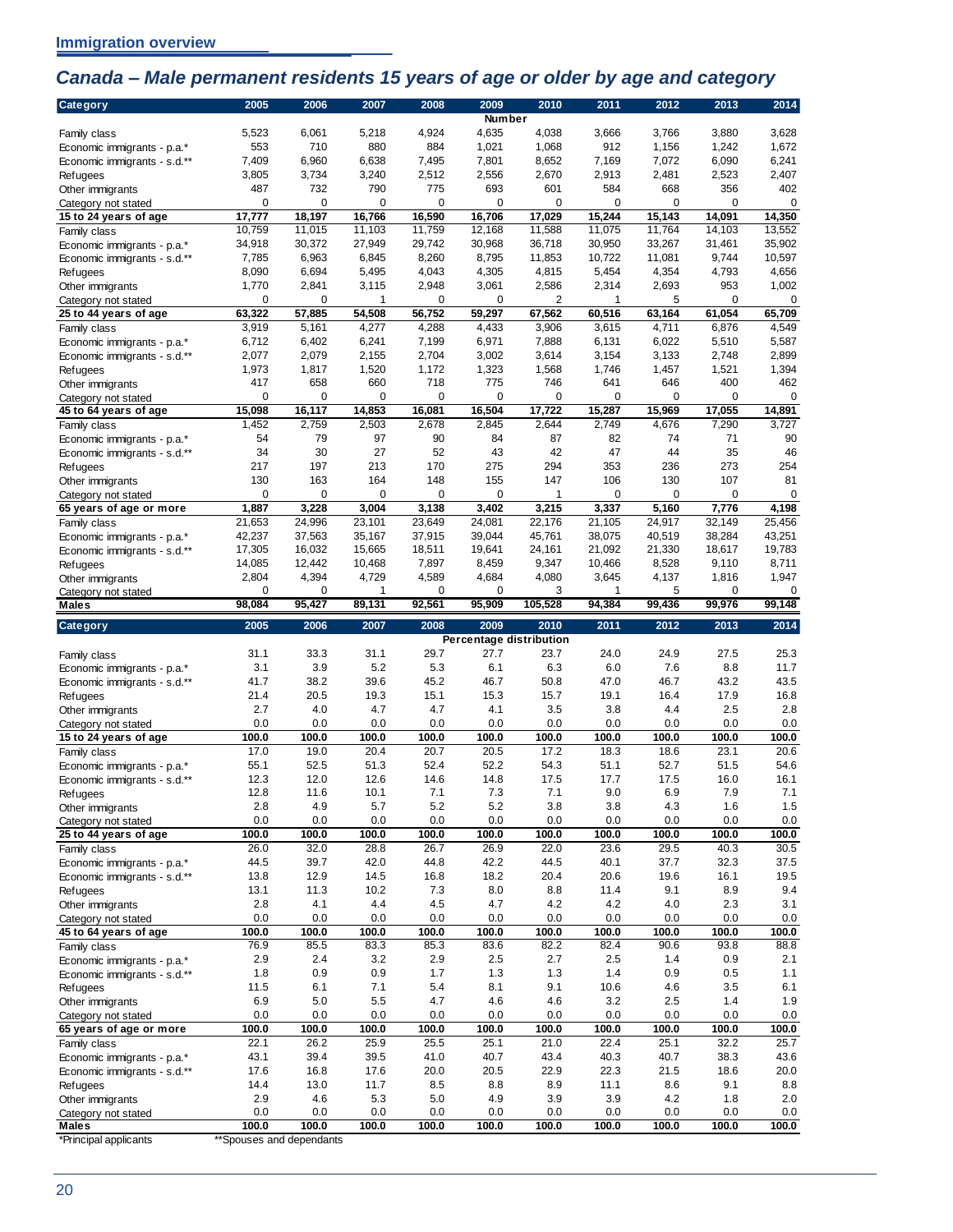

# 

## <span id="page-24-0"></span>*Canada – Female permanent residents 15 years of age or older by age and category*

| Number                                                                                                                                                                                      | 2013<br>2014     |
|---------------------------------------------------------------------------------------------------------------------------------------------------------------------------------------------|------------------|
|                                                                                                                                                                                             |                  |
| 10,760<br>10,745<br>10,111<br>9,440<br>8,867<br>7,601<br>6,649<br>6,523<br>6,598<br>Family class                                                                                            | 6,461            |
| 574<br>808<br>883<br>906<br>862<br>524<br>763<br>948<br>897<br>Economic immigrants - p.a.*                                                                                                  | 1,177            |
| 7,477<br>6,951<br>6,353<br>7,283<br>7,610<br>8,511<br>7,133<br>6,783<br>6,145<br>Economic immigrants - s.d.**                                                                               | 6,314            |
| 3,556<br>2,920<br>2,347<br>2,400<br>2,680<br>2,321<br>3,366<br>2,430<br>2,386<br><b>Refugees</b><br>889<br>487<br>837<br>919<br>855<br>620<br>660<br>648<br>410                             | 2,209<br>406     |
| Other immigrants<br>0<br>0<br>0<br>0<br>0<br>0<br>0<br>1<br>Category not stated                                                                                                             | 0<br>0           |
| 22,804<br>22,473<br>21,111<br>20,843<br>20,638<br>20,024<br>17,885<br>17,223<br>16,436<br>15 to 24 years of age                                                                             | 16,567           |
| 16,262<br>14,865<br>15,617<br>18,012<br>16,637<br>16,837<br>16,831<br>16,645<br>15,641<br>Family class                                                                                      | 17,925           |
| 20,919<br>16,695<br>15,362<br>15,584<br>19,662<br>26,112<br>22,378<br>23,495<br>22,739<br>Economic immigrants - p.a.*                                                                       | 29,767           |
| 19,273<br>20,920<br>25,760<br>21,303<br>20,860<br>20,573<br>25,119<br>20,144<br>19,429<br>Economic immigrants - s.d.**                                                                      | 21,749           |
| 7,172<br>6,360<br>5,332<br>4,013<br>4,051<br>4,444<br>5,336<br>4,487<br>4,487<br><b>Refugees</b>                                                                                            | 4,456            |
| 1,638<br>2,705<br>3,171<br>2,870<br>2,943<br>2,257<br>2,260<br>2,162<br>1,330<br>Other immigrants                                                                                           | 1,340            |
| 1<br>0<br>0<br>0<br>4<br>2<br>0<br>1<br>Category not stated<br>67,903<br>62,568<br>60,191<br>64,050<br>64,748<br>73,577<br>64,985<br>66,681<br>65,997                                       | 0<br>0<br>75,237 |
| 25 to 44 years of age<br>5,456<br>7,752<br>6,478<br>6,648<br>6,919<br>6,109<br>5,395<br>7,679<br>10,960<br>Family class                                                                     | 6,944            |
| 2,117<br>2,172<br>2,214<br>2,780<br>3,062<br>3,754<br>3,070<br>3,243<br>2,810<br>Economic immigrants - p.a.*                                                                                | 3,869            |
| 3,621<br>3,521<br>3,548<br>4,178<br>4,084<br>4,460<br>3,466<br>3,402<br>3,095<br>Economic immigrants - s.d.**                                                                               | 3,138            |
| 1,936<br>1,897<br>1,604<br>1,293<br>1,553<br>1,739<br>1,943<br>1,377<br>1,656<br><b>Refugees</b>                                                                                            | 1,519            |
| 549<br>832<br>850<br>788<br>823<br>817<br>688<br>795<br>522<br>Other immigrants                                                                                                             | 524              |
| 0<br>0<br>0<br>0<br>0<br>0<br>0<br>0<br>Category not stated                                                                                                                                 | 0<br>1           |
| 16,174<br>14,694<br>15,687<br>16,441<br>16,879<br>14,562<br>16,496<br>19.043<br>13.679<br>45 to 64 years of age                                                                             | 15,995           |
| 1,427<br>2,947<br>3,347<br>3,270<br>3,253<br>8,526<br>2,629<br>3,040<br>5,194<br>Family class                                                                                               | 4,210            |
| 14<br>22<br>22<br>15<br>18<br>20<br>30<br>31<br>10<br>Economic immigrants - p.a.*                                                                                                           | 30               |
| 22<br>14<br>31<br>38<br>40<br>32<br>29<br>21<br>11<br>Economic immigrants - s.d.**<br>253<br>387<br>415<br>468<br>385<br>360<br>316<br>290<br>365                                           | 34<br>419        |
| <b>Refugees</b><br>369<br>386<br>376<br>459<br>337<br>279<br>283<br>325<br>254<br>Other immigrants                                                                                          | 242              |
| 0<br>0<br>0<br>0<br>0<br>0<br>0<br>0<br>Category not stated                                                                                                                                 | 0<br>0           |
| 2,181<br>3,678<br>3,344<br>3,810<br>4,141<br>4,018<br>4,064<br>5,927<br>9,197<br>65 years of age or more                                                                                    | 4,935            |
| 34,280<br>38,281<br>36.049<br>35,773<br>35,395<br>32,621<br>44,096<br>30,162<br>35,013<br>Family class                                                                                      | 35,540           |
| 26,242<br>19,350<br>18,123<br>18,624<br>23,345<br>24,917<br>30.750<br>27,708<br>26,456<br>Economic immigrants - p.a.*                                                                       | 34,843           |
| 36,869<br>31,789<br>29,205<br>32,359<br>32,307<br>38,122<br>30,772<br>31,126<br>28,691<br>Economic immigrants - s.d.**                                                                      | 31,235           |
| 13,024<br>11,939<br>7,906<br>8,391<br>9,028<br>8,550<br>10,146<br>10,427<br>8,914<br>Refugees                                                                                               | 8,603            |
| 3,043<br>4,760<br>5,316<br>5,006<br>4,958<br>3,973<br>3,891<br>3,930<br>2,516<br>Other immigrants                                                                                           | 2,512            |
| 0<br>2<br>1<br>1<br>0<br>1<br>4<br>0<br>Category not stated                                                                                                                                 | 0<br>1           |
| 106,567<br>104,390<br>105,968<br>114,498<br>101,496<br>110,673<br>104,893<br>99,340<br>106,327<br><b>Females</b>                                                                            | 112,734          |
| 2005<br>2006<br>2007<br>2008<br>2009<br>2010<br>2011<br>2012<br>2013<br>Category                                                                                                            | 2014             |
| Percentage distribution                                                                                                                                                                     |                  |
|                                                                                                                                                                                             |                  |
| 47.8<br>47.9<br>45.3<br>43.0<br>37.2<br>37.9<br>40.1<br>47.2<br>38.0<br>Family class                                                                                                        | 39.0             |
| 2.3<br>2.6<br>3.8<br>4.2<br>4.3<br>4.3<br>5.5<br>5.5<br>4.4<br>Economic immigrants - p.a.*                                                                                                  | 7.1              |
| 32.8<br>30.9<br>30.1<br>34.9<br>42.5<br>39.9<br>39.4<br>37.4<br>36.9<br>Economic immigrants - s.d.**                                                                                        | 38.1             |
| 12.1<br>15.6<br>15.0<br>13.8<br>11.3<br>11.6<br>15.0<br>13.5<br>14.5<br>Refugees<br>2.1<br>3.7<br>4.4<br>4.3<br>4.1<br>3.1<br>3.7<br>3.8<br>2.5                                             | 13.3<br>2.5      |
| Other immigrants<br>0.0<br>0.0<br>0.0<br>0.0<br>0.0<br>0.0<br>0.0<br>0.0<br>0.0<br>Category not stated                                                                                      | 0.0              |
| 100.0<br>100.0<br>100.0<br>100.0<br>100.0<br>100.0<br>100.0<br>100.0<br>100.0<br>15 to 24 years of age                                                                                      | 100.0            |
| 24.5<br>26.9<br>28.0<br>26.0<br>25.1<br>21.3<br>22.9<br>23.4<br>27.3<br>Family class                                                                                                        | 23.8             |
| 24.6<br>24.6<br>25.9<br>30.7<br>32.3<br>35.5<br>34.4<br>35.2<br>34.5<br>Economic immigrants - p.a.*                                                                                         | 39.6             |
| 32.0<br>32.6<br>37.9<br>34.0<br>31.8<br>34.1<br>31.0<br>31.4<br>29.4<br>Economic immigrants - s.d.**                                                                                        | 28.9             |
| 10.6<br>10.2<br>8.9<br>6.3<br>6.3<br>6.0<br>8.2<br>6.7<br>6.8<br>Refugees                                                                                                                   | 5.9              |
| 2.4<br>4.3<br>5.3<br>4.5<br>4.5<br>3.5<br>3.2<br>2.0<br>3.1<br>Other immigrants                                                                                                             | 1.8              |
| 0.0<br>0.0<br>0.0<br>0.0<br>0.0<br>0.0<br>0.0<br>0.0<br>0.0<br>Category not stated                                                                                                          | 0.0              |
| 100.0<br>100.0<br>100.0<br>100.0<br>100.0<br>100.0<br>100.0<br>100.0<br>100.0<br>25 to 44 years of age                                                                                      | 100.0            |
| 47.9<br>44.1<br>42.4<br>42.1<br>37.0<br>39.9<br>36.2<br>46.6<br>57.6<br>Family class<br>15.5<br>15.1<br>17.7<br>18.6<br>22.2<br>21.1<br>19.7<br>13.4<br>14.8<br>Economic immigrants - p.a.* | 43.4<br>24.2     |
| 21.8<br>24.1<br>26.6<br>26.4<br>23.8<br>26.5<br>24.8<br>20.6<br>16.3<br>Economic immigrants - s.d.**                                                                                        | 19.6             |
| 14.2<br>10.9<br>8.2<br>9.4<br>8.3<br>8.7<br>11.7<br>10.3<br>13.3<br><b>Refugees</b>                                                                                                         | 9.5              |
| 4.0<br>5.1<br>2.7<br>5.8<br>5.0<br>5.0<br>4.8<br>4.7<br>4.8<br>Other immigrants                                                                                                             | 3.3              |
| 0.0<br>0.0<br>0.0<br>0.0<br>0.0<br>0.0<br>0.0<br>0.0<br>0.0<br>Category not stated                                                                                                          | 0.0              |
| 100.0<br>100.0<br>100.0<br>100.0<br>100.0<br>100.0<br>100.0<br>100.0<br>100.0<br>45 to 64 years of age                                                                                      | 100.0            |
| 65.4<br>80.1<br>78.6<br>79.8<br>80.8<br>81.4<br>80.0<br>87.6<br>92.7<br>Family class                                                                                                        | 85.3             |
| 0.4<br>0.6<br>0.5<br>0.5<br>0.7<br>0.5<br>0.8<br>0.4<br>0.1<br>Economic immigrants - p.a.*                                                                                                  | 0.6              |
| 0.5<br>0.4<br>0.9<br>1.0<br>0.8<br>0.7<br>0.4<br>0.2<br>1.0<br>Economic immigrants - s.d.**                                                                                                 | 0.7              |
| 8.7<br>9.3<br>6.2<br>4.2<br>16.5<br>8.6<br>6.6<br>10.3<br>11.5<br>Refugees                                                                                                                  | 8.5              |
| 10.5<br>11.2<br>12.0<br>8.1<br>6.9<br>7.0<br>5.5<br>2.8<br>16.9<br>Other immigrants<br>0.0<br>0.0<br>0.0<br>0.0<br>0.0<br>0.0<br>0.0<br>0.0<br>0.0                                          | 4.9<br>0.0       |
| Category not stated<br>100.0<br>100.0<br>100.0<br>100.0<br>100.0<br>100.0<br>100.0<br>100.0<br>100.0<br>65 years of age or more                                                             | 100.0            |
| 32.2<br>34.3<br>29.7<br>32.9<br>39.8<br>36.5<br>36.3<br>33.4<br>28.5<br>Family class                                                                                                        | 31.5             |
| 18.2<br>17.3<br>18.7<br>22.4<br>23.5<br>23.9<br>26.9<br>25.9<br>26.1<br>Economic immigrants - p.a.*                                                                                         | 30.9             |
| 29.4<br>Economic immigrants - s.d.**<br>34.6<br>30.3<br>31.0<br>30.5<br>33.3<br>30.3<br>29.3<br>25.9                                                                                        | 27.7             |
| 12.2<br>11.4<br>10.2<br>7.6<br>7.9<br>7.9<br>10.3<br>8.0<br>8.1<br>Refugees                                                                                                                 | 7.6              |
| 2.9<br>4.5<br>5.4<br>4.8<br>4.7<br>3.5<br>3.8<br>3.7<br>2.3<br>Other immigrants                                                                                                             | 2.2              |
| 0.0<br>0.0<br>0.0<br>0.0<br>0.0<br>0.0<br>0.0<br>0.0<br>0.0<br>Category not stated<br>100.0<br>100.0<br>100.0<br>100.0<br>100.0<br><b>Females</b><br>100.0<br>100.0<br>100.0<br>100.0       | 0.0<br>100.0     |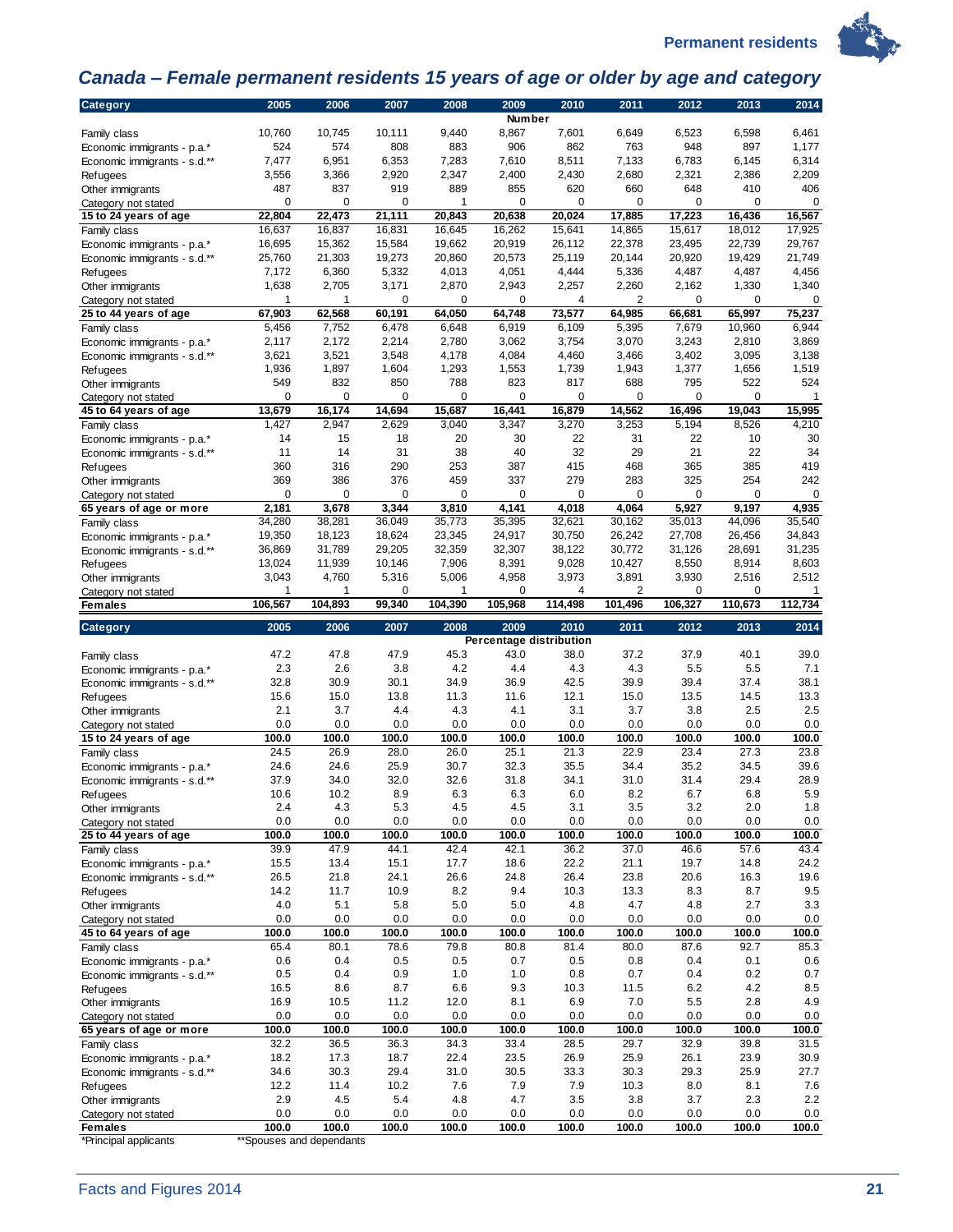## <span id="page-25-0"></span>**Canada – Permanent residents by gender and source area**

| Source area                   | 2005    | 2006    | 2007    | 2008    | 2009          | 2010    | 2011    | 2012    | 2013    | 2014    |
|-------------------------------|---------|---------|---------|---------|---------------|---------|---------|---------|---------|---------|
|                               |         |         |         |         | <b>Number</b> |         |         |         |         |         |
| Africa and the Middle East    | 23.744  | 25,267  | 24,164  | 25,284  | 28,202        | 33.851  | 30.050  | 29,067  | 31,318  | 31,184  |
| Asia and Pacific              | 67,371  | 61,219  | 53,894  | 56,732  | 57,035        | 66,341  | 59.522  | 63,769  | 61,881  | 60,630  |
| Europe and the United Kingdom | 20,422  | 18,544  | 18,544  | 18,543  | 19,099        | 18,666  | 15,071  | 16,362  | 15,404  | 15,645  |
| <b>United States</b>          | 3.991   | 4.698   | 4.604   | 4,950   | 4,441         | 4.003   | 3.790   | 3.929   | 4.069   | 4,219   |
| South and Central America     | 11.734  | 11.896  | 12,410  | 12.768  | 12.909        | 13.757  | 13.036  | 13,062  | 11,979  | 12,023  |
| Source area not stated        | 498     | 502     | 360     | 329     | 280           | 382     | 312     | 285     | 266     | 458     |
| <b>Males</b>                  | 127,760 | 122,126 | 113,976 | 118,606 | 121,966       | 137,000 | 121,781 | 126,474 | 124,917 | 124,159 |
| Africa and the Middle East    | 22,337  | 23,709  | 22,726  | 24,227  | 26,833        | 30,929  | 27,888  | 27,379  | 30,910  | 30,991  |
| Asia and Pacific              | 74,114  | 69,226  | 62,491  | 66,009  | 65,483        | 75,100  | 65.595  | 70,086  | 70,253  | 73,133  |
| Europe and the United Kingdom | 20.204  | 18,463  | 18,777  | 19,078  | 19.111        | 18.135  | 14.516  | 15.674  | 15,308  | 14,531  |
| <b>United States</b>          | 4,403   | 4.914   | 4.859   | 5,240   | 4.554         | 4.139   | 3.886   | 3.962   | 4.432   | 4,277   |
| South and Central America     | 13.015  | 12.780  | 13,601  | 13,784  | 13,960        | 15,062  | 14,820  | 14,111  | 12,971  | 12,924  |
| Source area not stated        | 408     | 421     | 320     | 297     | 262           | 321     | 258     | 216     | 231     | 386     |
| <b>Females</b>                | 134,481 | 129,513 | 122,774 | 128,635 | 130,203       | 143,686 | 126,963 | 131,428 | 134,105 | 136,242 |
| Africa and the Middle East    | 46,081  | 48,976  | 46,890  | 49,511  | 55,035        | 64,780  | 57,938  | 56,446  | 62,228  | 62,175  |
| Asia and Pacific              | 141.485 | 130.445 | 116.385 | 122.741 | 122.518       | 141.441 | 125.117 | 133.855 | 132.134 | 133,763 |
| Europe and the United Kingdom | 40.626  | 37,007  | 37,321  | 37.621  | 38.210        | 36.801  | 29.587  | 32,036  | 30,712  | 30,176  |
| <b>United States</b>          | 8.394   | 9.612   | 9,463   | 10,190  | 8.995         | 8.142   | 7.676   | 7,891   | 8,501   | 8,496   |
| South and Central America     | 24.749  | 24,676  | 26,011  | 26,552  | 26,869        | 28,819  | 27.856  | 27,173  | 24,950  | 24,947  |
| Source area not stated        | 906     | 923     | 680     | 626     | 542           | 703     | 570     | 501     | 497     | 844     |
| Gender not stated             |         | 1       | 3       | 3       | 1             | 1       | 3       | 1       | 1       | 3       |
| Total                         | 262,242 | 251,640 | 236,753 | 247,244 | 252,170       | 280,687 | 248,747 | 257,903 | 259,023 | 260,404 |

| Source area                   | 2005  | 2006  | 2007  | 2008  | 2009  | 2010                    | 2011  | 2012  | 2013  | 2014  |
|-------------------------------|-------|-------|-------|-------|-------|-------------------------|-------|-------|-------|-------|
|                               |       |       |       |       |       | Percentage distribution |       |       |       |       |
| Africa and the Middle East    | 18.6  | 20.7  | 21.2  | 21.3  | 23.1  | 24.7                    | 24.7  | 23.0  | 25.1  | 25.1  |
| Asia and Pacific              | 52.7  | 50.1  | 47.3  | 47.8  | 46.8  | 48.4                    | 48.9  | 50.4  | 49.5  | 48.8  |
| Europe and the United Kingdom | 16.0  | 15.2  | 16.3  | 15.6  | 15.7  | 13.6                    | 12.4  | 12.9  | 12.3  | 12.6  |
| <b>United States</b>          | 3.1   | 3.8   | 4.0   | 4.2   | 3.6   | 2.9                     | 3.1   | 3.1   | 3.3   | 3.4   |
| South and Central America     | 9.2   | 9.7   | 10.9  | 10.8  | 10.6  | 10.0                    | 10.7  | 10.3  | 9.6   | 9.7   |
| Source area not stated        | 0.4   | 0.4   | 0.3   | 0.3   | 0.2   | 0.3                     | 0.3   | 0.2   | 0.2   | 0.4   |
| <b>Males</b>                  | 100.0 | 100.0 | 100.0 | 100.0 | 100.0 | 100.0                   | 100.0 | 100.0 | 100.0 | 100.0 |
| Africa and the Middle East    | 16.6  | 18.3  | 18.5  | 18.8  | 20.6  | 21.5                    | 22.0  | 20.8  | 23.0  | 22.7  |
| Asia and Pacific              | 55.1  | 53.5  | 50.9  | 51.3  | 50.3  | 52.3                    | 51.7  | 53.3  | 52.4  | 53.7  |
| Europe and the United Kingdom | 15.0  | 14.3  | 15.3  | 14.8  | 14.7  | 12.6                    | 11.4  | 11.9  | 11.4  | 10.7  |
| <b>United States</b>          | 3.3   | 3.8   | 4.0   | 4.1   | 3.5   | 2.9                     | 3.1   | 3.0   | 3.3   | 3.1   |
| South and Central America     | 9.7   | 9.9   | 11.1  | 10.7  | 10.7  | 10.5                    | 11.7  | 10.7  | 9.7   | 9.5   |
| Source area not stated        | 0.3   | 0.3   | 0.3   | 0.2   | 0.2   | 0.2                     | 0.2   | 0.2   | 0.2   | 0.3   |
| <b>Females</b>                | 100.0 | 100.0 | 100.0 | 100.0 | 100.0 | 100.0                   | 100.0 | 100.0 | 100.0 | 100.0 |
| Africa and the Middle East    | 17.6  | 19.5  | 19.8  | 20.0  | 21.8  | 23.1                    | 23.3  | 21.9  | 24.0  | 23.9  |
| Asia and Pacific              | 54.0  | 51.8  | 49.2  | 49.6  | 48.6  | 50.4                    | 50.3  | 51.9  | 51.0  | 51.4  |
| Europe and the United Kingdom | 15.5  | 14.7  | 15.8  | 15.2  | 15.2  | 13.1                    | 11.9  | 12.4  | 11.9  | 11.6  |
| <b>United States</b>          | 3.2   | 3.8   | 4.0   | 4.1   | 3.6   | 2.9                     | 3.1   | 3.1   | 3.3   | 3.3   |
| South and Central America     | 9.4   | 9.8   | 11.0  | 10.7  | 10.7  | 10.3                    | 11.2  | 10.5  | 9.6   | 9.6   |
| Source area not stated        | 0.3   | 0.4   | 0.3   | 0.3   | 0.2   | 0.3                     | 0.2   | 0.2   | 0.2   | 0.3   |
| Gender not stated             | 0.0   | 0.0   | 0.0   | 0.0   | 0.0   | 0.0                     | 0.0   | 0.0   | 0.0   | 0.0   |
| Total                         | 100.0 | 100.0 | 100.0 | 100.0 | 100.0 | 100.0                   | 100.0 | 100.0 | 100.0 | 100.0 |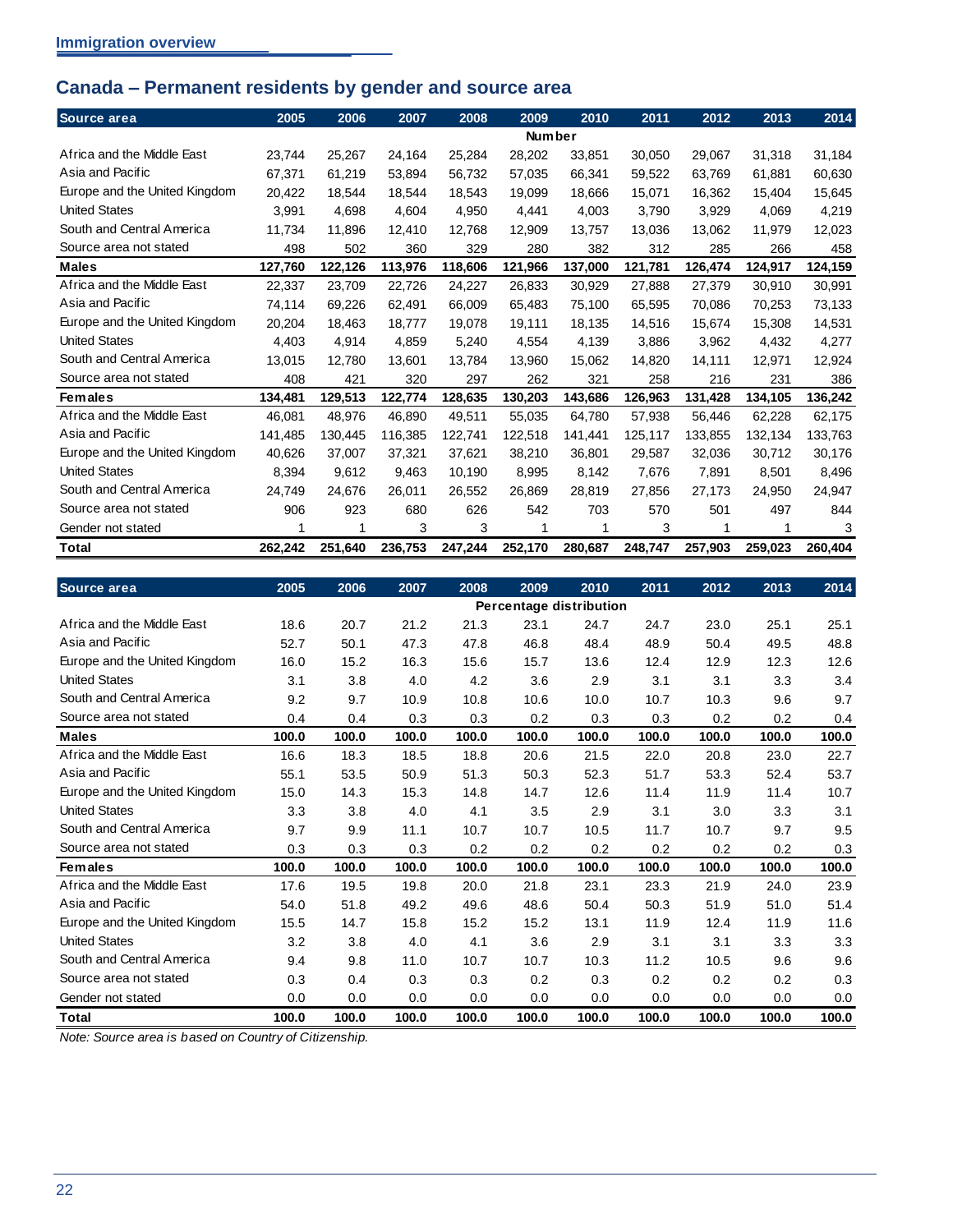**Permanent residents** 



#### <span id="page-26-0"></span>*Canada – Permanent residents by category and source area, 2014*

#### <span id="page-26-1"></span>*Canada – Permanent residents by category and source area, 2014 (showing percentage distribution)*

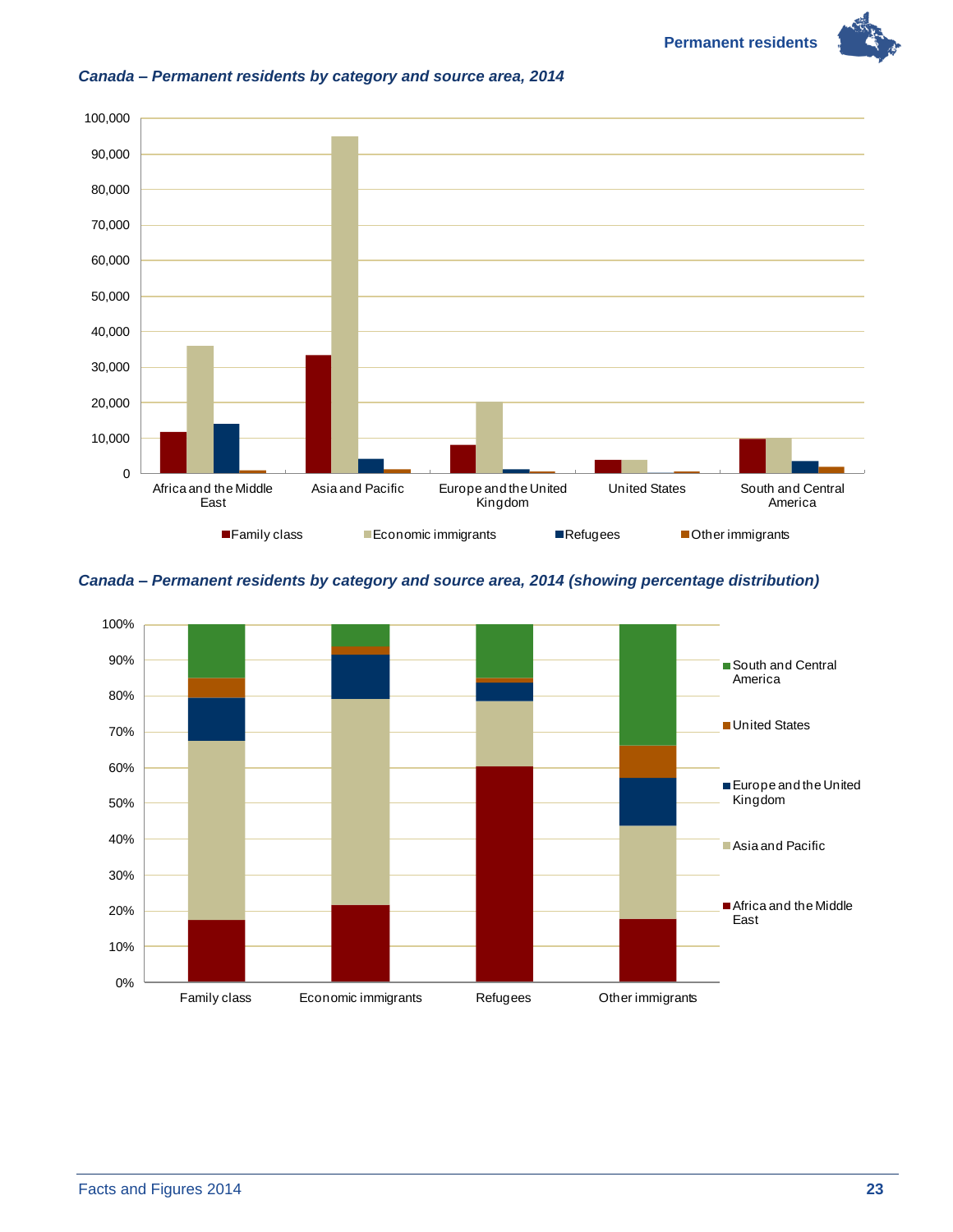## <span id="page-27-0"></span>**Canada – Permanent residents by category and source area**

| Source area                   | 2005           | 2006           | 2007    | 2008           | 2009          | 2010           | 2011    | 2012    | 2013    | 2014         |
|-------------------------------|----------------|----------------|---------|----------------|---------------|----------------|---------|---------|---------|--------------|
|                               |                |                |         |                | <b>Number</b> |                |         |         |         |              |
| Africa and the Middle East    | 7,501          | 8,296          | 8,913   | 9,263          | 9,639         | 9,467          | 8,585   | 8,903   | 12,787  | 11,521       |
| Asia and Pacific              | 36.710         | 43,107         | 37,696  | 34,877         | 34,720        | 30,113         | 29,175  | 38,060  | 44,847  | 33,362       |
| Europe and the United Kingdom | 8,017          | 7,818          | 8,408   | 9,226          | 8,815         | 7,930          | 6,933   | 7,300   | 10,272  | 7,963        |
| <b>United States</b>          | 3,795          | 4,108          | 3,694   | 4,373          | 4,142         | 3,578          | 3,357   | 3,482   | 4,495   | 3,835        |
| South and Central America     | 7,151          | 6,995          | 7,359   | 7,711          | 7,743         | 8,996          | 8,294   | 7,159   | 9,307   | 9,831        |
| Source area not stated        | 200            | 192            | 172     | 134            | 149           | 142            | 111     | 108     | 135     | 149          |
| Family class                  | 63,374         | 70,516         | 66,242  | 65,584         | 65,208        | 60,226         | 56,455  | 65,012  | 81,843  | 66,661       |
| Africa and the Middle East    | 25,635         | 28,430         | 26,452  | 29,264         | 32,578        | 42,462         | 35,121  | 35,318  | 35,269  | 35,915       |
| Asia and Pacific              | 90,797         | 73,208         | 65,871  | 78,374         | 78,191        | 102,344        | 86,587  | 87,473  | 81,446  | 94,911       |
| Europe and the United Kingdom | 27,690         | 24,887         | 24,856  | 25,368         | 26,662        | 26,540         | 20,323  | 22,498  | 18,691  | 20,348       |
| <b>United States</b>          | 3,736          | 4,400          | 4,553   | 4,582          | 3,654         | 3,288          | 2,860   | 3,073   | 3,040   | 3,868        |
| South and Central America     | 8,048          | 7,013          | 9,300   | 11,277         | 12,272        | 12,064         | 11,048  | 12,267  | 9,569   | 9,984        |
| Source area not stated        | 406            | 314            | 212     | 204            | 133           | 217            | 176     | 164     | 140     | 63           |
| Economic immigrants           | 156,312        | 138,252        | 131,244 | 149,069        | 153,490       | 186,915        | 156,115 | 160,793 | 148,155 | 165.089      |
| Africa and the Middle East    | 11,386         | 10,324         | 9,368   | 9,231          | 11,061        | 11,213         | 12,798  | 10,737  | 13,349  | 13,849       |
| Asia and Pacific              | 12,065         | 10,635         | 9,572   | 6,383          | 6,617         | 6,697          | 7,141   | 5,704   | 4,778   | 4,159        |
| Europe and the United Kingdom | 3.760          | 2,513          | 1,972   | 998            | 792           | 877            | 939     | 897     | 959     | 1,206        |
| <b>United States</b>          | 375            | 454            | 418     | 241            | 293           | 664            | 791     | 690     | 450     | 320          |
| South and Central America     | 7,915          | 8,202          | 6,370   | 4,838          | 3,879         | 4,932          | 5,941   | 4,851   | 4,127   | 3,429        |
| Source area not stated        | 274            | 371            | 254     | 168            | 207           | 314            | 263     | 200     | 168     | 323          |
| <b>Refugees</b>               | 35,775         | 32,499         | 27,954  | 21,859         | 22,849        | 24,697         | 27,873  | 23,079  | 23,831  | 23,286       |
| Africa and the Middle East    | 1,560          | 1,924          | 2,157   | 1,754          | 1,757         | 1,636          | 1,434   | 1,488   | 824     | 890          |
| Asia and Pacific              | 1,911          | 3,495          | 3,247   | 3,109          | 2.991         | 2,286          | 2,215   | 2,617   | 1,063   | 1,332        |
| Europe and the United Kingdom | 1,159          | 1,789          | 2,086   | 2,029          | 1,940         | 1,453          | 1,392   | 1,339   | 790     | 659          |
| <b>United States</b>          | 488            | 651            | 798     | 994            | 906           | 611            | 668     | 646     | 516     | 473          |
| South and Central America     | 1,635          | 2,466          | 2,982   | 2,724          | 2,975         | 2,826          | 2,572   | 2,895   | 1,947   | 1,704        |
| Source area not stated        | 26             | 46             | 42      | 120            | 53            | 30             | 20      | 29      | 54      | 309          |
| Other immigrants              | 6,779          | 10,371         | 11,312  | 10,730         | 10,622        | 8,842          | 8,301   | 9,014   | 5,194   | 5,367        |
| Africa and the Middle East    | 46,082         | 48,974         | 46,890  | 49,512         | 55,035        | 64,778         | 57,938  | 56,446  | 62,229  | 62,175       |
| Asia and Pacific              | 141,483        | 130,445        | 116,386 | 122,743        | 122,519       | 141,440        | 125,118 | 133,854 | 132,134 | 133,764      |
| Europe and the United Kingdom | 40,626         | 37,007         | 37,322  | 37,621         | 38,209        | 36,800         | 29,587  | 32,034  | 30,712  | 30,176       |
| <b>United States</b>          | 8,394          | 9,613          | 9,463   | 10,190         | 8,995         | 8,141          | 7,676   | 7,891   | 8,501   | 8,496        |
| South and Central America     | 24,749         | 24,676         | 26,011  | 26,550         | 26,869        | 28,818         | 27,855  | 27,172  | 24,950  | 24,948       |
| Source area not stated        | 906            | 923            | 680     | 626            | 542           | 703            | 570     | 501     | 497     | 844          |
| Category not stated           | $\overline{2}$ | $\overline{2}$ | 1       | $\overline{2}$ | $\mathbf{1}$  | $\overline{7}$ | 3       | 5       | 0       | $\mathbf{1}$ |
| Total                         | 262,242        | 251,640        | 236,753 | 247,244        | 252,170       | 280,687        | 248,747 | 257,903 | 259,023 | 260.404      |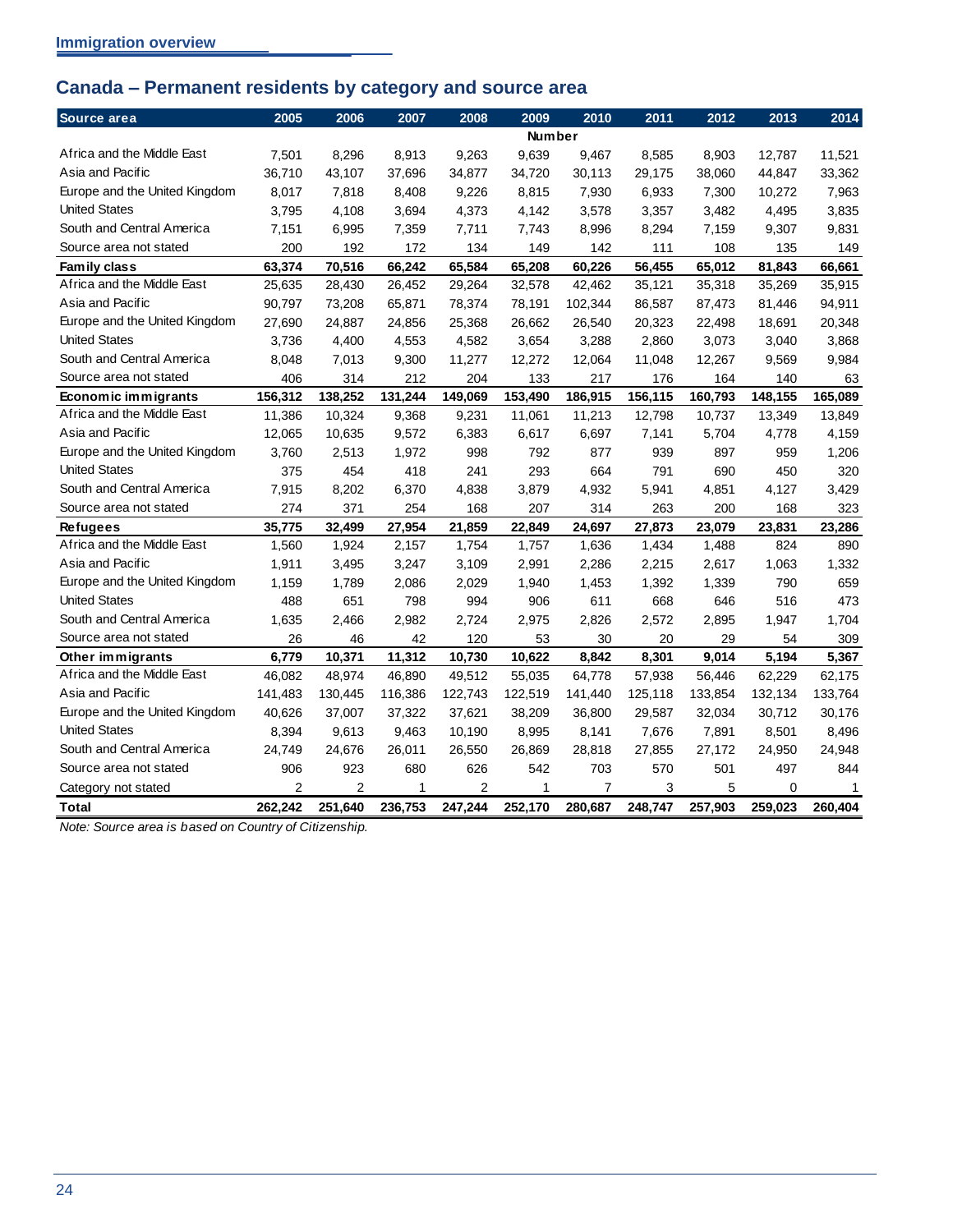

| Source area                   | 2005  | 2006  | 2007  | 2008  | 2009  | 2010                    | 2011  | 2012  | 2013  | 2014  |
|-------------------------------|-------|-------|-------|-------|-------|-------------------------|-------|-------|-------|-------|
|                               |       |       |       |       |       | Percentage distribution |       |       |       |       |
| Africa and the Middle East    | 11.8  | 11.8  | 13.5  | 14.1  | 14.8  | 15.7                    | 15.2  | 13.7  | 15.6  | 17.3  |
| Asia and Pacific              | 57.9  | 61.1  | 56.9  | 53.2  | 53.2  | 50.0                    | 51.7  | 58.5  | 54.8  | 50.0  |
| Europe and the United Kingdom | 12.7  | 11.1  | 12.7  | 14.1  | 13.5  | 13.2                    | 12.3  | 11.2  | 12.6  | 11.9  |
| <b>United States</b>          | 6.0   | 5.8   | 5.6   | 6.7   | 6.4   | 5.9                     | 5.9   | 5.4   | 5.5   | 5.8   |
| South and Central America     | 11.3  | 9.9   | 11.1  | 11.8  | 11.9  | 14.9                    | 14.7  | 11.0  | 11.4  | 14.7  |
| Source area not stated        | 0.3   | 0.3   | 0.3   | 0.2   | 0.2   | 0.2                     | 0.2   | 0.2   | 0.2   | 0.2   |
| Family class                  | 100.0 | 100.0 | 100.0 | 100.0 | 100.0 | 100.0                   | 100.0 | 100.0 | 100.0 | 100.0 |
| Africa and the Middle East    | 16.4  | 20.6  | 20.2  | 19.6  | 21.2  | 22.7                    | 22.5  | 22.0  | 23.8  | 21.8  |
| Asia and Pacific              | 58.1  | 53.0  | 50.2  | 52.6  | 50.9  | 54.8                    | 55.5  | 54.4  | 55.0  | 57.5  |
| Europe and the United Kingdom | 17.7  | 18.0  | 18.9  | 17.0  | 17.4  | 14.2                    | 13.0  | 14.0  | 12.6  | 12.3  |
| <b>United States</b>          | 2.4   | 3.2   | 3.5   | 3.1   | 2.4   | 1.8                     | 1.8   | 1.9   | 2.1   | 2.3   |
| South and Central America     | 5.1   | 5.1   | 7.1   | 7.6   | 8.0   | 6.5                     | 7.1   | 7.6   | 6.5   | 6.0   |
| Source area not stated        | 0.3   | 0.2   | 0.2   | 0.1   | 0.1   | 0.1                     | 0.1   | 0.1   | 0.1   | 0.0   |
| Economic immigrants           | 100.0 | 100.0 | 100.0 | 100.0 | 100.0 | 100.0                   | 100.0 | 100.0 | 100.0 | 100.0 |
| Africa and the Middle East    | 31.8  | 31.8  | 33.5  | 42.2  | 48.4  | 45.4                    | 45.9  | 46.5  | 56.0  | 59.5  |
| Asia and Pacific              | 33.7  | 32.7  | 34.2  | 29.2  | 29.0  | 27.1                    | 25.6  | 24.7  | 20.0  | 17.9  |
| Europe and the United Kingdom | 10.5  | 7.7   | 7.1   | 4.6   | 3.5   | 3.6                     | 3.4   | 3.9   | 4.0   | 5.2   |
| <b>United States</b>          | 1.0   | 1.4   | 1.5   | 1.1   | 1.3   | 2.7                     | 2.8   | 3.0   | 1.9   | 1.4   |
| South and Central America     | 22.1  | 25.2  | 22.8  | 22.1  | 17.0  | 20.0                    | 21.3  | 21.0  | 17.3  | 14.7  |
| Source area not stated        | 0.8   | 1.1   | 0.9   | 0.8   | 0.9   | 1.3                     | 0.9   | 0.9   | 0.7   | 1.4   |
| <b>Refugees</b>               | 100.0 | 100.0 | 100.0 | 100.0 | 100.0 | 100.0                   | 100.0 | 100.0 | 100.0 | 100.0 |
| Africa and the Middle East    | 23.0  | 18.6  | 19.1  | 16.3  | 16.5  | 18.5                    | 17.3  | 16.5  | 15.9  | 16.6  |
| Asia and Pacific              | 28.2  | 33.7  | 28.7  | 29.0  | 28.2  | 25.9                    | 26.7  | 29.0  | 20.5  | 24.8  |
| Europe and the United Kingdom | 17.1  | 17.3  | 18.4  | 18.9  | 18.3  | 16.4                    | 16.8  | 14.9  | 15.2  | 12.3  |
| <b>United States</b>          | 7.2   | 6.3   | 7.1   | 9.3   | 8.5   | 6.9                     | 8.0   | 7.2   | 9.9   | 8.8   |
| South and Central America     | 24.1  | 23.8  | 26.4  | 25.4  | 28.0  | 32.0                    | 31.0  | 32.1  | 37.5  | 31.7  |
| Source area not stated        | 0.4   | 0.4   | 0.4   | 1.1   | 0.5   | 0.3                     | 0.2   | 0.3   | 1.0   | 5.8   |
| Other immigrants              | 100.0 | 100.0 | 100.0 | 100.0 | 100.0 | 100.0                   | 100.0 | 100.0 | 100.0 | 100.0 |
| Africa and the Middle East    | 17.6  | 19.5  | 19.8  | 20.0  | 21.8  | 23.1                    | 23.3  | 21.9  | 24.0  | 23.9  |
| Asia and Pacific              | 54.0  | 51.8  | 49.2  | 49.6  | 48.6  | 50.4                    | 50.3  | 51.9  | 51.0  | 51.4  |
| Europe and the United Kingdom | 15.5  | 14.7  | 15.8  | 15.2  | 15.2  | 13.1                    | 11.9  | 12.4  | 11.9  | 11.6  |
| <b>United States</b>          | 3.2   | 3.8   | 4.0   | 4.1   | 3.6   | 2.9                     | 3.1   | 3.1   | 3.3   | 3.3   |
| South and Central America     | 9.4   | 9.8   | 11.0  | 10.7  | 10.7  | 10.3                    | 11.2  | 10.5  | 9.6   | 9.6   |
| Source area not stated        | 0.3   | 0.4   | 0.3   | 0.3   | 0.2   | 0.3                     | 0.2   | 0.2   | 0.2   | 0.3   |
| Category not stated           | 0.0   | 0.0   | 0.0   | 0.0   | 0.0   | 0.0                     | 0.0   | 0.0   | 0.0   | 0.0   |
| <b>Total</b>                  | 100.0 | 100.0 | 100.0 | 100.0 | 100.0 | 100.0                   | 100.0 | 100.0 | 100.0 | 100.0 |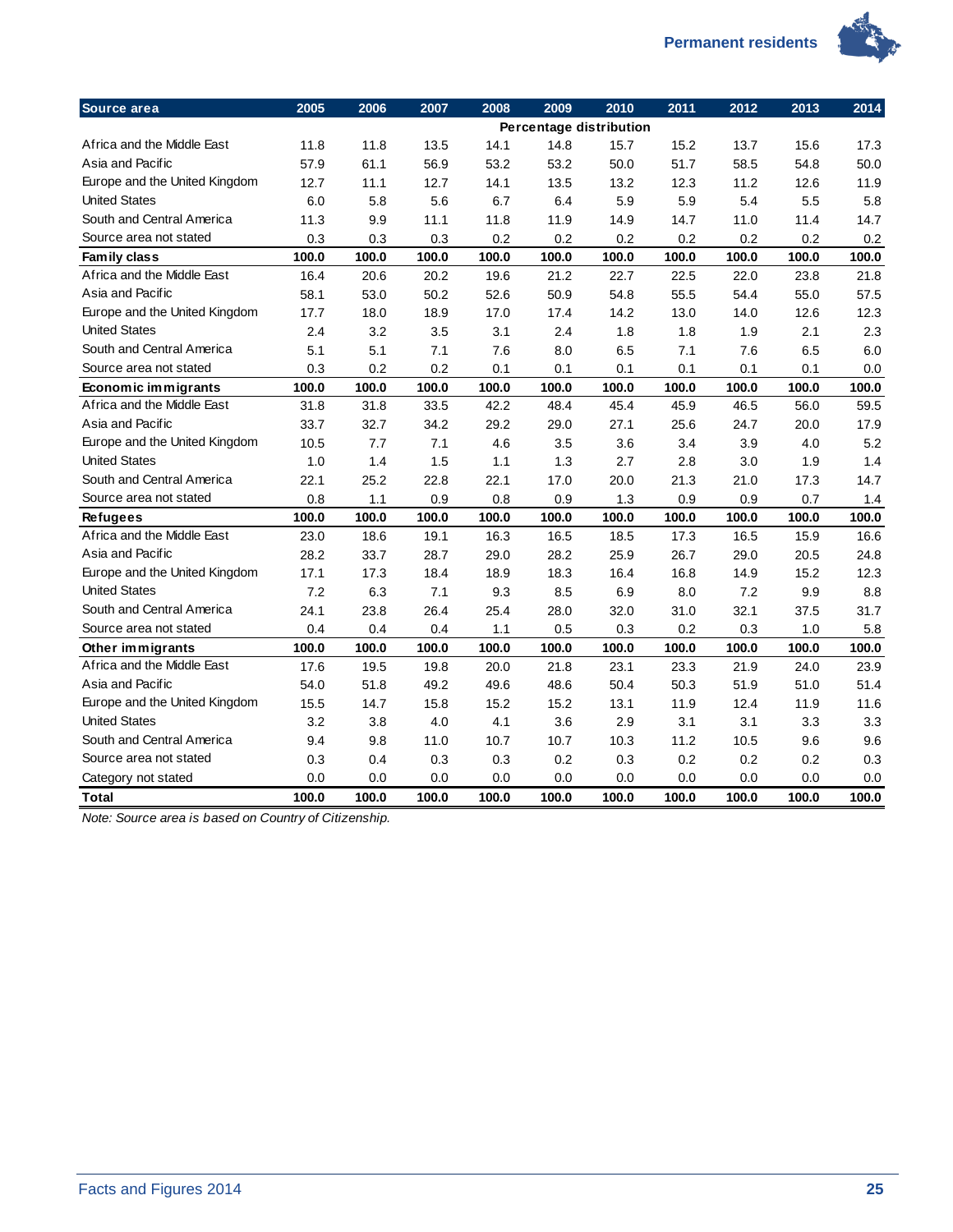# <span id="page-29-0"></span>**Canada – Permanent residents by age and source area**

| Source area                   | 2005    | 2006    | 2007    | 2008    | 2009          | 2010    | 2011    | 2012    | 2013    | 2014    |
|-------------------------------|---------|---------|---------|---------|---------------|---------|---------|---------|---------|---------|
|                               |         |         |         |         | <b>Number</b> |         |         |         |         |         |
| Africa and the Middle East    | 10,581  | 10,882  | 10,121  | 11,337  | 12,733        | 15,931  | 14,091  | 13,958  | 14,201  | 14,146  |
| Asia and Pacific              | 30,033  | 24,610  | 22,458  | 22,989  | 22,389        | 29,345  | 25,192  | 24,847  | 22,534  | 22,445  |
| Europe and the United Kingdom | 8,230   | 7,155   | 7,201   | 7,386   | 7,345         | 7,091   | 5,483   | 5,682   | 4,598   | 4,703   |
| <b>United States</b>          | 3,439   | 3,543   | 3,302   | 3,185   | 2,739         | 2,896   | 2,915   | 2,699   | 2,525   | 2,748   |
| South and Central America     | 5,092   | 4,907   | 5,065   | 5,262   | 4,978         | 5,192   | 5,051   | 4,856   | 4,426   | 4,301   |
| Source area not stated        | 215     | 223     | 132     | 131     | 109           | 205     | 132     | 98      | 89      | 178     |
| 0 to 14 years of age          | 57,590  | 51,320  | 48,279  | 50,290  | 50,293        | 60,660  | 52,864  | 52,140  | 48,373  | 48,521  |
| Africa and the Middle East    | 7,700   | 7,982   | 7,440   | 7,444   | 7,771         | 7,975   | 7,571   | 6,912   | 7,837   | 7,233   |
| Asia and Pacific              | 22,426  | 22,458  | 20,317  | 19,913  | 19,774        | 19,813  | 17,142  | 17,155  | 15,132  | 16,129  |
| Europe and the United Kingdom | 5,299   | 4,706   | 4,674   | 4,553   | 4,615         | 3,992   | 3,163   | 3,121   | 2,796   | 2,693   |
| <b>United States</b>          | 802     | 938     | 931     | 1,093   | 1,008         | 848     | 747     | 722     | 854     | 794     |
| South and Central America     | 4,175   | 4,411   | 4,387   | 4,320   | 4,072         | 4,313   | 4,411   | 4,372   | 3,810   | 3,909   |
| Source area not stated        | 179     | 175     | 130     | 112     | 104           | 112     | 95      | 84      | 98      | 159     |
| 15 to 24 years of age         | 40,581  | 40,670  | 37,879  | 37,435  | 37,344        | 37,053  | 33,129  | 32,366  | 30,527  | 30,917  |
| Africa and the Middle East    | 22,880  | 24,541  | 23,520  | 24,564  | 27,509        | 33,784  | 29,671  | 29,617  | 31,336  | 32,854  |
| Asia and Pacific              | 70,005  | 59,842  | 54,034  | 59,000  | 58,658        | 69,221  | 62,259  | 64,263  | 61,558  | 72,827  |
| Europe and the United Kingdom | 22,543  | 20,302  | 20,277  | 19,564  | 19,964        | 19,754  | 16,417  | 18,487  | 17,242  | 18,376  |
| <b>United States</b>          | 2,703   | 3,157   | 3,220   | 3,770   | 3,383         | 2,931   | 2,720   | 3,090   | 3,445   | 3,366   |
| South and Central America     | 12,714  | 12,226  | 13,359  | 13,635  | 14,306        | 15,182  | 14,198  | 14,186  | 13,263  | 13,139  |
| Source area not stated        | 381     | 385     | 290     | 269     | 225           | 267     | 238     | 202     | 208     | 384     |
| 25 to 44 years of age         | 131,226 | 120,453 | 114,700 | 120,802 | 124,045       | 141,139 | 125,503 | 129,845 | 127,052 | 140,946 |
| Africa and the Middle East    | 4,253   | 4,694   | 4,842   | 5,060   | 5,623         | 5,996   | 5,447   | 4,990   | 6,438   | 6,100   |
| Asia and Pacific              | 16,706  | 18,933  | 15,909  | 17,357  | 17,819        | 19,223  | 16,118  | 19,257  | 21,315  | 16,974  |
| Europe and the United Kingdom | 3,967   | 4,053   | 4,129   | 4,579   | 4,859         | 4,693   | 3,720   | 3,753   | 4,111   | 3,450   |
| <b>United States</b>          | 1,245   | 1,724   | 1,767   | 1,817   | 1,560         | 1,233   | 1,104   | 1,187   | 1,359   | 1,360   |
| South and Central America     | 2,493   | 2,789   | 2,810   | 2,863   | 3,003         | 3,374   | 3,387   | 3,198   | 2,812   | 2,908   |
| Source area not stated        | 113     | 98      | 90      | 93      | 81            | 82      | 74      | 80      | 63      | 95      |
| 45 to 64 years of age         | 28,777  | 32,291  | 29,547  | 31,769  | 32,945        | 34,601  | 29,850  | 32,465  | 36,098  | 30,887  |
| Africa and the Middle East    | 668     | 877     | 967     | 1,107   | 1,399         | 1,094   | 1,159   | 970     | 2,417   | 1,843   |
| Asia and Pacific              | 2,315   | 4,602   | 3,669   | 3,484   | 3,879         | 3,840   | 4,407   | 8,333   | 11,595  | 5,389   |
| Europe and the United Kingdom | 587     | 791     | 1,041   | 1,539   | 1,427         | 1,271   | 805     | 993     | 1,965   | 954     |
| <b>United States</b>          | 205     | 251     | 243     | 325     | 305           | 234     | 190     | 193     | 318     | 228     |
| South and Central America     | 275     | 343     | 390     | 472     | 510           | 758     | 809     | 561     | 639     | 691     |
| Source area not stated        | 18      | 42      | 38      | 21      | 23            | 37      | 31      | 37      | 39      | 28      |
| 65 years of age or more       | 4,068   | 6,906   | 6,348   | 6,948   | 7,543         | 7,234   | 7,401   | 11,087  | 16,973  | 9,133   |
| Africa and the Middle East    | 46,082  | 48,976  | 46,890  | 49,512  | 55,035        | 64,780  | 57,939  | 56,447  | 62,229  | 62,176  |
| Asia and Pacific              | 141,485 | 130,445 | 116,387 | 122,743 | 122,519       | 141,442 | 125,118 | 133,855 | 132,134 | 133,764 |
| Europe and the United Kingdom | 40,626  | 37,007  | 37,322  | 37,621  | 38,210        | 36,801  | 29,588  | 32,036  | 30,712  | 30,176  |
| <b>United States</b>          | 8,394   | 9,613   | 9,463   | 10,190  | 8,995         | 8,142   | 7,676   | 7,891   | 8,501   | 8,496   |
| South and Central America     | 24,749  | 24,676  | 26,011  | 26,552  | 26,869        | 28,819  | 27,856  | 27,173  | 24,950  | 24,948  |
| Source area not stated        | 906     | 923     | 680     | 626     | 542           | 703     | 570     | 501     | 497     | 844     |
| Total                         | 262,242 | 251,640 | 236,753 | 247,244 | 252,170       | 280,687 | 248,747 | 257,903 | 259,023 | 260,404 |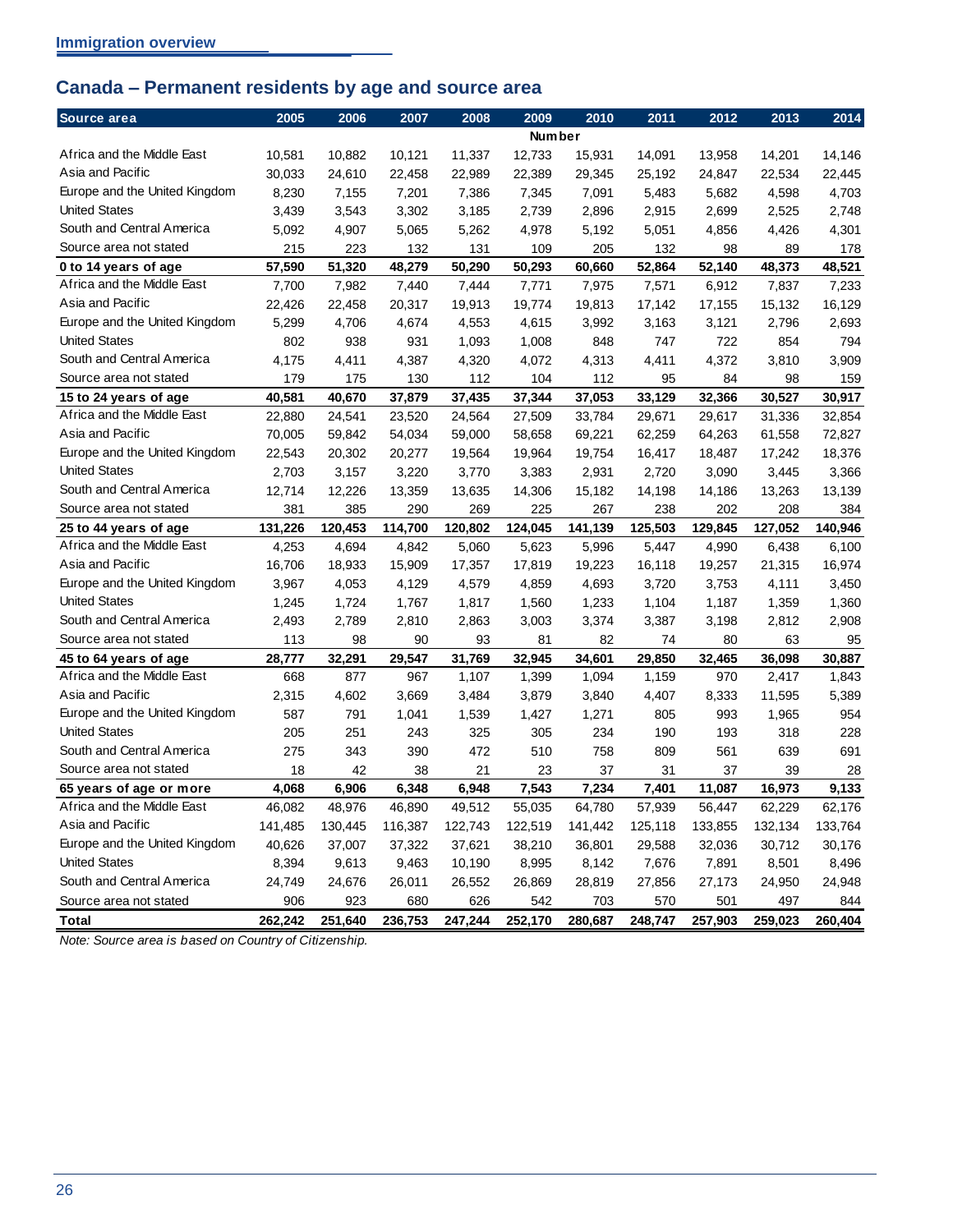

| Source area                   | 2005  | 2006  | 2007  | 2008  | 2009  | 2010                    | 2011  | 2012  | 2013  | 2014  |
|-------------------------------|-------|-------|-------|-------|-------|-------------------------|-------|-------|-------|-------|
|                               |       |       |       |       |       | Percentage distribution |       |       |       |       |
| Africa and the Middle East    | 18.4  | 21.2  | 21.0  | 22.5  | 25.3  | 26.3                    | 26.7  | 26.8  | 29.4  | 29.2  |
| Asia and Pacific              | 52.1  | 48.0  | 46.5  | 45.7  | 44.5  | 48.4                    | 47.7  | 47.7  | 46.6  | 46.3  |
| Europe and the United Kingdom | 14.3  | 13.9  | 14.9  | 14.7  | 14.6  | 11.7                    | 10.4  | 10.9  | 9.5   | 9.7   |
| <b>United States</b>          | 6.0   | 6.9   | 6.8   | 6.3   | 5.4   | 4.8                     | 5.5   | 5.2   | 5.2   | 5.7   |
| South and Central America     | 8.8   | 9.6   | 10.5  | 10.5  | 9.9   | 8.6                     | 9.6   | 9.3   | 9.1   | 8.9   |
| Source area not stated        | 0.4   | 0.4   | 0.3   | 0.3   | 0.2   | 0.3                     | 0.2   | 0.2   | 0.2   | 0.4   |
| 0 to 14 years of age          | 100.0 | 100.0 | 100.0 | 100.0 | 100.0 | 100.0                   | 100.0 | 100.0 | 100.0 | 100.0 |
| Africa and the Middle East    | 19.0  | 19.6  | 19.6  | 19.9  | 20.8  | 21.5                    | 22.9  | 21.4  | 25.7  | 23.4  |
| Asia and Pacific              | 55.3  | 55.2  | 53.6  | 53.2  | 53.0  | 53.5                    | 51.7  | 53.0  | 49.6  | 52.2  |
| Europe and the United Kingdom | 13.1  | 11.6  | 12.3  | 12.2  | 12.4  | 10.8                    | 9.5   | 9.6   | 9.2   | 8.7   |
| <b>United States</b>          | 2.0   | 2.3   | 2.5   | 2.9   | 2.7   | 2.3                     | 2.3   | 2.2   | 2.8   | 2.6   |
| South and Central America     | 10.3  | 10.8  | 11.6  | 11.5  | 10.9  | 11.6                    | 13.3  | 13.5  | 12.5  | 12.6  |
| Source area not stated        | 0.4   | 0.4   | 0.3   | 0.3   | 0.3   | 0.3                     | 0.3   | 0.3   | 0.3   | 0.5   |
| 15 to 24 years of age         | 100.0 | 100.0 | 100.0 | 100.0 | 100.0 | 100.0                   | 100.0 | 100.0 | 100.0 | 100.0 |
| Africa and the Middle East    | 17.4  | 20.4  | 20.5  | 20.3  | 22.2  | 23.9                    | 23.6  | 22.8  | 24.7  | 23.3  |
| Asia and Pacific              | 53.3  | 49.7  | 47.1  | 48.8  | 47.3  | 49.0                    | 49.6  | 49.5  | 48.5  | 51.7  |
| Europe and the United Kingdom | 17.2  | 16.9  | 17.7  | 16.2  | 16.1  | 14.0                    | 13.1  | 14.2  | 13.6  | 13.0  |
| <b>United States</b>          | 2.1   | 2.6   | 2.8   | 3.1   | 2.7   | 2.1                     | 2.2   | 2.4   | 2.7   | 2.4   |
| South and Central America     | 9.7   | 10.2  | 11.6  | 11.3  | 11.5  | 10.8                    | 11.3  | 10.9  | 10.4  | 9.3   |
| Source area not stated        | 0.3   | 0.3   | 0.3   | 0.2   | 0.2   | 0.2                     | 0.2   | 0.2   | 0.2   | 0.3   |
| 25 to 44 years of age         | 100.0 | 100.0 | 100.0 | 100.0 | 100.0 | 100.0                   | 100.0 | 100.0 | 100.0 | 100.0 |
| Africa and the Middle East    | 14.8  | 14.5  | 16.4  | 15.9  | 17.1  | 17.3                    | 18.2  | 15.4  | 17.8  | 19.7  |
| Asia and Pacific              | 58.1  | 58.6  | 53.8  | 54.6  | 54.1  | 55.6                    | 54.0  | 59.3  | 59.0  | 55.0  |
| Europe and the United Kingdom | 13.8  | 12.6  | 14.0  | 14.4  | 14.7  | 13.6                    | 12.5  | 11.6  | 11.4  | 11.2  |
| <b>United States</b>          | 4.3   | 5.3   | 6.0   | 5.7   | 4.7   | 3.6                     | 3.7   | 3.7   | 3.8   | 4.4   |
| South and Central America     | 8.7   | 8.6   | 9.5   | 9.0   | 9.1   | 9.8                     | 11.3  | 9.9   | 7.8   | 9.4   |
| Source area not stated        | 0.4   | 0.3   | 0.3   | 0.3   | 0.2   | 0.2                     | 0.2   | 0.2   | 0.2   | 0.3   |
| 45 to 64 years of age         | 100.0 | 100.0 | 100.0 | 100.0 | 100.0 | 100.0                   | 100.0 | 100.0 | 100.0 | 100.0 |
| Africa and the Middle East    | 16.4  | 12.7  | 15.2  | 15.9  | 18.5  | 15.1                    | 15.7  | 8.7   | 14.2  | 20.2  |
| Asia and Pacific              | 56.9  | 66.6  | 57.8  | 50.1  | 51.4  | 53.1                    | 59.5  | 75.2  | 68.3  | 59.0  |
| Europe and the United Kingdom | 14.4  | 11.5  | 16.4  | 22.2  | 18.9  | 17.6                    | 10.9  | 9.0   | 11.6  | 10.4  |
| <b>United States</b>          | 5.0   | 3.6   | 3.8   | 4.7   | 4.0   | 3.2                     | 2.6   | 1.7   | 1.9   | 2.5   |
| South and Central America     | 6.8   | 5.0   | 6.1   | 6.8   | 6.8   | 10.5                    | 10.9  | 5.1   | 3.8   | 7.6   |
| Source area not stated        | 0.4   | 0.6   | 0.6   | 0.3   | 0.3   | 0.5                     | 0.4   | 0.3   | 0.2   | 0.3   |
| 65 years of age or more       | 100.0 | 100.0 | 100.0 | 100.0 | 100.0 | 100.0                   | 100.0 | 100.0 | 100.0 | 100.0 |
| Africa and the Middle East    | 17.6  | 19.5  | 19.8  | 20.0  | 21.8  | 23.1                    | 23.3  | 21.9  | 24.0  | 23.9  |
| Asia and Pacific              | 54.0  | 51.8  | 49.2  | 49.6  | 48.6  | 50.4                    | 50.3  | 51.9  | 51.0  | 51.4  |
| Europe and the United Kingdom | 15.5  | 14.7  | 15.8  | 15.2  | 15.2  | 13.1                    | 11.9  | 12.4  | 11.9  | 11.6  |
| <b>United States</b>          | 3.2   | 3.8   | 4.0   | 4.1   | 3.6   | 2.9                     | 3.1   | 3.1   | 3.3   | 3.3   |
| South and Central America     | 9.4   | 9.8   | 11.0  | 10.7  | 10.7  | 10.3                    | 11.2  | 10.5  | 9.6   | 9.6   |
| Source area not stated        | 0.3   | 0.4   | 0.3   | 0.3   | 0.2   | 0.3                     | 0.2   | 0.2   | 0.2   | 0.3   |
| <b>Total</b>                  | 100.0 | 100.0 | 100.0 | 100.0 | 100.0 | 100.0                   | 100.0 | 100.0 | 100.0 | 100.0 |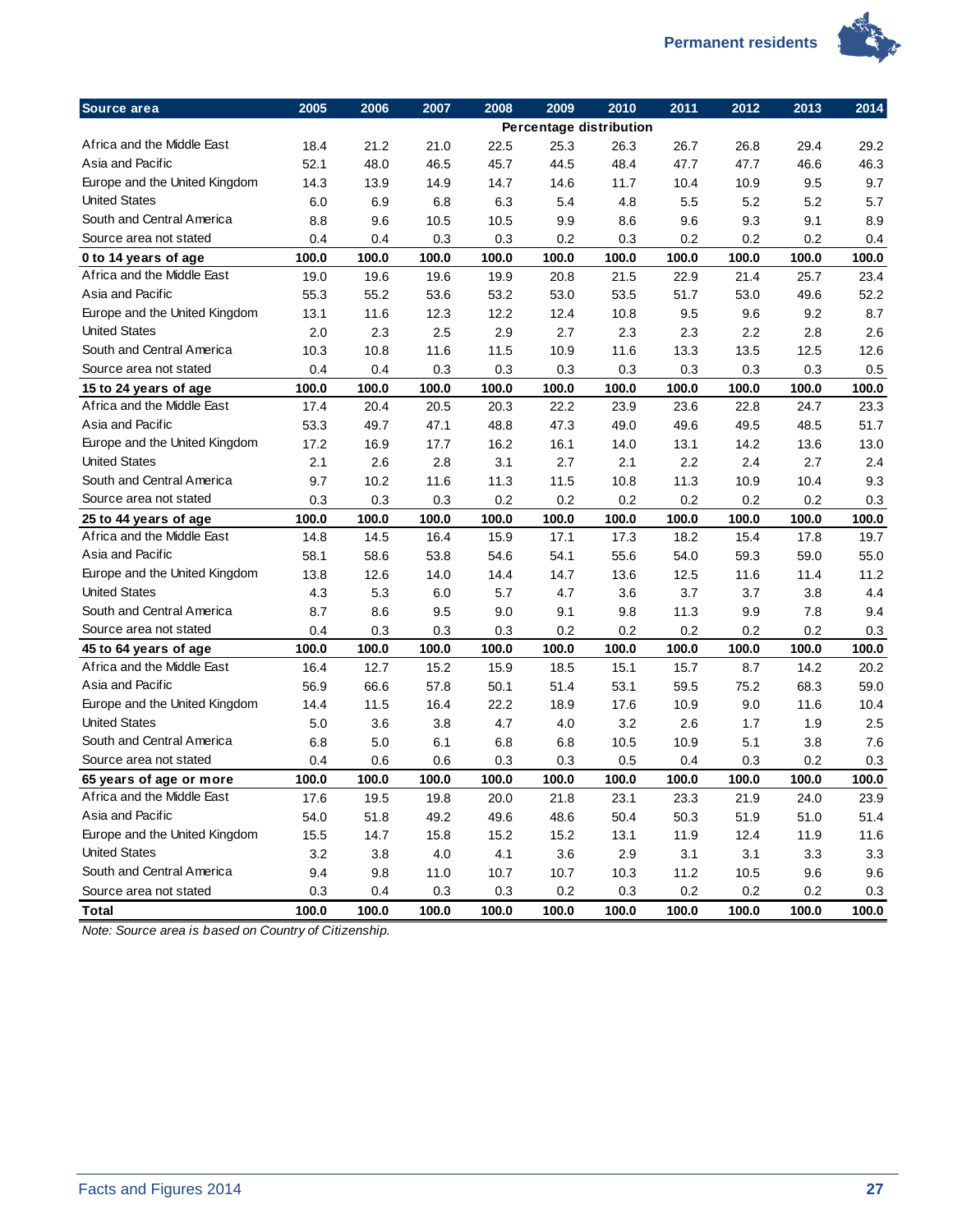#### **Immigration overview**

#### <span id="page-31-0"></span>*Canada – Permanent residents by age and source area, 2014*



<span id="page-31-1"></span>

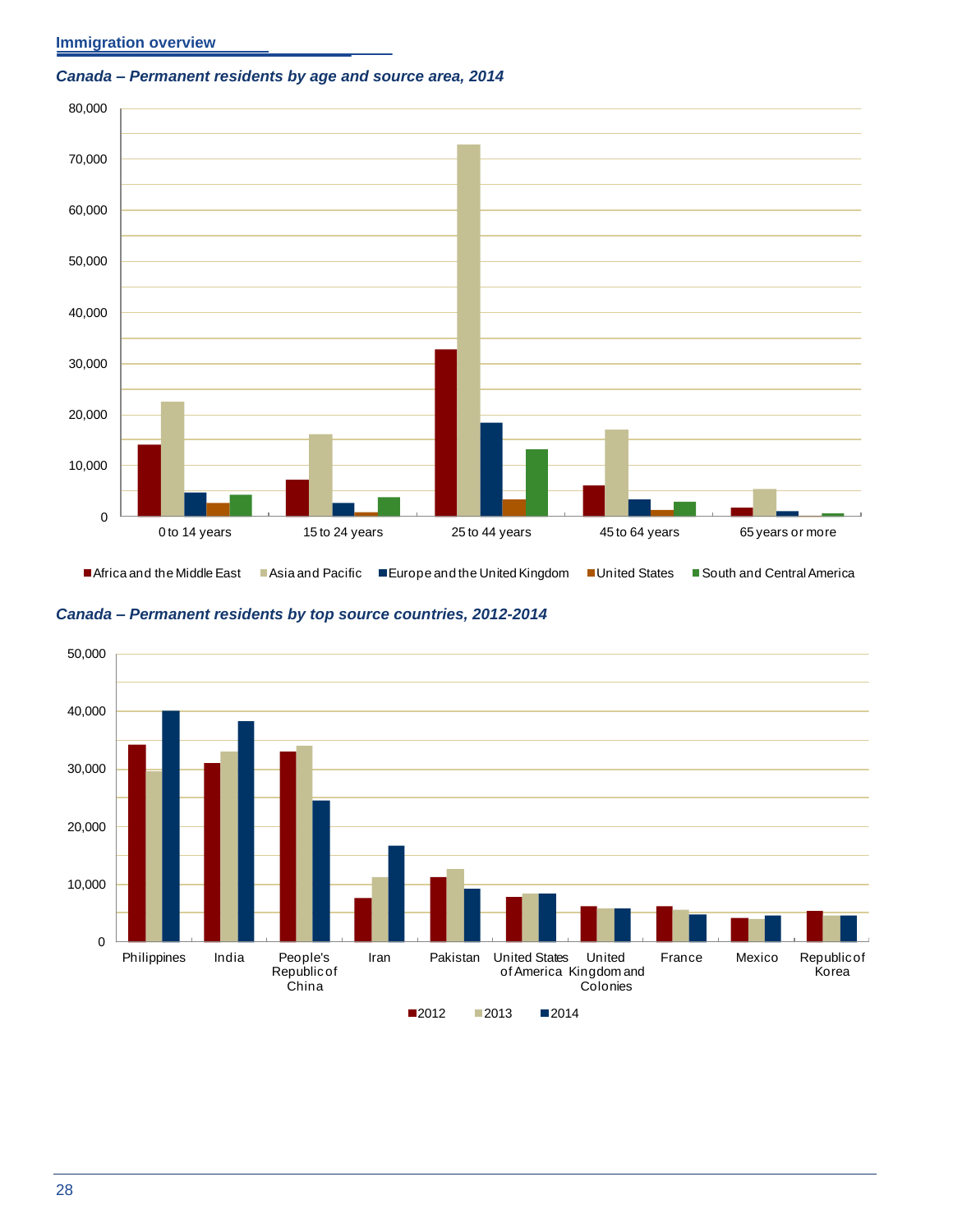**Permanent residents** 



# <span id="page-32-0"></span>**Canada – Permanent residents by source country**

| Source country                 | 2005           | 2006           | 2007           | 2008           | 2009           | 2010           | 2011           | 2012           | 2013           | 2014           |
|--------------------------------|----------------|----------------|----------------|----------------|----------------|----------------|----------------|----------------|----------------|----------------|
|                                |                |                |                |                | Number         |                |                |                |                |                |
| Philippines                    | 18,139         | 18,400         | 19,837         | 24,887         | 28,573         | 38,617         | 36,765         | 34,315         | 29,545         | 40,035         |
| India                          | 36,210         | 33,848         | 28,742         | 28,261         | 29,456         | 34,235         | 27,509         | 30,933         | 33,087         | 38,341         |
| People's Republic of China     | 42,584         | 33,518         | 27,642         | 30,037         | 29,622         | 30,391         | 28,502         | 33,024         | 34,130         | 24,640         |
| Iran                           | 5,837          | 7,480          | 6,974          | 6,475          | 6,580          | 7,477          | 7,479          | 7,534          | 11,291         | 16,781         |
| Pakistan                       | 14,314         | 13,127         | 10,124         | 8,994          | 7,217          | 6,811          | 7,468          | 11,227         | 12,603         | 9,128          |
| United States of America       | 8,394          | 9,613          | 9,463          | 10,190         | 8,995          | 8,142          | 7,676          | 7,891          | 8,501          | 8,496          |
| United Kingdom and Colonies    | 7,258          | 7,140          | 8,216          | 8,979          | 8,876          | 8,724          | 6,204          | 6,195          | 5,827          | 5,764          |
| France                         | 4,429          | 4,002          | 4,290          | 4,532          | 5,051          | 4,646          | 4,080          | 6,280          | 5,623          | 4,717          |
| Mexico                         | 2,837          | 2,844          | 3,239          | 2,856          | 3,092          | 3,865          | 3,947          | 4,227          | 3,996          | 4,478          |
| Republic of Korea              | 5,832          | 6,215          | 5,920          | 7,294          | 5,874          | 5,537          | 4,588          | 5,316          | 4,509          | 4,463          |
| Nigeria                        | 2,236          | 2,594          | 2,375          | 2,109          | 3,156          | 3,906          | 3,103          | 3,443          | 4,172          | 4,161          |
| Iraq                           | 2,226          | 1,788          | 2,406          | 3,543          | 5,450          | 5,941          | 6,196          | 4,041          | 4,918          | 3,897          |
| Algeria                        | 3,626          | 4,807          | 3,623          | 4,005          | 5,393          | 4,752          | 4,325          | 3,774          | 4,331          | 3,660          |
| Haiti                          | 1,682          | 1,619          | 1,598          | 2,491          | 2,080          | 4,744          | 6,503          | 5,868          | 4,152          | 3,315          |
| Egypt                          | 2,496          | 2,190          | 2,356          | 3,347          | 3,496          | 5,982          | 4,663          | 5,555          | 4,165          | 3,159          |
| Jamaica                        | 1,945          | 1,722          | 2,141          | 2,334          | 2,456          | 2,321          | 2,059          | 2,182          | 2,479          | 3,054          |
| Colombia<br>Sri Lanka          | 6,424          | 6,535          | 5,357          | 5,452          | 4,652          | 5,218          | 4,366          | 3,741          | 3,631          | 2,860          |
| Ukraine                        | 4,930          | 4,714          | 4,123          | 4,756          | 4,547          | 4,422          | 3,309          | 3,338          | 2,394          | 2,606          |
| Socialist Republic of Vietnam  | 2,270          | 1,973          | 2,218          | 1,937          | 2,367          | 3,159          | 2,515          | 2,265          | 2,487          | 2,537          |
| Morocco                        | 1,852          | 3,153          | 2,574          | 1,784          | 2,171          | 1,942          | 1,723          | 1,731          | 2,112          | 2,495          |
| Bangladesh                     | 2,939          | 3,322<br>4,014 | 4,021          | 4,226          | 5,532          | 6,242          | 4,399          | 3,878          | 3,261          | 2,492          |
| Lebanon                        | 4,171<br>3,709 | 3,802          | 2,897<br>3,467 | 2,939<br>3,566 | 2,104<br>3,077 | 4,721<br>3,432 | 2,694<br>3,072 | 2,640<br>1,614 | 3,789<br>2,172 | 2,234<br>2,225 |
| Federal Republic of Cameroon   | 604            | 697            | 1,025          | 1,279          | 1,344          | 1,800          | 1,638          |                | 2,439          | 2,113          |
| Syria                          | 1,458          | 1,145          | 1,056          | 919            | 917            | 1,039          | 1,005          | 2,507<br>650   | 1,009          | 2,049          |
| Eritrea                        | 528            | 700            | 699            | 799            | 904            | 931            | 1,182          | 1,335          | 1,719          | 1,977          |
| Republic of Ireland            | 224            | 283            | 300            | 412            | 395            | 547            | 525            | 725            | 1,015          | 1,977          |
| Brazil                         | 969            | 1,181          | 1,746          | 2,138          | 2,509          | 2,598          | 1,508          | 1,642          | 1,714          | 1,915          |
| <b>Israel</b>                  | 2,446          | 2,625          | 2,401          | 2,562          | 2,316          | 2,755          | 1,970          | 2,134          | 1,945          | 1,896          |
| Russia                         | 3,972          | 3,117          | 2,983          | 2,690          | 2,931          | 2,288          | 1,963          | 2,079          | 2,466          | 1,780          |
| Democratic Republic of Congo   | 1,521          | 1,623          | 1,466          | 1,397          | 1,581          | 1,239          | 1,224          | 1,714          | 2,050          | 1,749          |
| Romania                        | 5,048          | 4,468          | 3,834          | 2,837          | 2,076          | 1,922          | 1,776          | 1,588          | 1,512          | 1,552          |
| Republic of Ivory Coast        | 294            | 431            | 619            | 646            | 668            | 1,066          | 636            | 1,024          | 1,170          | 1,532          |
| Democratic Republic of Somalia | 1,198          | 1,061          | 1,166          | 1,015          | 1,214          | 1,528          | 1,535          | 1,582          | 2,028          | 1,491          |
| Afghanistan                    | 3,436          | 3,009          | 2,652          | 2,111          | 1,746          | 1,758          | 2,203          | 2,635          | 2,004          | 1,490          |
| Venezuela                      | 1,211          | 1,192          | 1,335          | 1,239          | 1,353          | 998            | 1,452          | 1,373          | 1,022          | 1,483          |
| Tunisia                        | 756            | 1,065          | 869            | 950            | 1,195          | 1,299          | 1,442          | 1,503          | 1,627          | 1,474          |
| Ethiopia                       | 1,506          | 1,801          | 1,512          | 1,613          | 1,289          | 1,865          | 2,163          | 1,864          | 1,606          | 1,340          |
| Australia                      | 909            | 875            | 1,033          | 1,018          | 1,018          | 933            | 850            | 982            | 1,121          | 1,295          |
| Federal Republic of Germany    | 2,226          | 2,767          | 2,449          | 3,833          | 3,887          | 2,956          | 2,053          | 1,702          | 1,217          | 1,273          |
| Nepal                          | 607            | 540            | 511            | 581            | 561            | 1,392          | 1,129          | 1,185          | 1,308          | 1,220          |
| Jordan                         | 1,940          | 1,827          | 1,421          | 1,581          | 1,235          | 1,831          | 1,635          | 1,206          | 1,255          | 1,158          |
| Japan                          | 1,067          | 1,212          | 1,250          | 1,284          | 1,194          | 1,168          | 1,265          | 1,214          | 982            | 1,127          |
| Cuba                           | 999            | 1,064          | 1,350          | 1,300          | 1,433          | 961            | 962            | 1,304          | 1,402          | 1,080          |
| Republic of South Africa       | 988            | 1,111          | 1,200          | 1,123          | 1,188          | 1,238          | 959            | 1,243          | 1,240          | 1,001          |
| Moldova                        | 655            | 803            | 1,099          | 1,127          | 1,535          | 1,988          | 1,367          | 1,416          | 1,231          | 941            |
| <b>Stateless</b>               | 841            | 845            | 656            | 622            | 542            | 701            | 563            | 487            | 463            | 804            |
| Guyana                         | 1,215          | 1,286          | 1,277          | 1,137          | 1,180          | 953            | 804            | 676            | 656            | 784            |
| Poland                         | 1,405          | 1,263          | 1,235          | 1,267          | 1,013          | 795            | 720            | 779            | 852            | 772            |
| Senegal                        | 278            | 416            | 433            | 555            | 668            | 765            | 740            | 949            | 818            | 733            |
| Turkey                         | 2,065          | 1,638          | 1,463          | 1,122          | 1,238          | 1,492          | 1,257          | 1,068          | 729            | 717            |
| Peru                           | 1,653          | 1,473          | 1,490          | 1,094          | 1,884          | 1,283          | 886            | 787            | 682            | 712            |
| El Salvador                    | 436            | 430            | 929            | 1,115          | 845            | 787            | 691            | 641            | 639            | 700            |
| Taiw an                        | 3,097          | 2,818          | 2,766          | 2,993          | 2,472          | 2,629          | 1,704          | 985            | 773            | 691            |
| Italy                          | 344            | 325            | 320            | 370            | 429            | 434            | 374            | 440            | 545            | 652            |
| Portugal                       | 338            | 424            | 405            | 665            | 623            | 629            | 528            | 560            | 630            | 637            |
| St. Vincent and the Grenadines | 343            | 383            | 579            | 434            | 511            | 434            | 451            | 523            | 538            | 607            |
| Thailand                       | 575            | 500            | 487            | 519            | 512            | 499            | 396            | 296            | 400            | 607            |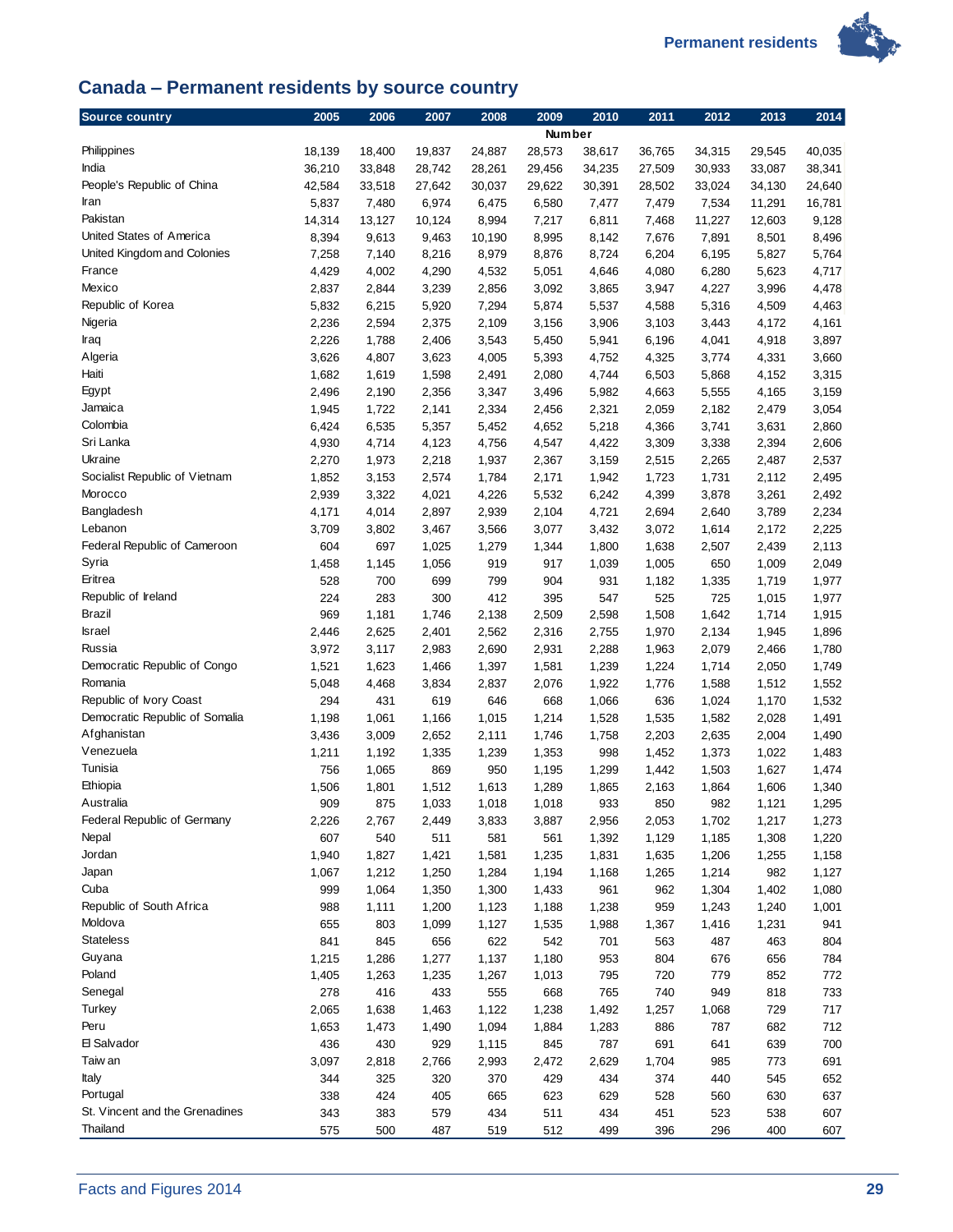| Source country                         | 2005  | 2006  | 2007           | 2008  | 2009            | 2010  | 2011  | 2012  | 2013  | 2014 |
|----------------------------------------|-------|-------|----------------|-------|-----------------|-------|-------|-------|-------|------|
|                                        |       |       |                |       | Number (cont'd) |       |       |       |       |      |
| Hong Kong                              | 729   | 712   | 674            | 897   | 657             | 623   | 591   | 728   | 774   | 586  |
| Hungary                                | 516   | 520   | 425            | 383   | 312             | 354   | 287   | 300   | 425   | 536  |
| Albania                                | 1,223 | 856   | 702            | 560   | 716             | 561   | 539   | 620   | 603   | 519  |
| Ghana                                  | 851   | 710   | 688            | 629   | 659             | 802   | 528   | 531   | 517   | 518  |
| Burundi                                | 626   | 468   | 614            | 448   | 566             | 529   | 604   | 684   | 480   | 517  |
| St. Lucia                              | 185   | 190   | 255            | 298   | 257             | 249   | 261   | 382   | 392   | 503  |
| Spain                                  | 126   | 124   | 137            | 169   | 195             | 174   | 179   | 262   | 331   | 496  |
| Democratic Republic of Sudan           | 1,310 | 1,039 | 683            | 622   | 422             | 612   | 531   | 444   | 343   | 485  |
| Kenya                                  | 693   | 622   | 449            | 453   | 489             | 507   | 585   | 725   | 664   | 455  |
| <b>Bulgaria</b>                        | 1,738 | 1,419 | 1,172          | 994   | 784             | 556   | 365   | 451   | 512   | 452  |
| Dominican Republic                     | 303   | 295   | 311            | 438   | 391             | 479   | 739   | 604   | 590   | 445  |
| Palestinian Authority (Gaza/West Bank) | 453   | 627   | 441            | 481   | 400             | 654   | 555   | 533   | 462   | 444  |
| Myanmar (Burma)                        | 210   | 953   | 1,887          | 975   | 1,153           | 556   | 368   | 193   | 262   | 441  |
| Republic of Trinidad & Tobago          | 857   | 794   | 975            | 1,002 | 1,134           | 915   | 588   | 586   | 427   | 430  |
| The Netherlands                        | 813   | 837   | 615            | 818   | 786             | 759   | 586   | 504   | 395   | 423  |
| <b>Mauritius</b>                       | 696   | 512   | 507            | 714   | 872             | 1,455 | 1,146 | 799   | 1,203 | 419  |
| Republic of Indonesia                  | 632   | 613   | 657            | 661   | 504             | 712   | 390   | 395   | 387   | 416  |
| Honduras                               | 166   | 164   | 165            | 187   | 169             | 386   | 538   | 436   | 350   | 402  |
| New Zealand                            | 370   | 318   | 350            | 480   | 520             | 490   | 375   | 417   | 415   | 396  |
| Greece                                 | 100   | 74    | 110            | 107   | 119             | 101   | 102   | 146   | 298   | 374  |
| Republic of Guinea                     | 256   | 342   | 415            | 327   | 347             | 395   | 352   | 407   | 463   | 368  |
| Belgium                                | 400   | 302   | 363            | 335   | 358             | 363   | 332   | 402   | 379   | 356  |
| <b>Bhutan</b>                          | 5     | 10    | $\overline{7}$ | 36    | 865             | 1,464 | 1,879 | 1,075 | 487   | 356  |
| <b>Burkina Faso</b>                    | 91    | 147   | 136            | 139   | 162             | 186   | 144   | 269   | 322   | 339  |
| Malaysia                               | 593   | 580   | 600            | 658   | 640             | 802   | 409   | 358   | 204   | 336  |
| Rw anda                                | 378   | 360   | 420            | 358   | 415             | 396   | 492   | 562   | 415   | 335  |
| Ecuador                                | 491   | 525   | 419            | 437   | 373             | 353   | 348   | 282   | 418   | 334  |
| Zimbabw e                              | 615   | 454   | 663            | 611   | 508             | 494   | 434   | 437   | 407   | 333  |
| Republic of Serbia                     |       | 3     | 50             | 259   | 365             | 271   | 299   | 395   | 297   | 319  |
| Guatemala                              | 190   | 230   | 258            | 263   | 264             | 266   | 288   | 358   | 345   | 317  |
| Chile                                  | 384   | 427   | 530            | 350   | 375             | 340   | 174   | 291   | 273   | 299  |
| Libya                                  | 196   | 281   | 198            | 306   | 282             | 384   | 352   | 299   | 255   | 298  |
| Kazakhstan                             | 506   | 408   | 436            | 394   | 431             | 377   | 381   | 462   | 348   | 296  |
| Croatia                                | 128   | 102   | 102            | 131   | 92              | 91    | 135   | 112   | 125   | 294  |
| Fiji                                   | 298   | 277   | 304            | 321   | 311             | 398   | 316   | 270   | 228   | 254  |
| Republic of Togo                       | 157   | 149   | 235            | 351   | 400             | 354   | 261   | 299   | 316   | 248  |
| Peoples Republic of Benin              | 95    | 116   | 183            | 205   | 238             | 290   | 284   | 391   | 397   | 243  |
| Cambodia                               | 370   | 529   | 460            | 354   | 203             | 200   | 196   | 233   | 288   | 238  |
| Saudi Arabia                           | 198   | 252   | 188            | 249   | 246             | 330   | 278   | 286   | 267   | 232  |
| <b>Czech Republic</b>                  | 193   | 146   | 137            | 104   | 159             | 168   | 128   | 173   | 174   | 224  |
| Argentina                              | 1,153 | 847   | 620            | 540   | 467             | 459   | 278   | 263   | 282   | 214  |
| Armenia                                | 224   | 218   | 198            | 205   | 267             | 252   | 236   | 258   | 207   | 205  |
| Sw itzerland                           | 270   | 258   | 308            | 357   | 328             | 285   | 266   | 243   | 201   | 203  |
| Republic of Mali                       | 87    | 114   | 143            | 154   | 164             | 170   | 155   | 191   | 190   | 195  |
| Singapore                              | 392   | 298   | 690            | 734   | 366             | 805   | 219   | 146   | 141   | 179  |
| <b>Belarus</b>                         | 558   | 439   | 568            | 524   | 454             | 438   | 357   | 277   | 247   | 175  |
| Uganda                                 | 239   | 201   | 170            | 204   | 185             | 216   | 213   | 222   | 206   | 172  |
| Republic of Kosovo                     |       |       |                | 6     | 113             | 233   | 215   | 152   | 171   | 167  |
| Costa Rica                             | 188   | 279   | 281            | 246   | 217             | 191   | 149   | 183   | 122   | 165  |
| Uzbekistan                             | 330   | 262   | 284            | 215   | 288             | 289   | 162   | 235   | 167   | 164  |
| Latvia                                 | 77    | 69    | 88             | 67    | 85              | 70    | 103   | 202   | 213   | 163  |
| Slovak Republic                        | 369   | 241   | 215            | 125   | 128             | 135   | 134   | 136   | 105   | 161  |
| Sw eden                                | 205   | 139   | 193            | 165   | 167             | 159   | 134   | 140   | 140   | 157  |
| Lithuania                              | 167   | 113   | 108            | 109   | 63              | 57    | 52    | 77    | 145   | 154  |
| Republic of Yemen                      | 161   | 140   | 122            | 133   | 128             | 211   | 160   | 174   | 217   | 149  |
| Bosnia-Herzegovina                     | 211   | 217   | 209            | 182   | 156             | 168   | 140   | 121   | 119   | 147  |
| Grenada                                | 283   | 363   | 360            | 284   | 325             | 208   | 173   | 142   | 170   | 137  |
| <b>Barbados</b>                        | 111   | 97    | 130            | 134   | 125             | 121   | 97    | 132   | 97    | 133  |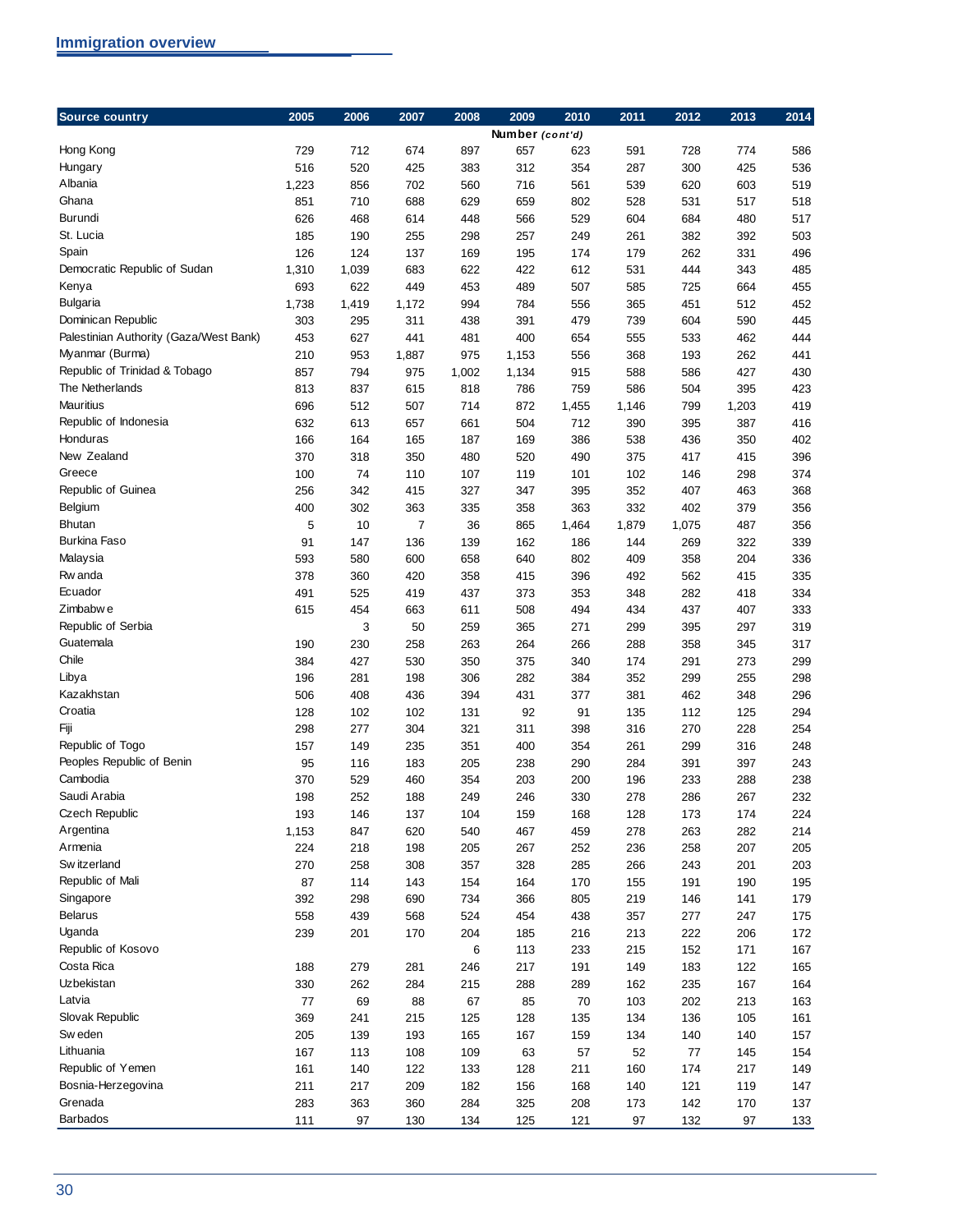

| Source country                               | 2005           | 2006           | 2007           | 2008      | 2009            | 2010      | 2011      | 2012      | 2013           | 2014     |
|----------------------------------------------|----------------|----------------|----------------|-----------|-----------------|-----------|-----------|-----------|----------------|----------|
|                                              |                |                |                |           | Number (cont'd) |           |           |           |                |          |
| United Republic of Tanzania                  | 274            | 291            | 195            | 230       | 136             | 200       | 215       | 224       | 182            | 133      |
| Central Africa Republic                      | 49             | 18             | 30             | 28        | 19              | 26        | 18        | 45        | 169            | 130      |
| Kyrgyzstan                                   | 173            | 161            | 135            | 168       | 173             | 157       | 159       | 278       | 123            | 126      |
| Namibia                                      | 6              | 19             | 13             | 26        | 14              | 16        | 23        | 24        | 83             | 120      |
| Nicaragua                                    | 79             | 96             | 76             | 124       | 116             | 94        | 123       | 106       | 96             | 118      |
| Macedonia                                    | 285            | 256            | 211            | 191       | 198             | 188       | 130       | 126       | 112            | 117      |
| Madagascar                                   | 88             | 96             | 115            | 118       | 169             | 178       | 148       | 165       | 229            | 112      |
| Republic of Botswana                         | 7              | 11             | 8              | 28        | 15              | 42        | 53        | 64        | 76             | 103      |
| Georgia                                      | 114            | 125            | 132            | 112       | 128             | 126       | 139       | 147       | 125            | 102      |
| Republic of Djibouti<br>Austria              | 93             | 68             | 50             | 47        | 70              | 123       | 127       | 164       | 201            | 99       |
| <b>Bolivia</b>                               | 122            | 102            | 98             | 91        | 109             | 124       | 84        | 102       | 90             | 98       |
| People's Republic of Mongolia                | 134            | 139            | 107            | 143       | 214             | 180       | 86        | 83        | 107            | 95       |
|                                              | 59             | 64             | 82             | 59        | 118             | 169       | 103       | 68        | 99             | 93       |
| People's Republic of the Congo<br>Mauritania | 136            | 143            | 87             | 72        | 70              | 75        | 81        | 91        | 114            | 84       |
| Republic of Chad                             | 86             | 124            | 96             | 112       | 83              | 74        | 54        | 77        | 57             | 84       |
| Denmark                                      | 126            | 96             | 131            | 95        | 87              | 98        | 79        | 97        | 86             | 82       |
| Finland                                      | 62             | 101            | 97<br>62       | 108<br>89 | 81              | 92<br>63  | 93        | 94<br>62  | 81             | 69       |
| Gabon Republic                               | 67             | 51<br>68       |                |           | 63              |           | 72<br>63  |           | 76             | 68       |
| Republic of the Niger                        | 67<br>59       | 57             | 101<br>75      | 86<br>75  | 86<br>82        | 64        |           | 74        | 90             | 68       |
| Azerbaijan                                   | 359            | 236            | 203            |           |                 | 80        | 90<br>138 | 95        | 105<br>57      | 68<br>63 |
| The Bahama Islands                           | 14             | 18             | 23             | 125<br>30 | 165<br>27       | 209<br>25 | 40        | 161<br>60 | 55             | 61       |
| Liberia                                      | 581            | 356            | 153            | 74        | 94              | 162       | 106       | 58        | 39             | 60       |
| Sierra Leone                                 | 191            | 138            | 92             | 103       | 70              | 63        | 96        | 72        | 63             | 60       |
| Republic of Panama                           | 57             | 73             | 63             | 52        | 73              | 65        | 49        | 34        | 43             | 59       |
| Belize                                       | 37             | 24             | 28             | 48        | 38              | 39        | 36        | 34        | 53             | 53       |
| Antigua and Barbuda                          | 24             | 32             | 15             | 32        | 38              | 27        | 37        | 51        | 25             | 50       |
| Kuw ait                                      | 66             | 35             | 62             | 53        | 68              | 67        | 58        | 73        | 48             | 49       |
| Norw ay                                      | 57             | 53             | 73             | 66        | 75              | 46        | 49        | 53        | 59             | 46       |
| Zambia                                       | 91             | 77             | 71             | 64        | 60              | 102       | 69        | 46        | 59             | 46       |
| Uruguay                                      | 217            | 175            | 147            | 160       | 99              | 93        | 81        | 47        | 58             | 43       |
| <b>United Arab Emirates</b>                  | 31             | 42             | 37             | 33        | 37              | 86        | 60        | 54        | 46             | 40       |
| Iceland                                      | 10             | 2              | 15             | 13        | 15              | 30        | 38        | 42        | 72             | 38       |
| Paraguay                                     | 75             | 88             | 98             | 95        | 88              | 89        | 83        | 55        | 66             | 38       |
| Sw aziland                                   | $\overline{7}$ | $\overline{7}$ | 5              | 6         | 10              | 3         | 13        | 17        | 39             | 38       |
| Macao                                        | 21             | 32             | 16             | 12        | 21              | 21        | 13        | 33        | 29             | 37       |
| Gambia                                       | 29             | 38             | 32             | 25        | 10              | 37        | 24        | 18        | 33             | 36       |
| Dominica                                     | 59             | 72             | 79             | 60        | 59              | 43        | 36        | 43        | 48             | 34       |
| Estonia                                      | 26             | 18             | 34             | 34        | 26              | 28        | 15        | 26        | 45             | 32       |
| Slovenia                                     | 23             | 11             | 29             | 18        | 27              | 12        | 13        | 36        | 20             | 30       |
| Cyprus                                       | 7              | 9              | 4              | 7         | 6               | 18        | 6         | 12        | 16             | 28       |
| Laos                                         | 42             | 74             | 53             | 32        | 39              | 54        | 22        | 25        | 15             | 28       |
| Bahrain                                      | 12             | 12             | 22             | 9         | 35              | 28        | 21        | 39        | 32             | 25       |
| St. Kitts-Nevis                              | 11             | 3              | 10             | 25        | 11              | 22        | 12        | 21        | 18             | 24       |
| Tajikistan                                   | 85             | 46             | 44             | 15        | 50              | 52        | 47        | 34        | 39             | 24       |
| Angola                                       | 295            | 184            | 106            | 76        | 62              | 61        | 39        | 70        | 45             | 21       |
| Malaw i                                      | 23             | 15             | 13             | 5         | 10              | 28        | 16        | 9         | 10             | 20       |
| Serbia and Montenegro                        | 441            | 693            | 792            | 456       | 204             | 109       | 39        | 32        | 34             | 17       |
| People's Democratic Republic of Korea        | 14             | 10             | $\overline{7}$ | 19        | 11              | 45        | 97        | 66        | 17             | 13       |
| Yugoslavia                                   | 329            | 138            | 99             | 95        | 48              | 46        | 17        | 12        | 7              | 13       |
| Comoros                                      | 5              | 7              | 11             | 3         | 19              | 22        | 14        | 18        | 22             | 8        |
| Luxembourg                                   | 10             | 9              | 9              | 3         | 5               | 8         | 11        | 6         | $\overline{7}$ | 8        |
| Oman                                         | 14             | 18             | 16             | 10        | 7               | 14        | 10        | 13        | 11             | 8        |
| Republic of Montenegro                       | 0              | 0              | $\overline{7}$ | 19        | 10              | 14        | 19        | 26        | 9              | 7        |
| Turkmenistan                                 | 40             | 26             | 37             | 13        | 20              | 30        | 20        | 20        | 14             | 5        |
| Country not stated                           | 65             | 78             | 24             | 4         |                 | 2         | 6         | 13        | 32             | 28       |
| Other countries                              | 130            | 105            | 96             | 119       | 114             | 127       | 74        | 83        | 77             | 62       |
| Total                                        | 262,242        | 251,640        | 236,753        | 247,244   | 252,170         | 280,687   | 248,747   | 257,903   | 259,023        | 260,404  |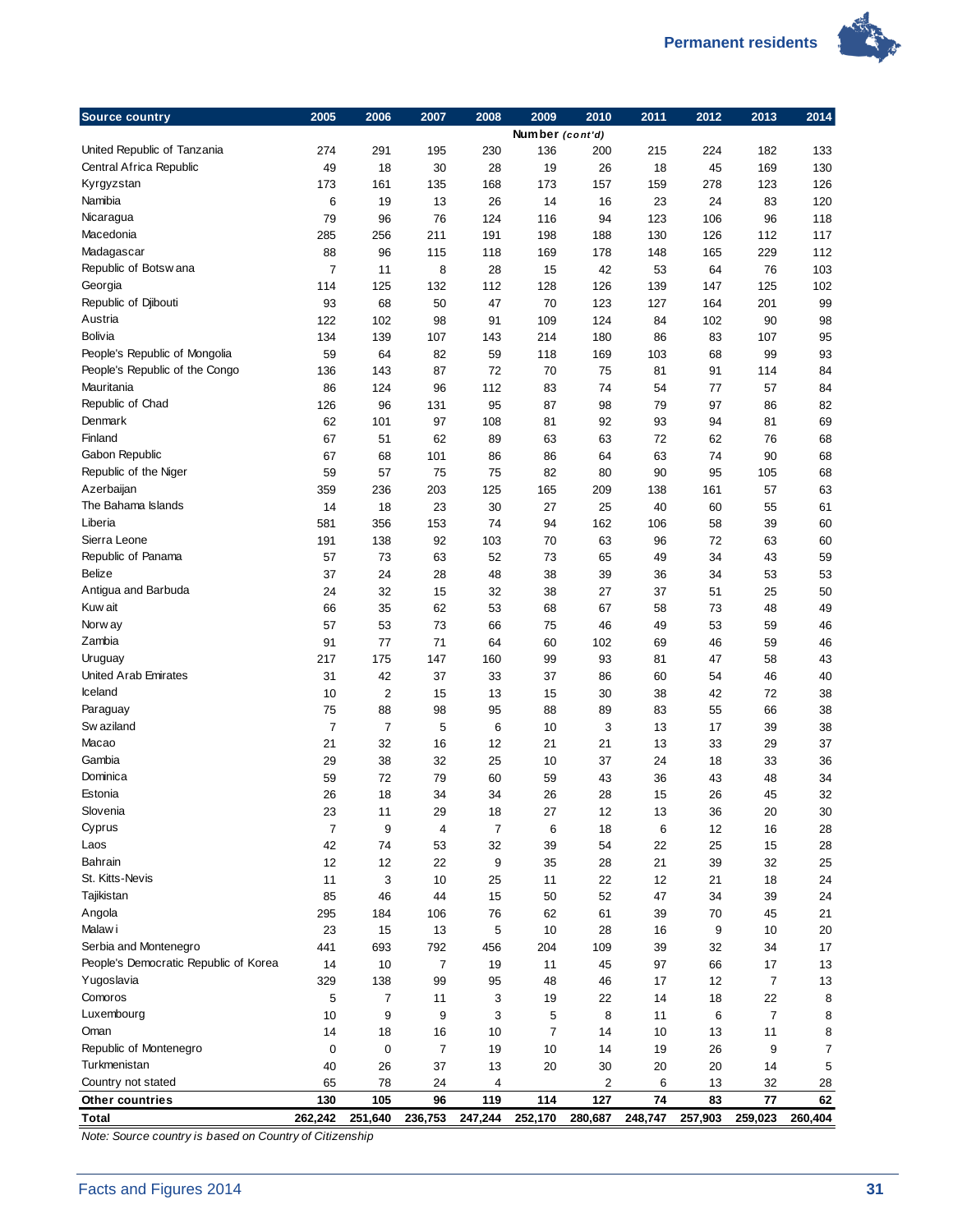# <span id="page-35-0"></span>**Canada – Permanent residents by province or territory and urban area**

| Urban area                       | 2005    | 2006    | 2007    | 2008    | 2009          | 2010    | 2011   | 2012   | 2013    | 2014   |
|----------------------------------|---------|---------|---------|---------|---------------|---------|--------|--------|---------|--------|
|                                  |         |         |         |         | <b>Number</b> |         |        |        |         |        |
| St. John's                       | 399     | 397     | 380     | 481     | 454           | 526     | 462    | 434    | 545     | 549    |
| Other New foundland and Labrador | 98      | 111     | 166     | 135     | 152           | 188     | 220    | 297    | 280     | 347    |
| Newfoundland and Labrador        | 497     | 508     | 546     | 616     | 606           | 714     | 682    | 731    | 825     | 896    |
| Charlottetow n                   | 233     | 490     | 900     | 1,360   | 1,631         | 2,493   | 1,665  | 982    | 851     | 1,484  |
| Other Prince Edw ard Island      | 97      | 75      | 92      | 83      | 92            | 88      | 66     | 106    | 147     | 142    |
| <b>Prince Edward Island</b>      | 330     | 565     | 992     | 1,443   | 1,723         | 2,581   | 1,731  | 1,088  | 998     | 1,626  |
| <b>Halif ax</b>                  | 1,490   | 1,972   | 2,041   | 2,058   | 1,805         | 1,813   | 1,583  | 1,757  | 1,947   | 2,065  |
| Other Nova Scotia                | 439     | 614     | 482     | 593     | 619           | 593     | 555    | 585    | 582     | 605    |
| <b>Nova Scotia</b>               | 1,929   | 2,586   | 2,523   | 2,651   | 2,424         | 2,406   | 2,138  | 2,342  | 2,529   | 2,670  |
| Moncton                          | 191     | 262     | 345     | 365     | 479           | 424     | 470    | 528    | 535     | 810    |
| Saint John                       | 310     | 547     | 523     | 560     | 585           | 655     | 474    | 678    | 438     | 726    |
| Fredericton                      | 312     | 486     | 409     | 544     | 493           | 563     | 581    | 657    | 612     | 919    |
| Other New Brunswick              | 278     | 351     | 366     | 387     | 356           | 483     | 442    | 350    | 434     | 382    |
| New Brunswick                    | 1,091   | 1,646   | 1,643   | 1,856   | 1,913         | 2,125   | 1,967  | 2,213  | 2,019   | 2,837  |
| Québec                           | 2,092   | 1,830   | 2,112   | 2,058   | 2,414         | 2,677   | 2,316  | 2,894  | 2,873   | 2,728  |
| Sherbrooke                       | 814     | 1,132   | 1,074   | 1,081   | 1,026         | 1,176   | 967    | 970    | 999     | 899    |
| Trois-Rivières                   | 245     | 344     | 305     | 280     | 376           | 315     | 269    | 269    | 363     | 292    |
| Granby                           | 171     | 156     | 171     | 116     | 196           | 157     | 170    | 148    | 113     | 161    |
| Saint-Hyacinthe                  | 157     | 124     | 185     | 111     | 182           | 102     | 187    | 163    | 155     | 233    |
| Montréal                         | 37,153  | 38,389  | 38,687  | 38,883  | 42,510        | 46,428  | 44,849 | 46,797 | 43,947  | 42,899 |
| Ottaw a - Gatineau               | 1,009   | 1,020   | 1,125   | 1,162   | 1,199         | 1,537   | 1,456  | 1,534  | 1,542   | 1,338  |
| <b>Other Quebec</b>              | 1,674   | 1,686   | 1,541   | 1,526   | 1,585         | 1,591   | 1,531  | 2,290  | 1,994   | 1,744  |
| Quebec                           | 43,315  | 44,681  | 45,200  | 45,217  | 49,488        | 53,983  | 51,745 | 55,065 | 51,986  | 50,294 |
| Ottaw a - Gatineau               | 6,377   | 6,279   | 5,798   | 6,286   | 6,297         | 7,172   | 6,412  | 6,085  | 6,015   | 5,238  |
| Kingston                         | 394     | 415     | 378     | 416     | 396           | 437     | 328    | 289    | 319     | 331    |
| Peterborough                     | 177     | 163     | 167     | 155     | 203           | 141     | 133    | 135    | 152     | 140    |
| Oshaw a                          | 839     | 745     | 859     | 734     | 799           | 759     | 768    | 722    | 838     | 798    |
| Toronto                          | 112,832 | 99,289  | 87,139  | 86,898  | 82,636        | 92,182  | 77,759 | 77,398 | 81,702  | 75,821 |
| Hamilton                         | 4,611   | 4,036   | 3,680   | 3,805   | 3,777         | 4,003   | 3,295  | 4,077  | 3,214   | 3,125  |
| St. Catharines - Niagara         | 1,765   | 1,598   | 1,384   | 1,235   | 1,114         | 1,259   | 1,164  | 967    | 984     | 915    |
| Kitchener - Cambridge - Waterloo | 2,964   | 3,321   | 3,205   | 2,914   | 2,823         | 3,059   | 2,517  | 2,545  | 2,804   | 2,378  |
| <b>Brantford</b>                 | 226     | 269     | 217     | 229     | 166           | 247     | 195    | 170    | 195     | 190    |
| Guelph                           | 826     | 776     | 708     | 758     | 634           | 617     | 523    | 614    | 622     | 599    |
| London                           | 3,235   | 2,981   | 2,459   | 2,334   | 2,467         | 2,936   | 2,278  | 1,867  | 2,057   | 1,999  |
| Windsor                          | 2,981   | 2,781   | 2,215   | 1,951   | 1,892         | 1,835   | 1,662  | 1,210  | 1,673   | 1,440  |
| <b>Barrie</b>                    | 371     | 427     | 404     | 357     | 418           | 358     | 312    | 275    | 374     | 351    |
| <b>Greater Sudbury</b>           | 131     | 134     | 138     | 138     | 146           | 116     | 144    | 150    | 173     | 291    |
| <b>Other Ontario</b>             | 2,796   | 2,677   | 2,565   | 2,666   | 3,090         | 2,989   | 1,970  | 2,649  | 2,430   | 2,198  |
| Ontario                          | 140,525 | 125,891 | 111,316 | 110,876 | 106,858       | 118,110 | 99,460 | 99,153 | 103,552 | 95,814 |
| Winnipeg                         | 6,191   | 7,721   | 8,486   | 8,153   | 9,974         | 12,345  | 13,403 | 11,076 | 11,117  | 13,850 |
| Steinbach                        | 369     | 398     | 369     | 488     | 409           | 313     | 315    | 206    | 181     | 158    |
| Brandon                          | 181     | 173     | 642     | 668     | 1,149         | 1,433   | 702    | 580    | 457     | 536    |
| Other Manitoba                   | 1,355   | 1,756   | 1,457   | 1,909   | 1,989         | 1,717   | 1,542  | 1,450  | 1,348   | 1,679  |
| Manitoba                         | 8,096   | 10,048  | 10,954  | 11,218  | 13,521        | 15,808  | 15,962 | 13,312 | 13,103  | 16,223 |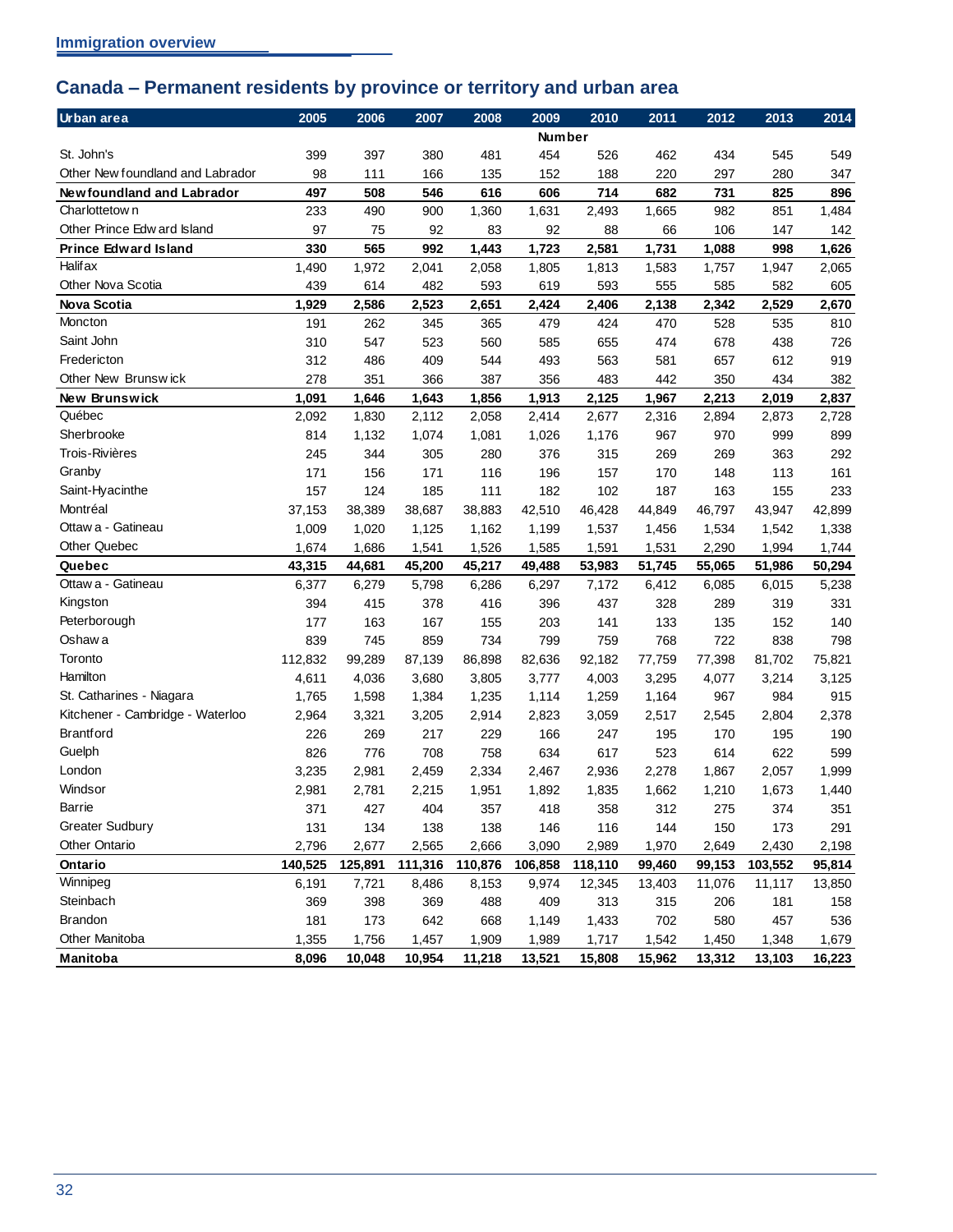

| Urban area                       | 2005    | 2006    | 2007    | 2008    | 2009          | 2010           | 2011    | 2012    | 2013    | 2014    |
|----------------------------------|---------|---------|---------|---------|---------------|----------------|---------|---------|---------|---------|
|                                  |         |         |         |         | <b>Number</b> |                |         |         |         |         |
| Regina                           | 629     | 821     | 910     | 1,406   | 2,058         | 2,567          | 3,202   | 3,932   | 3,655   | 3,758   |
| Saskatoon                        | 844     | 1,164   | 1,618   | 2,061   | 2,564         | 3,176          | 3,796   | 4,457   | 3,739   | 4,461   |
| Other Saskatchew an              | 646     | 739     | 988     | 1,368   | 2,268         | 1,872          | 1,957   | 2,790   | 3,286   | 3,604   |
| <b>Saskatchewan</b>              | 2,119   | 2,724   | 3,516   | 4,835   | 6,890         | 7,615          | 8,955   | 11,179  | 10,680  | 11,823  |
| Medicine Hat                     | 149     | 171     | 163     | 181     | 169           | 207            | 189     | 220     | 190     | 273     |
| Lethbridge                       | 252     | 288     | 310     | 361     | 514           | 625            | 560     | 613     | 555     | 651     |
| Calgary                          | 11,186  | 11,823  | 11,246  | 13,039  | 13,708        | 16,106         | 15,059  | 16,816  | 17,605  | 19,520  |
| <b>Red Deer</b>                  | 322     | 293     | 567     | 676     | 537           | 586            | 759     | 1,066   | 718     | 923     |
| Edmonton                         | 6,016   | 6,444   | 6,543   | 7,520   | 8,510         | 11,011         | 10,461  | 11,987  | 12,859  | 15,465  |
| Wood Buffalo                     | 247     | 320     | 431     | 478     | 681           | 691            | 731     | 852     | 954     | 1,291   |
| <b>Other Alberta</b>             | 1,233   | 1,377   | 1,600   | 1,946   | 2,898         | 3,424          | 3,202   | 4,542   | 3,758   | 4,407   |
| Alberta                          | 19,405  | 20,716  | 20,860  | 24,201  | 27,017        | 32,650         | 30,961  | 36,096  | 36,639  | 42,530  |
| Kelow na                         | 367     | 403     | 531     | 603     | 605           | 592            | 463     | 549     | 557     | 569     |
| Kamloops                         | 124     | 183     | 174     | 225     | 267           | 234            | 212     | 263     | 219     | 219     |
| Chilliw ack                      | 185     | 185     | 209     | 216     | 237           | 184            | 182     | 258     | 235     | 236     |
| Abbotsford - Mission             | 1,317   | 1,387   | 1,306   | 1,397   | 1,368         | 1,360          | 1,118   | 1,125   | 1,220   | 1,093   |
| Vancouver                        | 39,499  | 36,299  | 32,956  | 37,466  | 34,626        | 37,339         | 28,969  | 29,492  | 29,509  | 28,406  |
| Victoria                         | 1,204   | 1,267   | 1,270   | 1,491   | 1,482         | 1,517          | 1,277   | 1,379   | 1,192   | 1,365   |
| Nanaimo                          | 220     | 211     | 284     | 245     | 284           | 258            | 226     | 205     | 205     | 256     |
| Prince George                    | 150     | 152     | 142     | 148     | 180           | 175            | 149     | 177     | 189     | 248     |
| Other British Columbia           | 1,704   | 1,997   | 2,089   | 2,201   | 2,390         | 2,528          | 2,190   | 2,794   | 2,886   | 2,778   |
| <b>British Columbia</b>          | 44,770  | 42,084  | 38,961  | 43,992  | 41,439        | 44,187         | 34,786  | 36,242  | 36,212  | 35,170  |
| Whitehorse                       | 52      | 56      | 69      | 100     | 156           | 323            | 218     | 250     | 278     | 260     |
| Other Yukon                      | 13      | 9       | 14      | 10      | 18            | 27             | 19      | 29      | 38      | 45      |
| Yukon                            | 65      | 65      | 83      | 110     | 174           | 350            | 237     | 279     | 316     | 305     |
| Yellow knife                     | 73      | 93      | 71      | 110     | 87            | 108            | 65      | 139     | 113     | 147     |
| Other Northw est Territories     | 11      | 5       | 17      | 17      | 20            | 29             | 20      | 27      | 37      | 20      |
| <b>Northwest Territories</b>     | 84      | 98      | 88      | 127     | 107           | 137            | 85      | 166     | 150     | 167     |
| <b>Nunavut</b>                   | 12      | 12      | 19      | 50      | 10            | 19             | 24      | 20      | 11      | 23      |
| Province or territory not stated | 4       | 16      | 52      | 52      | $\mathbf 0$   | $\overline{2}$ | 14      | 17      | 3       | 26      |
| <b>Total</b>                     | 262.242 | 251.640 | 236,753 | 247,244 | 252,170       | 280,687        | 248,747 | 257,903 | 259,023 | 260.404 |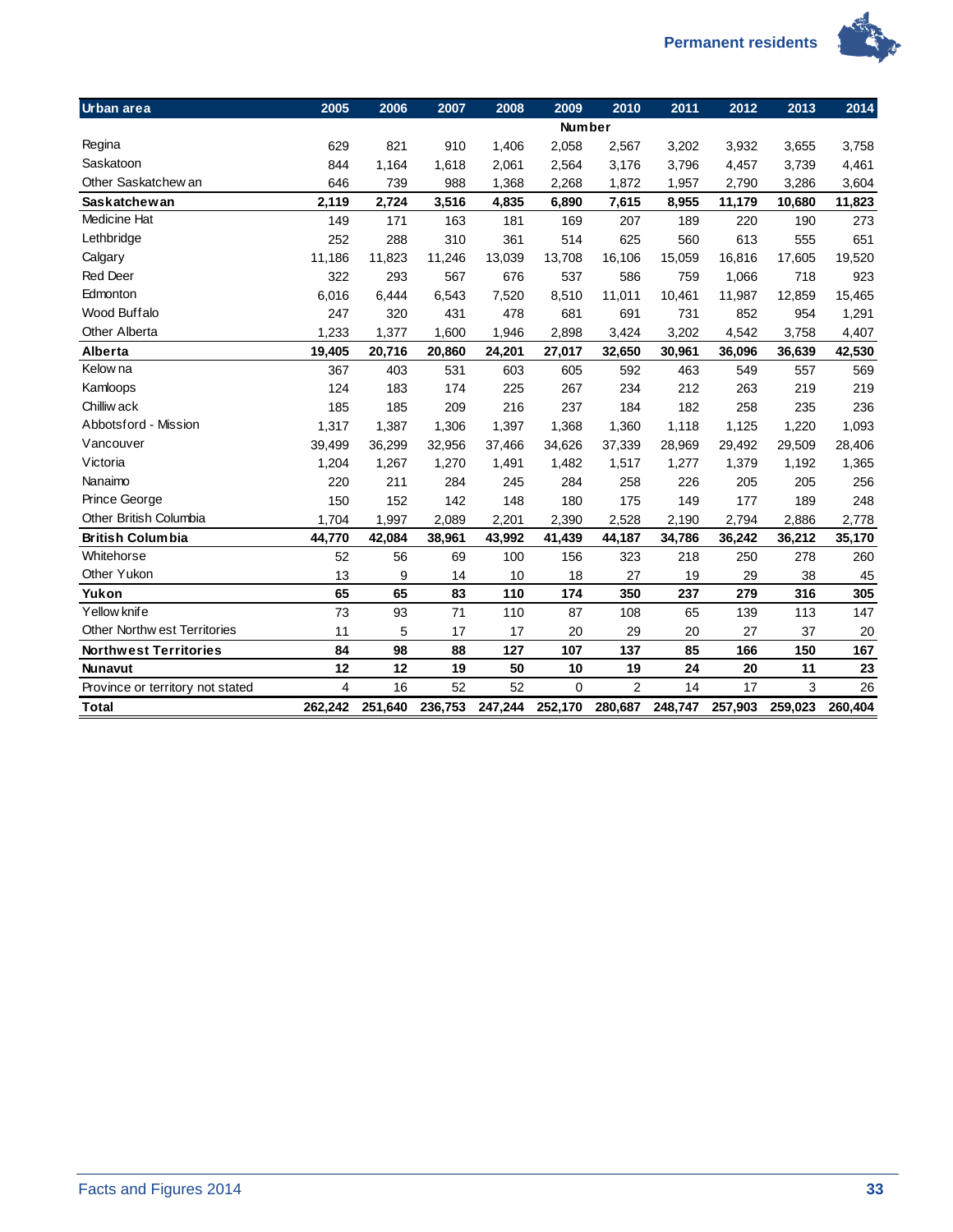## <span id="page-37-0"></span>**Canada – Permanent residents by province or territory and urban area (***cont'd***)**

| Urban area                       | 2005    | 2006    | 2007    | 2008  | 2009                    | 2010    | 2011    | 2012 | 2013    | 2014    |
|----------------------------------|---------|---------|---------|-------|-------------------------|---------|---------|------|---------|---------|
|                                  |         |         |         |       | Percentage distribution |         |         |      |         |         |
| St. John's                       | 0.2     | 0.2     | 0.2     | 0.2   | 0.2                     | 0.2     | 0.2     | 0.2  | 0.2     | 0.2     |
| Other New foundland and Labrador | 0.0     | 0.0     | 0.1     | 0.1   | 0.1                     | 0.1     | 0.1     | 0.1  | 0.1     | 0.1     |
| Newfoundland and Labrador        | 0.2     | 0.2     | 0.2     | 0.2   | 0.2                     | 0.3     | 0.3     | 0.3  | 0.3     | 0.3     |
| Charlottetow n                   | 0.1     | 0.2     | 0.4     | 0.6   | 0.6                     | 0.9     | 0.7     | 0.4  | 0.3     | 0.6     |
| Other Prince Edw ard Island      | 0.0     | 0.0     | 0.0     | 0.0   | 0.0                     | 0.0     | 0.0     | 0.0  | 0.1     | 0.1     |
| <b>Prince Edward Island</b>      | 0.1     | 0.2     | 0.4     | 0.6   | 0.7                     | 0.9     | 0.7     | 0.4  | 0.4     | 0.6     |
| <b>Halif ax</b>                  | 0.6     | 0.8     | 0.9     | 0.8   | 0.7                     | 0.6     | 0.6     | 0.7  | 0.8     | 0.8     |
| Other Nova Scotia                | 0.2     | 0.2     | 0.2     | 0.2   | 0.2                     | 0.2     | 0.2     | 0.2  | 0.2     | 0.2     |
| <b>Nova Scotia</b>               | 0.7     | 1.0     | $1.1$   | $1.1$ | 1.0                     | 0.9     | 0.9     | 0.9  | 1.0     | 1.0     |
| Moncton                          | 0.1     | 0.1     | 0.1     | 0.1   | 0.2                     | 0.2     | 0.2     | 0.2  | 0.2     | 0.3     |
| Saint John                       | 0.1     | 0.2     | 0.2     | 0.2   | 0.2                     | 0.2     | 0.2     | 0.3  | 0.2     | 0.3     |
| Fredericton                      | 0.1     | 0.2     | 0.2     | 0.2   | 0.2                     | 0.2     | 0.2     | 0.3  | 0.2     | 0.4     |
| Other New Brunswick              | 0.1     | 0.1     | 0.2     | 0.2   | 0.1                     | 0.2     | 0.2     | 0.1  | 0.2     | 0.1     |
| New Brunswick                    | 0.4     | 0.7     | 0.7     | 0.8   | 0.8                     | 0.8     | 0.8     | 0.9  | 0.8     | 1.1     |
| Québec                           | 0.8     | 0.7     | 0.9     | 0.8   | 1.0                     | 1.0     | 0.9     | 1.1  | 1.1     | 1.0     |
| Sherbrooke                       | 0.3     | 0.4     | 0.5     | 0.4   | 0.4                     | 0.4     | 0.4     | 0.4  | 0.4     | 0.3     |
| Trois-Rivières                   | 0.1     | 0.1     | 0.1     | 0.1   | 0.1                     | 0.1     | 0.1     | 0.1  | 0.1     | 0.1     |
| Granby                           | 0.1     | 0.1     | 0.1     | 0.0   | 0.1                     | 0.1     | 0.1     | 0.1  | 0.0     | 0.1     |
| Saint-Hyacinthe                  | 0.1     | 0.0     | 0.1     | 0.0   | 0.1                     | 0.0     | 0.1     | 0.1  | 0.1     | 0.1     |
| Montréal                         | 14.2    | 15.3    | 16.3    | 15.7  | 16.9                    | 16.5    | 18.0    | 18.1 | 17.0    | 16.5    |
| Ottaw a - Gatineau               | 0.4     | 0.4     | 0.5     | 0.5   | 0.5                     | 0.5     | 0.6     | 0.6  | 0.6     | 0.5     |
| Other Quebec                     | 0.6     | 0.7     | 0.7     | 0.6   | 0.6                     | 0.6     | 0.6     | 0.9  | 0.8     | 0.7     |
| Quebec                           | 16.5    | 17.8    | 19.1    | 18.3  | 19.6                    | 19.2    | 20.8    | 21.4 | 20.1    | 19.3    |
| Ottaw a - Gatineau               | 2.4     | 2.5     | 2.4     | 2.5   | 2.5                     | 2.6     | 2.6     | 2.4  | 2.3     | 2.0     |
| Kingston                         | 0.2     | 0.2     | 0.2     | 0.2   | 0.2                     | 0.2     | 0.1     | 0.1  | 0.1     | 0.1     |
| Peterborough                     | 0.1     | 0.1     | 0.1     | 0.1   | 0.1                     | 0.1     | 0.1     | 0.1  | 0.1     | 0.1     |
| Oshaw a                          | 0.3     | 0.3     | 0.4     | 0.3   | 0.3                     | 0.3     | 0.3     | 0.3  | 0.3     | 0.3     |
| Toronto                          | 43.0    | 39.5    | 36.8    | 35.1  | 32.8                    | 32.8    | 31.3    | 30.0 | 31.5    | 29.1    |
| Hamilton                         | 1.8     | 1.6     | 1.6     | 1.5   | 1.5                     | 1.4     | 1.3     | 1.6  | 1.2     | 1.2     |
| St. Catharines - Niagara         | 0.7     | 0.6     | 0.6     | 0.5   | 0.4                     | 0.4     | 0.5     | 0.4  | 0.4     | 0.4     |
| Kitchener - Cambridge - Waterloo | 1.1     | 1.3     | 1.4     | 1.2   | 1.1                     | 1.1     | 1.0     | 1.0  | 1.1     | 0.9     |
| <b>Brantford</b>                 | 0.1     | 0.1     | 0.1     | 0.1   | 0.1                     | 0.1     | 0.1     | 0.1  | 0.1     | 0.1     |
| Guelph                           | 0.3     | 0.3     | 0.3     | 0.3   | 0.3                     | 0.2     | 0.2     | 0.2  | 0.2     | 0.2     |
| London                           | 1.2     | 1.2     | 1.0     | 0.9   | 1.0                     | 1.0     | 0.9     | 0.7  | 0.8     | 0.8     |
| Windsor                          | 1.1     | 1.1     | 0.9     | 0.8   | 0.8                     | 0.7     | 0.7     | 0.5  | 0.6     | 0.6     |
| Barrie                           | 0.1     | $0.2\,$ | $0.2\,$ | 0.1   | $0.2\,$                 | 0.1     | $0.1\,$ | 0.1  | 0.1     | 0.1     |
| <b>Greater Sudbury</b>           | $0.0\,$ | 0.1     | 0.1     | 0.1   | 0.1                     | $0.0\,$ | 0.1     | 0.1  | 0.1     | 0.1     |
| Other Ontario                    | 1.1     | 1.1     | 1.1     | 1.1   | 1.2                     | 1.1     | 0.8     | 1.0  | 0.9     | $0.8\,$ |
| Ontario                          | 53.6    | 50.0    | 47.0    | 44.8  | 42.4                    | 42.1    | 40.0    | 38.4 | 40.0    | 36.8    |
| Winnipeg                         | 2.4     | 3.1     | 3.6     | 3.3   | 4.0                     | 4.4     | 5.4     | 4.3  | 4.3     | 5.3     |
| Steinbach                        | 0.1     | 0.2     | 0.2     | 0.2   | 0.2                     | 0.1     | 0.1     | 0.1  | 0.1     | 0.1     |
| <b>Brandon</b>                   | 0.1     | 0.1     | 0.3     | 0.3   | 0.5                     | 0.5     | 0.3     | 0.2  | 0.2     | 0.2     |
| Other Manitoba                   | 0.5     | 0.7     | 0.6     | 0.8   | 0.8                     | 0.6     | 0.6     | 0.6  | $0.5\,$ | 0.6     |
| Manitoba                         | 3.1     | 4.0     | 4.6     | 4.5   | 5.4                     | 5.6     | 6.4     | 5.2  | 5.1     | $6.2\,$ |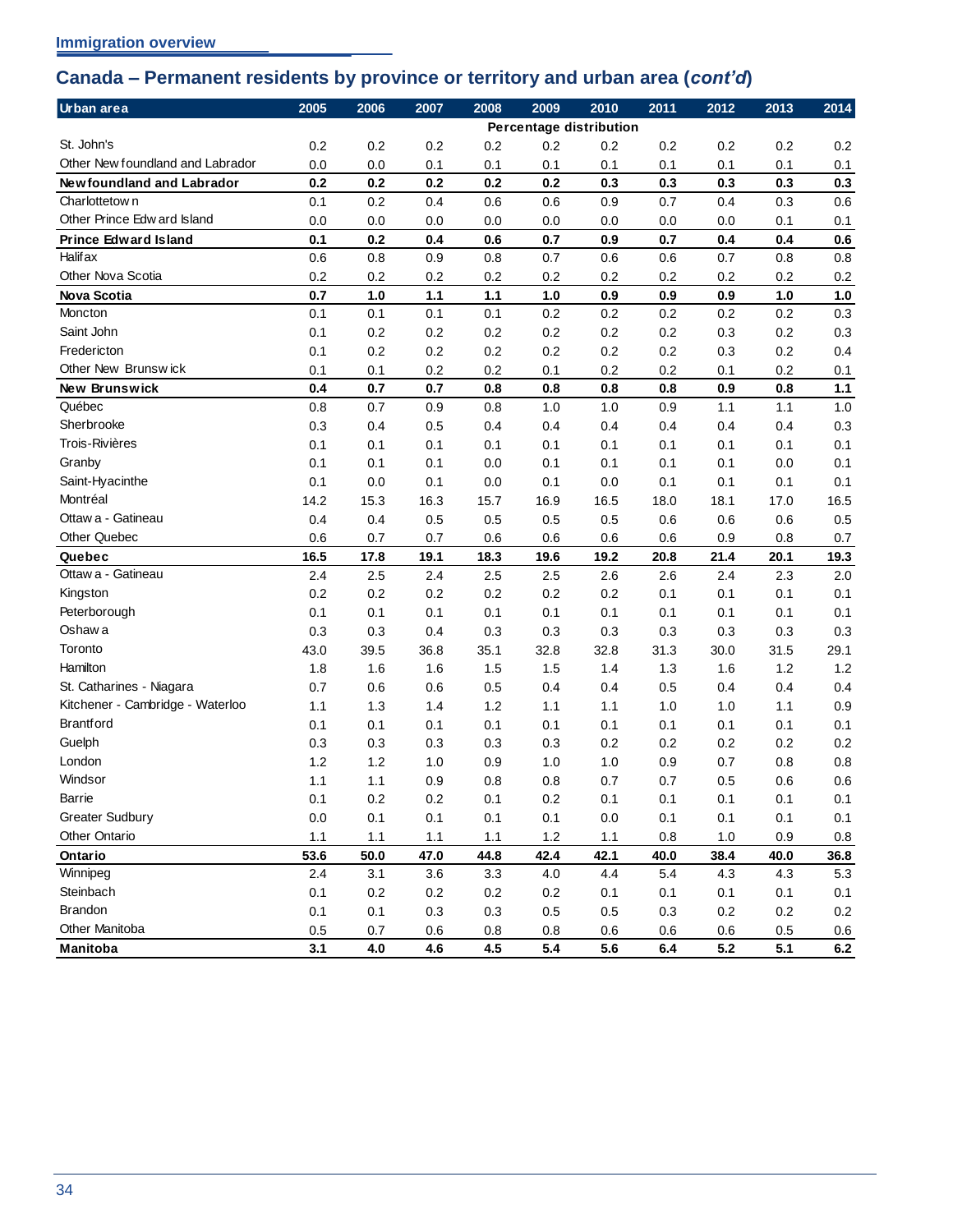

| Urban area                         | 2005  | 2006  | 2007  | 2008  | 2009  | 2010                    | 2011  | 2012  | 2013  | 2014  |
|------------------------------------|-------|-------|-------|-------|-------|-------------------------|-------|-------|-------|-------|
|                                    |       |       |       |       |       | Percentage distribution |       |       |       |       |
| Regina                             | 0.2   | 0.3   | 0.4   | 0.6   | 0.8   | 0.9                     | 1.3   | 1.5   | 1.4   | 1.4   |
| Saskatoon                          | 0.3   | 0.5   | 0.7   | 0.8   | 1.0   | 1.1                     | 1.5   | 1.7   | 1.4   | 1.7   |
| Other Saskatchew an                | 0.2   | 0.3   | 0.4   | 0.6   | 0.9   | 0.7                     | 0.8   | 1.1   | 1.3   | 1.4   |
| <b>Saskatchewan</b>                | 0.8   | 1.1   | 1.5   | 2.0   | 2.7   | 2.7                     | 3.6   | 4.3   | 4.1   | 4.5   |
| <b>Medicine Hat</b>                | 0.1   | 0.1   | 0.1   | 0.1   | 0.1   | 0.1                     | 0.1   | 0.1   | 0.1   | 0.1   |
| Lethbridge                         | 0.1   | 0.1   | 0.1   | 0.1   | 0.2   | 0.2                     | 0.2   | 0.2   | 0.2   | 0.2   |
| Calgary                            | 4.3   | 4.7   | 4.8   | 5.3   | 5.4   | 5.7                     | 6.1   | 6.5   | 6.8   | 7.5   |
| <b>Red Deer</b>                    | 0.1   | 0.1   | 0.2   | 0.3   | 0.2   | 0.2                     | 0.3   | 0.4   | 0.3   | 0.4   |
| Edmonton                           | 2.3   | 2.6   | 2.8   | 3.0   | 3.4   | 3.9                     | 4.2   | 4.6   | 5.0   | 5.9   |
| Wood Buffalo                       | 0.1   | 0.1   | 0.2   | 0.2   | 0.3   | 0.2                     | 0.3   | 0.3   | 0.4   | 0.5   |
| <b>Other Alberta</b>               | 0.5   | 0.5   | 0.7   | 0.8   | 1.1   | 1.2                     | 1.3   | 1.8   | 1.5   | 1.7   |
| Alberta                            | 7.4   | 8.2   | 8.8   | 9.8   | 10.7  | 11.6                    | 12.4  | 14.0  | 14.1  | 16.3  |
| Kelow na                           | 0.1   | 0.2   | 0.2   | 0.2   | 0.2   | 0.2                     | 0.2   | 0.2   | 0.2   | 0.2   |
| Kamloops                           | 0.0   | 0.1   | 0.1   | 0.1   | 0.1   | 0.1                     | 0.1   | 0.1   | 0.1   | 0.1   |
| Chilliw ack                        | 0.1   | 0.1   | 0.1   | 0.1   | 0.1   | 0.1                     | 0.1   | 0.1   | 0.1   | 0.1   |
| Abbotsford - Mission               | 0.5   | 0.6   | 0.6   | 0.6   | 0.5   | 0.5                     | 0.4   | 0.4   | 0.5   | 0.4   |
| Vancouver                          | 15.1  | 14.4  | 13.9  | 15.2  | 13.7  | 13.3                    | 11.6  | 11.4  | 11.4  | 10.9  |
| Victoria                           | 0.5   | 0.5   | 0.5   | 0.6   | 0.6   | 0.5                     | 0.5   | 0.5   | 0.5   | 0.5   |
| Nanaimo                            | 0.1   | 0.1   | 0.1   | 0.1   | 0.1   | 0.1                     | 0.1   | 0.1   | 0.1   | 0.1   |
| Prince George                      | 0.1   | 0.1   | 0.1   | 0.1   | 0.1   | 0.1                     | 0.1   | 0.1   | 0.1   | 0.1   |
| Other British Columbia             | 0.6   | 0.8   | 0.9   | 0.9   | 0.9   | 0.9                     | 0.9   | 1.1   | 1.1   | 1.1   |
| <b>British Columbia</b>            | 17.1  | 16.7  | 16.5  | 17.8  | 16.4  | 15.7                    | 14.0  | 14.1  | 14.0  | 13.5  |
| Whitehorse                         | 0.0   | 0.0   | 0.0   | 0.0   | 0.1   | 0.1                     | 0.1   | 0.1   | 0.1   | 0.1   |
| Other Yukon                        | 0.0   | 0.0   | 0.0   | 0.0   | 0.0   | 0.0                     | 0.0   | 0.0   | 0.0   | 0.0   |
| Yukon                              | 0.0   | 0.0   | 0.0   | 0.0   | 0.1   | 0.1                     | 0.1   | 0.1   | 0.1   | 0.1   |
| Yellow knife                       | 0.0   | 0.0   | 0.0   | 0.0   | 0.0   | 0.0                     | 0.0   | 0.1   | 0.0   | 0.1   |
| <b>Other Northwest Territories</b> | 0.0   | 0.0   | 0.0   | 0.0   | 0.0   | 0.0                     | 0.0   | 0.0   | 0.0   | 0.0   |
| <b>Northwest Territories</b>       | 0.0   | 0.0   | 0.0   | 0.1   | 0.0   | 0.0                     | 0.0   | 0.1   | 0.1   | 0.1   |
| <b>Nunavut</b>                     | 0.0   | 0.0   | 0.0   | 0.0   | 0.0   | 0.0                     | 0.0   | 0.0   | 0.0   | 0.0   |
| Province or territory not stated   | 0.0   | 0.0   | 0.0   | 0.0   | 0.0   | 0.0                     | 0.0   | 0.0   | 0.0   | 0.0   |
| <b>Total</b>                       | 100.0 | 100.0 | 100.0 | 100.0 | 100.0 | 100.0                   | 100.0 | 100.0 | 100.0 | 100.0 |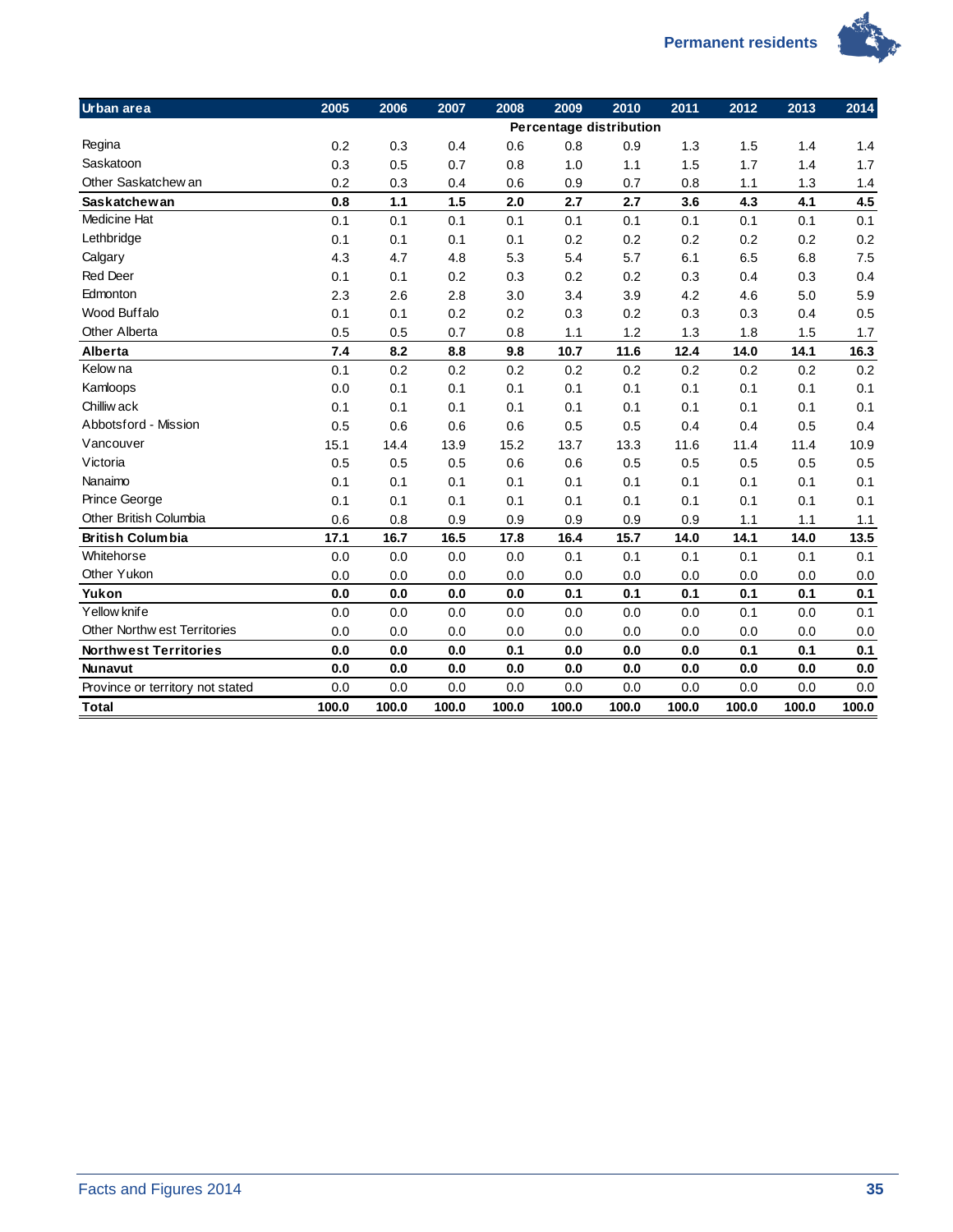## <span id="page-39-0"></span>**Canada – Permanent residents by province or territory and category**

| <b>Category</b>                                       | 2005           | 2006         | 2007         | 2008         | 2009           | 2010                                         | 2011         | 2012         | 2013         | 2014         |
|-------------------------------------------------------|----------------|--------------|--------------|--------------|----------------|----------------------------------------------|--------------|--------------|--------------|--------------|
|                                                       |                |              |              |              | <b>Number</b>  |                                              |              |              |              |              |
| Family class                                          | 462            | 510          | 436          | 532          | 479            | 449                                          | 432          | 468          | 609          | 456          |
| Economic immigrants                                   | 1,223          | 1,774        | 1,790        | 1,829        | 1,690          | 1,684                                        | 1,411        | 1,624        | 1,680        | 1,952        |
| Refugees                                              | 202            | 217          | 180          | 193          | 166            | 218                                          | 225          | 195          | 202          | 235          |
| Other immigrants                                      | 42             | 85           | 117          | 97           | 89             | 55                                           | 70           | 55           | 38           | 27           |
| <b>Nova Scotia</b>                                    | 1,929          | 2,586<br>249 | 2,523        | 2,651        | 2,424          | 2,406                                        | 2,138        | 2,342        | 2,529        | 2,670<br>244 |
| Family class                                          | 244<br>649     |              | 256          | 291          | 251            | 211                                          | 284          | 238          | 312          |              |
| Economic immigrants                                   | 181            | 1,191<br>178 | 1,171<br>174 | 1,355<br>165 | 1,498<br>132   | 1,727<br>157                                 | 1,473<br>179 | 1,799<br>155 | 1,529<br>164 | 2,376<br>199 |
| <b>Refugees</b>                                       | 17             | 28           | 42           | 45           | 32             | 30                                           | 31           | 21           | 14           | 18           |
| Other immigrants<br>New Brunswick                     | 1,091          | 1,646        | 1,643        | 1,856        | 1,913          | 2,125                                        | 1,967        | 2,213        | 2,019        | 2,837        |
| Family class                                          | 126            | 156          | 162          | 220          | 186            | 161                                          | 173          | 190          | 261          | 178          |
| Economic immigrants                                   | 461            | 695          | 1,093        | 1,588        | 1,892          | 2,896                                        | 1,993        | 1,456        | 1,377        | 2,105        |
| Refugees                                              | 217            | 204          | 256          | 208          | 224            | 216                                          | 225          | 153          | 165          | 224          |
| Other immigrants                                      | 23             | 18           | 27           | 43           | 27             | 22                                           | 22           | 20           | 20           | 15           |
| Other Atlantic provinces*                             | 827            | 1,073        | 1,538        | 2,059        | 2,329          | 3,295                                        | 2,413        | 1,819        | 1,823        | 2,522        |
| Family class                                          | 8,358          | 9,225        | 8,524        | 9,143        | 8,869          | 9,630                                        | 9,048        | 9,190        | 12,007       | 11,121       |
| Economic immigrants                                   | 26,294         | 25,953       | 28,026       | 29,380       | 34,509         | 37,917                                       | 36,100       | 39,630       | 34,818       | 33,437       |
| Refugees                                              | 7,165          | 7,104        | 5,933        | 4,522        | 4,057          | 4,711                                        | 5,020        | 4,591        | 4,038        | 4,728        |
| Other immigrants                                      | 1,498          | 2,399        | 2,716        | 2,171        | 2,053          | 1,723                                        | 1,577        | 1,654        | 1,123        | 1,007        |
| Category not stated                                   | 0              | 0            | 1            | 1            | 0              | 2                                            | 0            | 0            | 0            | 1            |
| Quebec                                                | 43,315         | 44,681       | 45,200       | 45,217       | 49,488         | 53,983                                       | 51,745       | 55,065       | 51,986       | 50,294       |
| Family class                                          | 35,034         | 38,351       | 35,540       | 33,807       | 33,136         | 29,343                                       | 27,374       | 31,973       | 40,380       | 30,657       |
| Economic immigrants                                   | 79,559         | 62,616       | 53,685       | 59,117       | 54,831         | 69,497                                       | 51,404       | 49,172       | 47,605       | 50,888       |
| <b>Refugees</b>                                       | 21,892         | 18,704       | 15,516       | 11,858       | 12,653         | 13,914                                       | 15,921       | 12,592       | 12,697       | 11,468       |
| Other immigrants                                      | 4,038          | 6,218        | 6,575        | 6,093        | 6,237          | 5,352                                        | 4,758        | 5,411        | 2,870        | 2,801        |
| Category not stated                                   | $\overline{2}$ | 2            | 0            | 1            | 1              | 4                                            | 3            | 5            | 0            | 0            |
| Ontario                                               | 140,525        | 125,891      | 111,316      | 110,876      | 106,858        | 118,110                                      | 99,460       | 99,153       | 103,552      | 95,814       |
| Family class                                          | 1,192          | 1,333        | 1,322        | 1,385        | 1,359          | 1,377                                        | 1,400        | 1,739        | 1,962        | 1,831        |
| Economic immigrants                                   | 5,724          | 7,376        | 8,328        | 8,694        | 10,905         | 13,276                                       | 13,151       | 10,337       | 9,602        | 12,850       |
| Refugees                                              | 1,094          | 1,238        | 1,170        | 972          | 1,098          | 1,032                                        | 1,303        | 1,140        | 1,460        | 1,495        |
| Other immigrants                                      | 86             | 101          | 134          | 167          | 159            | 123                                          | 108          | 96           | 79           | 47           |
| Manitoba                                              | 8,096          | 10,048       | 10,954       | 11,218       | 13,521         | 15,808                                       | 15,962       | 13,312       | 13,103       | 16,223       |
| Family class                                          | 456            | 477          | 514          | 552          | 628            | 726                                          | 689          | 827          | 1,232        | 1,233        |
| Economic immigrants                                   | 1,018          | 1,582        | 2,346        | 3,665        | 5,538          | 6,243                                        | 7,658        | 9,736        | 8,812        | 9,889        |
| <b>Refugees</b>                                       | 614<br>31      | 626<br>39    | 617<br>39    | 552          | 646            | 574<br>72                                    | 547          | 549          | 590          | 660          |
| Other immigrants<br>Saskatchewan                      | 2,119          | 2,724        | 3,516        | 66<br>4,835  | 78<br>6,890    | 7,615                                        | 61<br>8,955  | 67<br>11,179 | 46<br>10,680 | 41<br>11,823 |
| Family class                                          | 5,673          | 6,679        | 6,790        | 7,135        | 7,599          | 7,372                                        | 6,845        | 8,436        | 10,630       | 9,284        |
| Economic immigrants                                   | 11,130         | 11,219       | 11,275       | 14,503       | 16,532         | 22,404                                       | 20,757       | 24,571       | 22,640       | 29,591       |
| <b>Refugees</b>                                       | 2,247          | 2,334        | 2,216        | 1,845        | 2,237          | 2,205                                        | 2,638        | 2,250        | 2,750        | 2,722        |
| Other immigrants                                      | 355            | 484          | 579          | 718          | 649            | 669                                          | 721          | 839          | 619          | 933          |
| Alberta                                               | 19,405         | 20,716       | 20,860       | 24,201       | 27,017         | 32,650                                       | 30,961       | 36,096       | 36,639       | 42,530       |
| Family class                                          | 11,726         | 13,460       | 12,613       | 12,424       | 12,613         | 10,868                                       | 10,130       | 11,855       | 14,347       | 11,547       |
| Economic immigrants                                   | 30,199         | 25,740       | 23,395       | 28,718       | 25,916         | 30,875                                       | 21,902       | 22,114       | 19,736       | 21,625       |
| <b>Refugees</b>                                       | 2,159          | 1,891        | 1,883        | 1,533        | 1,634          | 1,667                                        | 1,810        | 1,438        | 1,752        | 1,528        |
| Other immigrants                                      | 686            | 993          | 1,070        | 1,317        | 1,276          | 776                                          | 944          | 835          | 377          | 470          |
| Category not stated                                   | $\mathbf 0$    | 0            | 0            | 0            | 0              | 1                                            | 0            | 0            | 0            | 0            |
| <b>British Columbia</b>                               | 44,770         | 42,084       | 38,961       | 43,992       | 41,439         | 44,187                                       | 34,786       | 36,242       | 36,212       | 35,170       |
| Family class                                          | 103            | 76           | 83           | 91           | 88             | 89                                           | 76           | 94           | 103          | 110          |
| Economic immigrants                                   | 51             | 90           | 85           | 177          | 179            | 396                                          | 258          | 349          | 355          | 376          |
| <b>Refugees</b>                                       | 4              | 3            | 9            | 6            | $\overline{c}$ | 2                                            | 4            | 6            | 11           | 6            |
| Other immigrants                                      | 3              | 6            | 13           | 13           | 22             | 19                                           | 8            | 16           | 8            | 3            |
| Territories**                                         | 161            | 175          | 190          | 287          | 291            | 506                                          | 346          | 465          | 477          | 495          |
| Family class                                          | 63,374         | 70,516       | 66,240       | 65,580       | 65,208         | 60,226                                       | 56,451       | 65,010       | 81,843       | 66,661       |
| Economic immigrants                                   | 156,308        | 138,236      | 131,194      | 149,026      | 153,490        | 186,915                                      | 156,107      | 160,788      | 148,154      | 165,089      |
| <b>Refugees</b>                                       | 35,775         | 32,499       | 27,954       | 21,854       | 22,849         | 24,696                                       | 27,872       | 23,069       | 23,829       | 23,265       |
| Other immigrants                                      | 6,779          | 10,371       | 11,312       | 10,730       | 10,622         | 8,841                                        | 8,300        | 9,014        | 5,194        | 5,362        |
| Category not stated                                   | 2              | 2            | 1            | 2            | 1              | 7                                            | 3            | 5            | 0            |              |
| Province or territory not stated                      | 4              | 16           | 52           | 52           | $\mathbf 0$    | $\overline{2}$                               | 14           | 17           | 3            | 26           |
| <b>Total</b>                                          | 262,242        | 251,640      | 236,753      | 247,244      | 252,170        | 280,687                                      | 248,747      | 257,903      | 259,023      | 260,404      |
| *New foundland and Labrador and Prince Edw ard Island |                |              |              |              |                | **Yukon, Northw est Territories, and Nunavut |              |              |              |              |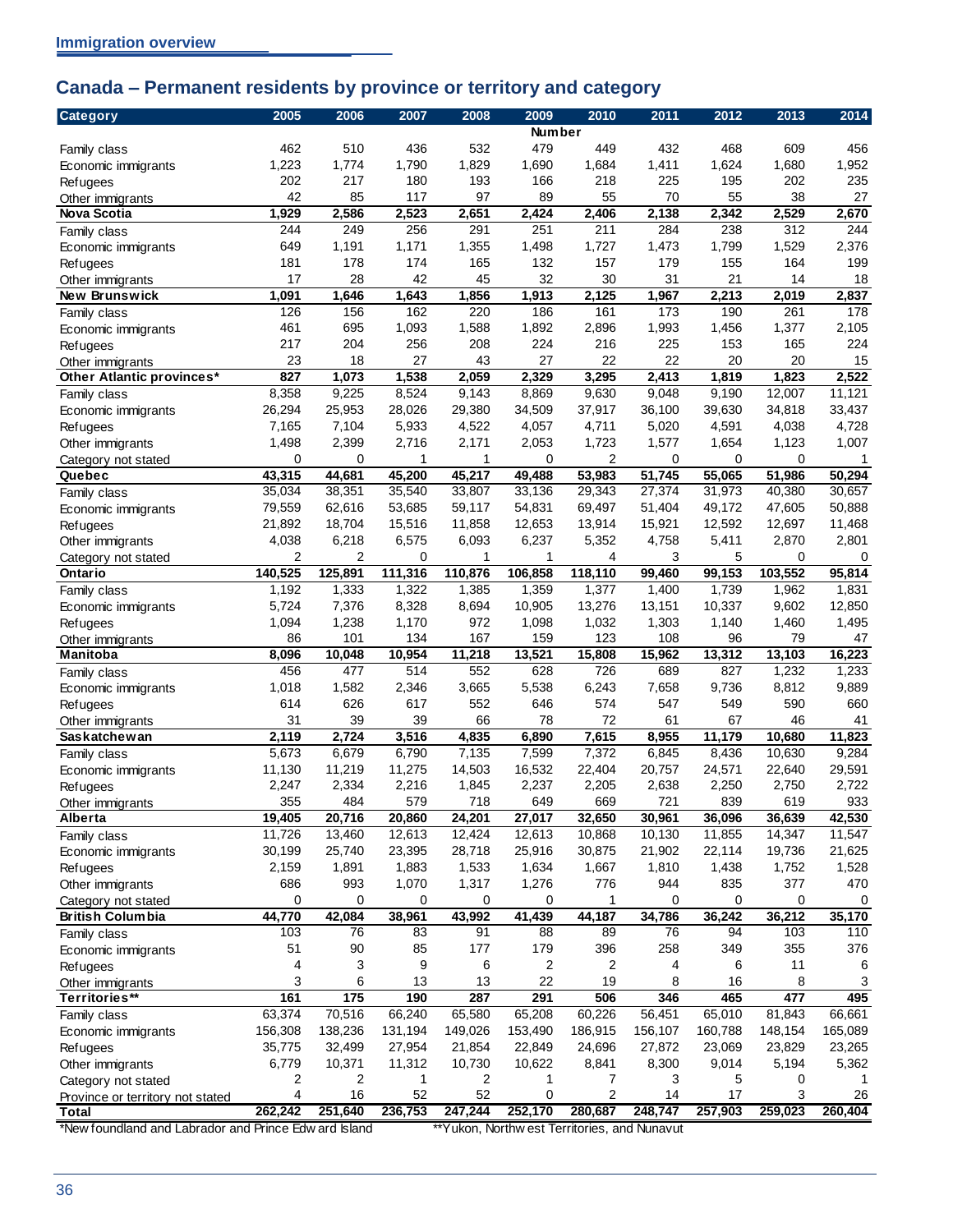**Permanent residents** 



| Percentage distribution<br>24.0<br>19.7<br>17.3<br>18.7<br>20.2<br>20.0<br>24.1<br>20.1<br>19.8<br>Family class<br>63.4<br>68.6<br>70.9<br>69.0<br>69.7<br>70.0<br>66.0<br>69.3<br>66.4<br>Economic immigrants<br>10.5<br>8.4<br>7.1<br>7.3<br>6.8<br>9.1<br>10.5<br>8.3<br>8.0<br>Refugees<br>2.2<br>3.3<br>4.6<br>3.7<br>3.7<br>2.3<br>3.3<br>2.3<br>1.5<br>Other immigrants<br>100.0<br>100.0<br>100.0<br><b>Nova Scotia</b><br>100.0<br>100.0<br>100.0<br>100.0<br>100.0<br>100.0<br>22.4<br>15.1<br>15.6<br>15.7<br>10.8<br>$\overline{15.5}$<br>13.1<br>9.9<br>14.4<br>Family class<br>59.5<br>72.4<br>71.3<br>73.0<br>78.3<br>81.3<br>74.9<br>81.3<br>75.7<br>Economic immigrants<br>10.8<br>16.6<br>10.6<br>8.9<br>6.9<br>7.4<br>9.1<br>7.0<br>8.1<br>Refugees<br>1.6<br>2.6<br>2.4<br>1.7<br>0.9<br>0.7<br>1.7<br>1.4<br>1.6<br>Other immigrants<br>100.0<br>100.0<br>100.0<br>100.0<br>100.0<br>100.0<br>100.0<br>100.0<br>100.0<br>New Brunswick<br>15.2<br>$\overline{14.5}$<br>7.2<br>10.5<br>10.7<br>8.0<br>4.9<br>10.4<br>14.3<br>Family class<br>55.7<br>64.8<br>71.1<br>81.2<br>87.9<br>82.6<br>80.0<br>75.5<br>77.1<br>Economic immigrants<br>26.2<br>19.0<br>16.6<br>10.1<br>9.6<br>6.6<br>9.3<br>8.4<br>9.1<br><b>Refugees</b><br>2.8<br>1.7<br>1.8<br>2.1<br>1.2<br>0.7<br>0.9<br>1.1<br>1.1<br>Other immigrants<br>100.0<br>100.0<br>100.0<br>100.0<br>100.0<br>100.0<br>100.0<br>100.0<br>100.0<br>Other Atlantic provinces*<br>19.3<br>20.2<br>17.9<br>17.8<br>17.5<br>16.7<br>23.1<br>20.6<br>18.9<br>Family class<br>60.7<br>58.1<br>62.0<br>65.0<br>69.7<br>72.0<br>67.0<br>70.2<br>69.8<br>Economic immigrants<br>16.5<br>15.9<br>13.1<br>10.0<br>8.2<br>8.7<br>9.7<br>8.3<br>7.8<br><b>Refugees</b><br>2.2<br>3.5<br>5.4<br>6.0<br>4.8<br>3.2<br>3.0<br>3.0<br>4.1<br>Other immigrants<br>0.0<br>0.0<br>0.0<br>0.0<br>0.0<br>0.0<br>0.0<br>0.0<br>0.0<br>Category not stated<br>100.0<br>100.0<br>100.0<br>100.0<br>100.0<br>100.0<br>100.0<br>100.0<br>100.0<br>100.0<br>24.9<br>27.5<br>32.2<br>39.0<br>32.0<br>30.5<br>31.9<br>30.5<br>31.0<br>24.8<br>Family class<br>53.1<br>56.6<br>49.7<br>48.2<br>53.3<br>51.3<br>58.8<br>51.7<br>49.6<br>46.0<br>Economic immigrants<br>12.0<br>15.6<br>14.9<br>13.9<br>10.7<br>11.8<br>11.8<br>16.0<br>12.7<br>12.3<br>Refugees<br>2.9<br>2.9<br>4.9<br>5.9<br>5.5<br>5.8<br>4.5<br>5.5<br>2.8<br>4.8<br>Other immigrants<br>0.0<br>0.0<br>0.0<br>0.0<br>0.0<br>0.0<br>0.0<br>0.0<br>0.0<br>Category not stated<br>100.0<br>100.0<br>100.0<br>100.0<br>100.0<br>100.0<br>100.0<br>100.0<br>100.0<br>100.0<br>Ontario<br>14.7<br>12.3<br>15.0<br>11.3<br>13.3<br>12.1<br>10.1<br>8.7<br>8.8<br>13.1<br>Family class<br>70.7<br>73.4<br>76.0<br>77.5<br>80.7<br>84.0<br>82.4<br>77.7<br>73.3<br>79.2<br>Economic immigrants<br>9.2<br>13.5<br>12.3<br>10.7<br>8.7<br>8.1<br>6.5<br>8.2<br>8.6<br>11.1<br><b>Refugees</b><br>1.0<br>1.2<br>1.5<br>1.2<br>1.1<br>0.8<br>0.7<br>0.7<br>0.6<br>0.3<br>Other immigrants<br>100.0<br>100.0<br>100.0<br>100.0<br>100.0<br>100.0<br>100.0<br>100.0<br>100.0<br>100.0<br>Manitoba<br>21.5<br>17.5<br>14.6<br>11.4<br>9.1<br>9.5<br>7.7<br>7.4<br>11.5<br>Family class<br>85.5<br>48.0<br>58.1<br>66.7<br>75.8<br>80.4<br>82.0<br>87.1<br>82.5<br>Economic immigrants<br>29.0<br>23.0<br>17.5<br>11.4<br>9.4<br>7.5<br>6.1<br>4.9<br>5.5<br>Refugees<br>1.5<br>1.1<br>1.1<br>0.9<br>0.6<br>0.4<br>1.4<br>1.4<br>0.7<br>Other immigrants<br>100.0<br>100.0<br>Saskatchewan<br>100.0<br>100.0<br>100.0<br>100.0<br>100.0<br>100.0<br>100.0<br>29.2<br>32.2<br>32.6<br>22.1<br>23.4<br>29.0<br>29.5<br>28.1<br>22.6<br>Family class<br>54.2<br>57.4<br>54.1<br>59.9<br>61.2<br>68.6<br>67.0<br>68.1<br>61.8<br>Economic immigrants<br>11.6<br>11.3<br>10.6<br>7.6<br>8.3<br>6.8<br>8.5<br>6.2<br>7.5<br><b>Refugees</b><br>1.8<br>2.3<br>2.8<br>3.0<br>2.4<br>2.0<br>2.3<br>2.3<br>1.7<br>Other immigrants<br>100.0<br>100.0<br>100.0<br>100.0<br>100.0<br>100.0<br>100.0<br>100.0<br>100.0<br>Alberta<br>32.7<br>26.2<br>32.0<br>32.4<br>28.2<br>30.4<br>24.6<br>29.1<br>39.6<br>Family class<br>67.5<br>61.2<br>60.0<br>65.3<br>62.5<br>69.9<br>63.0<br>54.5<br>61.0<br>Economic immigrants<br>4.8<br>4.5<br>4.8<br>3.5<br>3.9<br>5.2<br>3.8<br>4.0<br>4.8<br>Refugees<br>2.4<br>2.7<br>3.0<br>2.7<br>1.5<br>3.1<br>1.8<br>2.3<br>1.0<br>Other immigrants<br>0.0<br>0.0<br>0.0<br>0.0<br>0.0<br>0.0<br>0.0<br>0.0<br>0.0<br>Category not stated<br>100.0<br>100.0<br>100.0<br>100.0<br>100.0<br>100.0<br>100.0<br>100.0<br>100.0<br><b>British Columbia</b><br>64.0<br>43.4<br>43.7<br>31.7<br>30.2<br>17.6<br>22.0<br>20.2<br>21.6<br>Family class<br>31.7<br>51.4<br>44.7<br>61.7<br>61.5<br>78.3<br>74.6<br>75.1<br>74.4<br>Economic immigrants | <b>Category</b> | 2005 | 2006 | 2007 | 2008 | 2009 | 2010 | 2011 | 2012 | 2013 | 2014    |
|--------------------------------------------------------------------------------------------------------------------------------------------------------------------------------------------------------------------------------------------------------------------------------------------------------------------------------------------------------------------------------------------------------------------------------------------------------------------------------------------------------------------------------------------------------------------------------------------------------------------------------------------------------------------------------------------------------------------------------------------------------------------------------------------------------------------------------------------------------------------------------------------------------------------------------------------------------------------------------------------------------------------------------------------------------------------------------------------------------------------------------------------------------------------------------------------------------------------------------------------------------------------------------------------------------------------------------------------------------------------------------------------------------------------------------------------------------------------------------------------------------------------------------------------------------------------------------------------------------------------------------------------------------------------------------------------------------------------------------------------------------------------------------------------------------------------------------------------------------------------------------------------------------------------------------------------------------------------------------------------------------------------------------------------------------------------------------------------------------------------------------------------------------------------------------------------------------------------------------------------------------------------------------------------------------------------------------------------------------------------------------------------------------------------------------------------------------------------------------------------------------------------------------------------------------------------------------------------------------------------------------------------------------------------------------------------------------------------------------------------------------------------------------------------------------------------------------------------------------------------------------------------------------------------------------------------------------------------------------------------------------------------------------------------------------------------------------------------------------------------------------------------------------------------------------------------------------------------------------------------------------------------------------------------------------------------------------------------------------------------------------------------------------------------------------------------------------------------------------------------------------------------------------------------------------------------------------------------------------------------------------------------------------------------------------------------------------------------------------------------------------------------------------------------------------------------------------------------------------------------------------------------------------------------------------------------------------------------------------------------------------------------------------------------------------------------------------------------------------------------------------------------------------------------------------------------------------------------------------------------------------------------------------------------------------------------------------------------------------------------------------------------------------------------------------------------------------------------------------------------------------------------------------------------------------------------------------------------------------------------------------------------------------------------------------------------------------------------------------------------------------------|-----------------|------|------|------|------|------|------|------|------|------|---------|
|                                                                                                                                                                                                                                                                                                                                                                                                                                                                                                                                                                                                                                                                                                                                                                                                                                                                                                                                                                                                                                                                                                                                                                                                                                                                                                                                                                                                                                                                                                                                                                                                                                                                                                                                                                                                                                                                                                                                                                                                                                                                                                                                                                                                                                                                                                                                                                                                                                                                                                                                                                                                                                                                                                                                                                                                                                                                                                                                                                                                                                                                                                                                                                                                                                                                                                                                                                                                                                                                                                                                                                                                                                                                                                                                                                                                                                                                                                                                                                                                                                                                                                                                                                                                                                                                                                                                                                                                                                                                                                                                                                                                                                                                                                                                                              |                 |      |      |      |      |      |      |      |      |      |         |
| Quebec                                                                                                                                                                                                                                                                                                                                                                                                                                                                                                                                                                                                                                                                                                                                                                                                                                                                                                                                                                                                                                                                                                                                                                                                                                                                                                                                                                                                                                                                                                                                                                                                                                                                                                                                                                                                                                                                                                                                                                                                                                                                                                                                                                                                                                                                                                                                                                                                                                                                                                                                                                                                                                                                                                                                                                                                                                                                                                                                                                                                                                                                                                                                                                                                                                                                                                                                                                                                                                                                                                                                                                                                                                                                                                                                                                                                                                                                                                                                                                                                                                                                                                                                                                                                                                                                                                                                                                                                                                                                                                                                                                                                                                                                                                                                                       |                 |      |      |      |      |      |      |      |      |      | 17.1    |
|                                                                                                                                                                                                                                                                                                                                                                                                                                                                                                                                                                                                                                                                                                                                                                                                                                                                                                                                                                                                                                                                                                                                                                                                                                                                                                                                                                                                                                                                                                                                                                                                                                                                                                                                                                                                                                                                                                                                                                                                                                                                                                                                                                                                                                                                                                                                                                                                                                                                                                                                                                                                                                                                                                                                                                                                                                                                                                                                                                                                                                                                                                                                                                                                                                                                                                                                                                                                                                                                                                                                                                                                                                                                                                                                                                                                                                                                                                                                                                                                                                                                                                                                                                                                                                                                                                                                                                                                                                                                                                                                                                                                                                                                                                                                                              |                 |      |      |      |      |      |      |      |      |      | 73.1    |
|                                                                                                                                                                                                                                                                                                                                                                                                                                                                                                                                                                                                                                                                                                                                                                                                                                                                                                                                                                                                                                                                                                                                                                                                                                                                                                                                                                                                                                                                                                                                                                                                                                                                                                                                                                                                                                                                                                                                                                                                                                                                                                                                                                                                                                                                                                                                                                                                                                                                                                                                                                                                                                                                                                                                                                                                                                                                                                                                                                                                                                                                                                                                                                                                                                                                                                                                                                                                                                                                                                                                                                                                                                                                                                                                                                                                                                                                                                                                                                                                                                                                                                                                                                                                                                                                                                                                                                                                                                                                                                                                                                                                                                                                                                                                                              |                 |      |      |      |      |      |      |      |      |      | 8.8     |
|                                                                                                                                                                                                                                                                                                                                                                                                                                                                                                                                                                                                                                                                                                                                                                                                                                                                                                                                                                                                                                                                                                                                                                                                                                                                                                                                                                                                                                                                                                                                                                                                                                                                                                                                                                                                                                                                                                                                                                                                                                                                                                                                                                                                                                                                                                                                                                                                                                                                                                                                                                                                                                                                                                                                                                                                                                                                                                                                                                                                                                                                                                                                                                                                                                                                                                                                                                                                                                                                                                                                                                                                                                                                                                                                                                                                                                                                                                                                                                                                                                                                                                                                                                                                                                                                                                                                                                                                                                                                                                                                                                                                                                                                                                                                                              |                 |      |      |      |      |      |      |      |      |      | 1.0     |
|                                                                                                                                                                                                                                                                                                                                                                                                                                                                                                                                                                                                                                                                                                                                                                                                                                                                                                                                                                                                                                                                                                                                                                                                                                                                                                                                                                                                                                                                                                                                                                                                                                                                                                                                                                                                                                                                                                                                                                                                                                                                                                                                                                                                                                                                                                                                                                                                                                                                                                                                                                                                                                                                                                                                                                                                                                                                                                                                                                                                                                                                                                                                                                                                                                                                                                                                                                                                                                                                                                                                                                                                                                                                                                                                                                                                                                                                                                                                                                                                                                                                                                                                                                                                                                                                                                                                                                                                                                                                                                                                                                                                                                                                                                                                                              |                 |      |      |      |      |      |      |      |      |      | 100.0   |
|                                                                                                                                                                                                                                                                                                                                                                                                                                                                                                                                                                                                                                                                                                                                                                                                                                                                                                                                                                                                                                                                                                                                                                                                                                                                                                                                                                                                                                                                                                                                                                                                                                                                                                                                                                                                                                                                                                                                                                                                                                                                                                                                                                                                                                                                                                                                                                                                                                                                                                                                                                                                                                                                                                                                                                                                                                                                                                                                                                                                                                                                                                                                                                                                                                                                                                                                                                                                                                                                                                                                                                                                                                                                                                                                                                                                                                                                                                                                                                                                                                                                                                                                                                                                                                                                                                                                                                                                                                                                                                                                                                                                                                                                                                                                                              |                 |      |      |      |      |      |      |      |      |      | 8.6     |
|                                                                                                                                                                                                                                                                                                                                                                                                                                                                                                                                                                                                                                                                                                                                                                                                                                                                                                                                                                                                                                                                                                                                                                                                                                                                                                                                                                                                                                                                                                                                                                                                                                                                                                                                                                                                                                                                                                                                                                                                                                                                                                                                                                                                                                                                                                                                                                                                                                                                                                                                                                                                                                                                                                                                                                                                                                                                                                                                                                                                                                                                                                                                                                                                                                                                                                                                                                                                                                                                                                                                                                                                                                                                                                                                                                                                                                                                                                                                                                                                                                                                                                                                                                                                                                                                                                                                                                                                                                                                                                                                                                                                                                                                                                                                                              |                 |      |      |      |      |      |      |      |      |      | 83.8    |
|                                                                                                                                                                                                                                                                                                                                                                                                                                                                                                                                                                                                                                                                                                                                                                                                                                                                                                                                                                                                                                                                                                                                                                                                                                                                                                                                                                                                                                                                                                                                                                                                                                                                                                                                                                                                                                                                                                                                                                                                                                                                                                                                                                                                                                                                                                                                                                                                                                                                                                                                                                                                                                                                                                                                                                                                                                                                                                                                                                                                                                                                                                                                                                                                                                                                                                                                                                                                                                                                                                                                                                                                                                                                                                                                                                                                                                                                                                                                                                                                                                                                                                                                                                                                                                                                                                                                                                                                                                                                                                                                                                                                                                                                                                                                                              |                 |      |      |      |      |      |      |      |      |      | 7.0     |
|                                                                                                                                                                                                                                                                                                                                                                                                                                                                                                                                                                                                                                                                                                                                                                                                                                                                                                                                                                                                                                                                                                                                                                                                                                                                                                                                                                                                                                                                                                                                                                                                                                                                                                                                                                                                                                                                                                                                                                                                                                                                                                                                                                                                                                                                                                                                                                                                                                                                                                                                                                                                                                                                                                                                                                                                                                                                                                                                                                                                                                                                                                                                                                                                                                                                                                                                                                                                                                                                                                                                                                                                                                                                                                                                                                                                                                                                                                                                                                                                                                                                                                                                                                                                                                                                                                                                                                                                                                                                                                                                                                                                                                                                                                                                                              |                 |      |      |      |      |      |      |      |      |      | 0.6     |
|                                                                                                                                                                                                                                                                                                                                                                                                                                                                                                                                                                                                                                                                                                                                                                                                                                                                                                                                                                                                                                                                                                                                                                                                                                                                                                                                                                                                                                                                                                                                                                                                                                                                                                                                                                                                                                                                                                                                                                                                                                                                                                                                                                                                                                                                                                                                                                                                                                                                                                                                                                                                                                                                                                                                                                                                                                                                                                                                                                                                                                                                                                                                                                                                                                                                                                                                                                                                                                                                                                                                                                                                                                                                                                                                                                                                                                                                                                                                                                                                                                                                                                                                                                                                                                                                                                                                                                                                                                                                                                                                                                                                                                                                                                                                                              |                 |      |      |      |      |      |      |      |      |      | 100.0   |
|                                                                                                                                                                                                                                                                                                                                                                                                                                                                                                                                                                                                                                                                                                                                                                                                                                                                                                                                                                                                                                                                                                                                                                                                                                                                                                                                                                                                                                                                                                                                                                                                                                                                                                                                                                                                                                                                                                                                                                                                                                                                                                                                                                                                                                                                                                                                                                                                                                                                                                                                                                                                                                                                                                                                                                                                                                                                                                                                                                                                                                                                                                                                                                                                                                                                                                                                                                                                                                                                                                                                                                                                                                                                                                                                                                                                                                                                                                                                                                                                                                                                                                                                                                                                                                                                                                                                                                                                                                                                                                                                                                                                                                                                                                                                                              |                 |      |      |      |      |      |      |      |      |      | 7.1     |
|                                                                                                                                                                                                                                                                                                                                                                                                                                                                                                                                                                                                                                                                                                                                                                                                                                                                                                                                                                                                                                                                                                                                                                                                                                                                                                                                                                                                                                                                                                                                                                                                                                                                                                                                                                                                                                                                                                                                                                                                                                                                                                                                                                                                                                                                                                                                                                                                                                                                                                                                                                                                                                                                                                                                                                                                                                                                                                                                                                                                                                                                                                                                                                                                                                                                                                                                                                                                                                                                                                                                                                                                                                                                                                                                                                                                                                                                                                                                                                                                                                                                                                                                                                                                                                                                                                                                                                                                                                                                                                                                                                                                                                                                                                                                                              |                 |      |      |      |      |      |      |      |      |      | 83.5    |
|                                                                                                                                                                                                                                                                                                                                                                                                                                                                                                                                                                                                                                                                                                                                                                                                                                                                                                                                                                                                                                                                                                                                                                                                                                                                                                                                                                                                                                                                                                                                                                                                                                                                                                                                                                                                                                                                                                                                                                                                                                                                                                                                                                                                                                                                                                                                                                                                                                                                                                                                                                                                                                                                                                                                                                                                                                                                                                                                                                                                                                                                                                                                                                                                                                                                                                                                                                                                                                                                                                                                                                                                                                                                                                                                                                                                                                                                                                                                                                                                                                                                                                                                                                                                                                                                                                                                                                                                                                                                                                                                                                                                                                                                                                                                                              |                 |      |      |      |      |      |      |      |      |      | 8.9     |
|                                                                                                                                                                                                                                                                                                                                                                                                                                                                                                                                                                                                                                                                                                                                                                                                                                                                                                                                                                                                                                                                                                                                                                                                                                                                                                                                                                                                                                                                                                                                                                                                                                                                                                                                                                                                                                                                                                                                                                                                                                                                                                                                                                                                                                                                                                                                                                                                                                                                                                                                                                                                                                                                                                                                                                                                                                                                                                                                                                                                                                                                                                                                                                                                                                                                                                                                                                                                                                                                                                                                                                                                                                                                                                                                                                                                                                                                                                                                                                                                                                                                                                                                                                                                                                                                                                                                                                                                                                                                                                                                                                                                                                                                                                                                                              |                 |      |      |      |      |      |      |      |      |      | 0.6     |
|                                                                                                                                                                                                                                                                                                                                                                                                                                                                                                                                                                                                                                                                                                                                                                                                                                                                                                                                                                                                                                                                                                                                                                                                                                                                                                                                                                                                                                                                                                                                                                                                                                                                                                                                                                                                                                                                                                                                                                                                                                                                                                                                                                                                                                                                                                                                                                                                                                                                                                                                                                                                                                                                                                                                                                                                                                                                                                                                                                                                                                                                                                                                                                                                                                                                                                                                                                                                                                                                                                                                                                                                                                                                                                                                                                                                                                                                                                                                                                                                                                                                                                                                                                                                                                                                                                                                                                                                                                                                                                                                                                                                                                                                                                                                                              |                 |      |      |      |      |      |      |      |      |      | 100.0   |
|                                                                                                                                                                                                                                                                                                                                                                                                                                                                                                                                                                                                                                                                                                                                                                                                                                                                                                                                                                                                                                                                                                                                                                                                                                                                                                                                                                                                                                                                                                                                                                                                                                                                                                                                                                                                                                                                                                                                                                                                                                                                                                                                                                                                                                                                                                                                                                                                                                                                                                                                                                                                                                                                                                                                                                                                                                                                                                                                                                                                                                                                                                                                                                                                                                                                                                                                                                                                                                                                                                                                                                                                                                                                                                                                                                                                                                                                                                                                                                                                                                                                                                                                                                                                                                                                                                                                                                                                                                                                                                                                                                                                                                                                                                                                                              |                 |      |      |      |      |      |      |      |      |      | 22.1    |
|                                                                                                                                                                                                                                                                                                                                                                                                                                                                                                                                                                                                                                                                                                                                                                                                                                                                                                                                                                                                                                                                                                                                                                                                                                                                                                                                                                                                                                                                                                                                                                                                                                                                                                                                                                                                                                                                                                                                                                                                                                                                                                                                                                                                                                                                                                                                                                                                                                                                                                                                                                                                                                                                                                                                                                                                                                                                                                                                                                                                                                                                                                                                                                                                                                                                                                                                                                                                                                                                                                                                                                                                                                                                                                                                                                                                                                                                                                                                                                                                                                                                                                                                                                                                                                                                                                                                                                                                                                                                                                                                                                                                                                                                                                                                                              |                 |      |      |      |      |      |      |      |      |      | 66.5    |
|                                                                                                                                                                                                                                                                                                                                                                                                                                                                                                                                                                                                                                                                                                                                                                                                                                                                                                                                                                                                                                                                                                                                                                                                                                                                                                                                                                                                                                                                                                                                                                                                                                                                                                                                                                                                                                                                                                                                                                                                                                                                                                                                                                                                                                                                                                                                                                                                                                                                                                                                                                                                                                                                                                                                                                                                                                                                                                                                                                                                                                                                                                                                                                                                                                                                                                                                                                                                                                                                                                                                                                                                                                                                                                                                                                                                                                                                                                                                                                                                                                                                                                                                                                                                                                                                                                                                                                                                                                                                                                                                                                                                                                                                                                                                                              |                 |      |      |      |      |      |      |      |      |      | 9.4     |
|                                                                                                                                                                                                                                                                                                                                                                                                                                                                                                                                                                                                                                                                                                                                                                                                                                                                                                                                                                                                                                                                                                                                                                                                                                                                                                                                                                                                                                                                                                                                                                                                                                                                                                                                                                                                                                                                                                                                                                                                                                                                                                                                                                                                                                                                                                                                                                                                                                                                                                                                                                                                                                                                                                                                                                                                                                                                                                                                                                                                                                                                                                                                                                                                                                                                                                                                                                                                                                                                                                                                                                                                                                                                                                                                                                                                                                                                                                                                                                                                                                                                                                                                                                                                                                                                                                                                                                                                                                                                                                                                                                                                                                                                                                                                                              |                 |      |      |      |      |      |      |      |      |      | 2.0     |
|                                                                                                                                                                                                                                                                                                                                                                                                                                                                                                                                                                                                                                                                                                                                                                                                                                                                                                                                                                                                                                                                                                                                                                                                                                                                                                                                                                                                                                                                                                                                                                                                                                                                                                                                                                                                                                                                                                                                                                                                                                                                                                                                                                                                                                                                                                                                                                                                                                                                                                                                                                                                                                                                                                                                                                                                                                                                                                                                                                                                                                                                                                                                                                                                                                                                                                                                                                                                                                                                                                                                                                                                                                                                                                                                                                                                                                                                                                                                                                                                                                                                                                                                                                                                                                                                                                                                                                                                                                                                                                                                                                                                                                                                                                                                                              |                 |      |      |      |      |      |      |      |      |      | 0.0     |
|                                                                                                                                                                                                                                                                                                                                                                                                                                                                                                                                                                                                                                                                                                                                                                                                                                                                                                                                                                                                                                                                                                                                                                                                                                                                                                                                                                                                                                                                                                                                                                                                                                                                                                                                                                                                                                                                                                                                                                                                                                                                                                                                                                                                                                                                                                                                                                                                                                                                                                                                                                                                                                                                                                                                                                                                                                                                                                                                                                                                                                                                                                                                                                                                                                                                                                                                                                                                                                                                                                                                                                                                                                                                                                                                                                                                                                                                                                                                                                                                                                                                                                                                                                                                                                                                                                                                                                                                                                                                                                                                                                                                                                                                                                                                                              |                 |      |      |      |      |      |      |      |      |      |         |
|                                                                                                                                                                                                                                                                                                                                                                                                                                                                                                                                                                                                                                                                                                                                                                                                                                                                                                                                                                                                                                                                                                                                                                                                                                                                                                                                                                                                                                                                                                                                                                                                                                                                                                                                                                                                                                                                                                                                                                                                                                                                                                                                                                                                                                                                                                                                                                                                                                                                                                                                                                                                                                                                                                                                                                                                                                                                                                                                                                                                                                                                                                                                                                                                                                                                                                                                                                                                                                                                                                                                                                                                                                                                                                                                                                                                                                                                                                                                                                                                                                                                                                                                                                                                                                                                                                                                                                                                                                                                                                                                                                                                                                                                                                                                                              |                 |      |      |      |      |      |      |      |      |      |         |
|                                                                                                                                                                                                                                                                                                                                                                                                                                                                                                                                                                                                                                                                                                                                                                                                                                                                                                                                                                                                                                                                                                                                                                                                                                                                                                                                                                                                                                                                                                                                                                                                                                                                                                                                                                                                                                                                                                                                                                                                                                                                                                                                                                                                                                                                                                                                                                                                                                                                                                                                                                                                                                                                                                                                                                                                                                                                                                                                                                                                                                                                                                                                                                                                                                                                                                                                                                                                                                                                                                                                                                                                                                                                                                                                                                                                                                                                                                                                                                                                                                                                                                                                                                                                                                                                                                                                                                                                                                                                                                                                                                                                                                                                                                                                                              |                 |      |      |      |      |      |      |      |      |      |         |
|                                                                                                                                                                                                                                                                                                                                                                                                                                                                                                                                                                                                                                                                                                                                                                                                                                                                                                                                                                                                                                                                                                                                                                                                                                                                                                                                                                                                                                                                                                                                                                                                                                                                                                                                                                                                                                                                                                                                                                                                                                                                                                                                                                                                                                                                                                                                                                                                                                                                                                                                                                                                                                                                                                                                                                                                                                                                                                                                                                                                                                                                                                                                                                                                                                                                                                                                                                                                                                                                                                                                                                                                                                                                                                                                                                                                                                                                                                                                                                                                                                                                                                                                                                                                                                                                                                                                                                                                                                                                                                                                                                                                                                                                                                                                                              |                 |      |      |      |      |      |      |      |      |      |         |
|                                                                                                                                                                                                                                                                                                                                                                                                                                                                                                                                                                                                                                                                                                                                                                                                                                                                                                                                                                                                                                                                                                                                                                                                                                                                                                                                                                                                                                                                                                                                                                                                                                                                                                                                                                                                                                                                                                                                                                                                                                                                                                                                                                                                                                                                                                                                                                                                                                                                                                                                                                                                                                                                                                                                                                                                                                                                                                                                                                                                                                                                                                                                                                                                                                                                                                                                                                                                                                                                                                                                                                                                                                                                                                                                                                                                                                                                                                                                                                                                                                                                                                                                                                                                                                                                                                                                                                                                                                                                                                                                                                                                                                                                                                                                                              |                 |      |      |      |      |      |      |      |      |      |         |
|                                                                                                                                                                                                                                                                                                                                                                                                                                                                                                                                                                                                                                                                                                                                                                                                                                                                                                                                                                                                                                                                                                                                                                                                                                                                                                                                                                                                                                                                                                                                                                                                                                                                                                                                                                                                                                                                                                                                                                                                                                                                                                                                                                                                                                                                                                                                                                                                                                                                                                                                                                                                                                                                                                                                                                                                                                                                                                                                                                                                                                                                                                                                                                                                                                                                                                                                                                                                                                                                                                                                                                                                                                                                                                                                                                                                                                                                                                                                                                                                                                                                                                                                                                                                                                                                                                                                                                                                                                                                                                                                                                                                                                                                                                                                                              |                 |      |      |      |      |      |      |      |      |      | 0.0     |
|                                                                                                                                                                                                                                                                                                                                                                                                                                                                                                                                                                                                                                                                                                                                                                                                                                                                                                                                                                                                                                                                                                                                                                                                                                                                                                                                                                                                                                                                                                                                                                                                                                                                                                                                                                                                                                                                                                                                                                                                                                                                                                                                                                                                                                                                                                                                                                                                                                                                                                                                                                                                                                                                                                                                                                                                                                                                                                                                                                                                                                                                                                                                                                                                                                                                                                                                                                                                                                                                                                                                                                                                                                                                                                                                                                                                                                                                                                                                                                                                                                                                                                                                                                                                                                                                                                                                                                                                                                                                                                                                                                                                                                                                                                                                                              |                 |      |      |      |      |      |      |      |      |      |         |
|                                                                                                                                                                                                                                                                                                                                                                                                                                                                                                                                                                                                                                                                                                                                                                                                                                                                                                                                                                                                                                                                                                                                                                                                                                                                                                                                                                                                                                                                                                                                                                                                                                                                                                                                                                                                                                                                                                                                                                                                                                                                                                                                                                                                                                                                                                                                                                                                                                                                                                                                                                                                                                                                                                                                                                                                                                                                                                                                                                                                                                                                                                                                                                                                                                                                                                                                                                                                                                                                                                                                                                                                                                                                                                                                                                                                                                                                                                                                                                                                                                                                                                                                                                                                                                                                                                                                                                                                                                                                                                                                                                                                                                                                                                                                                              |                 |      |      |      |      |      |      |      |      |      |         |
|                                                                                                                                                                                                                                                                                                                                                                                                                                                                                                                                                                                                                                                                                                                                                                                                                                                                                                                                                                                                                                                                                                                                                                                                                                                                                                                                                                                                                                                                                                                                                                                                                                                                                                                                                                                                                                                                                                                                                                                                                                                                                                                                                                                                                                                                                                                                                                                                                                                                                                                                                                                                                                                                                                                                                                                                                                                                                                                                                                                                                                                                                                                                                                                                                                                                                                                                                                                                                                                                                                                                                                                                                                                                                                                                                                                                                                                                                                                                                                                                                                                                                                                                                                                                                                                                                                                                                                                                                                                                                                                                                                                                                                                                                                                                                              |                 |      |      |      |      |      |      |      |      |      |         |
|                                                                                                                                                                                                                                                                                                                                                                                                                                                                                                                                                                                                                                                                                                                                                                                                                                                                                                                                                                                                                                                                                                                                                                                                                                                                                                                                                                                                                                                                                                                                                                                                                                                                                                                                                                                                                                                                                                                                                                                                                                                                                                                                                                                                                                                                                                                                                                                                                                                                                                                                                                                                                                                                                                                                                                                                                                                                                                                                                                                                                                                                                                                                                                                                                                                                                                                                                                                                                                                                                                                                                                                                                                                                                                                                                                                                                                                                                                                                                                                                                                                                                                                                                                                                                                                                                                                                                                                                                                                                                                                                                                                                                                                                                                                                                              |                 |      |      |      |      |      |      |      |      |      |         |
|                                                                                                                                                                                                                                                                                                                                                                                                                                                                                                                                                                                                                                                                                                                                                                                                                                                                                                                                                                                                                                                                                                                                                                                                                                                                                                                                                                                                                                                                                                                                                                                                                                                                                                                                                                                                                                                                                                                                                                                                                                                                                                                                                                                                                                                                                                                                                                                                                                                                                                                                                                                                                                                                                                                                                                                                                                                                                                                                                                                                                                                                                                                                                                                                                                                                                                                                                                                                                                                                                                                                                                                                                                                                                                                                                                                                                                                                                                                                                                                                                                                                                                                                                                                                                                                                                                                                                                                                                                                                                                                                                                                                                                                                                                                                                              |                 |      |      |      |      |      |      |      |      |      |         |
|                                                                                                                                                                                                                                                                                                                                                                                                                                                                                                                                                                                                                                                                                                                                                                                                                                                                                                                                                                                                                                                                                                                                                                                                                                                                                                                                                                                                                                                                                                                                                                                                                                                                                                                                                                                                                                                                                                                                                                                                                                                                                                                                                                                                                                                                                                                                                                                                                                                                                                                                                                                                                                                                                                                                                                                                                                                                                                                                                                                                                                                                                                                                                                                                                                                                                                                                                                                                                                                                                                                                                                                                                                                                                                                                                                                                                                                                                                                                                                                                                                                                                                                                                                                                                                                                                                                                                                                                                                                                                                                                                                                                                                                                                                                                                              |                 |      |      |      |      |      |      |      |      |      | 10.4    |
|                                                                                                                                                                                                                                                                                                                                                                                                                                                                                                                                                                                                                                                                                                                                                                                                                                                                                                                                                                                                                                                                                                                                                                                                                                                                                                                                                                                                                                                                                                                                                                                                                                                                                                                                                                                                                                                                                                                                                                                                                                                                                                                                                                                                                                                                                                                                                                                                                                                                                                                                                                                                                                                                                                                                                                                                                                                                                                                                                                                                                                                                                                                                                                                                                                                                                                                                                                                                                                                                                                                                                                                                                                                                                                                                                                                                                                                                                                                                                                                                                                                                                                                                                                                                                                                                                                                                                                                                                                                                                                                                                                                                                                                                                                                                                              |                 |      |      |      |      |      |      |      |      |      | 83.6    |
|                                                                                                                                                                                                                                                                                                                                                                                                                                                                                                                                                                                                                                                                                                                                                                                                                                                                                                                                                                                                                                                                                                                                                                                                                                                                                                                                                                                                                                                                                                                                                                                                                                                                                                                                                                                                                                                                                                                                                                                                                                                                                                                                                                                                                                                                                                                                                                                                                                                                                                                                                                                                                                                                                                                                                                                                                                                                                                                                                                                                                                                                                                                                                                                                                                                                                                                                                                                                                                                                                                                                                                                                                                                                                                                                                                                                                                                                                                                                                                                                                                                                                                                                                                                                                                                                                                                                                                                                                                                                                                                                                                                                                                                                                                                                                              |                 |      |      |      |      |      |      |      |      |      | 5.6     |
|                                                                                                                                                                                                                                                                                                                                                                                                                                                                                                                                                                                                                                                                                                                                                                                                                                                                                                                                                                                                                                                                                                                                                                                                                                                                                                                                                                                                                                                                                                                                                                                                                                                                                                                                                                                                                                                                                                                                                                                                                                                                                                                                                                                                                                                                                                                                                                                                                                                                                                                                                                                                                                                                                                                                                                                                                                                                                                                                                                                                                                                                                                                                                                                                                                                                                                                                                                                                                                                                                                                                                                                                                                                                                                                                                                                                                                                                                                                                                                                                                                                                                                                                                                                                                                                                                                                                                                                                                                                                                                                                                                                                                                                                                                                                                              |                 |      |      |      |      |      |      |      |      |      | 0.3     |
|                                                                                                                                                                                                                                                                                                                                                                                                                                                                                                                                                                                                                                                                                                                                                                                                                                                                                                                                                                                                                                                                                                                                                                                                                                                                                                                                                                                                                                                                                                                                                                                                                                                                                                                                                                                                                                                                                                                                                                                                                                                                                                                                                                                                                                                                                                                                                                                                                                                                                                                                                                                                                                                                                                                                                                                                                                                                                                                                                                                                                                                                                                                                                                                                                                                                                                                                                                                                                                                                                                                                                                                                                                                                                                                                                                                                                                                                                                                                                                                                                                                                                                                                                                                                                                                                                                                                                                                                                                                                                                                                                                                                                                                                                                                                                              |                 |      |      |      |      |      |      |      |      |      | 100.0   |
|                                                                                                                                                                                                                                                                                                                                                                                                                                                                                                                                                                                                                                                                                                                                                                                                                                                                                                                                                                                                                                                                                                                                                                                                                                                                                                                                                                                                                                                                                                                                                                                                                                                                                                                                                                                                                                                                                                                                                                                                                                                                                                                                                                                                                                                                                                                                                                                                                                                                                                                                                                                                                                                                                                                                                                                                                                                                                                                                                                                                                                                                                                                                                                                                                                                                                                                                                                                                                                                                                                                                                                                                                                                                                                                                                                                                                                                                                                                                                                                                                                                                                                                                                                                                                                                                                                                                                                                                                                                                                                                                                                                                                                                                                                                                                              |                 |      |      |      |      |      |      |      |      |      | 21.8    |
|                                                                                                                                                                                                                                                                                                                                                                                                                                                                                                                                                                                                                                                                                                                                                                                                                                                                                                                                                                                                                                                                                                                                                                                                                                                                                                                                                                                                                                                                                                                                                                                                                                                                                                                                                                                                                                                                                                                                                                                                                                                                                                                                                                                                                                                                                                                                                                                                                                                                                                                                                                                                                                                                                                                                                                                                                                                                                                                                                                                                                                                                                                                                                                                                                                                                                                                                                                                                                                                                                                                                                                                                                                                                                                                                                                                                                                                                                                                                                                                                                                                                                                                                                                                                                                                                                                                                                                                                                                                                                                                                                                                                                                                                                                                                                              |                 |      |      |      |      |      |      |      |      |      | 69.6    |
|                                                                                                                                                                                                                                                                                                                                                                                                                                                                                                                                                                                                                                                                                                                                                                                                                                                                                                                                                                                                                                                                                                                                                                                                                                                                                                                                                                                                                                                                                                                                                                                                                                                                                                                                                                                                                                                                                                                                                                                                                                                                                                                                                                                                                                                                                                                                                                                                                                                                                                                                                                                                                                                                                                                                                                                                                                                                                                                                                                                                                                                                                                                                                                                                                                                                                                                                                                                                                                                                                                                                                                                                                                                                                                                                                                                                                                                                                                                                                                                                                                                                                                                                                                                                                                                                                                                                                                                                                                                                                                                                                                                                                                                                                                                                                              |                 |      |      |      |      |      |      |      |      |      | 6.4     |
|                                                                                                                                                                                                                                                                                                                                                                                                                                                                                                                                                                                                                                                                                                                                                                                                                                                                                                                                                                                                                                                                                                                                                                                                                                                                                                                                                                                                                                                                                                                                                                                                                                                                                                                                                                                                                                                                                                                                                                                                                                                                                                                                                                                                                                                                                                                                                                                                                                                                                                                                                                                                                                                                                                                                                                                                                                                                                                                                                                                                                                                                                                                                                                                                                                                                                                                                                                                                                                                                                                                                                                                                                                                                                                                                                                                                                                                                                                                                                                                                                                                                                                                                                                                                                                                                                                                                                                                                                                                                                                                                                                                                                                                                                                                                                              |                 |      |      |      |      |      |      |      |      |      | 2.2     |
|                                                                                                                                                                                                                                                                                                                                                                                                                                                                                                                                                                                                                                                                                                                                                                                                                                                                                                                                                                                                                                                                                                                                                                                                                                                                                                                                                                                                                                                                                                                                                                                                                                                                                                                                                                                                                                                                                                                                                                                                                                                                                                                                                                                                                                                                                                                                                                                                                                                                                                                                                                                                                                                                                                                                                                                                                                                                                                                                                                                                                                                                                                                                                                                                                                                                                                                                                                                                                                                                                                                                                                                                                                                                                                                                                                                                                                                                                                                                                                                                                                                                                                                                                                                                                                                                                                                                                                                                                                                                                                                                                                                                                                                                                                                                                              |                 |      |      |      |      |      |      |      |      |      | 100.0   |
|                                                                                                                                                                                                                                                                                                                                                                                                                                                                                                                                                                                                                                                                                                                                                                                                                                                                                                                                                                                                                                                                                                                                                                                                                                                                                                                                                                                                                                                                                                                                                                                                                                                                                                                                                                                                                                                                                                                                                                                                                                                                                                                                                                                                                                                                                                                                                                                                                                                                                                                                                                                                                                                                                                                                                                                                                                                                                                                                                                                                                                                                                                                                                                                                                                                                                                                                                                                                                                                                                                                                                                                                                                                                                                                                                                                                                                                                                                                                                                                                                                                                                                                                                                                                                                                                                                                                                                                                                                                                                                                                                                                                                                                                                                                                                              |                 |      |      |      |      |      |      |      |      |      | 32.8    |
|                                                                                                                                                                                                                                                                                                                                                                                                                                                                                                                                                                                                                                                                                                                                                                                                                                                                                                                                                                                                                                                                                                                                                                                                                                                                                                                                                                                                                                                                                                                                                                                                                                                                                                                                                                                                                                                                                                                                                                                                                                                                                                                                                                                                                                                                                                                                                                                                                                                                                                                                                                                                                                                                                                                                                                                                                                                                                                                                                                                                                                                                                                                                                                                                                                                                                                                                                                                                                                                                                                                                                                                                                                                                                                                                                                                                                                                                                                                                                                                                                                                                                                                                                                                                                                                                                                                                                                                                                                                                                                                                                                                                                                                                                                                                                              |                 |      |      |      |      |      |      |      |      |      | 61.5    |
|                                                                                                                                                                                                                                                                                                                                                                                                                                                                                                                                                                                                                                                                                                                                                                                                                                                                                                                                                                                                                                                                                                                                                                                                                                                                                                                                                                                                                                                                                                                                                                                                                                                                                                                                                                                                                                                                                                                                                                                                                                                                                                                                                                                                                                                                                                                                                                                                                                                                                                                                                                                                                                                                                                                                                                                                                                                                                                                                                                                                                                                                                                                                                                                                                                                                                                                                                                                                                                                                                                                                                                                                                                                                                                                                                                                                                                                                                                                                                                                                                                                                                                                                                                                                                                                                                                                                                                                                                                                                                                                                                                                                                                                                                                                                                              |                 |      |      |      |      |      |      |      |      |      | 4.3     |
|                                                                                                                                                                                                                                                                                                                                                                                                                                                                                                                                                                                                                                                                                                                                                                                                                                                                                                                                                                                                                                                                                                                                                                                                                                                                                                                                                                                                                                                                                                                                                                                                                                                                                                                                                                                                                                                                                                                                                                                                                                                                                                                                                                                                                                                                                                                                                                                                                                                                                                                                                                                                                                                                                                                                                                                                                                                                                                                                                                                                                                                                                                                                                                                                                                                                                                                                                                                                                                                                                                                                                                                                                                                                                                                                                                                                                                                                                                                                                                                                                                                                                                                                                                                                                                                                                                                                                                                                                                                                                                                                                                                                                                                                                                                                                              |                 |      |      |      |      |      |      |      |      |      | 1.3     |
|                                                                                                                                                                                                                                                                                                                                                                                                                                                                                                                                                                                                                                                                                                                                                                                                                                                                                                                                                                                                                                                                                                                                                                                                                                                                                                                                                                                                                                                                                                                                                                                                                                                                                                                                                                                                                                                                                                                                                                                                                                                                                                                                                                                                                                                                                                                                                                                                                                                                                                                                                                                                                                                                                                                                                                                                                                                                                                                                                                                                                                                                                                                                                                                                                                                                                                                                                                                                                                                                                                                                                                                                                                                                                                                                                                                                                                                                                                                                                                                                                                                                                                                                                                                                                                                                                                                                                                                                                                                                                                                                                                                                                                                                                                                                                              |                 |      |      |      |      |      |      |      |      |      | $0.0\,$ |
|                                                                                                                                                                                                                                                                                                                                                                                                                                                                                                                                                                                                                                                                                                                                                                                                                                                                                                                                                                                                                                                                                                                                                                                                                                                                                                                                                                                                                                                                                                                                                                                                                                                                                                                                                                                                                                                                                                                                                                                                                                                                                                                                                                                                                                                                                                                                                                                                                                                                                                                                                                                                                                                                                                                                                                                                                                                                                                                                                                                                                                                                                                                                                                                                                                                                                                                                                                                                                                                                                                                                                                                                                                                                                                                                                                                                                                                                                                                                                                                                                                                                                                                                                                                                                                                                                                                                                                                                                                                                                                                                                                                                                                                                                                                                                              |                 |      |      |      |      |      |      |      |      |      | 100.0   |
|                                                                                                                                                                                                                                                                                                                                                                                                                                                                                                                                                                                                                                                                                                                                                                                                                                                                                                                                                                                                                                                                                                                                                                                                                                                                                                                                                                                                                                                                                                                                                                                                                                                                                                                                                                                                                                                                                                                                                                                                                                                                                                                                                                                                                                                                                                                                                                                                                                                                                                                                                                                                                                                                                                                                                                                                                                                                                                                                                                                                                                                                                                                                                                                                                                                                                                                                                                                                                                                                                                                                                                                                                                                                                                                                                                                                                                                                                                                                                                                                                                                                                                                                                                                                                                                                                                                                                                                                                                                                                                                                                                                                                                                                                                                                                              |                 |      |      |      |      |      |      |      |      |      | 22.2    |
|                                                                                                                                                                                                                                                                                                                                                                                                                                                                                                                                                                                                                                                                                                                                                                                                                                                                                                                                                                                                                                                                                                                                                                                                                                                                                                                                                                                                                                                                                                                                                                                                                                                                                                                                                                                                                                                                                                                                                                                                                                                                                                                                                                                                                                                                                                                                                                                                                                                                                                                                                                                                                                                                                                                                                                                                                                                                                                                                                                                                                                                                                                                                                                                                                                                                                                                                                                                                                                                                                                                                                                                                                                                                                                                                                                                                                                                                                                                                                                                                                                                                                                                                                                                                                                                                                                                                                                                                                                                                                                                                                                                                                                                                                                                                                              |                 |      |      |      |      |      |      |      |      |      | 76.0    |
|                                                                                                                                                                                                                                                                                                                                                                                                                                                                                                                                                                                                                                                                                                                                                                                                                                                                                                                                                                                                                                                                                                                                                                                                                                                                                                                                                                                                                                                                                                                                                                                                                                                                                                                                                                                                                                                                                                                                                                                                                                                                                                                                                                                                                                                                                                                                                                                                                                                                                                                                                                                                                                                                                                                                                                                                                                                                                                                                                                                                                                                                                                                                                                                                                                                                                                                                                                                                                                                                                                                                                                                                                                                                                                                                                                                                                                                                                                                                                                                                                                                                                                                                                                                                                                                                                                                                                                                                                                                                                                                                                                                                                                                                                                                                                              | Refugees        | 2.5  | 1.7  | 4.7  | 2.1  | 0.7  | 0.4  | 1.2  | 1.3  | 2.3  | 1.2     |
| 1.9<br>3.4<br>6.8<br>4.5<br>7.6<br>3.8<br>2.3<br>3.4<br>1.7<br>Other immigrants                                                                                                                                                                                                                                                                                                                                                                                                                                                                                                                                                                                                                                                                                                                                                                                                                                                                                                                                                                                                                                                                                                                                                                                                                                                                                                                                                                                                                                                                                                                                                                                                                                                                                                                                                                                                                                                                                                                                                                                                                                                                                                                                                                                                                                                                                                                                                                                                                                                                                                                                                                                                                                                                                                                                                                                                                                                                                                                                                                                                                                                                                                                                                                                                                                                                                                                                                                                                                                                                                                                                                                                                                                                                                                                                                                                                                                                                                                                                                                                                                                                                                                                                                                                                                                                                                                                                                                                                                                                                                                                                                                                                                                                                              |                 |      |      |      |      |      |      |      |      |      | 0.6     |
| 100.0<br>100.0<br>100.0<br>100.0<br>100.0<br>100.0<br>100.0<br>100.0<br>100.0<br>Territories**                                                                                                                                                                                                                                                                                                                                                                                                                                                                                                                                                                                                                                                                                                                                                                                                                                                                                                                                                                                                                                                                                                                                                                                                                                                                                                                                                                                                                                                                                                                                                                                                                                                                                                                                                                                                                                                                                                                                                                                                                                                                                                                                                                                                                                                                                                                                                                                                                                                                                                                                                                                                                                                                                                                                                                                                                                                                                                                                                                                                                                                                                                                                                                                                                                                                                                                                                                                                                                                                                                                                                                                                                                                                                                                                                                                                                                                                                                                                                                                                                                                                                                                                                                                                                                                                                                                                                                                                                                                                                                                                                                                                                                                               |                 |      |      |      |      |      |      |      |      |      | 100.0   |
| 24.2<br>28.0<br>28.0<br>26.5<br>25.9<br>21.5<br>22.7<br>25.2<br>31.6<br>Family class                                                                                                                                                                                                                                                                                                                                                                                                                                                                                                                                                                                                                                                                                                                                                                                                                                                                                                                                                                                                                                                                                                                                                                                                                                                                                                                                                                                                                                                                                                                                                                                                                                                                                                                                                                                                                                                                                                                                                                                                                                                                                                                                                                                                                                                                                                                                                                                                                                                                                                                                                                                                                                                                                                                                                                                                                                                                                                                                                                                                                                                                                                                                                                                                                                                                                                                                                                                                                                                                                                                                                                                                                                                                                                                                                                                                                                                                                                                                                                                                                                                                                                                                                                                                                                                                                                                                                                                                                                                                                                                                                                                                                                                                         |                 |      |      |      |      |      |      |      |      |      | 25.6    |
| 59.6<br>54.9<br>55.4<br>60.3<br>60.9<br>66.6<br>62.8<br>62.3<br>57.2<br>Economic immigrants                                                                                                                                                                                                                                                                                                                                                                                                                                                                                                                                                                                                                                                                                                                                                                                                                                                                                                                                                                                                                                                                                                                                                                                                                                                                                                                                                                                                                                                                                                                                                                                                                                                                                                                                                                                                                                                                                                                                                                                                                                                                                                                                                                                                                                                                                                                                                                                                                                                                                                                                                                                                                                                                                                                                                                                                                                                                                                                                                                                                                                                                                                                                                                                                                                                                                                                                                                                                                                                                                                                                                                                                                                                                                                                                                                                                                                                                                                                                                                                                                                                                                                                                                                                                                                                                                                                                                                                                                                                                                                                                                                                                                                                                  |                 |      |      |      |      |      |      |      |      |      | 63.4    |
| 13.6<br>12.9<br>11.8<br>8.8<br>9.1<br>8.8<br>11.2<br>8.9<br>9.2<br><b>Refugees</b>                                                                                                                                                                                                                                                                                                                                                                                                                                                                                                                                                                                                                                                                                                                                                                                                                                                                                                                                                                                                                                                                                                                                                                                                                                                                                                                                                                                                                                                                                                                                                                                                                                                                                                                                                                                                                                                                                                                                                                                                                                                                                                                                                                                                                                                                                                                                                                                                                                                                                                                                                                                                                                                                                                                                                                                                                                                                                                                                                                                                                                                                                                                                                                                                                                                                                                                                                                                                                                                                                                                                                                                                                                                                                                                                                                                                                                                                                                                                                                                                                                                                                                                                                                                                                                                                                                                                                                                                                                                                                                                                                                                                                                                                           |                 |      |      |      |      |      |      |      |      |      | 8.9     |
| 3.3<br>2.6<br>4.1<br>4.8<br>4.3<br>4.2<br>3.1<br>3.5<br>2.0<br>Other immigrants                                                                                                                                                                                                                                                                                                                                                                                                                                                                                                                                                                                                                                                                                                                                                                                                                                                                                                                                                                                                                                                                                                                                                                                                                                                                                                                                                                                                                                                                                                                                                                                                                                                                                                                                                                                                                                                                                                                                                                                                                                                                                                                                                                                                                                                                                                                                                                                                                                                                                                                                                                                                                                                                                                                                                                                                                                                                                                                                                                                                                                                                                                                                                                                                                                                                                                                                                                                                                                                                                                                                                                                                                                                                                                                                                                                                                                                                                                                                                                                                                                                                                                                                                                                                                                                                                                                                                                                                                                                                                                                                                                                                                                                                              |                 |      |      |      |      |      |      |      |      |      | 2.1     |
| 0.0<br>0.0<br>0.0<br>0.0<br>0.0<br>0.0<br>0.0<br>0.0<br>0.0<br>Category not stated                                                                                                                                                                                                                                                                                                                                                                                                                                                                                                                                                                                                                                                                                                                                                                                                                                                                                                                                                                                                                                                                                                                                                                                                                                                                                                                                                                                                                                                                                                                                                                                                                                                                                                                                                                                                                                                                                                                                                                                                                                                                                                                                                                                                                                                                                                                                                                                                                                                                                                                                                                                                                                                                                                                                                                                                                                                                                                                                                                                                                                                                                                                                                                                                                                                                                                                                                                                                                                                                                                                                                                                                                                                                                                                                                                                                                                                                                                                                                                                                                                                                                                                                                                                                                                                                                                                                                                                                                                                                                                                                                                                                                                                                           |                 |      |      |      |      |      |      |      |      |      | $0.0\,$ |
| 0.0<br>0.0<br>0.0<br>0.0<br>0.0<br>0.0<br>0.0<br>0.0<br>0.0<br>Province or territory not stated                                                                                                                                                                                                                                                                                                                                                                                                                                                                                                                                                                                                                                                                                                                                                                                                                                                                                                                                                                                                                                                                                                                                                                                                                                                                                                                                                                                                                                                                                                                                                                                                                                                                                                                                                                                                                                                                                                                                                                                                                                                                                                                                                                                                                                                                                                                                                                                                                                                                                                                                                                                                                                                                                                                                                                                                                                                                                                                                                                                                                                                                                                                                                                                                                                                                                                                                                                                                                                                                                                                                                                                                                                                                                                                                                                                                                                                                                                                                                                                                                                                                                                                                                                                                                                                                                                                                                                                                                                                                                                                                                                                                                                                              |                 |      |      |      |      |      |      |      |      |      | 0.0     |
| 100.0<br>100.0<br>100.0<br>100.0<br>100.0<br>100.0<br>100.0<br>100.0<br>100.0<br>Total                                                                                                                                                                                                                                                                                                                                                                                                                                                                                                                                                                                                                                                                                                                                                                                                                                                                                                                                                                                                                                                                                                                                                                                                                                                                                                                                                                                                                                                                                                                                                                                                                                                                                                                                                                                                                                                                                                                                                                                                                                                                                                                                                                                                                                                                                                                                                                                                                                                                                                                                                                                                                                                                                                                                                                                                                                                                                                                                                                                                                                                                                                                                                                                                                                                                                                                                                                                                                                                                                                                                                                                                                                                                                                                                                                                                                                                                                                                                                                                                                                                                                                                                                                                                                                                                                                                                                                                                                                                                                                                                                                                                                                                                       |                 |      |      |      |      |      |      |      |      |      | 100.0   |
| **Yukon, Northw est Territories, and Nunavut<br>*New foundland and Labrador and Prince Edw ard Island                                                                                                                                                                                                                                                                                                                                                                                                                                                                                                                                                                                                                                                                                                                                                                                                                                                                                                                                                                                                                                                                                                                                                                                                                                                                                                                                                                                                                                                                                                                                                                                                                                                                                                                                                                                                                                                                                                                                                                                                                                                                                                                                                                                                                                                                                                                                                                                                                                                                                                                                                                                                                                                                                                                                                                                                                                                                                                                                                                                                                                                                                                                                                                                                                                                                                                                                                                                                                                                                                                                                                                                                                                                                                                                                                                                                                                                                                                                                                                                                                                                                                                                                                                                                                                                                                                                                                                                                                                                                                                                                                                                                                                                        |                 |      |      |      |      |      |      |      |      |      |         |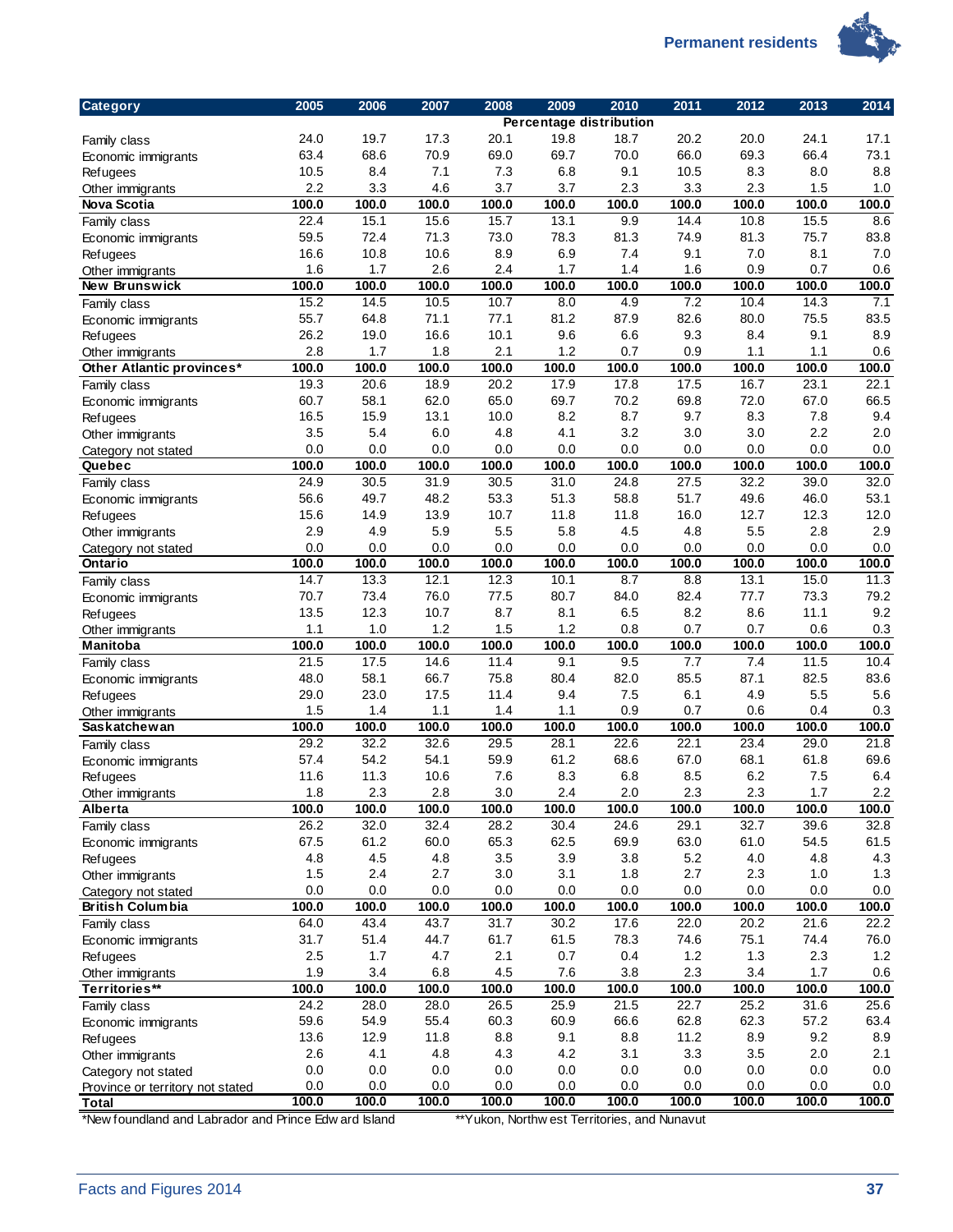## <span id="page-41-0"></span>**Canada – Permanent residents by province or territory and language ability**

| <b>Language ability</b>                               | 2005             | 2006             | 2007             | 2008             | 2009             | 2010                                         | 2011             | 2012             | 2013             | 2014             |
|-------------------------------------------------------|------------------|------------------|------------------|------------------|------------------|----------------------------------------------|------------------|------------------|------------------|------------------|
|                                                       |                  |                  |                  |                  | <b>Number</b>    |                                              |                  |                  |                  |                  |
| English                                               | 1,301            | 1,763            | 1,777            | 1,953            | 1,821            | 1,818                                        | 1,551            | 1,658            | 1,793            | 1,943            |
| French                                                | 13               | 22               | 19               | 27               | 22               | 18                                           | 26               | 13               | 18               | 18               |
| Both French and English                               | 192              | 162              | 138              | 202              | 132              | 139                                          | 132              | 115              | 120              | 97               |
| Neither                                               | 423              | 639              | 589              | 469              | 449              | 431                                          | 429              | 556              | 598              | 612              |
| Nova Scotia                                           | 1,929            | 2,586            | 2,523            | 2,651            | 2,424            | 2,406                                        | 2,138            | 2,342            | 2,529            | 2,670            |
| English                                               | 604              | 1,014            | 951              | 1,099            | 1,066            | 1,164                                        | 1,161            | 1,390            | 1,252            | 1,885            |
| French                                                | 58               | 58               | 64               | 90               | 80               | 65                                           | 109              | 110              | 85               | 90               |
| Both French and English                               | 142              | 110              | 129              | 131              | 198              | 167                                          | 174              | 144              | 138              | 163              |
| Neither                                               | 287              | 464              | 499              | 536              | 569              | 729                                          | 523              | 569              | 544              | 699              |
| New Brunswick                                         | 1,091            | 1,646            | 1,643            | 1,856            | 1,913            | 2,125                                        | 1,967            | 2,213            | 2,019            | 2,837            |
| English                                               | 459              | 608              | 725              | 943              | 951              | 1,100                                        | 1,057            | 1,014            | 1,254            | 1,675            |
| French                                                | 10               | 11               | 3                | $\overline{7}$   | 11               | 10                                           | 18               | 11               | 29               | 12               |
| Both French and English                               | 33               | 30               | 32               | 58               | 57               | 48                                           | 59               | 60               | 48               | 45               |
| Neither                                               | 325              | 424              | 778              | 1,051            | 1,310            | 2,137                                        | 1,279            | 734              | 492              | 790              |
| Other Atlantic provinces*                             | 827              | 1,073            | 1,538            | 2,059            | 2,329            | 3,295                                        | 2,413            | 1,819            | 1,823            | 2,522            |
| English                                               | 8,049            | 8,793            | 8,283            | 8,473            | 7,977            | 7,832                                        | 8,665            | 8,810            | 7,385            | 7,663            |
| French                                                | 10,239           | 10,698           | 10,758           | 10,590           | 11,632           | 14,337                                       | 13,895           | 14,248           | 13,090           | 12,257           |
| Both French and English                               | 14,601           | 15,097           | 16,513           | 16,709           | 20,079           | 20,813                                       | 18,926           | 19,670           | 16,718           | 17,221           |
| Neither                                               | 10,426           | 10,093           | 9,646            | 9,445            | 9,800            | 11,001                                       | 10,259           | 12,337           | 14,793           | 13,152           |
| Quebec                                                | 43,315           | 44,681           | 45,200           | 45,217           | 49,488           | 53,983                                       | 51,745           | 55,065           | 51,986           | 50,293           |
| English                                               | 84,372           | 78,632           | 71,414           | 74,358           | 73,562           | 81,454                                       | 68,673           | 65,305           | 60,679           | 62,461           |
| French                                                | 1,274            | 1,198            | 1,350            | 1,402            | 1,313            | 1,771                                        | 1,733            | 1,509            | 1,324            | 833              |
| Both French and English                               | 5,562            | 4,748            | 4,719            | 4,887            | 4,668            | 5,011                                        | 4,260            | 3,276            | 3,035            | 2,939            |
| Neither                                               | 49,317           | 41,313           | 33,833           | 30,229           | 27,315           | 29,874                                       | 24,794           | 29,063           | 38,514           | 29,581           |
| Ontario                                               | 140,525          | 125,891          | 111,316          | 110,876          | 106,858          | 118,110                                      | 99,460           | 99,153           | 103,552          | 95,814           |
| English                                               | 4,078            | 5,277            | 5,809            | 6,354            | 8,331            | 10,065                                       | 10,722           | 8,832            | 8,835            | 11,684           |
| French                                                | 144              | 100              | 182              | 98               | 135              | 126                                          | 181              | 185              | 193              | 137              |
| Both French and English                               | 201              | 164              | 152              | 166              | 214              | 305                                          | 284              | 322              | 269              | 270              |
| Neither                                               | 3,673            | 4,507            | 4,811            | 4,600            | 4,841            | 5,312                                        | 4,775            | 3,973            | 3,806            | 4,132            |
| <b>Manitoba</b>                                       | 8,096            | 10,048           | 10,954           | 11,218           | 13,521           | 15,808                                       | 15,962           | 13,312           | 13,103           | 16,223           |
| English                                               | 1,198            | 1,637            | 1,973            | 2,855            | 4,299            | 5,048                                        | 6,399            | 7,629            | 7,673            | 9,208            |
| French                                                | 24               | 25               | 32               | 29               | 20               | 36                                           | 32               | 90               | 36               | 39               |
| Both French and English                               | 108              | 65               | 73               | 96               | 135              | 109                                          | 150              | 174              | 129              | 134              |
| Neither                                               | 789              | 997              | 1,438            | 1,855            | 2,436            | 2,422                                        | 2,374            | 3,286            | 2,842            | 2,442            |
| <b>Saskatchewan</b>                                   | 2,119            | 2,724            | 3,516            | 4,835            | 6,890            | 7,615                                        | 8,955            | 11,179           | 10,680           | 11,823           |
| English                                               | 10,878           | 12,354           | 13,178           | 16,834           | 19,052           | 23,804                                       | 22,826           | 25,730           | 24,745           | 32,509           |
| French                                                | 177              | 273              | 269              | 285              | 310              | 318                                          | 320              | 368              | 324              | 283              |
| Both French and English                               | 798              | 876              | 904              | 862              | 1,041            | 1,027                                        | 936              | 959              | 752              | 902              |
| Neither                                               | 7,552            | 7,213            | 6,509            | 6,220            | 6,614            | 7,501                                        | 6,879            | 9,039            | 10,818           | 8,836            |
| Alberta                                               | 19,405           | 20,716           | 20,860           | 24,201           | 27,017           | 32,650                                       | 30,961           | 36,096           | 36,639           | 42,530           |
| English                                               | 21,995           | 22,917           | 22,924           | 26,920           | 25,621           | 27,651                                       | 23,205           | 23,802           | 21,294           | 23,085           |
| French                                                | 125              | 176              | 145              | 159              | 168              | 153                                          | 103              | 129              | 85               | 61               |
| Both French and English                               | 1,367            | 1,376            | 1,427            | 1,488            | 1,383            | 1,306                                        | 1,035            | 1,059            | 901              | 837              |
| Neither                                               | 21,283           | 17,615           | 14,465           | 15,425           | 14,267           | 15,077                                       | 10,443           | 11,252           | 13,932           | 11,187           |
| <b>British Columbia</b>                               | 44,770           | 42,084           | 38,961           | 43,992           | 41,439           | 44,187                                       | 34,786           | 36,242           | 36,212           | 35,170           |
| English                                               | 103<br>2         | 117              | 139<br>1         | 215<br>5         | 224<br>5         | 408<br>5                                     | 286<br>3         | 362<br>1         | 367<br>2         | 397              |
| French                                                | 6                | 1<br>28          | 12               | 25               | 25               | 24                                           | 16               | 16               | 22               | 2<br>20          |
| Both French and English                               | 50               | 29               | 38               | 42               | 37               | 69                                           | 41               | 86               | 86               | 76               |
| Neither<br>Territories**                              | 161              | 175              | 190              | 287              | 291              | 506                                          | 346              | 465              | 477              | 495              |
|                                                       | 133,037          | 133,112          | 127,173          | 140,004          | 142,904          | 160,344                                      | 144,545          | 144,532          | 135,277          | 152,510          |
| English                                               |                  |                  |                  |                  |                  | 16,839                                       |                  |                  |                  |                  |
| French                                                | 12,066<br>23,010 | 12,562<br>22,656 | 12,823<br>24,099 | 12,692<br>24,624 | 13,696<br>27,932 | 28,949                                       | 16,420<br>25,972 | 16,664<br>25,795 | 15,186<br>22,132 | 13,732<br>22,628 |
| Both French and English<br>Neither                    | 94,125           | 83,294           | 72,606           | 69,872           | 67,638           | 74,553                                       | 61,796           | 70,895           | 86,425           | 71,507           |
|                                                       | 0                | 0                | 0                | 0                | 0                | 0                                            | 0                | 0                | 0                |                  |
| Language ability not stated                           | 4                | 16               | 52               | 52               | 0                | 2                                            | 14               | 17               | 3                | 26               |
| Province or territory not stated<br><b>Total</b>      | 262,242          | 251,640          | 236,753          | 247,244          | 252,170          | 280,687                                      | 248,747          | 257,903          | 259,023          | 260,404          |
| *New foundland and Labrador and Prince Edw ard Island |                  |                  |                  |                  |                  | **Yukon, Northw est Territories, and Nunavut |                  |                  |                  |                  |
|                                                       |                  |                  |                  |                  |                  |                                              |                  |                  |                  |                  |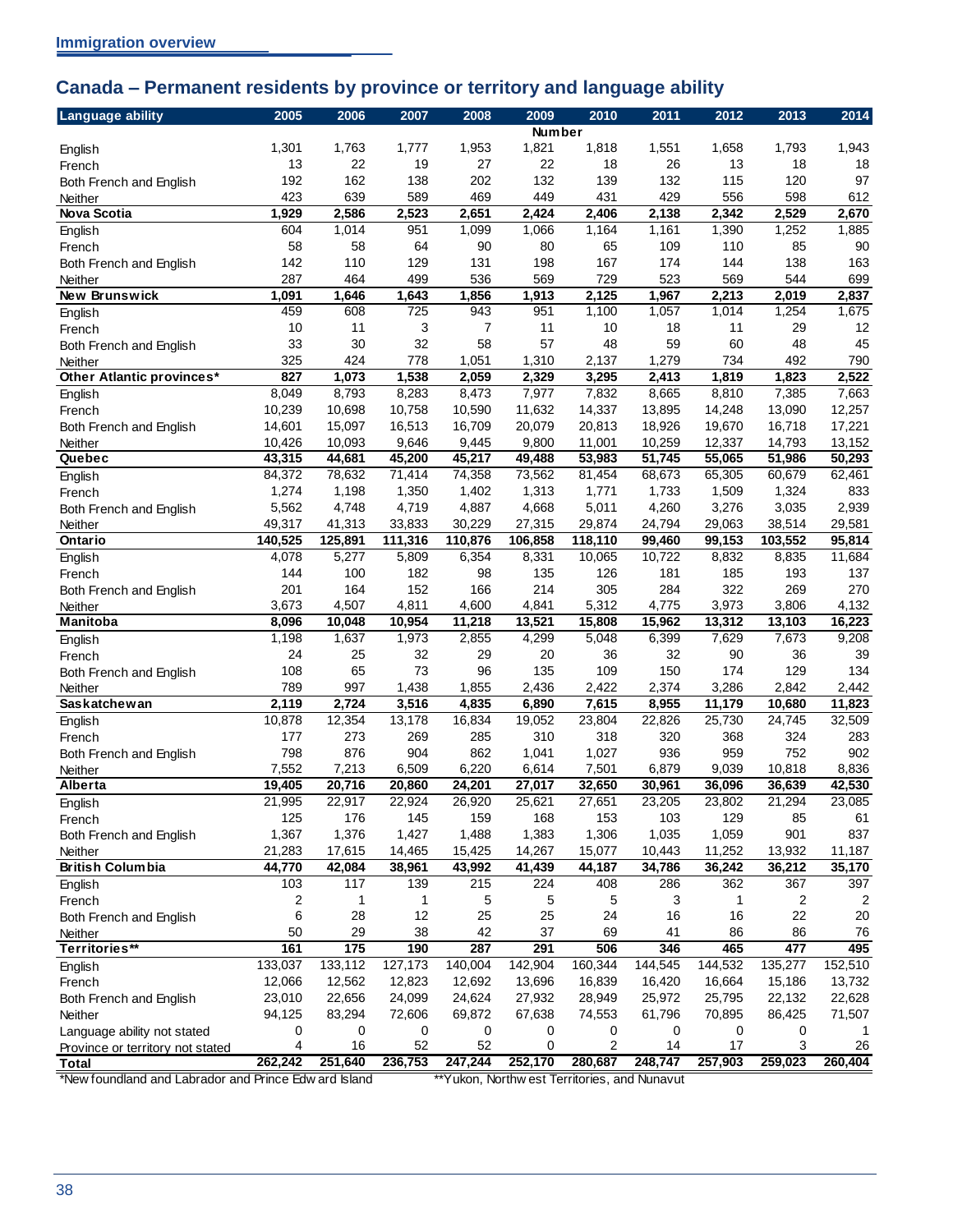**Permanent residents** 



| <b>Language ability</b>          | 2005  | 2006    | 2007    | 2008    | 2009    | 2010                           | 2011    | 2012  | 2013  | 2014    |
|----------------------------------|-------|---------|---------|---------|---------|--------------------------------|---------|-------|-------|---------|
|                                  |       |         |         |         |         | <b>Percentage distribution</b> |         |       |       |         |
| English                          | 67.4  | 68.2    | 70.4    | 73.7    | 75.1    | 75.6                           | 72.5    | 70.8  | 70.9  | 72.8    |
| French                           | 0.7   | 0.9     | 0.8     | 1.0     | 0.9     | 0.7                            | 1.2     | 0.6   | 0.7   | 0.7     |
| Both French and English          | 10.0  | 6.3     | 5.5     | 7.6     | 5.4     | 5.8                            | 6.2     | 4.9   | 4.7   | 3.6     |
| Neither                          | 21.9  | 24.7    | 23.3    | 17.7    | 18.5    | 17.9                           | 20.1    | 23.7  | 23.6  | 22.9    |
| <b>Nova Scotia</b>               | 100.0 | 100.0   | 100.0   | 100.0   | 100.0   | 100.0                          | 100.0   | 100.0 | 100.0 | 100.0   |
| English                          | 55.4  | 61.6    | 57.9    | 59.2    | 55.7    | 54.8                           | 59.0    | 62.8  | 62.0  | 66.4    |
| French                           | 5.3   | 3.5     | 3.9     | 4.8     | 4.2     | 3.1                            | 5.5     | 5.0   | 4.2   | 3.2     |
| Both French and English          | 13.0  | 6.7     | 7.9     | 7.1     | 10.4    | 7.9                            | 8.8     | 6.5   | 6.8   | 5.7     |
| Neither                          | 26.3  | 28.2    | 30.4    | 28.9    | 29.7    | 34.3                           | 26.6    | 25.7  | 26.9  | 24.6    |
| New Brunswick                    | 100.0 | 100.0   | 100.0   | 100.0   | 100.0   | 100.0                          | 100.0   | 100.0 | 100.0 | 100.0   |
| English                          | 55.5  | 56.7    | 47.1    | 45.8    | 40.8    | 33.4                           | 43.8    | 55.7  | 68.8  | 66.4    |
| French                           | 1.2   | 1.0     | 0.2     | 0.3     | 0.5     | 0.3                            | 0.7     | 0.6   | 1.6   | 0.5     |
| Both French and English          | 4.0   | 2.8     | 2.1     | 2.8     | 2.4     | 1.5                            | 2.4     | 3.3   | 2.6   | 1.8     |
| Neither                          | 39.3  | 39.5    | 50.6    | 51.0    | 56.2    | 64.9                           | 53.0    | 40.4  | 27.0  | 31.3    |
| Other Atlantic provinces*        | 100.0 | 100.0   | 100.0   | 100.0   | 100.0   | 100.0                          | 100.0   | 100.0 | 100.0 | 100.0   |
| English                          | 18.6  | 19.7    | 18.3    | 18.7    | 16.1    | 14.5                           | 16.7    | 16.0  | 14.2  | 15.2    |
| French                           | 23.6  | 23.9    | 23.8    | 23.4    | 23.5    | 26.6                           | 26.9    | 25.9  | 25.2  | 24.4    |
| Both French and English          | 33.7  | 33.8    | 36.5    | 37.0    | 40.6    | 38.6                           | 36.6    | 35.7  | 32.2  | 34.2    |
| Neither                          | 24.1  | 22.6    | 21.3    | 20.9    | 19.8    | 20.4                           | 19.8    | 22.4  | 28.5  | 26.2    |
| Quebec                           | 100.0 | 100.0   | 100.0   | 100.0   | 100.0   | 100.0                          | 100.0   | 100.0 | 100.0 | 100.0   |
| English                          | 60.0  | 62.5    | 64.2    | 67.1    | 68.8    | 69.0                           | 69.0    | 65.9  | 58.6  | 65.2    |
| French                           | 0.9   | 1.0     | 1.2     | 1.3     | 1.2     | 1.5                            | 1.7     | 1.5   | 1.3   | 0.9     |
| Both French and English          | 4.0   | 3.8     | 4.2     | 4.4     | 4.4     | 4.2                            | 4.3     | 3.3   | 2.9   | 3.1     |
| Neither                          | 35.1  | 32.8    | 30.4    | 27.3    | 25.6    | 25.3                           | 24.9    | 29.3  | 37.2  | 30.9    |
| Ontario                          | 100.0 | 100.0   | 100.0   | 100.0   | 100.0   | 100.0                          | 100.0   | 100.0 | 100.0 | 100.0   |
|                                  | 50.4  | 52.5    | 53.0    | 56.6    | 61.6    | 63.7                           | 67.2    | 66.3  | 67.4  | 72.0    |
| English                          |       |         |         |         |         |                                |         |       |       |         |
| French                           | 1.8   | 1.0     | 1.7     | 0.9     | 1.0     | 0.8                            | 1.1     | 1.4   | 1.5   | 0.8     |
| Both French and English          | 2.5   | 1.6     | 1.4     | 1.5     | 1.6     | 1.9                            | 1.8     | 2.4   | 2.1   | 1.7     |
| Neither                          | 45.4  | 44.9    | 43.9    | 41.0    | 35.8    | 33.6                           | 29.9    | 29.8  | 29.0  | 25.5    |
| Manitoba                         | 100.0 | 100.0   | 100.0   | 100.0   | 100.0   | 100.0                          | 100.0   | 100.0 | 100.0 | 100.0   |
| English                          | 56.5  | 60.1    | 56.1    | 59.0    | 62.4    | 66.3                           | 71.5    | 68.2  | 71.8  | 77.9    |
| French                           | 1.1   | 0.9     | 0.9     | 0.6     | 0.3     | 0.5                            | 0.4     | 0.8   | 0.3   | 0.3     |
| Both French and English          | 5.1   | 2.4     | 2.1     | 2.0     | 2.0     | 1.4                            | 1.7     | 1.6   | 1.2   | 1.1     |
| Neither                          | 37.2  | 36.6    | 40.9    | 38.4    | 35.4    | 31.8                           | 26.5    | 29.4  | 26.6  | 20.7    |
| Saskatchewan                     | 100.0 | 100.0   | 100.0   | 100.0   | 100.0   | 100.0                          | 100.0   | 100.0 | 100.0 | 100.0   |
| English                          | 56.1  | 59.6    | 63.2    | 69.6    | 70.5    | 72.9                           | 73.7    | 71.3  | 67.5  | 76.4    |
| French                           | 0.9   | 1.3     | 1.3     | 1.2     | 1.1     | 1.0                            | 1.0     | 1.0   | 0.9   | 0.7     |
| Both French and English          | 4.1   | 4.2     | 4.3     | 3.6     | 3.9     | 3.1                            | 3.0     | 2.7   | 2.1   | 2.1     |
| Neither                          | 38.9  | 34.8    | 31.2    | 25.7    | 24.5    | 23.0                           | 22.2    | 25.0  | 29.5  | 20.8    |
| Alberta                          | 100.0 | 100.0   | 100.0   | 100.0   | 100.0   | 100.0                          | 100.0   | 100.0 | 100.0 | 100.0   |
| English                          | 49.1  | 54.5    | 58.8    | 61.2    | 61.8    | 62.6                           | 66.7    | 65.7  | 58.8  | 65.6    |
| French                           | 0.3   | 0.4     | 0.4     | 0.4     | 0.4     | 0.3                            | 0.3     | 0.4   | 0.2   | 0.2     |
| Both French and English          | 3.1   | 3.3     | 3.7     | 3.4     | 3.3     | 3.0                            | 3.0     | 2.9   | 2.5   | 2.4     |
| Neither                          | 47.5  | 41.9    | 37.1    | 35.1    | 34.4    | 34.1                           | 30.0    | 31.0  | 38.5  | 31.8    |
| <b>British Columbia</b>          | 100.0 | 100.0   | 100.0   | 100.0   | 100.0   | 100.0                          | 100.0   | 100.0 | 100.0 | 100.0   |
| English                          | 64.0  | 66.9    | 73.2    | 74.9    | 77.0    | 80.6                           | 82.7    | 77.8  | 76.9  | 80.2    |
| French                           | $1.2$ | $0.6\,$ | $0.5\,$ | $1.7$   | 1.7     | $1.0$                          | 0.9     | 0.2   | 0.4   | 0.4     |
| Both French and English          | 3.7   | 16.0    | 6.3     | 8.7     | 8.6     | 4.7                            | 4.6     | 3.4   | 4.6   | 4.0     |
| <b>Neither</b>                   | 31.1  | 16.6    | 20.0    | 14.6    | 12.7    | 13.6                           | 11.8    | 18.5  | 18.0  | 15.4    |
| Territories**                    | 100.0 | 100.0   | 100.0   | 100.0   | 100.0   | 100.0                          | 100.0   | 100.0 | 100.0 | 100.0   |
|                                  | 50.7  | 52.9    | 53.7    | 56.6    | 56.7    | 57.1                           | 58.1    | 56.0  | 52.2  | 58.6    |
| English                          | 4.6   | $5.0\,$ | 5.4     | 5.1     | 5.4     | 6.0                            | 6.6     | 6.5   | 5.9   | 5.3     |
| French                           | 8.8   | $9.0\,$ | 10.2    | 10.0    | 11.1    | 10.3                           | 10.4    | 10.0  | 8.5   | 8.7     |
| Both French and English          |       |         |         |         |         |                                |         |       |       |         |
| Neither                          | 35.9  | 33.1    | 30.7    | 28.3    | 26.8    | 26.6                           | 24.8    | 27.5  | 33.4  | 27.5    |
| Language ability not stated      | 0.0   | $0.0\,$ | $0.0\,$ | $0.0\,$ | $0.0\,$ | $0.0\,$                        | $0.0\,$ | 0.0   | 0.0   | $0.0\,$ |
| Province or territory not stated | 0.0   | $0.0\,$ | $0.0\,$ | $0.0\,$ | $0.0\,$ | 0.0                            | 0.0     | 0.0   | 0.0   | $0.0\,$ |
| <b>Total</b>                     | 100.0 | 100.0   | 100.0   | 100.0   | 100.0   | 100.0                          | 100.0   | 100.0 | 100.0 | 100.0   |

\*New foundland and Labrador and Prince Edw ard Island \*\*\* Yukon, Northw est Territories, and Nunavut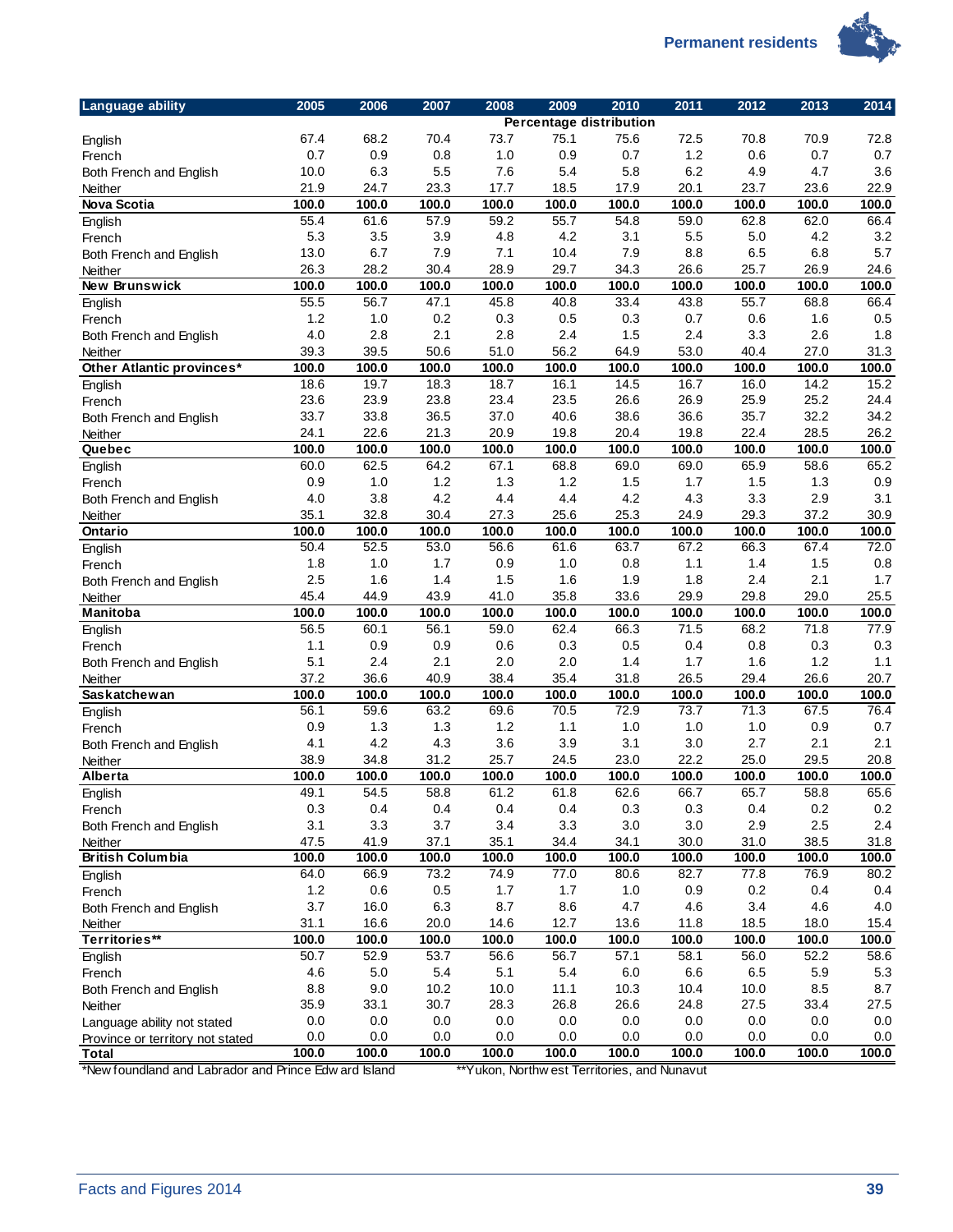# <span id="page-43-0"></span>**Canada – Permanent residents by province or territory and source area**

| Source area                   | 2005    | 2006    | 2007           | 2008           | 2009          | 2010    | 2011   | 2012   | 2013    | 2014   |
|-------------------------------|---------|---------|----------------|----------------|---------------|---------|--------|--------|---------|--------|
|                               |         |         |                |                | <b>Number</b> |         |        |        |         |        |
| Africa and the Middle East    | 663     | 763     | 746            | 848            | 790           | 709     | 572    | 596    | 677     | 746    |
| Asia and Pacific              | 589     | 936     | 941            | 762            | 633           | 706     | 833    | 912    | 1,050   | 1,145  |
| Europe and the United Kingdom | 404     | 502     | 547            | 595            | 662           | 694     | 518    | 547    | 488     | 421    |
| <b>United States</b>          | 167     | 240     | 206            | 290            | 210           | 151     | 131    | 183    | 157     | 151    |
| South and Central America     | 89      | 126     | 81             | 146            | 113           | 127     | 82     | 98     | 147     | 198    |
| Source area not stated        | 17      | 19      | $\overline{2}$ | 10             | 16            | 19      | 2      | 6      | 10      | 9      |
| <b>Nova Scotia</b>            | 1,929   | 2,586   | 2,523          | 2,651          | 2,424         | 2,406   | 2,138  | 2,342  | 2,529   | 2,670  |
| Africa and the Middle East    | 231     | 281     | 270            | 277            | 373           | 359     | 351    | 632    | 470     | 534    |
| Asia and Pacific              | 505     | 883     | 838            | 1,014          | 967           | 1,148   | 972    | 1,053  | 971     | 1,780  |
| Europe and the United Kingdom | 189     | 260     | 326            | 309            | 341           | 440     | 443    | 360    | 387     | 356    |
| <b>United States</b>          | 95      | 122     | 122            | 132            | 123           | 81      | 97     | 79     | 106     | 88     |
| South and Central America     | 65      | 87      | 85             | 117            | 108           | 93      | 103    | 86     | 80      | 70     |
| Source area not stated        | 6       | 13      | $\overline{2}$ | $\overline{7}$ | 1             | 4       | 1      | 3      | 5       | 9      |
| New Brunswick                 | 1,091   | 1,646   | 1,643          | 1,856          | 1,913         | 2,125   | 1,967  | 2,213  | 2,019   | 2,837  |
| Africa and the Middle East    | 161     | 165     | 263            | 257            | 342           | 521     | 573    | 408    | 455     | 448    |
| Asia and Pacific              | 314     | 562     | 881            | 1,335          | 1,601         | 2,412   | 1,531  | 1,021  | 957     | 1,650  |
| Europe and the United Kingdom | 184     | 161     | 264            | 277            | 231           | 219     | 192    | 243    | 237     | 283    |
| <b>United States</b>          | 72      | 95      | 62             | 101            | 91            | 80      | 55     | 69     | 86      | 73     |
| South and Central America     | 96      | 73      | 58             | 87             | 62            | 51      | 59     | 63     | 87      | 66     |
| Source area not stated        | 0       | 17      | 10             | 2              | 2             | 12      | 3      | 15     | 1       | 2      |
| Other Atlantic provinces*     | 827     | 1,073   | 1,538          | 2,059          | 2,329         | 3,295   | 2,413  | 1,819  | 1,823   | 2,522  |
| Africa and the Middle East    | 14,890  | 17,087  | 17,558         | 18,072         | 21,933        | 24,475  | 22,150 | 21,447 | 22,175  | 24,317 |
| Asia and Pacific              | 9,033   | 8,854   | 7,416          | 8,000          | 7,809         | 8,414   | 8,917  | 9,892  | 9,361   | 7,659  |
| Europe and the United Kingdom | 10,415  | 9,566   | 10,082         | 8,883          | 9,577         | 9,716   | 8,525  | 11,229 | 9,346   | 7,946  |
| <b>United States</b>          | 618     | 906     | 891            | 973            | 976           | 820     | 877    | 923    | 1,089   | 1,034  |
| South and Central America     | 8,241   | 8,164   | 9,149          | 9,234          | 9,123         | 10,490  | 11,203 | 11,521 | 9,946   | 9,248  |
| Source area not stated        | 118     | 104     | 104            | 55             | 70            | 68      | 73     | 53     | 69      | 90     |
| Quebec                        | 43,315  | 44,681  | 45,200         | 45,217         | 49,488        | 53,983  | 51,745 | 55,065 | 51,986  | 50,294 |
| Africa and the Middle East    | 21,979  | 20,952  | 19,273         | 20,061         | 20,364        | 25,166  | 21,889 | 20,570 | 23,112  | 20,073 |
| Asia and Pacific              | 82,101  | 71,839  | 60,216         | 59,721         | 56,313        | 63,639  | 52,107 | 55,340 | 56,679  | 52,445 |
| Europe and the United Kingdom | 18,557  | 15,163  | 14,501         | 13,868         | 13,172        | 12,425  | 9,978  | 9,535  | 9,999   | 9,626  |
| <b>United States</b>          | 4,517   | 4,688   | 4,477          | 4,632          | 4,159         | 4,027   | 3,720  | 3,490  | 3,819   | 3,769  |
| South and Central America     | 12,728  | 12,594  | 12,390         | 12,200         | 12,495        | 12,410  | 11,417 | 9,908  | 9,641   | 9,514  |
| Source area not stated        | 643     | 655     | 459            | 394            | 355           | 443     | 349    | 310    | 302     | 387    |
| Ontario                       | 140,525 | 125,891 | 111,316        | 110,876        | 106,858       | 118,110 | 99,460 | 99,153 | 103,552 | 95,814 |
| Africa and the Middle East    | 1,545   | 1,859   | 1,705          | 1,790          | 1,893         | 2,256   | 2,534  | 2,500  | 3,060   | 3,187  |
| Asia and Pacific              | 3,874   | 5,176   | 5,973          | 5,935          | 8,335         | 10,496  | 11,044 | 8,635  | 8,110   | 10,869 |
| Europe and the United Kingdom | 1,926   | 2,399   | 2,286          | 2,535          | 2,298         | 1,888   | 1,404  | 1,252  | 1,116   | 1,285  |
| <b>United States</b>          | 189     | 180     | 179            | 216            | 226           | 192     | 215    | 262    | 254     | 252    |
| South and Central America     | 551     | 424     | 807            | 733            | 754           | 954     | 749    | 646    | 549     | 601    |
| Source area not stated        | 11      | 10      | 4              | 9              | 15            | 22      | 16     | 17     | 14      | 29     |
| Manitoba                      | 8,096   | 10,048  | 10,954         | 11,218         | 13,521        | 15,808  | 15,962 | 13,312 | 13,103  | 16,223 |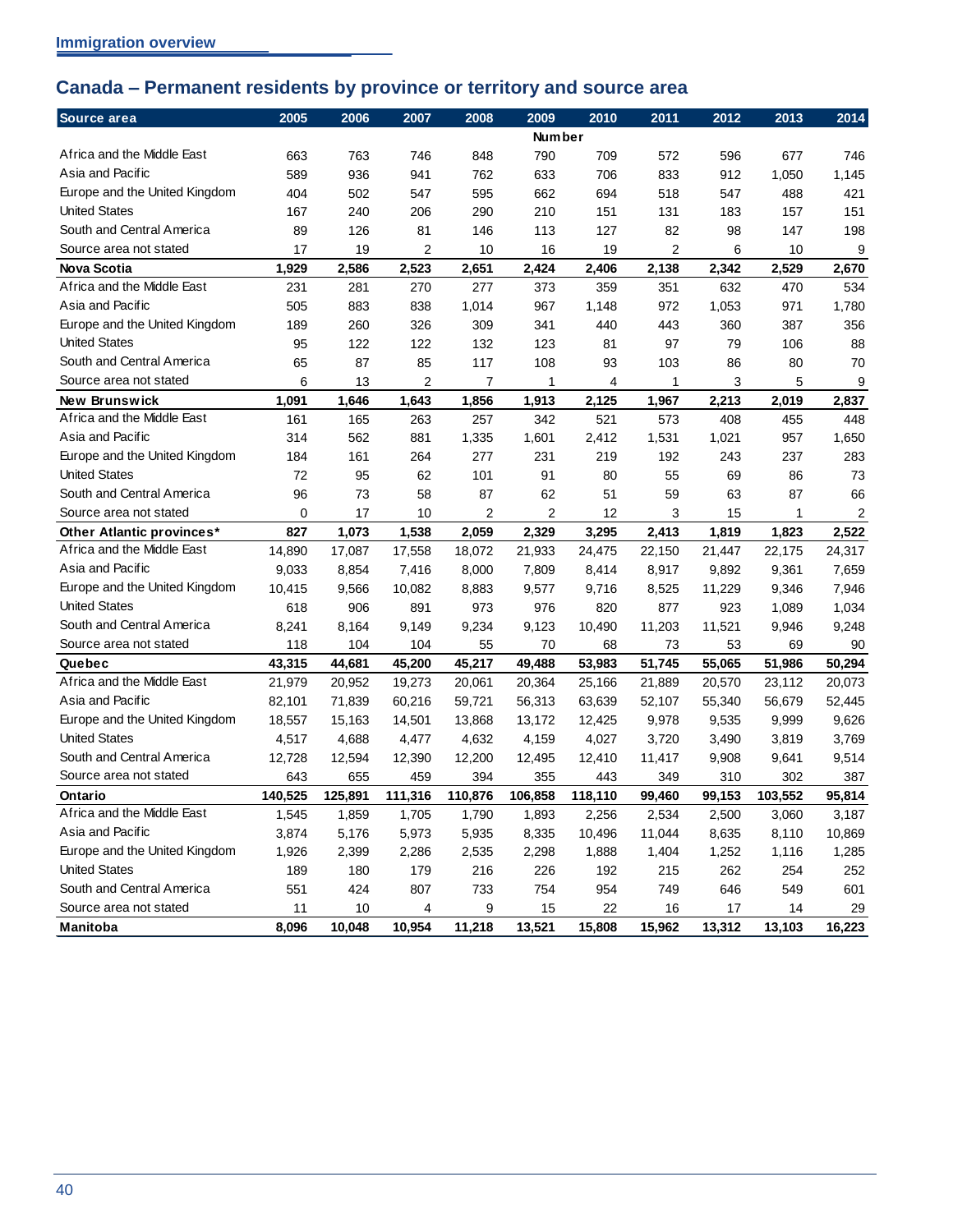

| Source area                                           | 2005           | 2006           | 2007    | 2008    | 2009          | 2010                                         | 2011    | 2012    | 2013    | 2014    |
|-------------------------------------------------------|----------------|----------------|---------|---------|---------------|----------------------------------------------|---------|---------|---------|---------|
|                                                       |                |                |         |         | <b>Number</b> |                                              |         |         |         |         |
| Africa and the Middle East                            | 557            | 620            | 636     | 896     | 1,046         | 1,201                                        | 1,133   | 1,327   | 1,150   | 1,330   |
| Asia and Pacific                                      | 867            | 1,055          | 1,723   | 2,475   | 4,191         | 4,710                                        | 6,590   | 8,336   | 7,802   | 8,544   |
| Europe and the United Kingdom                         | 440            | 701            | 843     | 1,081   | 1,293         | 1,290                                        | 791     | 994     | 1,177   | 1,351   |
| <b>United States</b>                                  | 115            | 142            | 133     | 162     | 184           | 176                                          | 131     | 151     | 208     | 172     |
| South and Central America                             | 138            | 201            | 173     | 215     | 170           | 233                                          | 296     | 365     | 334     | 413     |
| Source area not stated                                | $\overline{c}$ | 5              | 8       | 6       | 6             | 5                                            | 14      | 6       | 9       | 13      |
| <b>Saskatchewan</b>                                   | 2,119          | 2,724          | 3,516   | 4,835   | 6,890         | 7,615                                        | 8,955   | 11,179  | 10,680  | 11,823  |
| Africa and the Middle East                            | 2,846          | 3,561          | 3,338   | 3,831   | 4,702         | 5,864                                        | 5,275   | 5,527   | 6,628   | 7,075   |
| Asia and Pacific                                      | 11,191         | 11,499         | 11,510  | 12,796  | 14,362        | 18,904                                       | 19,096  | 23,325  | 22,626  | 26,571  |
| Europe and the United Kingdom                         | 3,259          | 3,188          | 3,334   | 4,185   | 4,523         | 4,345                                        | 3,285   | 3,368   | 3,486   | 4,205   |
| <b>United States</b>                                  | 734            | 891            | 859     | 1,141   | 1,011         | 955                                          | 1,028   | 1,105   | 1,265   | 1,310   |
| South and Central America                             | 1,342          | 1,546          | 1,794   | 2,188   | 2,379         | 2,533                                        | 2,231   | 2,730   | 2,595   | 3,188   |
| Source area not stated                                | 33             | 31             | 25      | 60      | 40            | 49                                           | 46      | 41      | 39      | 181     |
| Alberta                                               | 19,405         | 20,716         | 20,860  | 24,201  | 27,017        | 32,650                                       | 30,961  | 36,096  | 36,639  | 42,530  |
| Africa and the Middle East                            | 3,186          | 3,658          | 3,080   | 3,443   | 3,576         | 4,201                                        | 3,440   | 3,398   | 4,461   | 4,404   |
| Asia and Pacific                                      | 32,931         | 29,548         | 26,763  | 30,543  | 28,132        | 30,645                                       | 23,784  | 24,992  | 24,237  | 22,752  |
| Europe and the United Kingdom                         | 5,214          | 5,021          | 5,085   | 5,796   | 6,046         | 5,715                                        | 4,392   | 4,442   | 4,404   | 4,641   |
| <b>United States</b>                                  | 1,877          | 2,334          | 2,510   | 2,516   | 2,000         | 1,631                                        | 1,405   | 1,615   | 1,504   | 1,633   |
| South and Central America                             | 1,486          | 1,456          | 1,457   | 1,612   | 1,648         | 1,914                                        | 1,699   | 1,745   | 1,558   | 1,618   |
| Source area not stated                                | 76             | 67             | 66      | 82      | 37            | 81                                           | 66      | 50      | 48      | 122     |
| <b>British Columbia</b>                               | 44,770         | 42,084         | 38,961  | 43,992  | 41,439        | 44,187                                       | 34,786  | 36,242  | 36,212  | 35,170  |
| Africa and the Middle East                            | 24             | 29             | 20      | 29      | 16            | 28                                           | 18      | 33      | 41      | 41      |
| Asia and Pacific                                      | 76             | 84             | 94      | 140     | 176           | 367                                          | 241     | 344     | 340     | 349     |
| Europe and the United Kingdom                         | 38             | 44             | 42      | 81      | 67            | 69                                           | 60      | 65      | 72      | 62      |
| <b>United States</b>                                  | 10             | 11             | 17      | 18      | 15            | 29                                           | 17      | 14      | 13      | 13      |
| South and Central America                             | 13             | 5              | 17      | 19      | 17            | 13                                           | 10      | 9       | 11      | 30      |
| Source area not stated                                | 0              | $\overline{c}$ | 0       | 0       | $\mathbf 0$   | $\mathbf 0$                                  | 0       | 0       | 0       | 0       |
| Territories**                                         | 161            | 175            | 190     | 287     | 291           | 506                                          | 346     | 465     | 477     | 495     |
| Africa and the Middle East                            | 46,082         | 48,975         | 46,889  | 49,504  | 55,035        | 64,780                                       | 57,935  | 56,438  | 62,229  | 62,155  |
| Asia and Pacific                                      | 141,481        | 130,436        | 116,355 | 122,721 | 122,519       | 141,441                                      | 125,115 | 133,850 | 132,133 | 133,764 |
| Europe and the United Kingdom                         | 40,626         | 37,005         | 37,310  | 37,610  | 38,210        | 36,801                                       | 29,588  | 32,035  | 30,712  | 30,176  |
| <b>United States</b>                                  | 8,394          | 9,609          | 9,456   | 10,181  | 8,995         | 8,142                                        | 7,676   | 7,891   | 8,501   | 8,495   |
| South and Central America                             | 24,749         | 24,676         | 26,011  | 26,551  | 26,869        | 28,818                                       | 27,849  | 27,171  | 24,948  | 24,946  |
| Source area not stated                                | 906            | 923            | 680     | 626     | 542           | 703                                          | 570     | 501     | 497     | 844     |
| Province or territory not stated                      | 4              | 16             | 52      | 52      | $\mathbf 0$   | $\overline{2}$                               | 14      | 17      | 3       | 26      |
| <b>Total</b>                                          | 262,242        | 251,640        | 236,753 | 247,244 | 252,170       | 280,687                                      | 248,747 | 257,903 | 259,023 | 260,404 |
| *New foundland and Labrador and Prince Edw ard Island |                |                |         |         |               | **Yukon, Northw est Territories, and Nunavut |         |         |         |         |
| Note: Source area is hased on Country of Citizenship  |                |                |         |         |               |                                              |         |         |         |         |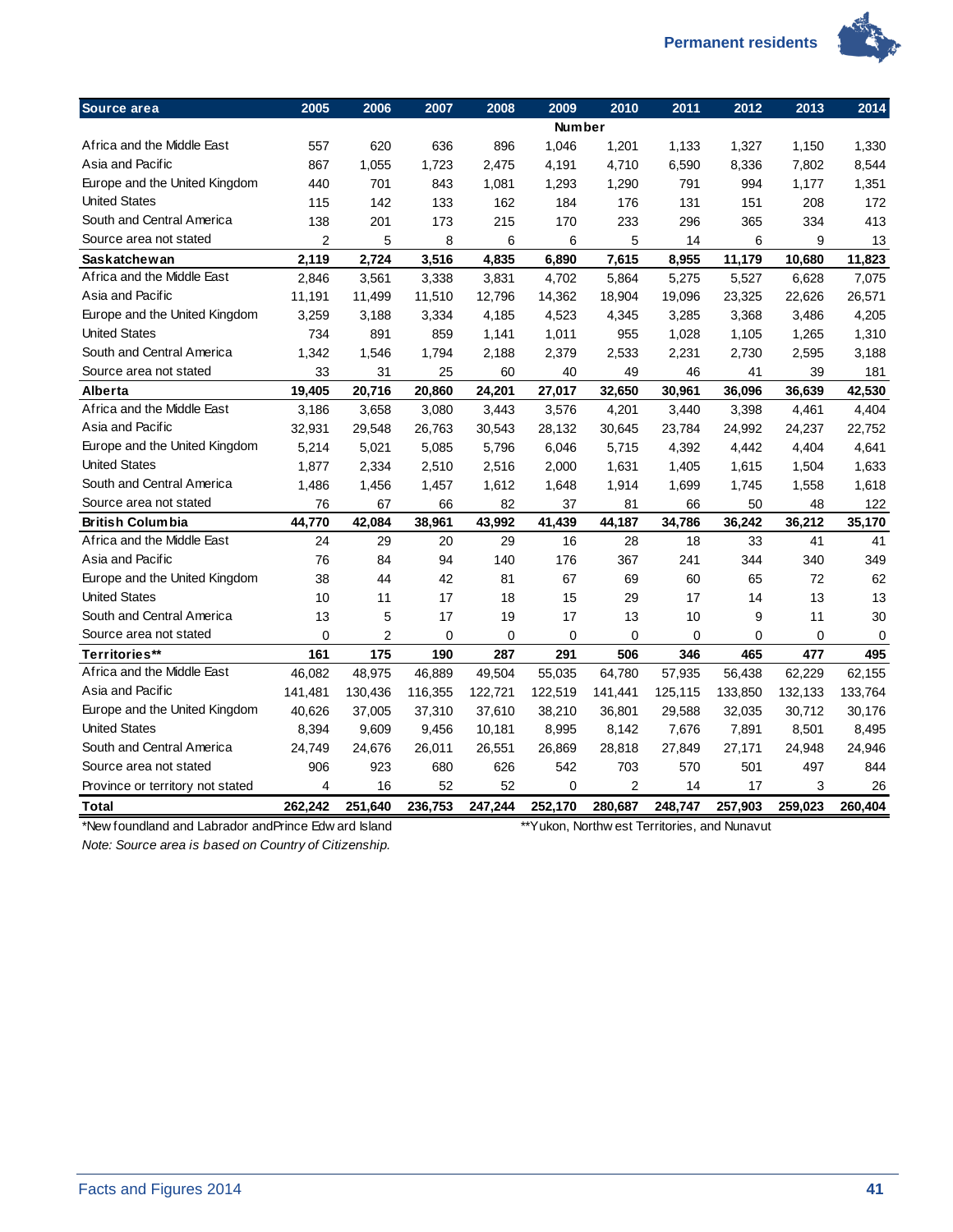## <span id="page-45-0"></span>**Canada – Permanent residents by province or territory and source area (***cont'd***)**

| Source area                   | 2005    | 2006  | 2007    | 2008  | 2009  | 2010                    | 2011    | 2012  | 2013    | 2014  |
|-------------------------------|---------|-------|---------|-------|-------|-------------------------|---------|-------|---------|-------|
|                               |         |       |         |       |       | Percentage distribution |         |       |         |       |
| Africa and the Middle East    | 34.4    | 29.5  | 29.6    | 32.0  | 32.6  | 29.5                    | 26.8    | 25.4  | 26.8    | 27.9  |
| Asia and Pacific              | 30.5    | 36.2  | 37.3    | 28.7  | 26.1  | 29.3                    | 39.0    | 38.9  | 41.5    | 42.9  |
| Europe and the United Kingdom | 20.9    | 19.4  | 21.7    | 22.4  | 27.3  | 28.8                    | 24.2    | 23.4  | 19.3    | 15.8  |
| <b>United States</b>          | 8.7     | 9.3   | 8.2     | 10.9  | 8.7   | 6.3                     | 6.1     | 7.8   | 6.2     | 5.7   |
| South and Central America     | 4.6     | 4.9   | 3.2     | 5.5   | 4.7   | 5.3                     | 3.8     | 4.2   | 5.8     | 7.4   |
| Source area not stated        | 0.9     | 0.7   | 0.1     | 0.4   | 0.7   | 0.8                     | 0.1     | 0.3   | 0.4     | 0.3   |
| <b>Nova Scotia</b>            | 100.0   | 100.0 | 100.0   | 100.0 | 100.0 | 100.0                   | 100.0   | 100.0 | 100.0   | 100.0 |
| Africa and the Middle East    | 21.2    | 17.1  | 16.4    | 14.9  | 19.5  | 16.9                    | 17.8    | 28.6  | 23.3    | 18.8  |
| Asia and Pacific              | 46.3    | 53.6  | 51.0    | 54.6  | 50.5  | 54.0                    | 49.4    | 47.6  | 48.1    | 62.7  |
| Europe and the United Kingdom | 17.3    | 15.8  | 19.8    | 16.6  | 17.8  | 20.7                    | 22.5    | 16.3  | 19.2    | 12.5  |
| <b>United States</b>          | 8.7     | 7.4   | 7.4     | 7.1   | 6.4   | 3.8                     | 4.9     | 3.6   | 5.3     | 3.1   |
| South and Central America     | 6.0     | 5.3   | 5.2     | 6.3   | 5.6   | 4.4                     | 5.2     | 3.9   | 4.0     | 2.5   |
| Source area not stated        | 0.5     | 0.8   | 0.1     | 0.4   | 0.1   | 0.2                     | 0.1     | 0.1   | 0.2     | 0.3   |
| New Brunswick                 | 100.0   | 100.0 | 100.0   | 100.0 | 100.0 | 100.0                   | 100.0   | 100.0 | 100.0   | 100.0 |
| Africa and the Middle East    | 19.5    | 15.4  | 17.1    | 12.5  | 14.7  | 15.8                    | 23.7    | 22.4  | 25.0    | 17.8  |
| Asia and Pacific              | 38.0    | 52.4  | 57.3    | 64.8  | 68.7  | 73.2                    | 63.4    | 56.1  | 52.5    | 65.4  |
| Europe and the United Kingdom | 22.2    | 15.0  | 17.2    | 13.5  | 9.9   | 6.6                     | 8.0     | 13.4  | 13.0    | 11.2  |
| <b>United States</b>          | 8.7     | 8.9   | 4.0     | 4.9   | 3.9   | 2.4                     | 2.3     | 3.8   | 4.7     | 2.9   |
| South and Central America     | 11.6    | 6.8   | 3.8     | 4.2   | 2.7   | 1.5                     | 2.4     | 3.5   | 4.8     | 2.6   |
| Source area not stated        | 0.0     | 1.6   | 0.7     | 0.1   | 0.1   | 0.4                     | 0.1     | 0.8   | 0.1     | 0.1   |
| Other Atlantic provinces*     | 100.0   | 100.0 | 100.0   | 100.0 | 100.0 | 100.0                   | 100.0   | 100.0 | 100.0   | 100.0 |
| Africa and the Middle East    | 34.4    | 38.2  | 38.8    | 40.0  | 44.3  | 45.3                    | 42.8    | 38.9  | 42.7    | 48.3  |
| Asia and Pacific              | 20.9    | 19.8  | 16.4    | 17.7  | 15.8  | 15.6                    | 17.2    | 18.0  | 18.0    | 15.2  |
| Europe and the United Kingdom | 24.0    | 21.4  | 22.3    | 19.6  | 19.4  | 18.0                    | 16.5    | 20.4  | 18.0    | 15.8  |
| <b>United States</b>          | 1.4     | 2.0   | 2.0     | 2.2   | 2.0   | 1.5                     | 1.7     | 1.7   | 2.1     | 2.1   |
| South and Central America     | 19.0    | 18.3  | 20.2    | 20.4  | 18.4  | 19.4                    | 21.7    | 20.9  | 19.1    | 18.4  |
| Source area not stated        | 0.3     | 0.2   | 0.2     | 0.1   | 0.1   | 0.1                     | 0.1     | 0.1   | 0.1     | 0.2   |
| Quebec                        | 100.0   | 100.0 | 100.0   | 100.0 | 100.0 | 100.0                   | 100.0   | 100.0 | 100.0   | 100.0 |
| Africa and the Middle East    | 15.6    | 16.6  | 17.3    | 18.1  | 19.1  | 21.3                    | 22.0    | 20.7  | 22.3    | 20.9  |
| Asia and Pacific              | 58.4    | 57.1  | 54.1    | 53.9  | 52.7  | 53.9                    | 52.4    | 55.8  | 54.7    | 54.7  |
| Europe and the United Kingdom | 13.2    | 12.0  | 13.0    | 12.5  | 12.3  | 10.5                    | 10.0    | 9.6   | 9.7     | 10.0  |
| <b>United States</b>          | 3.2     | 3.7   | 4.0     | 4.2   | 3.9   | 3.4                     | 3.7     | 3.5   | 3.7     | 3.9   |
| South and Central America     | 9.1     | 10.0  | 11.1    | 11.0  | 11.7  | 10.5                    | 11.5    | 10.0  | 9.3     | 9.9   |
| Source area not stated        | 0.5     | 0.5   | 0.4     | 0.4   | 0.3   | 0.4                     | 0.4     | 0.3   | 0.3     | 0.4   |
| Ontario                       | 100.0   | 100.0 | 100.0   | 100.0 | 100.0 | 100.0                   | 100.0   | 100.0 | 100.0   | 100.0 |
| Africa and the Middle East    | 19.1    | 18.5  | 15.6    | 16.0  | 14.0  | 14.3                    | 15.9    | 18.8  | 23.4    | 19.6  |
| Asia and Pacific              | 47.9    | 51.5  | 54.5    | 52.9  | 61.6  | 66.4                    | 69.2    | 64.9  | 61.9    | 67.0  |
| Europe and the United Kingdom | 23.8    | 23.9  | 20.9    | 22.6  | 17.0  | 11.9                    | $8.8\,$ | 9.4   | $8.5\,$ | 7.9   |
| <b>United States</b>          | 2.3     | 1.8   | 1.6     | 1.9   | 1.7   | 1.2                     | 1.3     | 2.0   | 1.9     | 1.6   |
| South and Central America     | $6.8\,$ | 4.2   | $7.4$   | 6.5   | 5.6   | $6.0\,$                 | 4.7     | 4.9   | 4.2     | 3.7   |
| Source area not stated        | 0.1     | 0.1   | $0.0\,$ | 0.1   | 0.1   | 0.1                     | 0.1     | 0.1   | 0.1     | 0.2   |
| Manitoba                      | 100.0   | 100.0 | 100.0   | 100.0 | 100.0 | 100.0                   | 100.0   | 100.0 | 100.0   | 100.0 |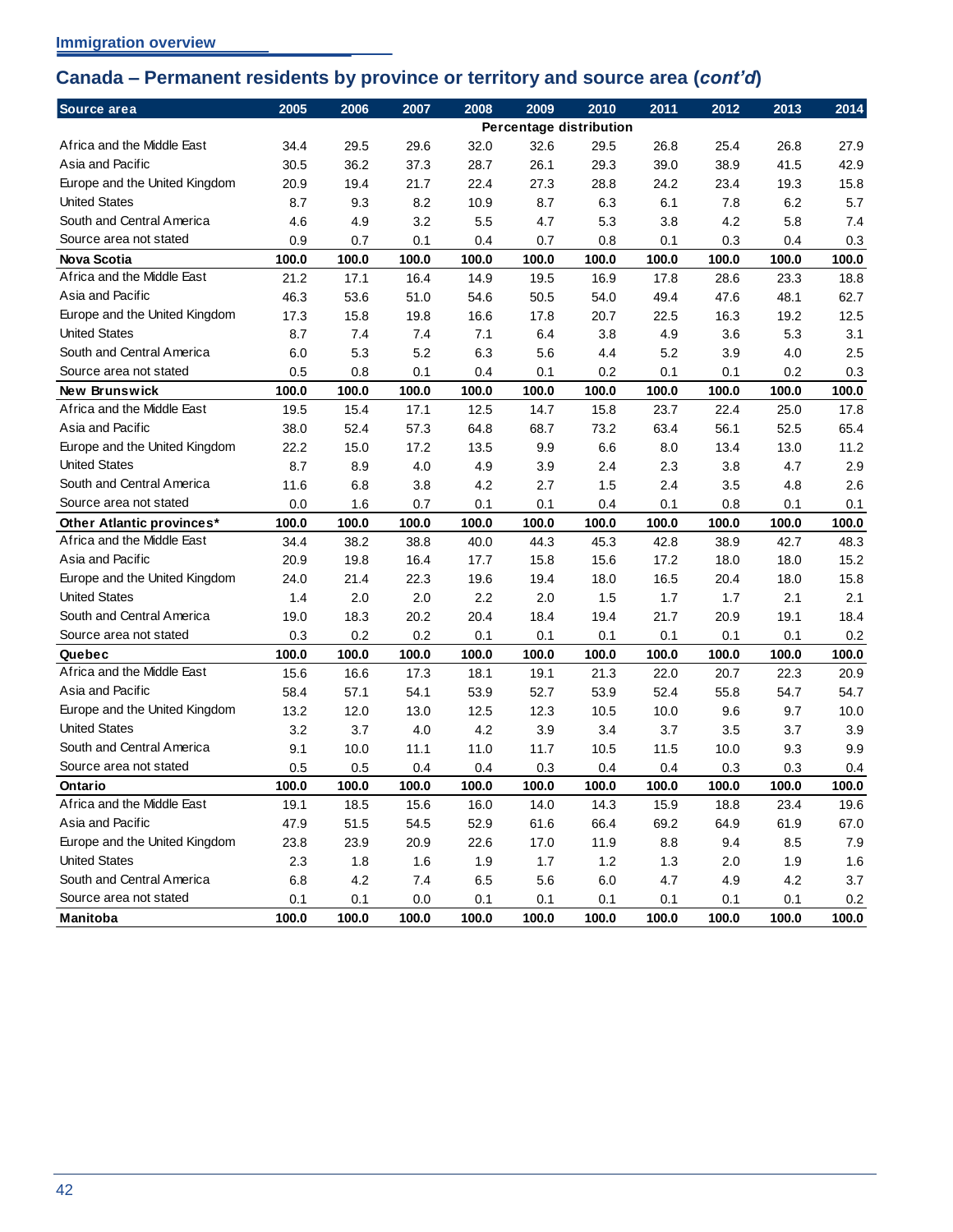

| Source area                                           | 2005  | 2006  | 2007  | 2008  | 2009  | 2010                                         | 2011  | 2012  | 2013  | 2014  |
|-------------------------------------------------------|-------|-------|-------|-------|-------|----------------------------------------------|-------|-------|-------|-------|
|                                                       |       |       |       |       |       | Percentage distribution                      |       |       |       |       |
| Africa and the Middle East                            | 26.3  | 22.8  | 18.1  | 18.5  | 15.2  | 15.8                                         | 12.7  | 11.9  | 10.8  | 11.2  |
| Asia and Pacific                                      | 40.9  | 38.7  | 49.0  | 51.2  | 60.8  | 61.9                                         | 73.6  | 74.6  | 73.1  | 72.3  |
| Europe and the United Kingdom                         | 20.8  | 25.7  | 24.0  | 22.4  | 18.8  | 16.9                                         | 8.8   | 8.9   | 11.0  | 11.4  |
| <b>United States</b>                                  | 5.4   | 5.2   | 3.8   | 3.4   | 2.7   | 2.3                                          | 1.5   | 1.4   | 1.9   | 1.5   |
| South and Central America                             | 6.5   | 7.4   | 4.9   | 4.4   | 2.5   | 3.1                                          | 3.3   | 3.3   | 3.1   | 3.5   |
| Source area not stated                                | 0.1   | 0.2   | 0.2   | 0.1   | 0.1   | 0.1                                          | 0.2   | 0.1   | 0.1   | 0.1   |
| <b>Saskatchewan</b>                                   | 100.0 | 100.0 | 100.0 | 100.0 | 100.0 | 100.0                                        | 100.0 | 100.0 | 100.0 | 100.0 |
| Africa and the Middle East                            | 14.7  | 17.2  | 16.0  | 15.8  | 17.4  | 18.0                                         | 17.0  | 15.3  | 18.1  | 16.6  |
| Asia and Pacific                                      | 57.7  | 55.5  | 55.2  | 52.9  | 53.2  | 57.9                                         | 61.7  | 64.6  | 61.8  | 62.5  |
| Europe and the United Kingdom                         | 16.8  | 15.4  | 16.0  | 17.3  | 16.7  | 13.3                                         | 10.6  | 9.3   | 9.5   | 9.9   |
| <b>United States</b>                                  | 3.8   | 4.3   | 4.1   | 4.7   | 3.7   | 2.9                                          | 3.3   | 3.1   | 3.5   | 3.1   |
| South and Central America                             | 6.9   | 7.5   | 8.6   | 9.0   | 8.8   | 7.8                                          | 7.2   | 7.6   | 7.1   | 7.5   |
| Source area not stated                                | 0.2   | 0.1   | 0.1   | 0.2   | 0.1   | 0.2                                          | 0.1   | 0.1   | 0.1   | 0.4   |
| Alberta                                               | 100.0 | 100.0 | 100.0 | 100.0 | 100.0 | 100.0                                        | 100.0 | 100.0 | 100.0 | 100.0 |
| Africa and the Middle East                            | 7.1   | 8.7   | 7.9   | 7.8   | 8.6   | 9.5                                          | 9.9   | 9.4   | 12.3  | 12.5  |
| Asia and Pacific                                      | 73.6  | 70.2  | 68.7  | 69.4  | 67.9  | 69.4                                         | 68.4  | 69.0  | 66.9  | 64.7  |
| Europe and the United Kingdom                         | 11.6  | 11.9  | 13.1  | 13.2  | 14.6  | 12.9                                         | 12.6  | 12.3  | 12.2  | 13.2  |
| <b>United States</b>                                  | 4.2   | 5.5   | 6.4   | 5.7   | 4.8   | 3.7                                          | 4.0   | 4.5   | 4.2   | 4.6   |
| South and Central America                             | 3.3   | 3.5   | 3.7   | 3.7   | 4.0   | 4.3                                          | 4.9   | 4.8   | 4.3   | 4.6   |
| Source area not stated                                | 0.2   | 0.2   | 0.2   | 0.2   | 0.1   | 0.2                                          | 0.2   | 0.1   | 0.1   | 0.3   |
| <b>British Columbia</b>                               | 100.0 | 100.0 | 100.0 | 100.0 | 100.0 | 100.0                                        | 100.0 | 100.0 | 100.0 | 100.0 |
| Africa and the Middle East                            | 14.9  | 16.6  | 10.5  | 10.1  | 5.5   | 5.5                                          | 5.2   | 7.1   | 8.6   | 8.3   |
| Asia and Pacific                                      | 47.2  | 48.0  | 49.5  | 48.8  | 60.5  | 72.5                                         | 69.7  | 74.0  | 71.3  | 70.5  |
| Europe and the United Kingdom                         | 23.6  | 25.1  | 22.1  | 28.2  | 23.0  | 13.6                                         | 17.3  | 14.0  | 15.1  | 12.5  |
| <b>United States</b>                                  | 6.2   | 6.3   | 8.9   | 6.3   | 5.2   | 5.7                                          | 4.9   | 3.0   | 2.7   | 2.6   |
| South and Central America                             | 8.1   | 2.9   | 8.9   | 6.6   | 5.8   | 2.6                                          | 2.9   | 1.9   | 2.3   | 6.1   |
| Source area not stated                                | 0.0   | 1.1   | 0.0   | 0.0   | 0.0   | 0.0                                          | 0.0   | 0.0   | 0.0   | 0.0   |
| Territories**                                         | 100.0 | 100.0 | 100.0 | 100.0 | 100.0 | 100.0                                        | 100.0 | 100.0 | 100.0 | 100.0 |
| Africa and the Middle East                            | 17.6  | 19.5  | 19.8  | 20.0  | 21.8  | 23.1                                         | 23.3  | 21.9  | 24.0  | 23.9  |
| Asia and Pacific                                      | 54.0  | 51.8  | 49.1  | 49.6  | 48.6  | 50.4                                         | 50.3  | 51.9  | 51.0  | 51.4  |
| Europe and the United Kingdom                         | 15.5  | 14.7  | 15.8  | 15.2  | 15.2  | 13.1                                         | 11.9  | 12.4  | 11.9  | 11.6  |
| <b>United States</b>                                  | 3.2   | 3.8   | 4.0   | 4.1   | 3.6   | 2.9                                          | 3.1   | 3.1   | 3.3   | 3.3   |
| South and Central America                             | 9.4   | 9.8   | 11.0  | 10.7  | 10.7  | 10.3                                         | 11.2  | 10.5  | 9.6   | 9.6   |
| Source area not stated                                | 0.3   | 0.4   | 0.3   | 0.3   | 0.2   | 0.3                                          | 0.2   | 0.2   | 0.2   | 0.3   |
| Province or territory not stated                      | 0.0   | 0.0   | 0.0   | 0.0   | 0.0   | 0.0                                          | 0.0   | 0.0   | 0.0   | 0.0   |
| Total                                                 | 100.0 | 100.0 | 100.0 | 100.0 | 100.0 | 100.0                                        | 100.0 | 100.0 | 100.0 | 100.0 |
| *New foundland and Labrador and Prince Edw ard Island |       |       |       |       |       | **Yukon, Northw est Territories, and Nunavut |       |       |       |       |
| Note: Source area is hased on Country of Citizenship  |       |       |       |       |       |                                              |       |       |       |       |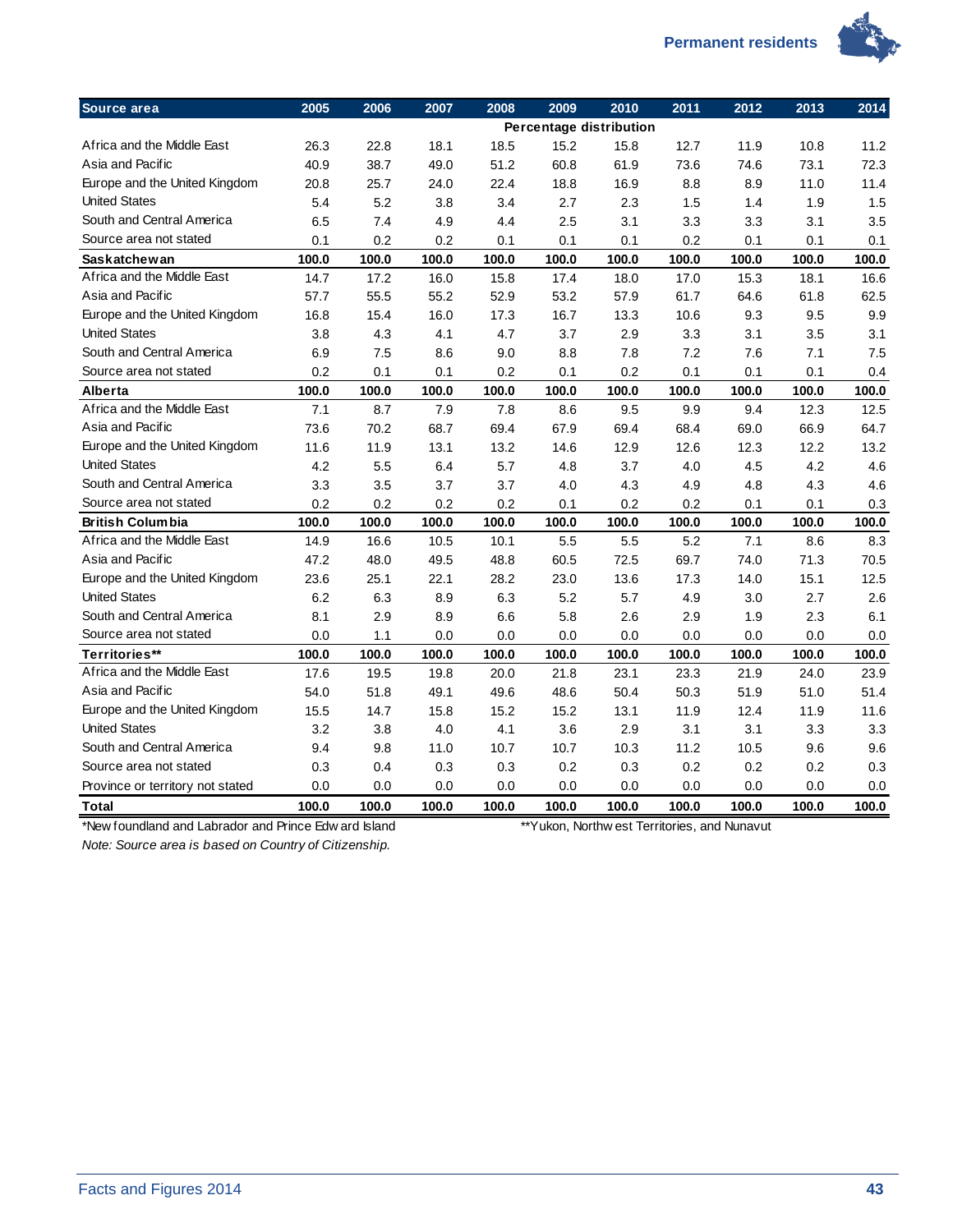#### **Immigration overview**



#### <span id="page-47-0"></span>*Canada – Permanent residents by province or territory and source area, 2014*

■Africa and the Middle East ■Asia and Pacific ■Europe and the United Kingdom ■United States ■South and Central America

\*Newfoundland and Labrador and Prince Edward Island \*\*Yukon, Northwest Territories , and Nunavut

<span id="page-47-1"></span>

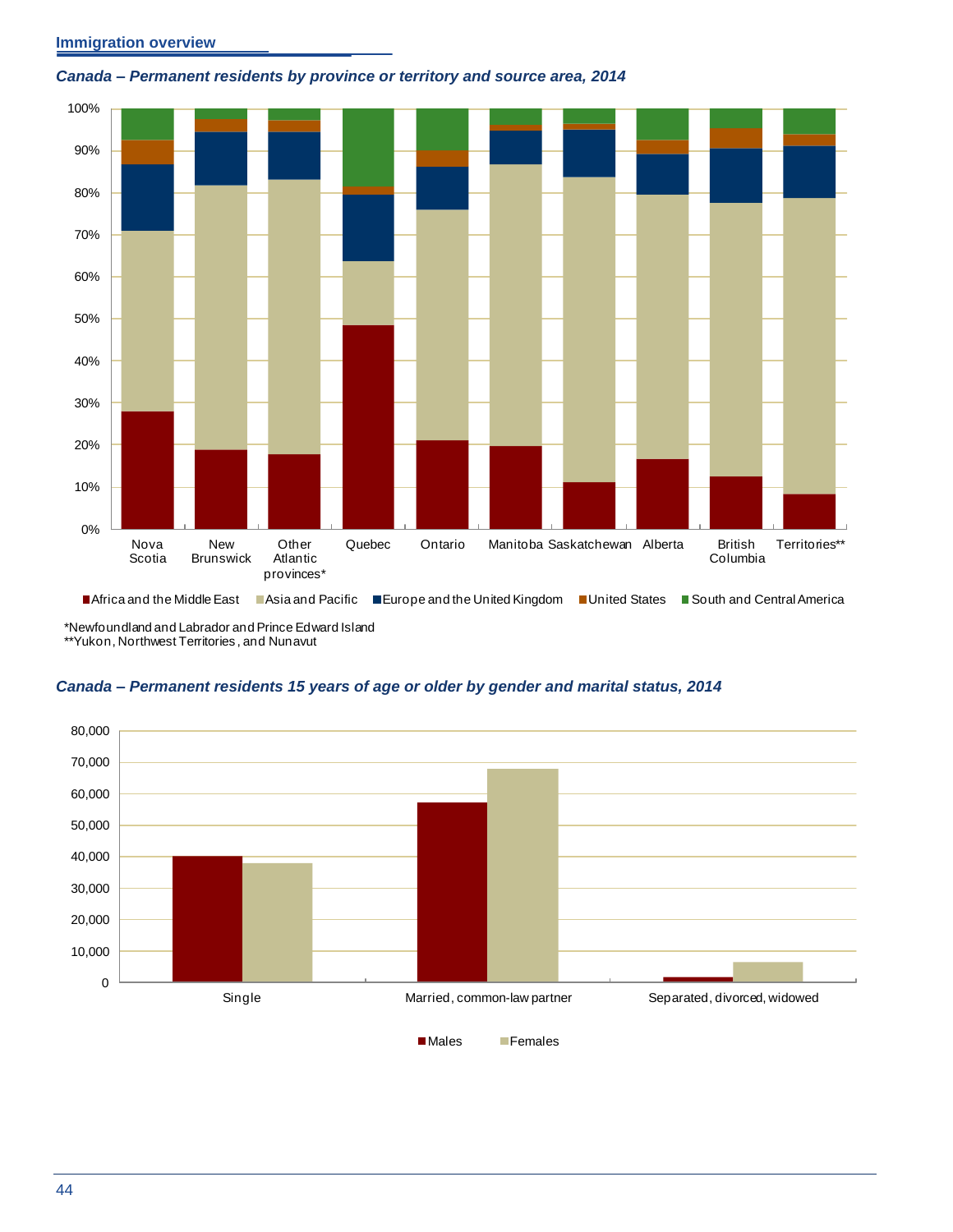



# <span id="page-48-0"></span>**Canada – Permanent residents 15 years of age or older by gender and marital status**

| <b>Marital status</b>        | 2005    | 2006    | 2007    | 2008    | 2009          | 2010    | 2011    | 2012    | 2013    | 2014    |
|------------------------------|---------|---------|---------|---------|---------------|---------|---------|---------|---------|---------|
|                              |         |         |         |         | <b>Number</b> |         |         |         |         |         |
| Single                       | 33,030  | 32,681  | 29,876  | 29,840  | 31,281        | 33,815  | 30,663  | 33,614  | 34,842  | 40,117  |
| Married, common-law partner  | 63,449  | 61,049  | 57,693  | 61,330  | 63,138        | 70,144  | 62,227  | 64,134  | 63,184  | 57,297  |
| Separated, divorced, widowed | 1,602   | 1,671   | 1,557   | 1,387   | 1,485         | 1,567   | 1,479   | 1,677   | 1,936   | 1,718   |
| Marital status not stated    | 3       | 26      | 5       | 4       | 5             | 2       | 15      | 11      | 14      | 16      |
| <b>Males</b>                 | 98,084  | 95,427  | 89,131  | 92,561  | 95,909        | 105,528 | 94,384  | 99,436  | 99,976  | 99,148  |
| Single                       | 24,401  | 24,052  | 22,877  | 25,172  | 26,475        | 28,452  | 26,002  | 26,860  | 30,252  | 38,067  |
| Married, common-law partner  | 76,799  | 74,667  | 70,929  | 73,617  | 73,479        | 79,937  | 69,994  | 72,591  | 71,618  | 67,982  |
| Separated, divorced, widowed | 5,363   | 6,147   | 5,528   | 5,599   | 6,011         | 6,105   | 5,490   | 6,861   | 8,767   | 6,656   |
| Marital status not stated    | 4       | 27      | 6       | 2       | 3             | 4       | 10      | 15      | 36      | 29      |
| <b>Females</b>               | 106,567 | 104,893 | 99,340  | 104,390 | 105,968       | 114,498 | 101,496 | 106,327 | 110,673 | 112,734 |
| Single                       | 57,431  | 56,733  | 52,753  | 55,012  | 57,756        | 62,267  | 56,665  | 60,474  | 65,094  | 78,184  |
| Married, common-law partner  | 140,248 | 135,716 | 128,622 | 134,947 | 136,617       | 150,081 | 132,221 | 136,725 | 134,802 | 125,279 |
| Separated, divorced, widowed | 6,965   | 7.818   | 7,085   | 6,986   | 7,496         | 7,672   | 6,969   | 8,538   | 10,703  | 8,374   |
| Marital status not stated    |         | 53      | 11      | 6       | 8             | 6       | 25      | 26      | 50      | 45      |
| Gender not stated            |         | 0       | 3       | 3       | 0             |         | 3       | 0       |         |         |
| Total                        | 204,652 | 200,320 | 188,474 | 196,954 | 201,877       | 220,027 | 195,883 | 205,763 | 210,650 | 211,883 |

| <b>Marital status</b>         | 2005  | 2006  | 2007  | 2008  | 2009  | 2010                    | 2011  | 2012  | 2013  | 2014  |
|-------------------------------|-------|-------|-------|-------|-------|-------------------------|-------|-------|-------|-------|
|                               |       |       |       |       |       | Percentage distribution |       |       |       |       |
| Single                        | 33.7  | 34.2  | 33.5  | 32.2  | 32.6  | 32.0                    | 32.5  | 33.8  | 34.9  | 40.5  |
| Married, common-law partner   | 64.7  | 64.0  | 64.7  | 66.3  | 65.8  | 66.5                    | 65.9  | 64.5  | 63.2  | 57.8  |
| Separated, divorced, widowed  | 1.6   | 1.8   | 1.7   | 1.5   | 1.5   | 1.5                     | 1.6   | 1.7   | 1.9   | 1.7   |
| Marital status not stated     | 0.0   | 0.0   | 0.0   | 0.0   | 0.0   | 0.0                     | 0.0   | 0.0   | 0.0   | 0.0   |
| <b>Males</b>                  | 100.0 | 100.0 | 100.0 | 100.0 | 100.0 | 100.0                   | 100.0 | 100.0 | 100.0 | 100.0 |
| Single                        | 22.9  | 22.9  | 23.0  | 24.1  | 25.0  | 24.8                    | 25.6  | 25.3  | 27.3  | 33.8  |
| Married, common-law partner   | 72.1  | 71.2  | 71.4  | 70.5  | 69.3  | 69.8                    | 69.0  | 68.3  | 64.7  | 60.3  |
| Separated, divorced, widow ed | 5.0   | 5.9   | 5.6   | 5.4   | 5.7   | 5.3                     | 5.4   | 6.5   | 7.9   | 5.9   |
| Marital status not stated     | 0.0   | 0.0   | 0.0   | 0.0   | 0.0   | 0.0                     | 0.0   | 0.0   | 0.0   | 0.0   |
| <b>Females</b>                | 100.0 | 100.0 | 100.0 | 100.0 | 100.0 | 100.0                   | 100.0 | 100.0 | 100.0 | 100.0 |
| Single                        | 28.1  | 28.3  | 28.0  | 27.9  | 28.6  | 28.3                    | 28.9  | 29.4  | 30.9  | 36.9  |
| Married, common-law partner   | 68.5  | 67.7  | 68.2  | 68.5  | 67.7  | 68.2                    | 67.5  | 66.4  | 64.0  | 59.1  |
| Separated, divorced, widowed  | 3.4   | 3.9   | 3.8   | 3.5   | 3.7   | 3.5                     | 3.6   | 4.1   | 5.1   | 4.0   |
| Marital status not stated     | 0.0   | 0.0   | 0.0   | 0.0   | 0.0   | 0.0                     | 0.0   | 0.0   | 0.0   | 0.0   |
| Gender not stated             | 0.0   | 0.0   | 0.0   | 0.0   | 0.0   | 0.0                     | 0.0   | 0.0   | 0.0   | 0.0   |
| Total                         | 100.0 | 100.0 | 100.0 | 100.0 | 100.0 | 100.0                   | 100.0 | 100.0 | 100.0 | 100.0 |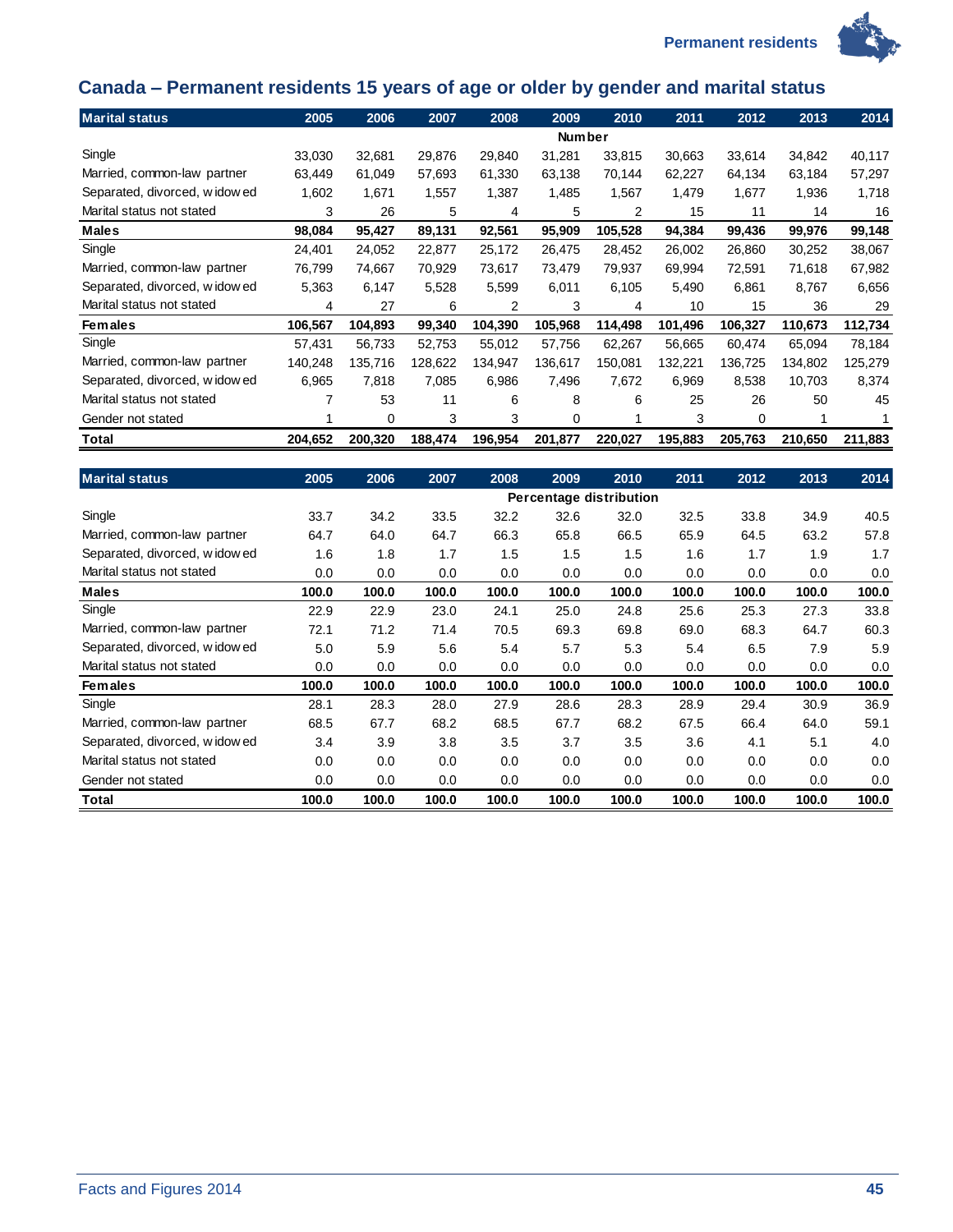## <span id="page-49-0"></span>**Canada – Permanent residents by category and language ability**

| <b>Language ability</b>      | 2005           | 2006           | 2007        | 2008           | 2009          | 2010           | 2011        | 2012        | 2013        | 2014    |
|------------------------------|----------------|----------------|-------------|----------------|---------------|----------------|-------------|-------------|-------------|---------|
|                              |                |                |             |                | <b>Number</b> |                |             |             |             |         |
| English                      | 33,399         | 35,637         | 35,857      | 37,692         | 37,800        | 34,560         | 35,220      | 31,984      | 33,136      | 31,160  |
| French                       | 2,535          | 2,904          | 2,639       | 3,002          | 2,865         | 4,358          | 4,208       | 3,310       | 3,931       | 3,882   |
| Both French and English      | 2,514          | 2,727          | 2,908       | 2,994          | 3,093         | 2,866          | 2,754       | 2,496       | 3,173       | 3,066   |
| Neither                      | 24,926         | 29,248         | 24,838      | 21,896         | 21,450        | 18,442         | 14,273      | 27,222      | 41,603      | 28,553  |
| Family class                 | 63,374         | 70,516         | 66,242      | 65,584         | 65,208        | 60,226         | 56,455      | 65,012      | 81,843      | 66,661  |
| English                      | 36,215         | 34,650         | 33,200      | 39,334         | 39,439        | 49,159         | 40,682      | 43,306      | 42,724      | 56,815  |
| French                       | 2,493          | 2,598          | 2,721       | 2,757          | 3,111         | 3,817          | 3,570       | 3,982       | 3,543       | 3,221   |
| Both French and English      | 12,367         | 12,425         | 13,510      | 13,904         | 16,172        | 16,645         | 14,336      | 14,778      | 12,518      | 12,731  |
| Neither                      | 10,543         | 6,049          | 4,391       | 5,308          | 5,282         | 6,938          | 5,768       | 6,191       | 5,974       | 5,340   |
| Economic immigrants - p.a.*  | 61,618         | 55,722         | 53,822      | 61,303         | 64,004        | 76,559         | 64,356      | 68,257      | 64,759      | 78,107  |
| English                      | 38,386         | 37,966         | 36,061      | 44,759         | 46,470        | 57,814         | 46,877      | 51,123      | 45,624      | 52,899  |
| French                       | 3.602          | 3,609          | 3,926       | 4,381          | 5,184         | 5,528          | 5,238       | 5,984       | 5,075       | 4,596   |
| Both French and English      | 6,143          | 5,883          | 6,308       | 6,688          | 7,523         | 8,271          | 7,120       | 7,002       | 5,341       | 5,656   |
| <b>Neither</b>               | 46,563         | 35,072         | 31,127      | 31,938         | 30,309        | 38,743         | 32,524      | 28,427      | 27,356      | 23,830  |
| Language ability not stated  | 0              | $\mathbf 0$    | $\mathbf 0$ | 0              | $\mathbf 0$   | $\mathbf 0$    | 0           | $\Omega$    | $\mathbf 0$ | 1       |
| Economic immigrants - s.d.** | 94,694         | 82,530         | 77,422      | 87,766         | 89,486        | 110,356        | 91,759      | 92,536      | 83,396      | 86,982  |
| English                      | 19,790         | 16,968         | 13,123      | 9,480          | 10,329        | 11,605         | 14,956      | 10,859      | 9,918       | 8,230   |
| French                       | 2,705          | 2,634          | 2,495       | 1,695          | 1,626         | 2,114          | 2,506       | 2,525       | 2,026       | 1,509   |
| Both French and English      | 1,622          | 883            | 730         | 609            | 752           | 889            | 1,495       | 1,207       | 892         | 924     |
| Neither                      | 11,658         | 12,014         | 11,606      | 10,075         | 10,142        | 10,089         | 8,916       | 8,488       | 10,995      | 12,623  |
| <b>Refugees</b>              | 35,775         | 32,499         | 27,954      | 21,859         | 22,849        | 24,697         | 27,873      | 23,079      | 23,831      | 23,286  |
| English                      | 5,248          | 7,903          | 8,967       | 8,784          | 8,865         | 7,203          | 6,812       | 7,261       | 3,876       | 3,420   |
| French                       | 731            | 817            | 1,042       | 857            | 910           | 1,021          | 902         | 863         | 612         | 523     |
| Both French and English      | 364            | 738            | 649         | 430            | 392           | 278            | 268         | 313         | 208         | 251     |
| <b>Neither</b>               | 436            | 913            | 654         | 659            | 455           | 340            | 319         | 577         | 498         | 1,173   |
| Other immigrants             | 6,779          | 10,371         | 11,312      | 10,730         | 10,622        | 8,842          | 8,301       | 9,014       | 5,194       | 5,367   |
| English                      | 133,038        | 133,124        | 127,208     | 140,049        | 142,903       | 160,341        | 144,547     | 144,533     | 135,278     | 152,524 |
| French                       | 12,066         | 12,562         | 12,823      | 12,692         | 13,696        | 16,838         | 16,424      | 16,664      | 15,187      | 13,731  |
| Both French and English      | 23,010         | 22,656         | 24,105      | 24,625         | 27,932        | 28,949         | 25,973      | 25,796      | 22,132      | 22,628  |
| <b>Neither</b>               | 94,126         | 83,296         | 72,616      | 69,876         | 67,638        | 74,552         | 61,800      | 70,905      | 86,426      | 71,519  |
| Language ability not stated  | 0              | $\mathbf 0$    | 0           | 0              | $\mathbf 0$   | 0              | $\mathbf 0$ | $\mathbf 0$ | 0           | 1       |
| Category not stated          | $\overline{2}$ | $\overline{2}$ | 1           | $\overline{2}$ | 1             | $\overline{7}$ | 3           | 5           | $\Omega$    | 1       |
| <b>Total</b>                 | 262,242        | 251,640        | 236,753     | 247,244        | 252,170       | 280,687        | 248,747     | 257,903     | 259,023     | 260,404 |

\*Principal applicants \*\*Spouses and dependants

#### <span id="page-49-1"></span>*Canada – Permanent residents by category and language ability, 2014 (showing percentage distribution)*

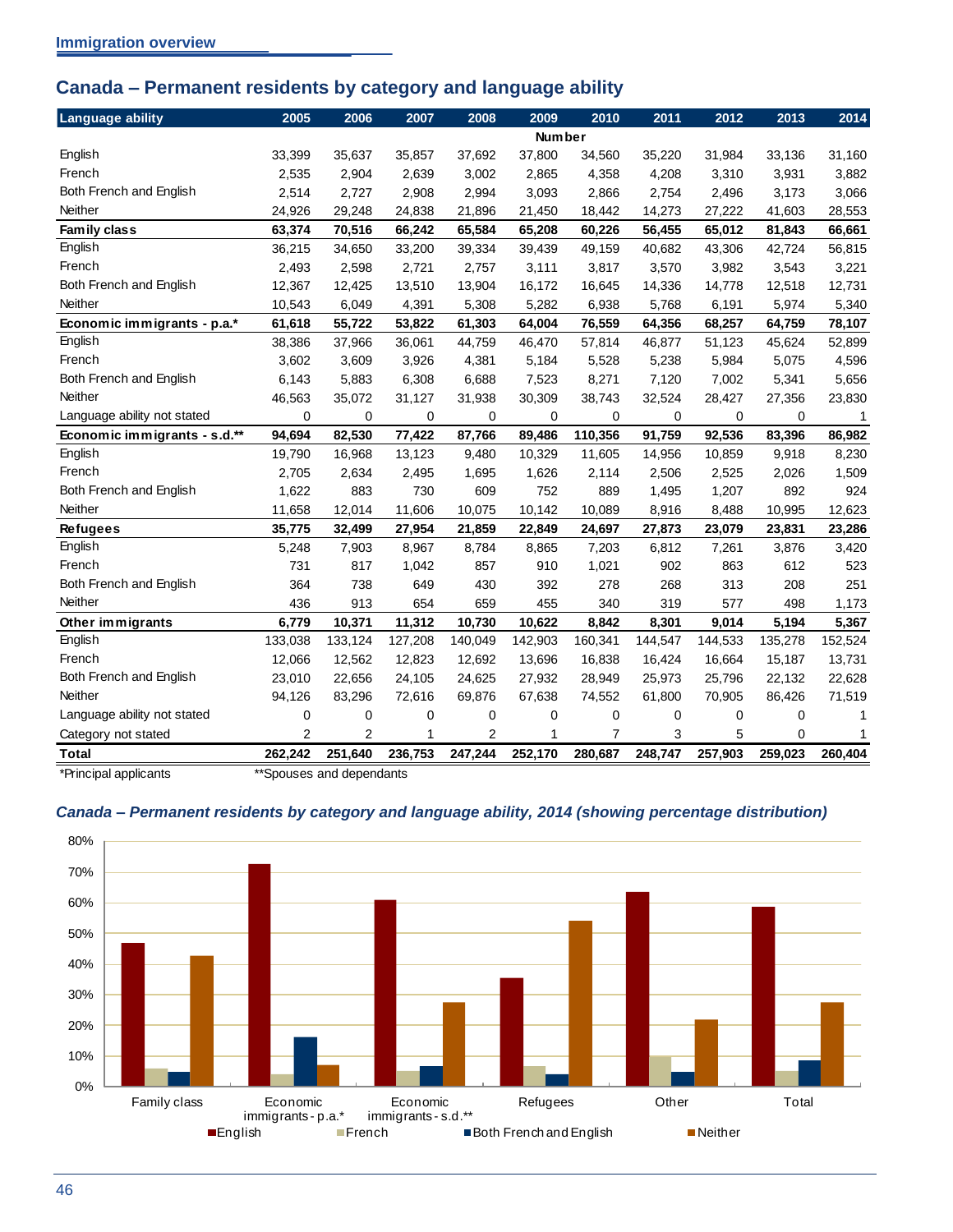

| <b>Language ability</b>      | 2005  | 2006  | 2007  | 2008  | 2009  | 2010                    | 2011  | 2012  | 2013  | 2014  |
|------------------------------|-------|-------|-------|-------|-------|-------------------------|-------|-------|-------|-------|
|                              |       |       |       |       |       | Percentage distribution |       |       |       |       |
| English                      | 52.7  | 50.5  | 54.1  | 57.5  | 58.0  | 57.4                    | 62.4  | 49.2  | 40.5  | 46.7  |
| French                       | 4.0   | 4.1   | 4.0   | 4.6   | 4.4   | 7.2                     | 7.5   | 5.1   | 4.8   | 5.8   |
| Both French and English      | 4.0   | 3.9   | 4.4   | 4.6   | 4.7   | 4.8                     | 4.9   | 3.8   | 3.9   | 4.6   |
| Neither                      | 39.3  | 41.5  | 37.5  | 33.4  | 32.9  | 30.6                    | 25.3  | 41.9  | 50.8  | 42.8  |
| Family class                 | 100.0 | 100.0 | 100.0 | 100.0 | 100.0 | 100.0                   | 100.0 | 100.0 | 100.0 | 100.0 |
| English                      | 58.8  | 62.2  | 61.7  | 64.2  | 61.6  | 64.2                    | 63.2  | 63.4  | 66.0  | 72.7  |
| French                       | 4.0   | 4.7   | 5.1   | 4.5   | 4.9   | 5.0                     | 5.5   | 5.8   | 5.5   | 4.1   |
| Both French and English      | 20.1  | 22.3  | 25.1  | 22.7  | 25.3  | 21.7                    | 22.3  | 21.7  | 19.3  | 16.3  |
| Neither                      | 17.1  | 10.9  | 8.2   | 8.7   | 8.3   | 9.1                     | 9.0   | 9.1   | 9.2   | 6.8   |
| Economic immigrants - p.a.*  | 100.0 | 100.0 | 100.0 | 100.0 | 100.0 | 100.0                   | 100.0 | 100.0 | 100.0 | 100.0 |
| English                      | 40.5  | 46.0  | 46.6  | 51.0  | 51.9  | 52.4                    | 51.1  | 55.2  | 54.7  | 60.8  |
| French                       | 3.8   | 4.4   | 5.1   | 5.0   | 5.8   | 5.0                     | 5.7   | 6.5   | 6.1   | 5.3   |
| Both French and English      | 6.5   | 7.1   | 8.1   | 7.6   | 8.4   | 7.5                     | 7.8   | 7.6   | 6.4   | 6.5   |
| Neither                      | 49.2  | 42.5  | 40.2  | 36.4  | 33.9  | 35.1                    | 35.4  | 30.7  | 32.8  | 27.4  |
| Language ability not stated  | 0.0   | 0.0   | 0.0   | 0.0   | 0.0   | 0.0                     | 0.0   | 0.0   | 0.0   | 0.0   |
| Economic immigrants - s.d.** | 100.0 | 100.0 | 100.0 | 100.0 | 100.0 | 100.0                   | 100.0 | 100.0 | 100.0 | 100.0 |
| English                      | 55.3  | 52.2  | 46.9  | 43.4  | 45.2  | 47.0                    | 53.7  | 47.1  | 41.6  | 35.3  |
| French                       | 7.6   | 8.1   | 8.9   | 7.8   | 7.1   | 8.6                     | 9.0   | 10.9  | 8.5   | 6.5   |
| Both French and English      | 4.5   | 2.7   | 2.6   | 2.8   | 3.3   | 3.6                     | 5.4   | 5.2   | 3.7   | 4.0   |
| Neither                      | 32.6  | 37.0  | 41.5  | 46.1  | 44.4  | 40.9                    | 32.0  | 36.8  | 46.1  | 54.2  |
| <b>Refugees</b>              | 100.0 | 100.0 | 100.0 | 100.0 | 100.0 | 100.0                   | 100.0 | 100.0 | 100.0 | 100.0 |
| English                      | 77.4  | 76.2  | 79.3  | 81.9  | 83.5  | 81.5                    | 82.1  | 80.6  | 74.6  | 63.7  |
| French                       | 10.8  | 7.9   | 9.2   | 8.0   | 8.6   | 11.5                    | 10.9  | 9.6   | 11.8  | 9.7   |
| Both French and English      | 5.4   | 7.1   | 5.7   | 4.0   | 3.7   | 3.1                     | 3.2   | 3.5   | 4.0   | 4.7   |
| Neither                      | 6.4   | 8.8   | 5.8   | 6.1   | 4.3   | 3.8                     | 3.8   | 6.4   | 9.6   | 21.9  |
| Other immigrants             | 100.0 | 100.0 | 100.0 | 100.0 | 100.0 | 100.0                   | 100.0 | 100.0 | 100.0 | 100.0 |
| English                      | 50.7  | 52.9  | 53.7  | 56.6  | 56.7  | 57.1                    | 58.1  | 56.0  | 52.2  | 58.6  |
| French                       | 4.6   | 5.0   | 5.4   | 5.1   | 5.4   | 6.0                     | 6.6   | 6.5   | 5.9   | 5.3   |
| Both French and English      | 8.8   | 9.0   | 10.2  | 10.0  | 11.1  | 10.3                    | 10.4  | 10.0  | 8.5   | 8.7   |
| Neither                      | 35.9  | 33.1  | 30.7  | 28.3  | 26.8  | 26.6                    | 24.8  | 27.5  | 33.4  | 27.5  |
| Language ability not stated  | 0.0   | 0.0   | 0.0   | 0.0   | 0.0   | 0.0                     | 0.0   | 0.0   | 0.0   | 0.0   |
| Category not stated          | 0.0   | 0.0   | 0.0   | 0.0   | 0.0   | 0.0                     | 0.0   | 0.0   | 0.0   | 0.0   |
| <b>Total</b>                 | 100.0 | 100.0 | 100.0 | 100.0 | 100.0 | 100.0                   | 100.0 | 100.0 | 100.0 | 100.0 |

\*Principal applicants \*\*\*\*\*\*\*\* Spouses and dependants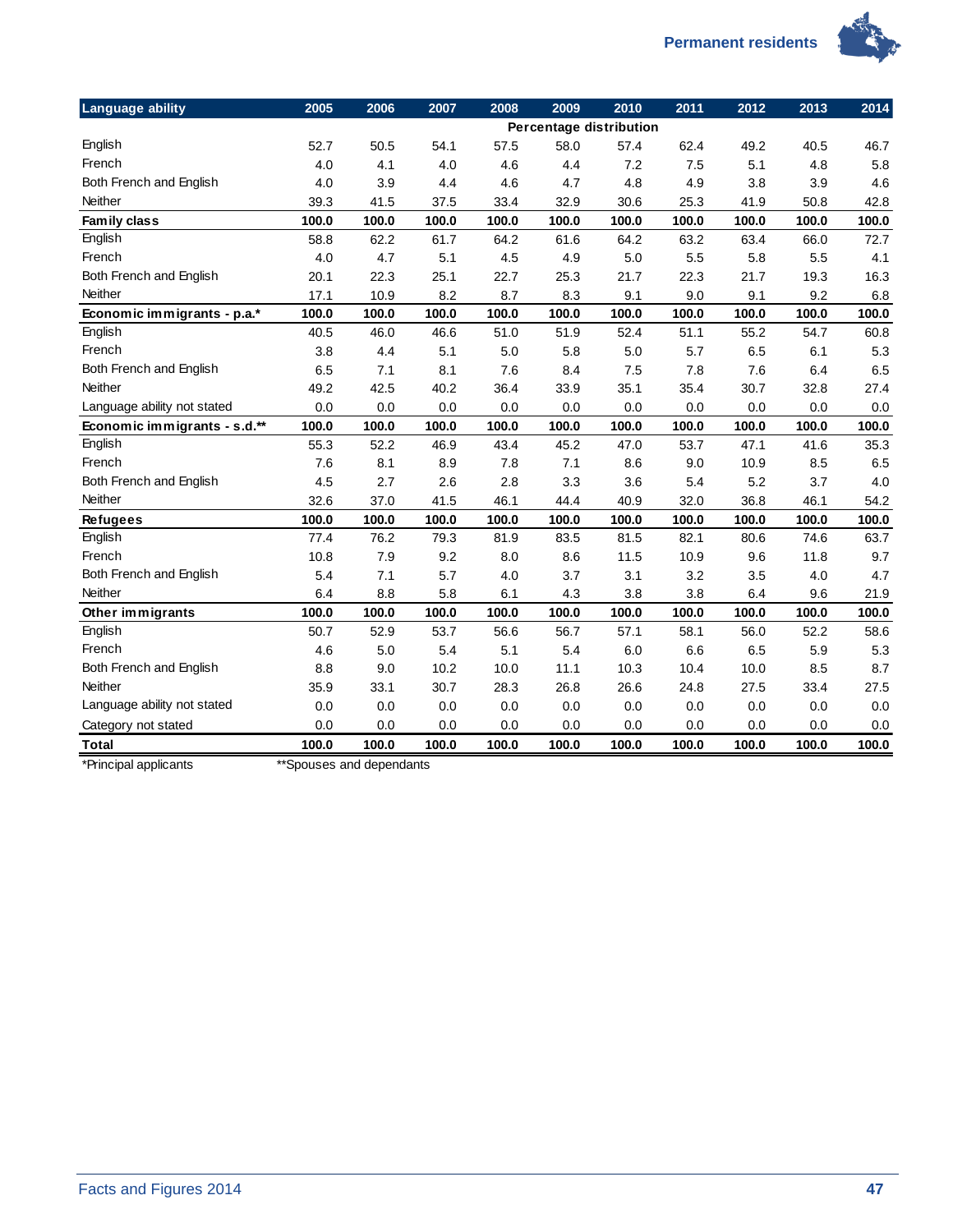# <span id="page-51-0"></span>**Canada – Permanent residents by top languages reported as mother tongue**

| <b>Mother Tongue</b>   | 2005    | 2006    | 2007    | 2008    | 2009          | 2010    | 2011    | 2012    | 2013    | 2014    |
|------------------------|---------|---------|---------|---------|---------------|---------|---------|---------|---------|---------|
|                        |         |         |         |         | <b>Number</b> |         |         |         |         |         |
| Tagalog                | 16,332  | 16,099  | 16,540  | 20,835  | 25,282        | 34,622  | 32,707  | 29,961  | 24,891  | 32,724  |
| English                | 22,906  | 24,884  | 26,614  | 28,750  | 27,534        | 25,924  | 22,843  | 30,249  | 24,557  | 26,096  |
| Punjabi                | 17,037  | 17,714  | 14,281  | 14,314  | 15,682        | 16,855  | 12,800  | 14,324  | 16,486  | 17,401  |
| Chinese                | 5,743   | 6,114   | 5,230   | 5,694   | 5,770         | 4,497   | 4,939   | 11,156  | 16,754  | 15,856  |
| Spanish                | 17,106  | 17,059  | 16,913  | 16,292  | 16,306        | 16,344  | 15,115  | 14,192  | 14,164  | 14,094  |
| Arabic                 | 19,515  | 20,008  | 18,996  | 21,925  | 24,351        | 29,384  | 24,968  | 17,782  | 15,004  | 12,822  |
| Farsi                  | 4,937   | 6,117   | 5,838   | 5,459   | 5,269         | 5,669   | 5,873   | 5,430   | 7,950   | 10,207  |
| French                 | 7,476   | 7,429   | 8,304   | 8,332   | 9,275         | 9,967   | 8,794   | 13,055  | 11,852  | 10,078  |
| Urdu                   | 12,798  | 11,231  | 8,896   | 7,899   | 6,456         | 6,226   | 6,560   | 8,883   | 11,130  | 8,447   |
| Mandarin               | 37,321  | 28,049  | 23,207  | 26,085  | 25,137        | 28,208  | 24,869  | 21,100  | 15,723  | 8,266   |
| Persian                | 1,453   | 1,565   | 1,442   | 1,271   | 1,374         | 1,994   | 1,834   | 2,160   | 3,343   | 6,391   |
| Hindi                  | 6,017   | 5,220   | 4,604   | 4,615   | 4,983         | 5,641   | 4,784   | 4,915   | 5,125   | 6,388   |
| Gujarati               | 7,363   | 5,615   | 5,183   | 4,193   | 3,562         | 3,872   | 3,199   | 3,988   | 4,610   | 4,865   |
| Russian                | 8,637   | 7,299   | 7,293   | 6,697   | 7,268         | 6,940   | 5,442   | 5,041   | 5,805   | 4,849   |
| Korean                 | 5,905   | 6,295   | 5,983   | 7,378   | 5,930         | 5,615   | 4,671   | 5,293   | 4,525   | 4,464   |
| Tamil                  | 5,318   | 5,237   | 4,292   | 4,491   | 4,443         | 4,716   | 3,761   | 3,429   | 2,999   | 4,064   |
| Malayalam              | 1,316   | 1,358   | 1,099   | 1,256   | 1,440         | 2,725   | 2,396   | 2,949   | 2,905   | 2,889   |
| Bengali                | 4,656   | 4,411   | 3,271   | 3,370   | 2,499         | 5,126   | 2,997   | 2,859   | 4,106   | 2,712   |
| Vietnamese             | 1,872   | 3,062   | 2,540   | 1,916   | 2,201         | 1,967   | 1,733   | 1,698   | 2,100   | 2,540   |
| Cantonese              | 5,452   | 4,677   | 3,977   | 3,434   | 2,936         | 2,630   | 2,231   | 2,905   | 3,477   | 2,313   |
| Telugu                 | 1,590   | 1,311   | 1,052   | 1,016   | 946           | 1,103   | 1,251   | 1,185   | 1,127   | 2,016   |
| Creole Haiti           |         |         |         |         |               |         | 126     | 2,084   | 1,963   | 1,992   |
| llocano                |         |         |         |         |               |         | 36      | 291     | 788     | 1,956   |
| Romanian               | 5,261   | 4,877   | 4,494   | 3,536   | 3,096         | 3,332   | 2,716   | 2,404   | 2,019   | 1,890   |
| Ukrainian              | 1,463   | 1,220   | 1,379   | 1,351   | 1,584         | 2,261   | 1,699   | 1,410   | 1,789   | 1,862   |
| Top 25 languages       | 225,766 | 214,816 | 199,638 | 211,245 | 214,105       | 239,209 | 210,548 | 214,081 | 208,405 | 207,182 |
| <b>Other languages</b> | 36,476  | 36,824  | 37,115  | 35,999  | 38,065        | 41,478  | 38,199  | 43,822  | 50,618  | 53,222  |
| <b>Total</b>           | 262,242 | 251,640 | 236,753 | 247,244 | 252,170       | 280,687 | 248,747 | 257,903 | 259,023 | 260,404 |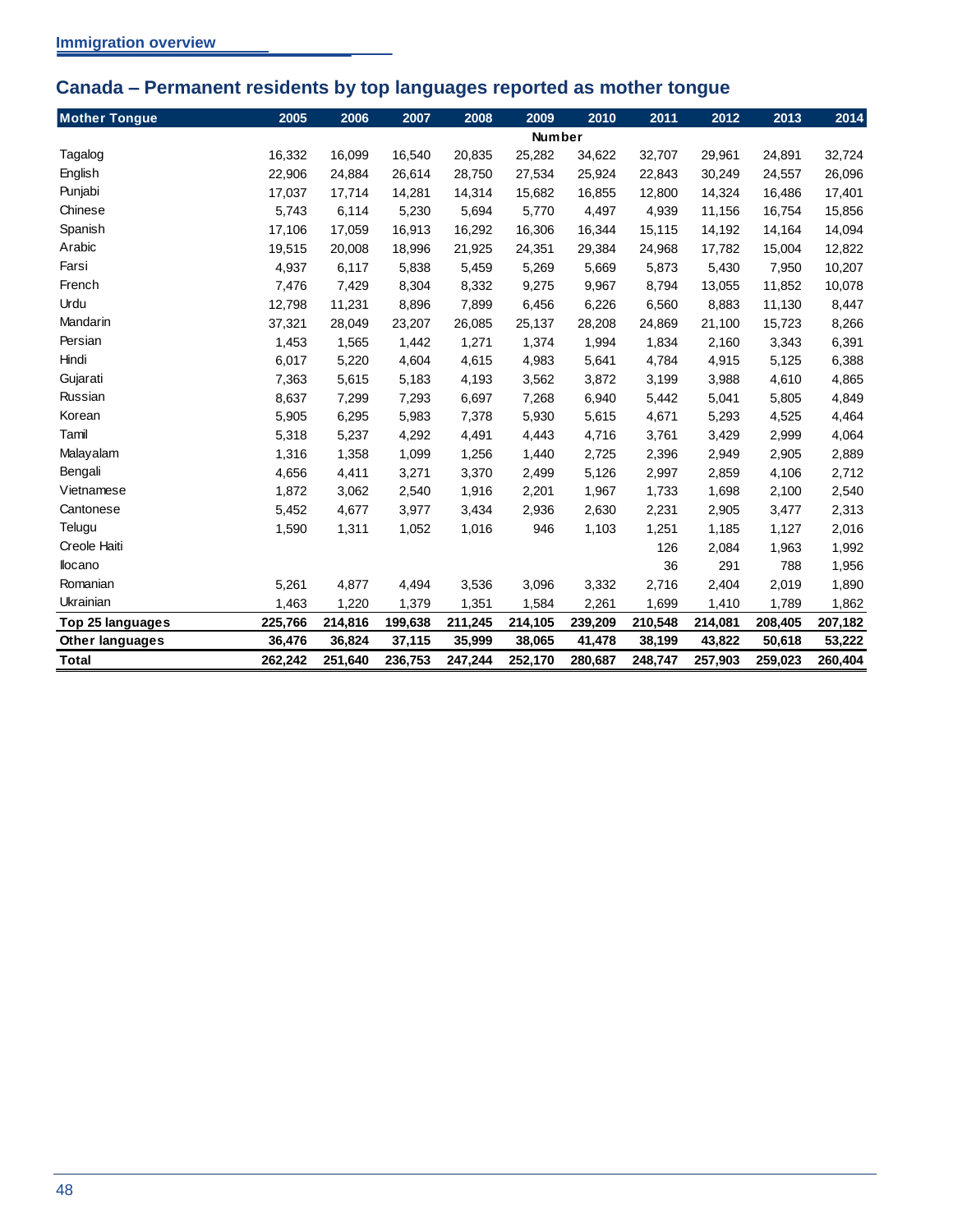



| <b>Mother Tongue</b>   | 2005  | 2006  | 2007  | 2008  | 2009  | 2010                    | 2011  | 2012  | 2013  | 2014  |
|------------------------|-------|-------|-------|-------|-------|-------------------------|-------|-------|-------|-------|
|                        |       |       |       |       |       | Percentage distribution |       |       |       |       |
| Tagalog                | 6.2   | 6.4   | 7.0   | 8.4   | 10.0  | 12.3                    | 13.1  | 11.6  | 9.6   | 12.6  |
| English                | 8.7   | 9.9   | 11.2  | 11.6  | 10.9  | 9.2                     | 9.2   | 11.7  | 9.5   | 10.0  |
| Punjabi                | 6.5   | 7.0   | 6.0   | 5.8   | 6.2   | 6.0                     | 5.1   | 5.6   | 6.4   | 6.7   |
| Chinese                | 2.2   | 2.4   | 2.2   | 2.3   | 2.3   | 1.6                     | 2.0   | 4.3   | 6.5   | 6.1   |
| Spanish                | 6.5   | 6.8   | 7.1   | 6.6   | 6.5   | 5.8                     | 6.1   | 5.5   | 5.5   | 5.4   |
| Arabic                 | 7.4   | 8.0   | 8.0   | 8.9   | 9.7   | 10.5                    | 10.0  | 6.9   | 5.8   | 4.9   |
| Farsi                  | 1.9   | 2.4   | 2.5   | 2.2   | 2.1   | 2.0                     | 2.4   | 2.1   | 3.1   | 3.9   |
| French                 | 2.9   | 3.0   | 3.5   | 3.4   | 3.7   | 3.6                     | 3.5   | 5.1   | 4.6   | 3.9   |
| Urdu                   | 4.9   | 4.5   | 3.8   | 3.2   | 2.6   | 2.2                     | 2.6   | 3.4   | 4.3   | 3.2   |
| Mandarin               | 14.2  | 11.1  | 9.8   | 10.6  | 10.0  | 10.0                    | 10.0  | 8.2   | 6.1   | 3.2   |
| Persian                | 0.6   | 0.6   | 0.6   | 0.5   | 0.5   | 0.7                     | 0.7   | 0.8   | 1.3   | 2.5   |
| Hindi                  | 2.3   | 2.1   | 1.9   | 1.9   | 2.0   | 2.0                     | 1.9   | 1.9   | 2.0   | 2.5   |
| Gujarati               | 2.8   | 2.2   | 2.2   | 1.7   | 1.4   | 1.4                     | 1.3   | 1.5   | 1.8   | 1.9   |
| Russian                | 3.3   | 2.9   | 3.1   | 2.7   | 2.9   | 2.5                     | 2.2   | 2.0   | 2.2   | 1.9   |
| Korean                 | 2.3   | 2.5   | 2.5   | 3.0   | 2.4   | 2.0                     | 1.9   | 2.1   | 1.7   | 1.7   |
| Tamil                  | 2.0   | 2.1   | 1.8   | 1.8   | 1.8   | 1.7                     | 1.5   | 1.3   | 1.2   | 1.6   |
| Malayalam              | 0.5   | 0.5   | 0.5   | 0.5   | 0.6   | 1.0                     | 1.0   | 1.1   | 1.1   | 1.1   |
| Bengali                | 1.8   | 1.8   | 1.4   | 1.4   | 1.0   | 1.8                     | 1.2   | 1.1   | 1.6   | 1.0   |
| Vietnamese             | 0.7   | 1.2   | 1.1   | 0.8   | 0.9   | 0.7                     | 0.7   | 0.7   | 0.8   | 1.0   |
| Cantonese              | 2.1   | 1.9   | 1.7   | 1.4   | 1.2   | 0.9                     | 0.9   | 1.1   | 1.3   | 0.9   |
| Telugu                 | 0.6   | 0.5   | 0.4   | 0.4   | 0.4   | 0.4                     | 0.5   | 0.5   | 0.4   | 0.8   |
| Creole Haiti           |       |       |       |       |       |                         | 0.1   | 0.8   | 0.8   | 0.8   |
| llocano                |       |       |       |       |       |                         | 0.0   | 0.1   | 0.3   | 0.8   |
| Romanian               | 2.0   | 1.9   | 1.9   | 1.4   | 1.2   | 1.2                     | 1.1   | 0.9   | 0.8   | 0.7   |
| Ukrainian              | 0.6   | 0.5   | 0.6   | 0.5   | 0.6   | 0.8                     | 0.7   | 0.5   | 0.7   | 0.7   |
| Top 25 languages       | 86.1  | 85.4  | 84.3  | 85.4  | 84.9  | 85.2                    | 84.6  | 83.0  | 80.5  | 79.6  |
| <b>Other languages</b> | 13.9  | 14.6  | 15.7  | 14.6  | 15.1  | 14.8                    | 15.4  | 17.0  | 19.5  | 20.4  |
| <b>Total</b>           | 100.0 | 100.0 | 100.0 | 100.0 | 100.0 | 100.0                   | 100.0 | 100.0 | 100.0 | 100.0 |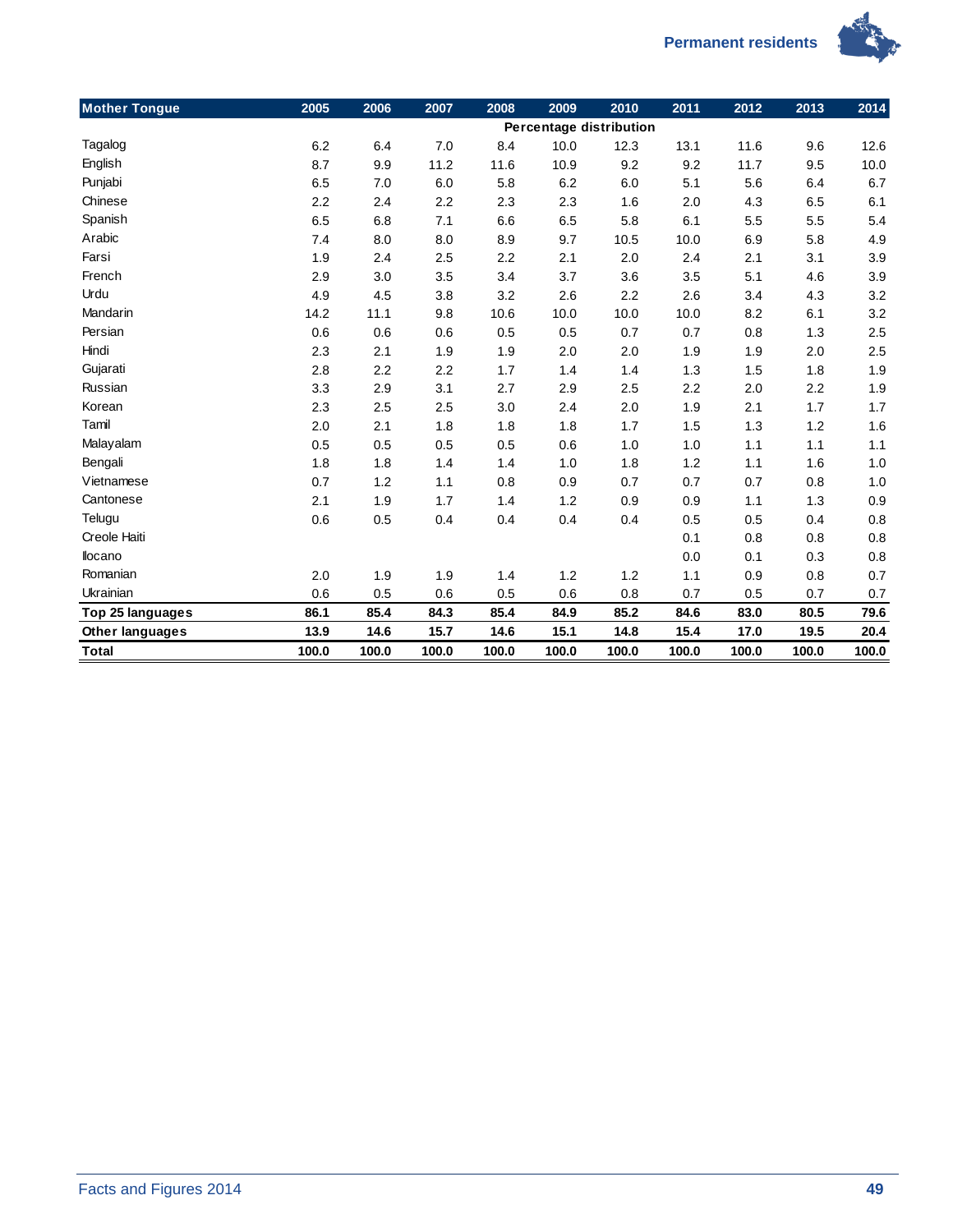# <span id="page-53-0"></span>**Canada – Permanent residents by labour market intention, occupation and skill level**

| <b>Occupational skill level</b>                                                    | 2005   | 2006   | 2007   | 2008   | 2009   | 2010   | 2011   | 2012   | 2013   | 2014   |
|------------------------------------------------------------------------------------|--------|--------|--------|--------|--------|--------|--------|--------|--------|--------|
|                                                                                    |        |        |        |        | Number |        |        |        |        |        |
| Senior management occupations                                                      | 651    | 729    | 973    | 1,478  | 1,543  | 1,697  | 1,226  | 980    | 664    | 558    |
| Management - administration, financial, business,                                  |        |        |        |        |        |        |        |        |        |        |
| communication                                                                      | 3,559  | 3,225  | 3,527  | 4,107  | 4,136  | 4,827  | 3,687  | 3,233  | 2,853  | 2,638  |
| Management - engineering, architecture, science,                                   |        |        |        |        |        |        |        |        |        |        |
| information systems                                                                | 514    | 534    | 619    | 812    | 879    | 2,096  | 2,015  | 1,583  | 1,708  | 1,407  |
| Management - health care                                                           | 50     | 71     | 83     | 96     | 88     | 171    | 161    | 105    | 150    | 84     |
| Management - public administration, education,                                     |        |        |        |        |        |        |        |        |        |        |
| social services, public protection                                                 | 177    | 192    | 194    | 280    | 287    | 293    | 252    | 241    | 165    | 128    |
| Management - art, culture, recreation and sport                                    | 45     | 49     | 59     | 78     | 72     | 69     | 57     | 72     | 53     | 71     |
| Management - corporate sales, retail and                                           |        |        |        |        |        |        |        |        |        |        |
| w holesale trade, food and accommodation,                                          |        |        |        |        |        |        |        |        |        |        |
| customer services                                                                  | 773    | 834    | 889    | 1,210  | 1,198  | 1,635  | 1,491  | 2,001  | 1,652  | 1,584  |
| Management - construction and facility operation,                                  |        |        |        |        |        |        |        |        |        |        |
| transportation                                                                     | 312    | 308    | 343    | 477    | 442    | 703    | 709    | 552    | 614    | 579    |
| Management - natural resources, fishing,                                           |        |        |        |        |        |        |        |        |        |        |
| agriculture, horticulture, aquaculture                                             | 275    | 214    | 234    | 315    | 451    | 426    | 783    | 711    | 350    | 231    |
| Management - manufacturing and utilities                                           | 185    | 228    | 236    | 281    | 292    | 276    | 202    | 187    | 168    | 183    |
| CIC Synthetic NOC codes                                                            | 2,328  | 2,184  | 1,664  | 2,336  | 2,564  | 3,078  | 3,026  | 2,872  | 2,164  | 2,182  |
| Level 0 - Managerial                                                               | 8,869  | 8,568  | 8,821  | 11,470 | 11,952 | 15,271 | 13,609 | 12,537 | 10,541 | 9,645  |
| Professional occupations in business and                                           |        |        |        |        |        |        |        |        |        |        |
| finance                                                                            | 4,572  | 3,703  | 3,519  | 3,712  | 3,765  | 4,427  | 4,278  | 4,983  | 4,453  | 3,981  |
| Professional occupations in natural and applied                                    |        |        |        |        |        |        |        |        |        |        |
| sciences                                                                           | 22,214 | 15,891 | 12,888 | 11,801 | 10,065 | 9,314  | 8,474  | 10,031 | 9,374  | 12,347 |
| Professional occupations in nursing                                                | 712    | 704    | 857    | 1,045  | 1,211  | 2,572  | 3,084  | 2,853  | 2,571  | 2,034  |
| Professional occupations in health (except                                         |        |        |        |        |        |        |        |        |        |        |
| nursing)                                                                           | 2,462  | 2,282  | 2,432  | 2,787  | 2,925  | 4,169  | 3,655  | 5,246  | 3,971  | 2,926  |
| Professional occupations in education services                                     | 4,086  | 5,072  | 5,256  | 6,117  | 6,021  | 8,649  | 6,372  | 5,370  | 4,965  | 4,019  |
| Professional occupations in law and social,                                        |        |        |        |        |        |        |        |        |        |        |
| community and government services                                                  | 2,526  | 2,185  | 2,216  | 2,333  | 2,228  | 2,158  | 2,114  | 3,241  | 2,529  | 2,184  |
| Professional occupations in art and culture                                        | 1,660  | 1,412  | 1,268  | 1,290  | 1,134  | 1,013  | 921    | 856    | 588    | 734    |
| Level A - Professional                                                             | 38,232 | 31,249 | 28,436 | 29,085 | 27,349 | 32,302 | 28,898 | 32,580 | 28,451 | 28,225 |
| Administrative and financial supervisors and                                       |        |        |        |        |        |        |        |        |        |        |
| administrative occupations                                                         | 2,707  | 2,470  | 2,669  | 3,078  | 3,314  | 3,144  | 2,607  | 2,788  | 2,344  | 3,038  |
| Finance, insurance and related business                                            |        |        |        |        |        |        |        |        |        |        |
| administrative occupations                                                         | 367    | 425    | 470    | 705    | 852    | 781    | 758    | 1,015  | 774    | 1,000  |
| Technical occupations related to natural and                                       |        |        | 3,700  |        |        |        |        |        |        |        |
| applied sciences                                                                   | 3,896  | 3,337  |        | 3,738  | 3,678  | 3,531  | 2,999  | 2,921  | 2,567  | 3,849  |
| Technical occupations in health                                                    | 1,236  | 960    | 939    | 829    | 770    | 900    | 909    | 1,418  | 957    | 1,155  |
| Paraprofessional occupations in legal, social,<br>community and education services | 539    | 621    | 672    | 725    | 708    | 681    | 711    | 889    | 648    | 822    |
|                                                                                    |        |        |        |        |        |        |        |        |        |        |
| Occupations in front-line public protection<br>services                            | 122    | 125    | 138    | 207    | 213    | 217    | 221    | 182    | 110    | 68     |
| Technical occupations in art, culture, recreation                                  |        |        |        |        |        |        |        |        |        |        |
| and sport                                                                          | 1,042  | 1,085  | 1,066  | 1,216  | 1,165  | 1,011  | 1,017  | 1,164  | 876    | 1,168  |
| Retail sales supervisors and specialized sales                                     |        |        |        |        |        |        |        |        |        |        |
| occupations                                                                        | 1,467  | 1,282  | 1,186  | 1,290  | 1,256  | 1,161  | 1,100  | 1,101  | 1,082  | 1,836  |
| Service supervisors and specialized service                                        |        |        |        |        |        |        |        |        |        |        |
| occupations                                                                        | 1,120  | 1,268  | 1,268  | 1,490  | 1,966  | 2,485  | 2,658  | 4,005  | 3,870  | 5,325  |
| Industrial, electrical and construction trades                                     | 1,657  | 1,739  | 1,818  | 2,209  | 2,670  | 3,044  | 2,738  | 2,815  | 2,400  | 2,804  |
| Maintenance and equipment operation trades                                         | 732    | 738    | 837    | 874    | 1,044  | 1,100  | 989    | 1,260  | 1,051  | 1,024  |
| Supervisors and technical occupations in natural                                   |        |        |        |        |        |        |        |        |        |        |
| resources, agriculture and related production                                      | 74     | 104    | 147    | 247    | 387    | 322    | 243    | 362    | 405    | 418    |
| Processing, manufacturing and utilities                                            |        |        |        |        |        |        |        |        |        |        |
| supervisors and central control operators                                          | 151    | 168    | 187    | 233    | 273    | 366    | 304    | 291    | 300    | 340    |
| Level B - Skilled and technical                                                    | 15,110 | 14,322 | 15,097 | 16,841 | 18,296 | 18,743 | 17,254 | 20,211 | 17,384 | 22,847 |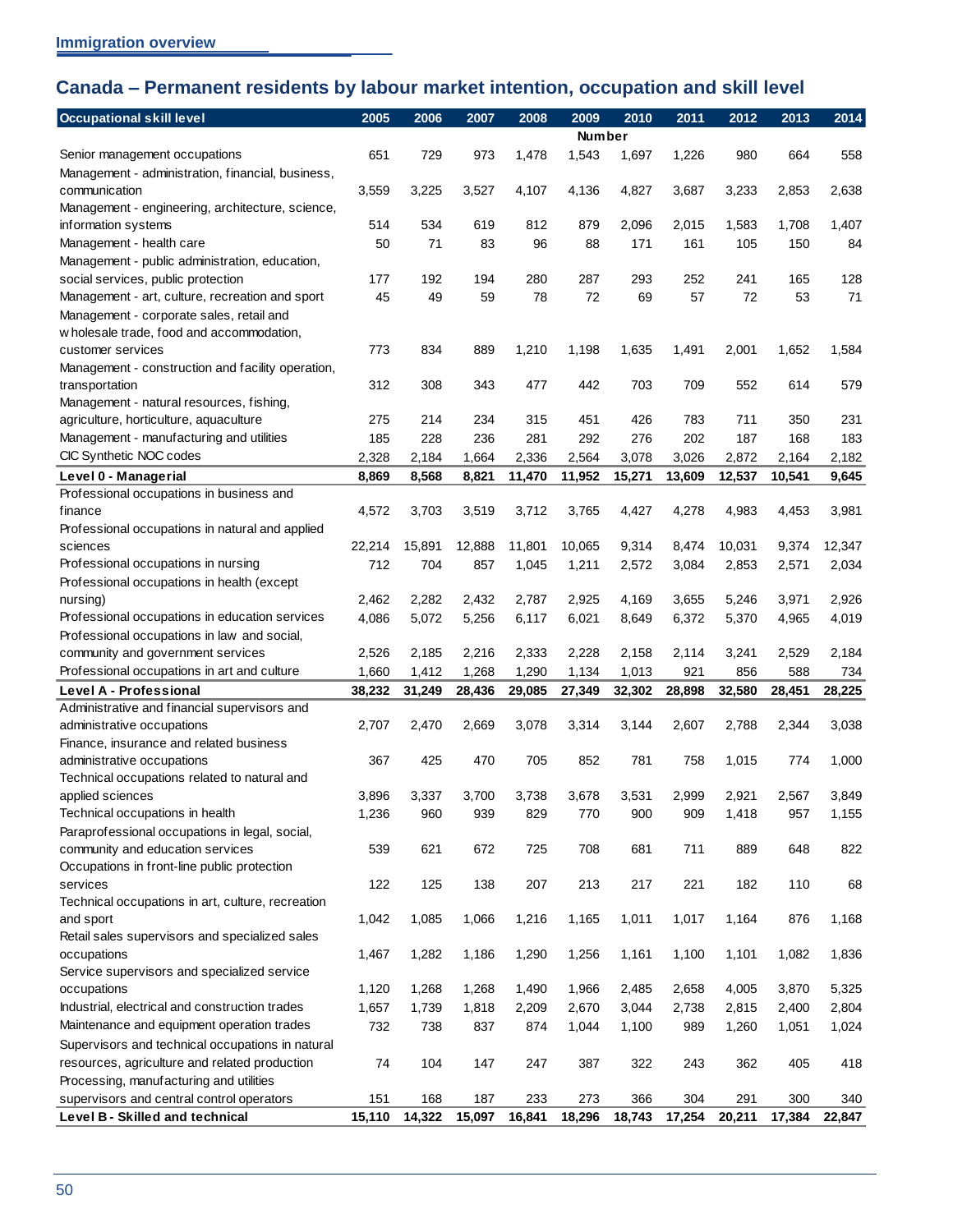

| <b>Occupational skill level</b>                  | 2005   | 2006   | 2007                                                                            | 2008   | 2009          | 2010   | 2011   | 2012   | 2013   | 2014    |
|--------------------------------------------------|--------|--------|---------------------------------------------------------------------------------|--------|---------------|--------|--------|--------|--------|---------|
|                                                  |        |        |                                                                                 |        | <b>Number</b> |        |        |        |        |         |
| Office support occupations                       | 888    | 897    | 1,106                                                                           | 1,177  | 1,410         | 1,485  | 1,492  | 1,578  | 1,197  | 985     |
| Distribution, tracking and scheduling co-        |        |        |                                                                                 |        |               |        |        |        |        |         |
| ordination occupations                           | 110    | 120    | 142                                                                             | 203    | 221           | 262    | 242    | 329    | 310    | 239     |
| Assisting occupations in support of health       |        |        |                                                                                 |        |               |        |        |        |        |         |
| services                                         | 204    | 208    | 225                                                                             | 289    | 303           | 361    | 433    | 379    | 331    | 312     |
| Care providers and educational, legal and public |        |        |                                                                                 |        |               |        |        |        |        |         |
| protection support occupations                   | 2,645  | 2,960  | 2,964                                                                           | 5,025  | 4,739         | 4,676  | 3,608  | 2,459  | 2,181  | 1,654   |
| Sales representatives and salespersons -         |        |        |                                                                                 |        |               |        |        |        |        |         |
| w holesale and retail trade                      | 733    | 652    | 659                                                                             | 712    | 806           | 815    | 787    | 892    | 702    | 558     |
| Service representatives and other customer and   |        |        |                                                                                 |        |               |        |        |        |        |         |
| personal services occupations                    | 970    | 808    | 886                                                                             | 983    | 1,149         | 1,406  | 1,600  | 1,754  | 1,403  | 1,157   |
| Other installers, repairers and servicers and    |        |        |                                                                                 |        |               |        |        |        |        |         |
| material handlers                                | 52     | 47     | 69                                                                              | 77     | 84            | 92     | 79     | 76     | 159    | 202     |
| Transport and heavy equipment operation and      |        |        |                                                                                 |        |               |        |        |        |        |         |
| related maintenance occupations                  | 350    | 452    | 551                                                                             | 721    | 918           | 824    | 861    | 780    | 692    | 653     |
| Workers in natural resources, agriculture and    |        |        |                                                                                 |        |               |        |        |        |        |         |
| related production                               | 140    | 106    | 104                                                                             | 102    | 67            | 94     | 165    | 263    | 191    | 122     |
| Processing and manufacturing machine             |        |        |                                                                                 |        |               |        |        |        |        |         |
| operators and related production w orkers        | 174    | 226    | 455                                                                             | 479    | 680           | 882    | 767    | 616    | 493    | 521     |
| Assemblers in manufacturing                      | 129    | 102    | 126                                                                             | 190    | 170           | 179    | 164    | 183    | 143    | 135     |
| Level C - Intermediate and clerical              | 6,395  | 6,578  | 7,287                                                                           | 9,958  | 10,547        | 11,076 | 10,198 | 9,309  | 7,802  | 6,538   |
| Sales support occupations                        | 153    | 103    | 92                                                                              | 121    | 118           | 119    | 197    | 346    | 315    | 250     |
| Service support and other service occupations,   |        |        |                                                                                 |        |               |        |        |        |        |         |
| n.e.c.                                           | 181    | 142    | 125                                                                             | 183    | 436           | 943    | 1,458  | 2,172  | 1,873  | 1,623   |
| Trades helpers, construction labourers and       |        |        |                                                                                 |        |               |        |        |        |        |         |
| related occupations                              | 299    | 231    | 199                                                                             | 251    | 213           | 231    | 187    | 189    | 111    | 61      |
| Harvesting, landscaping and natural resources    |        |        |                                                                                 |        |               |        |        |        |        |         |
| labourers                                        | 16     | 5      | 7                                                                               | 9      | 10            | 10     | 9      | 18     | 26     | 14      |
| Labourers in processing, manufacturing and       |        |        |                                                                                 |        |               |        |        |        |        |         |
| utilities                                        | 100    | 54     | 192                                                                             | 151    | 272           | 418    | 653    | 577    | 235    | 155     |
| Level D - Elemental and labourers                | 749    | 535    | 615                                                                             | 715    | 1,049         | 1,721  | 2,504  | 3,302  | 2,560  | 2,103   |
| Occupational skill level identified              | 69,355 | 61,252 | 60,256                                                                          | 68,069 | 69,193        | 79,113 | 72,463 | 77,939 | 66,738 | 69,358  |
| New workers - 15 years of age or older           | 67,776 | 67,848 | 63,515                                                                          | 61,277 | 64,299        | 71,032 | 62,651 | 67,539 | 77,759 | 90,707  |
| Industrial Codes - 15 years of age or older      | 507    | 468    | 270                                                                             | 117    | 215           | 111    | 154    | 124    | 56     | 159     |
| Intending to work                                |        |        | 137,638 129,568 124,041 129,463 133,707 150,256 135,268 145,602 144,553         |        |               |        |        |        |        | 160,224 |
| Children under 15 years of age                   | 57,567 | 51,297 | 48,260                                                                          | 50,263 | 50,277        | 60,623 | 52,813 | 51,980 | 48,259 | 48,440  |
| Students 15 years of age or older                | 27,428 | 27,618 | 24,684                                                                          | 25,745 | 26,163        | 27,201 | 24,927 | 24,598 | 22,418 | 22,860  |
| Retirees 15 years of age or older                | 3,599  | 6,421  | 6,382                                                                           | 6,977  | 7,796         | 7,237  | 6,976  | 11,962 | 26,834 | 14,316  |
| Other non-w orkers 15 years of age or older      | 35,855 | 36,498 | 33,290                                                                          | 34,746 | 34,154        | 35,243 | 28,682 | 23,657 | 16,891 | 14,542  |
| Not intending to work                            |        |        | 124,449 121,834 112,616 117,731 118,390 130,304 113,398 112,197 114,402 100,158 |        |               |        |        |        |        |         |
| Labour market intention not stated               | 155    | 238    | 96                                                                              | 50     | 73            | 127    | 81     | 104    | 68     | 22      |
| <b>Total</b>                                     |        |        | 262,242 251,640 236,753 247,244 252,170 280,687 248,747 257,903 259,023 260,404 |        |               |        |        |        |        |         |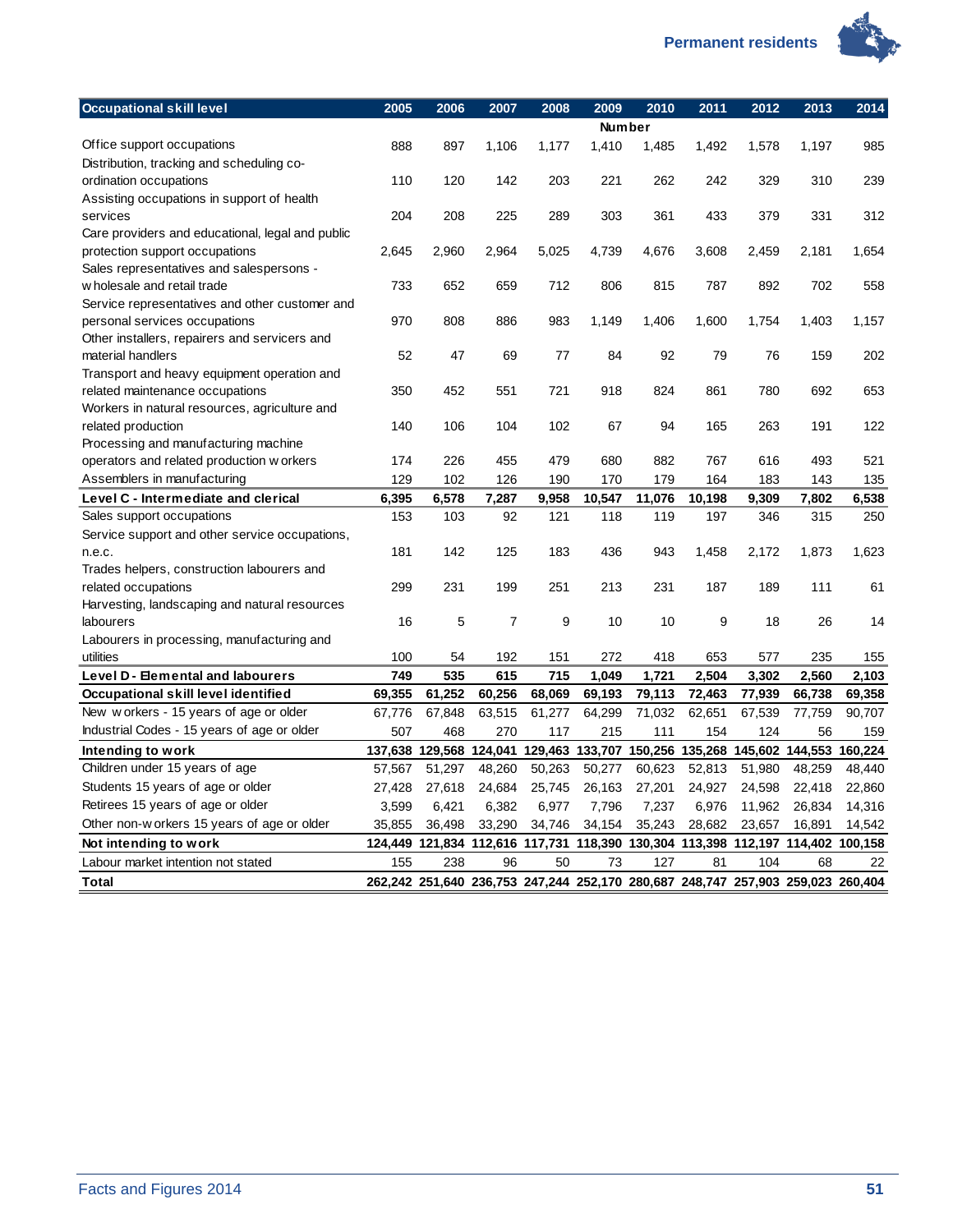## <span id="page-55-0"></span>**Canada – Skilled workers 15 years of age or older intending to work by gender and occupational skill level (principal applicants)**

| <b>Occupational skill level</b>  | 2005          | 2006   | 2007   | 2008   | 2009       | 2010   | 2011   | 2012   | 2013   | 2014   |
|----------------------------------|---------------|--------|--------|--------|------------|--------|--------|--------|--------|--------|
|                                  | <b>Number</b> |        |        |        |            |        |        |        |        |        |
| 0 - Managerial                   | 3,355         | 3,139  | 3,317  | 4,201  | 4,086      | 6,128  | 4.553  | 3,646  | 3,614  | 2,230  |
| A - Professionals                | 24,131        | 18,838 | 16,156 | 15,593 | 13,347     | 15,419 | 11,134 | 11,924 | 10,875 | 9,014  |
| <b>B</b> - Skilled and Technical | 7,864         | 7,110  | 7,033  | 7,086  | 6,583      | 6,702  | 4,811  | 5,366  | 4,520  | 3,790  |
| C - Intermediate and Clerical    | 786           | 812    | 864    | 987    | 1,181      | 1,364  | 959    | 808    | 693    | 512    |
| D - Elemental and Labourers      | 13            | 18     | 12     | 20     | $\sim$ $-$ | 26     | 23     | 24     | 12     | 7      |
| Skill level not stated*          | 856           | 1,069  | 592    | 600    | 999        | 1,348  | 913    | 1,070  | 999    | 1,887  |
| <b>Males</b>                     | 37,005        | 30,986 | 27,974 | 28,487 | 26,230     | 30,987 | 22,393 | 22,838 | 20,713 | 17,440 |
| 0 - Managerial                   | 1,122         | 1,021  | 1,113  | 1,458  | 1,421      | 1,962  | 1,484  | 1,319  | 1,142  | 715    |
| A - Professionals                | 9,338         | 7,726  | 7,370  | 7,962  | 7,559      | 10,268 | 8,772  | 9,376  | 8,505  | 6,791  |
| <b>B</b> - Skilled and Technical | 3,546         | 3,153  | 3,495  | 4,074  | 3,799      | 3,597  | 2,408  | 2,933  | 2,211  | 2,071  |
| C - Intermediate and Clerical    | 603           | 553    | 750    | 838    | 913        | 1,040  | 827    | 703    | 557    | 410    |
| D - Elemental and Labourers      | 6             | 11     | 5      | 12     | $-$        | 18     | 21     | 24     | 19     | 8      |
| Skill level not stated*          | 538           | 603    | 433    | 433    | 697        | 809    | 746    | 1,035  | 812    | 1,265  |
| <b>Females</b>                   | 15,153        | 13,067 | 13,166 | 14,777 | 14,392     | 17,694 | 14,258 | 15,390 | 13,246 | 11,260 |
| 0 - Managerial                   | 4,477         | 4,160  | 4,430  | 5,659  | 5.507      | 8,090  | 6,037  | 4,965  | 4.756  | 2,945  |
| A - Professionals                | 33,469        | 26,564 | 23,526 | 23.555 | 20,906     | 25,687 | 19,906 | 21.300 | 19,380 | 15,805 |
| <b>B</b> - Skilled and Technical | 11,410        | 10,263 | 10,528 | 11,160 | 10,382     | 10,299 | 7,219  | 8,299  | 6,731  | 5,861  |
| C - Intermediate and Clerical    | 1,389         | 1,365  | 1,614  | 1,825  | 2.094      | 2,404  | 1,786  | 1,511  | 1,250  | 922    |
| D - Elemental and Labourers      | 19            | 29     | 17     | 32     | 37         | 44     | 44     | 48     | 31     | 15     |
| Skill level not stated*          | 1,394         | 1,672  | 1,025  | 1,033  | 1,696      | 2,157  | 1,659  | 2,105  | 1,811  | 3,152  |
| Gender not stated                | 0             | 0      | 0      | 0      | 0          | 0      | 0      | 0      | 0      | 0      |
| <b>Total</b>                     | 52,158        | 44,053 | 41,140 | 43,264 | 40,622     | 48,681 | 36,651 | 38,228 | 33,959 | 28,700 |

| <b>Occupational skill level</b>  | 2005                    | 2006  | 2007  | 2008  | 2009       | 2010  | 2011  | 2012  | 2013  | 2014  |
|----------------------------------|-------------------------|-------|-------|-------|------------|-------|-------|-------|-------|-------|
|                                  | Percentage distribution |       |       |       |            |       |       |       |       |       |
| 0 - Managerial                   | 9.1                     | 10.1  | 11.9  | 14.7  | 15.6       | 19.8  | 20.3  | 16.0  | 17.4  | 12.8  |
| A - Professionals                | 65.2                    | 60.8  | 57.8  | 54.7  | 50.9       | 49.8  | 49.7  | 52.2  | 52.5  | 51.7  |
| <b>B</b> - Skilled and Technical | 21.3                    | 22.9  | 25.1  | 24.9  | 25.1       | 21.6  | 21.5  | 23.5  | 21.8  | 21.7  |
| C - Intermediate and Clerical    | 2.1                     | 2.6   | 3.1   | 3.5   | 4.5        | 4.4   | 4.3   | 3.5   | 3.3   | 2.9   |
| D - Elemental and Labourers      | 0.0                     | 0.1   | 0.0   | 0.1   | $\sim$ $-$ | 0.1   | 0.1   | 0.1   | 0.1   | 0.0   |
| Skill level not stated*          | 2.3                     | 3.4   | 2.1   | 2.1   | 3.8        | 4.4   | 4.1   | 4.7   | 4.8   | 10.8  |
| <b>Males</b>                     | 100.0                   | 100.0 | 100.0 | 100.0 | 100.0      | 100.0 | 100.0 | 100.0 | 100.0 | 100.0 |
| 0 - Managerial                   | 7.4                     | 7.8   | 8.5   | 9.9   | 9.9        | 11.1  | 10.4  | 8.6   | 8.6   | 6.3   |
| A - Professionals                | 61.6                    | 59.1  | 56.0  | 53.9  | 52.5       | 58.0  | 61.5  | 60.9  | 64.2  | 60.3  |
| <b>B</b> - Skilled and Technical | 23.4                    | 24.1  | 26.5  | 27.6  | 26.4       | 20.3  | 16.9  | 19.1  | 16.7  | 18.4  |
| C - Intermediate and Clerical    | 4.0                     | 4.2   | 5.7   | 5.7   | 6.3        | 5.9   | 5.8   | 4.6   | 4.2   | 3.6   |
| D - Elemental and Labourers      | 0.0                     | 0.1   | 0.0   | 0.1   | $\sim$ $-$ | 0.1   | 0.1   | 0.2   | 0.1   | 0.1   |
| Skill level not stated*          | 3.6                     | 4.6   | 3.3   | 2.9   | 4.8        | 4.6   | 5.2   | 6.7   | 6.1   | 11.2  |
| <b>Females</b>                   | 100.0                   | 100.0 | 100.0 | 100.0 | 100.0      | 100.0 | 100.0 | 100.0 | 100.0 | 100.0 |
| 0 - Managerial                   | 8.6                     | 9.4   | 10.8  | 13.1  | 13.6       | 16.6  | 16.5  | 13.0  | 14.0  | 10.3  |
| A - Professionals                | 64.2                    | 60.3  | 57.2  | 54.4  | 51.5       | 52.8  | 54.3  | 55.7  | 57.1  | 55.1  |
| <b>B</b> - Skilled and Technical | 21.9                    | 23.3  | 25.6  | 25.8  | 25.6       | 21.2  | 19.7  | 21.7  | 19.8  | 20.4  |
| C - Intermediate and Clerical    | 2.7                     | 3.1   | 3.9   | 4.2   | 5.2        | 4.9   | 4.9   | 4.0   | 3.7   | 3.2   |
| D - Elemental and Labourers      | 0.0                     | 0.1   | 0.0   | 0.1   | 0.1        | 0.1   | 0.1   | 0.1   | 0.1   | 0.1   |
| Skill level not stated*          | 2.7                     | 3.8   | 2.5   | 2.4   | 4.2        | 4.4   | 4.5   | 5.5   | 5.3   | 11.0  |
| Gender not stated                | 0.0                     | 0.0   | 0.0   | 0.0   | 0.0        | 0.0   | 0.0   | 0.0   | 0.0   | 0.0   |
| <b>Total</b>                     | 100.0                   | 100.0 | 100.0 | 100.0 | 100.0      | 100.0 | 100.0 | 100.0 | 100.0 | 100.0 |

\* Includes new w orkers and industrial codes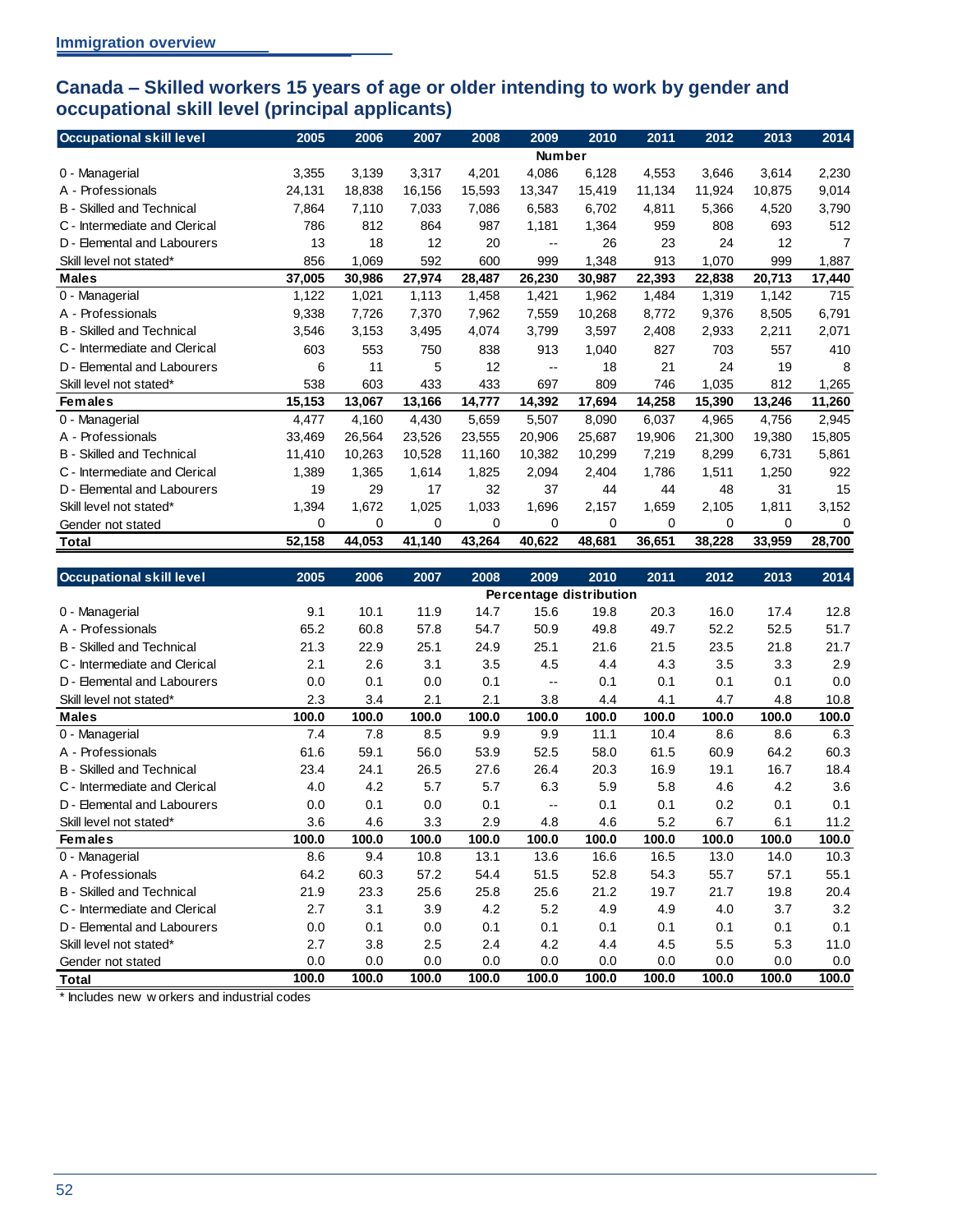# <span id="page-56-0"></span>**Glossary of terms and concepts**

**Age**: Five age groups are shown: 0 to 14 years, 15 to 24 years, 25 to 44 years, 45 to 64 years, and 65 years or older. Age refers to age at landing for permanent residents.

**Blended Visa Office-Referred (BVOR):** Permanent residents in the refugee category who were identified for resettlement by the United Nations Refugee Agency (UNHCR) and matched with private sponsors in Canada, and who receive resettlement assistance from the federal government. This is a three-way partnership with the Government of Canada, the UNHCR, and private sponsors who are Sponsorship Agreement Holders (SAHs).

**Business immigrants**: Permanent residents in the economic immigrant category selected on the basis of their ability to establish themselves economically in Canada through entrepreneurial activity, selfemployment or direct investment. Business immigrants include entrepreneurs, self-employed people and investors. The spouse or common-law partner and the dependent children of the business immigrant are also included in this category.

**Canadian Experience Class** (CEC): This immigration category became effective in September 17, 2008. This is a prescribed class of persons who may become permanent residents on the basis of their Canadian experience. They must intend to reside in a province or territory other than Quebec and must have maintained temporary resident status during their qualifying period of work experience as well as during any period of full-time study or training in Canada.

**Category**: Immigration categories are shown for the three main groups of permanent residents-family class, economic immigrants, and refugees-as well as for "other" immigrants who do not qualify in any of these categories. On an exceptional basis, the Immigration and Refugee Protection Act gives Citizenship and Immigration Canada the authority to grant permanent resident status to individuals who would not otherwise qualify in any category-for example, in cases where there are strong humanitarian and compassionate considerations. In reference to labour market characteristics, the economic immigrant category is further divided into two subgroups: principal applicants, and spouse and dependants.

**Common-law partner**: The family class includes, among others, persons who are the sponsor's commonlaw partner. Common law partner means, in relation to a person, an individual who is cohabiting with the person in a conjugal relationship, having so cohabited for a period of at least one year. The term refers to both opposite-sex and same-sex couples. Fiancés are no longer designated as a component of the Family class under the Immigration and Refugee Protection Act. In this publication, the term common-law partner is also used as a designation of marital status for all immigrants regardless of their immigration category.

**Conjugal partner**: The family class includes, among others, persons who are the sponsor's conjugal partner. A conjugal partner is a person who has maintained a conjugal relationship with the sponsor for at least one year but has been unable to live with the sponsor. The term refers to both opposite-sex and samesex couples. This category is intended for partners of sponsors who would ordinarily apply as common-law partners but cannot meet the definition, that is, they were not able to live together continuously for at least one year.

**Deferred removal orders**: Permanent residents determined to be members of the Deferred Removal Orders Class (DROC) who are included with other immigrants. This class was designed to grant relief to individuals who have not been recognized as refugees in Canada, who have cooperated with the authorities, but who have not been removed from Canada within three years of the time they became removable. This category was introduced in 1994 under the Immigration Regulations, of the Immigration Act (1976) but is no longer designated under the Immigration and Refugee Protection Act.

**Dependent children**: Children are dependent if they are unmarried and under the age of 22, or if they have been full-time students since before the age of 22, attend a post-secondary educational institution and have been substantially dependent on the financial support of a parent since before the age of 22 or, if married or a common-law partner, since becoming a spouse or a common-law partner, or if 22 or older, they have been substantially dependent on the financial support of a parent since before the age of 22 because of a physical or mental condition. The age has been changed to 19 as of August 1, 2014. A dependent child is either a biological child or an adopted child.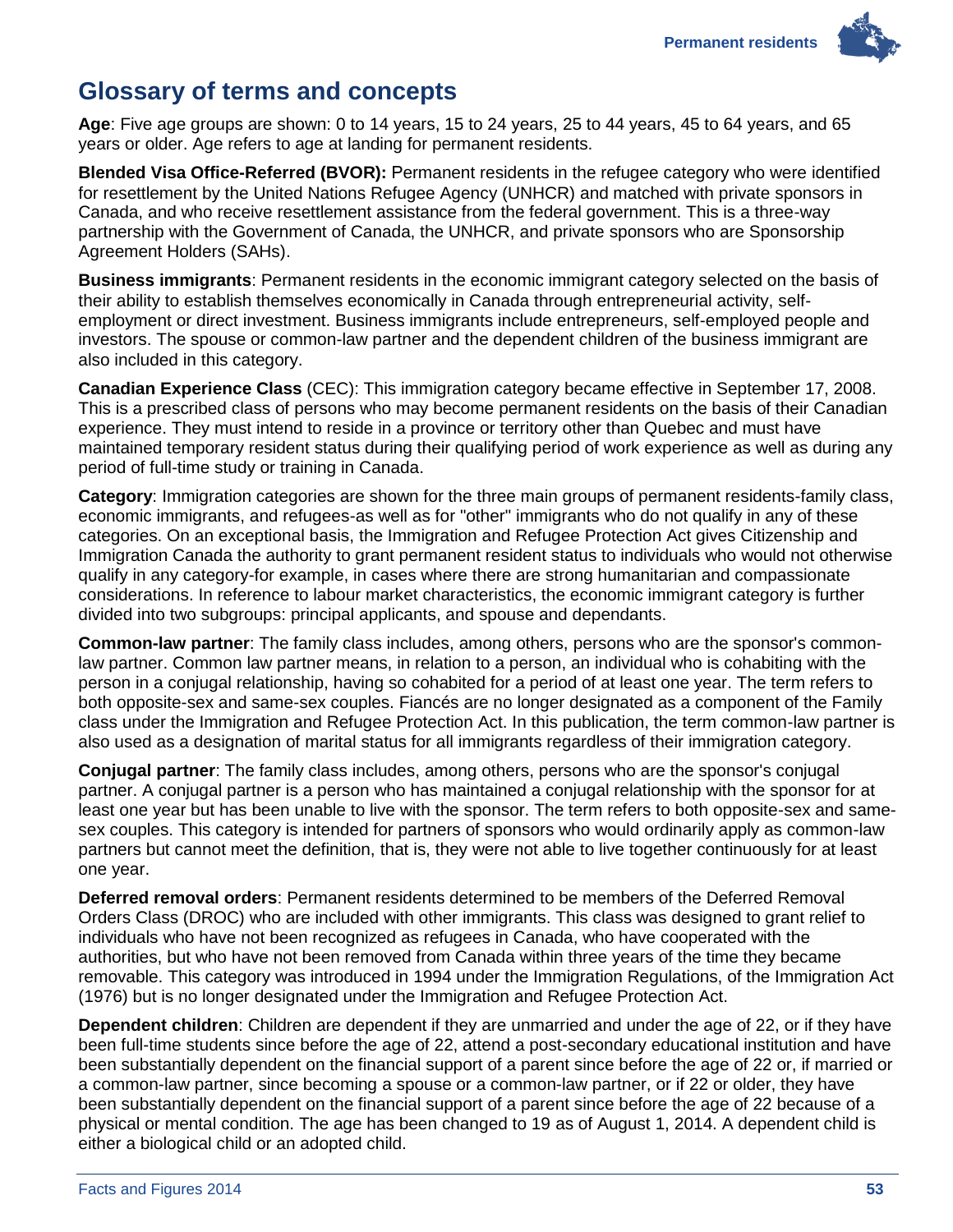**Economic immigrants**: Permanent residents selected for their skills and ability to contribute to Canada's economy. The economic immigrant category includes skilled workers, business immigrants, provincial or territorial nominees, live-in caregivers and Canadian Experience Class.

**Entrepreneurs**: Economic immigrants in the business immigrant category who were selected on the condition that they had managed and controlled a percentage of equity of a qualifying business for at least two years in the period beginning five years before they applied, and that they had a legally obtained net worth of at least CAN\$300,000. They must own and manage a qualifying business in Canada for at least one year in the three years following arrival in Canada.

**Family class**: Permanent residents sponsored by a Canadian citizen or a permanent resident living in Canada who is 18 years of age or over. Family class immigrants include spouses and partners (i.e., spouse, common-law partner or conjugal partner); parents and grandparents; and others (i.e., dependent children, children under the age of 18 whom the sponsor intends to adopt in Canada, brothers, sisters, nephews, nieces, and grandchildren who are orphans under 18 years of age, or any other relative if the sponsor has no relative as described above, either abroad or in Canada). Fiancés are no longer designated as a component of the family class under the Immigration and Refugee Protection Act.

**Government-assisted refugees**: Permanent residents in the refugee category who are selected abroad for resettlement to Canada as Convention refugees under the Immigration and Refugee Protection Act or as members of the Convention Refugees Abroad Class, and who receive resettlement assistance from the federal government.

**Humanitarian and Compassionate Cases**: Permanent residents included with other immigrants who are sponsored humanitarian and compassionate cases outside the family class, humanitarian and compassionate cases without sponsorship, and cases that take into account public policy. On an exceptional basis, the Immigration and Refugee Protection Act gives Citizenship and Immigration Canada the authority to grant permanent resident status to individuals and families who would not otherwise qualify in any category, in cases where there are strong humanitarian and compassionate (H&C) considerations, or for public policy reasons. The purpose of these discretionary provisions is to provide the flexibility to approve deserving cases not anticipated in the legislation.

*Immigration Act* **(1976)**: Federal legislation respecting immigration to Canada. The Immigration Act of 1976 became law in 1978 and remained in effect until 2002.

*Immigration and Refugee Protection Act* **(IRPA)**: Federal legislation respecting immigration to Canada and the granting of refugee protection to people who are displaced, persecuted or in danger. IRPA received royal assent on November 1, 2001 and came into effect on June 28, 2002.

**Independent immigrants**: The independent immigrant category is a pre-IRPA immigration category that includes skilled workers selected for their labour market skills and business immigrants selected on the basis of their business experience and other related skills.

**Investors**: Economic immigrants in the business immigrant category who were required to make a substantial investment in Canada that was allocated to participating provinces and territories for economic development and job creation.

**Language ability**: Four categories of language ability in one of Canada's official languages are shown for permanent residents: English only, French only, both French and English, and neither language. These are self-declared indicators of knowledge of an official language.

**Live-in caregivers**: Persons granted permanent resident status as economic immigrants after their participation in the Live-in Caregiver Program. This program brings temporary foreign workers to Canada as live-in employees to work without supervision in private households to care for children, seniors or people with disabilities. Participants in this program may apply for permanent resident status within three years of arrival in Canada, once they have completed two years of employment as live-in caregivers. The Live-in Caregiver Program replaced the Foreign Domestic Movement Program on April 27, 1992.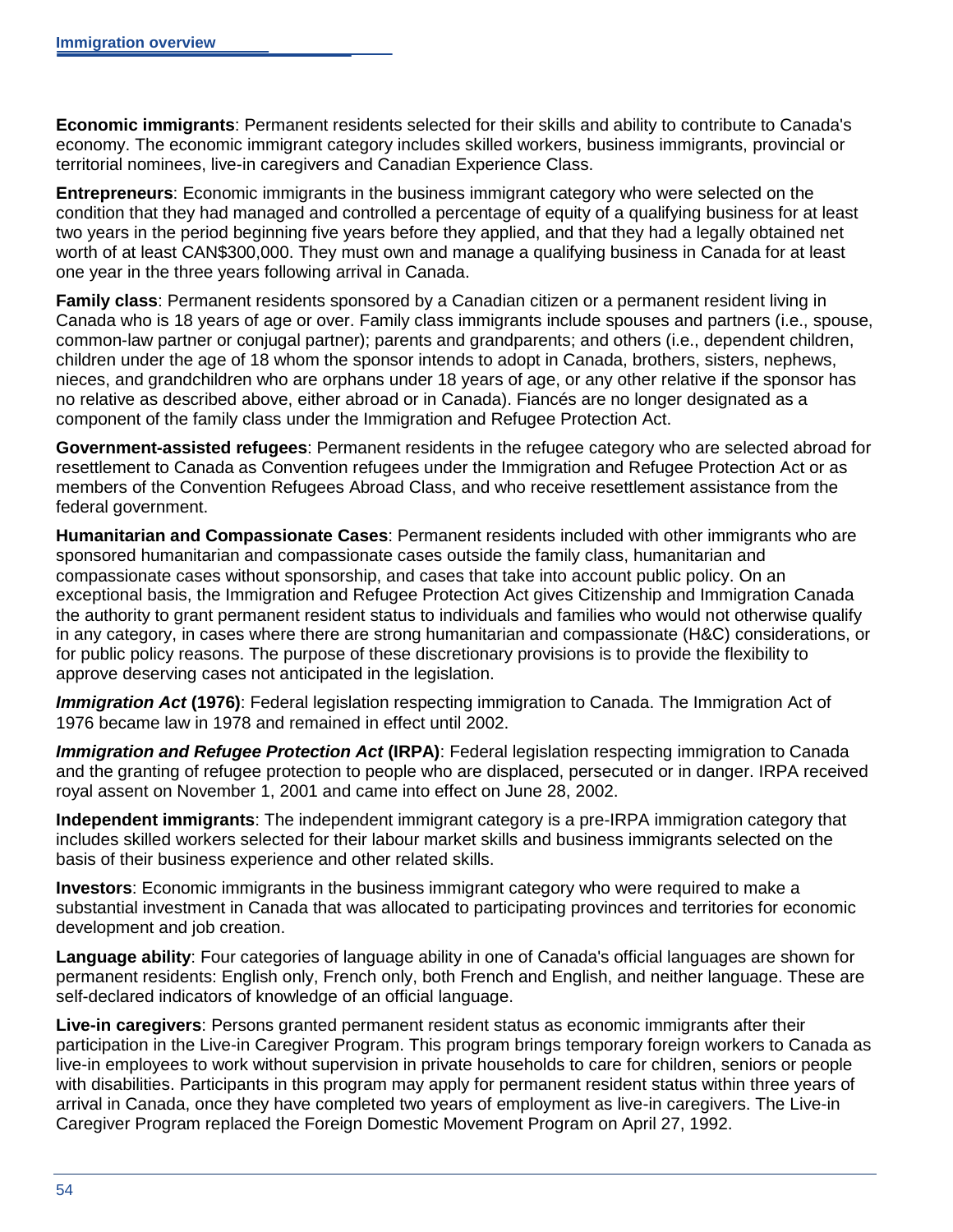

**Marital status**: The marital status of an individual upon entering Canada (single, married, common-law, separated, divorced, or widowed).

**Mother tongue**: The native (first) language of an individual upon entering Canada. In this publication, the top 25 languages reported as mother tongue appear in decreasing order based on the most recent year

**National occupational classification (NOC)**: The National Occupational Classification (NOC) is the nationally accepted categorization of occupations in Canada. It organizes over 40,000 job titles into 500 occupational group descriptions. The NOC provides a standardized framework for organizing the world of work in a coherent system. It is used to manage the collection and reporting of occupational statistics and to provide understandable labour market information [www5.hrsdc.gc.ca/noc/english/noc/2011/AboutNOC.aspx](http://www5.hrsdc.gc.ca/noc/english/noc/2011/AboutNOC.aspx)

**New workers**: Permanent residents who are intending to work in Canada but who are without a declared occupation. Occupational skill level cannot be assessed.

**Occupational skill level**: Five skill levels, based on the National Occupational Classification, are shown for permanent residents 15 years of age or older as well as for temporary foreign workers.

- Level O (managerial): management occupations.
- Level A (professional): professional occupations in business and finance; natural and applied sciences; health; social science, education, government service, and religion; and art and culture. Educational or training requirements: university degree.
- Level B (skilled and technical): skilled or technical occupations in administration and business; natural and applied sciences; health; law, social service, education, and religion; art, culture, recreation and sport; sales and service; as well as trades and skilled transport and equipment operators; skilled occupations in primary industries; and processing, manufacturing and utilities supervisors and skilled operators. Educational or training requirements: two to three years of post-secondary education, or two to five years of apprenticeship training, or three to four years of secondary school and more than two years of on-the-job training, occupation-specific training courses or specific work experience.
- Level C (intermediate and clerical): clerical occupations; assisting occupations in health services; intermediate occupations in sales and services; transport, equipment operations, installation and maintenance; primary industries; as well as processing and manufacturing machine operators and assemblers. Educational or training requirements: one to four years of secondary school education, or up to two years of on-the-job training, training courses or specific work experience.
- Level D (elemental and labourers): elemental sales and service occupations and labourers in construction; primary industries; and processing, manufacturing and utilities. Educational or training requirements: no formal educational requirements; short work demonstration or on-the-job training.

**Other immigrants**: Permanent residents in the other immigrant category include post-determination refugee claimants in Canada, deferred removal orders, retirees (no longer designated under the Immigration and Refugee Protection Act), temporary resident permit holders, humanitarian and compassionate cases, sponsored humanitarian and compassionate cases outside the family class, and people granted permanent resident status based on public policy considerations.

**Permanent residents**: People who have been granted permanent resident status in Canada. Permanent residents must live in Canada for at least 730 days (two years) within a five-year period or risk losing their status. Permanent residents have all the rights guaranteed under the Canadian Charter of Rights and Freedoms such as equality rights, legal rights, and mobility rights, freedom of religion, freedom of expression and freedom of association. They do not, however, have the right to vote in elections.

**Post-determination refugee claimants in Canada**: Permanent residents determined to be members of the Post-Determination Refugee Claimants in Canada class (PDRCC) who are included with other immigrants. The PDRCC is a prescribed class (no longer designated under the Immigration and Refugee Protection Act) where permanent residence is granted to protect a failed refugee claimant from a threat in the country of nationality or origin where there is a risk to life, or a risk of excessive sanctions or inhumane treatment.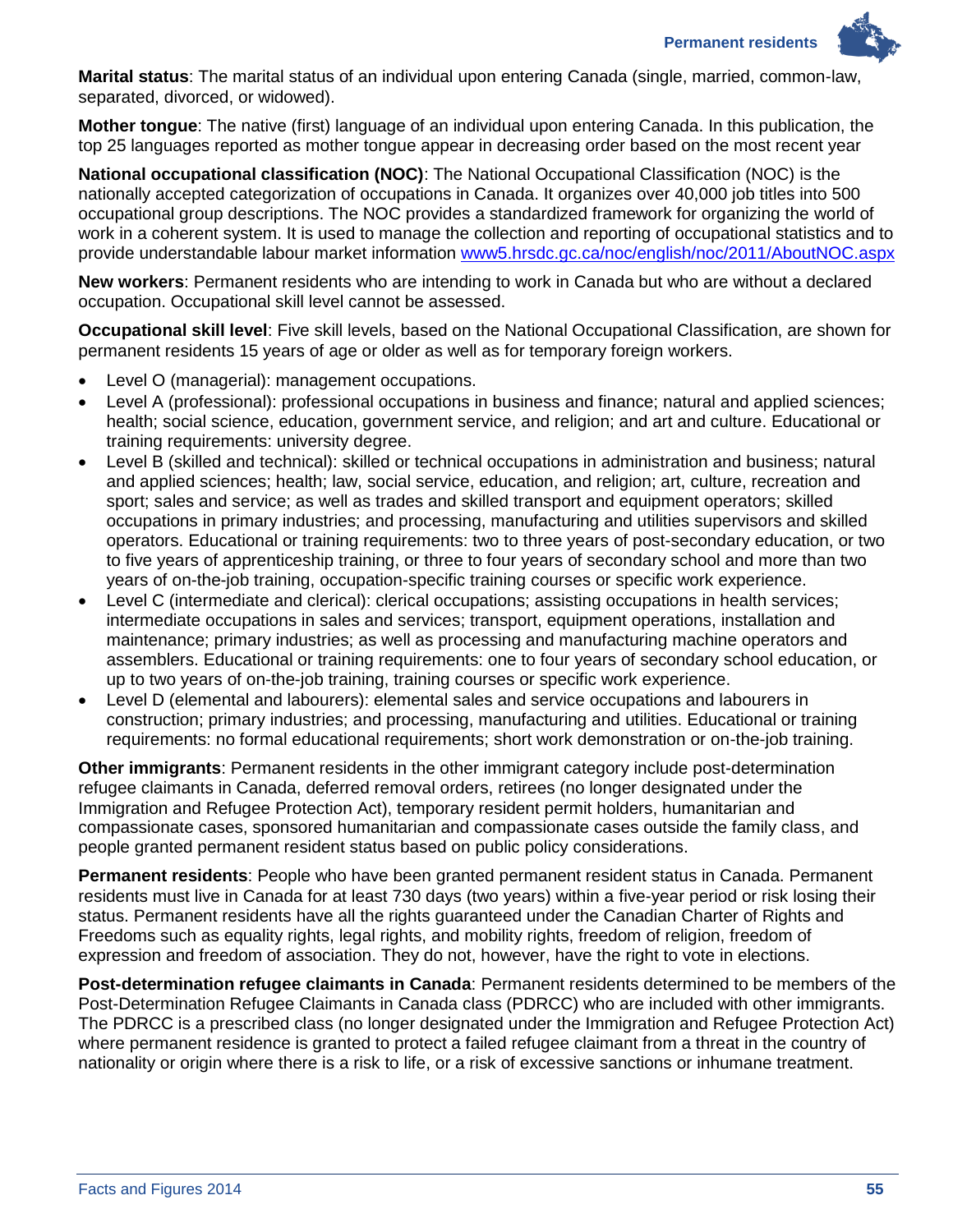**Principal applicants**: Permanent residents identified as the principal applicant on their application for a permanent resident visa for themselves and, if applicable, for accompanying spouse and/or dependants when they apply to immigrate to Canada. For individuals or families applying to immigrate to Canada in the skilled worker category, only the principal applicant is assessed on the basis of selection criteria in place at the time of the application.

**Privately sponsored refugees**: Permanent residents in the refugee category who are selected for resettlement in the Convention refugees abroad class, the source country class or the country of asylum class and who are privately sponsored by organizations, individuals or groups of individuals.

**Province or territory**: The province or territory of intended destination in Canada. [http://geodepot.statcan.ca/Diss/Reference/COGG/Index\\_e.cfm](http://geodepot.statcan.ca/Diss/Reference/COGG/Index_e.cfm)

**Provincial or territorial nominees**: Economic immigrants selected by a province or territory for specific skills that will contribute to the local economy to meet specific labour market needs. The Regulations establish a provincial or territorial nominee class, allowing provinces and territories that have agreements with Citizenship and Immigration Canada to nominate persons to go to that province. A nominee must meet federal admissibility requirements, such as those related to health and security.

**Refugee dependants**: Refugee dependants are permanent residents in the refugee category who are family members of a refugee landed in Canada, and who were living abroad or in Canada at the time of application. Their applications for permanent residence are considered concurrently with that of the principal applicant in Canada.

**Refugees**: Permanent residents in the refugee category include government-assisted refugees, privately sponsored refugees, refugees landed in Canada and refugee dependants (i.e., dependants of refugees landed in Canada, including spouses and partners living abroad or in Canada).

**Refugees landed in Canada**: Permanent residents in the refugee category who have had their refugee claims accepted and who subsequently applied for and were granted permanent resident status in Canada. With the introduction of IRPA, this group is referred to as "Protected persons in Canada".

**Retirees**: Permanent residents included with other immigrants who are over the age of 55, who come to Canada with no intention of working and who have sufficient funds to support themselves. This immigration category was phased out in 1991 and is no longer designated under the Immigration and Refugee Protection Act.

**Self-employed**: Economic immigrants in the business immigrant category selected on the condition that they can, and intend to, create their own employment in Canada and contribute significantly either to the Canadian economy or to the cultural or athletic life of Canada (for example, as farmers, artists, actors, writers or professional athletes).

**Skilled workers**: Economic immigrants selected for their ability to participate in the labour market and to establish themselves economically in Canada. Skilled workers are assessed on the basis of selection criteria that stress, for example, education, language ability and skilled work experience.

**Start-up Visa:** Economic immigrants in the business immigrant category who were selected as immigrant entrepreneurs with the skills and potential to build innovative businesses in Canada that can create jobs for Canadians and compete on a global scale.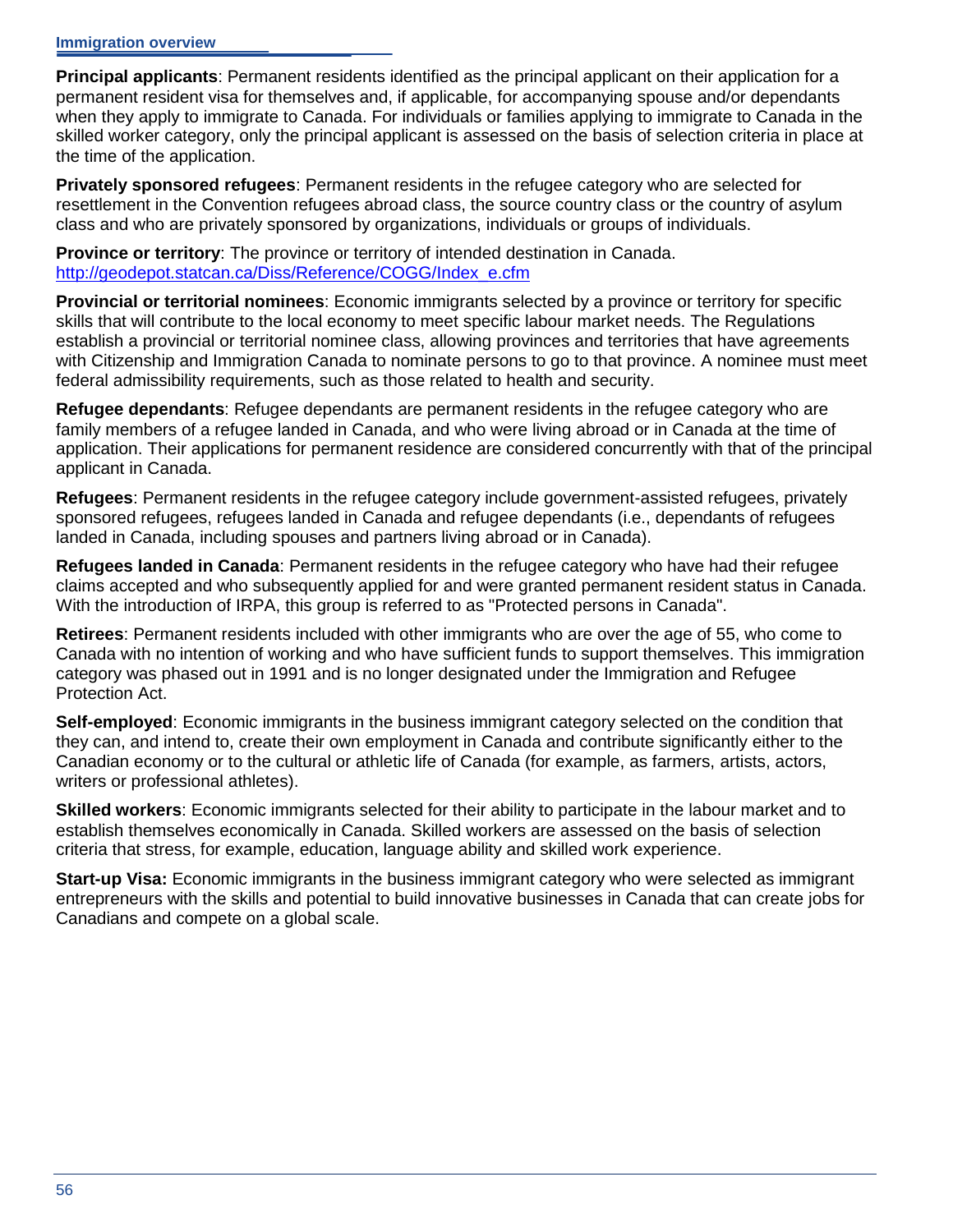**Permanent residents** 



**Source area**: Five major world regions are shown: Africa and the Middle East, Asia and Pacific, South America and Central America, the United States, and Europe and the United Kingdom.

#### *Africa and the Middle East*

Africa Algeria **Angola** Angola **Angola** Benin, Peoples Republic of Botswana, Republic of **Burkino-Faso** Burkino-Faso **Burundi** Cameroon, Federal Republic of Cape Verde Islands Central Africa Republic Chad, Republic of Comoros Congo, People's Republic of the Congo, Democratic Republic of Djibouti, Republic of Egypt Eritrea Ethiopia Gabon Republic Gambia Ghana Guinea, Equatorial Guinea, Republic of **IVORY Coast, Republic Constructs** Kenya Lesotho Liberia Libya Madagascar **Malawi** Malawi Malawi Malawi Malawi Mali, Republic of Mauritania Mauritius Morocco Mozambique **Namibia** Namibia New Caledonia Niger, Republic of the **Nigeria** Reunion Nigeria Reunion Rwanda **Senegal** Senegal Senegal Seychelles Sierra Leone **Somalia, Democratic Republic of** South Africa, Republic of South Africa, Republic of Tanzania, United Republic of Togo, Republic of Tunisia Uganda Zambia Zimbabwe Middle East

#### *Asia and Pacific*

Asia Afghanistan **Brunei** Brunei Brunei Bangladesh Bhutan **Cambodia** Cambodia Cambodia China, People's Republic of Hong Kong **India** India **India** India Indonesia, Republic of Japan **Markow Corea, People's Democratic Republic of Korea, Republic of** Corea, Republic of Mongolia, People's Republic of **Myanmar (Burma)** Nepal Oman **Pakistan** Pakistan **Pakistan** Pakistan Philippines Singapore **Singapore** Sri Lanka **Singapore** Taiwan Thailand Tibet Tibet Time The Vietnam, Socialist Republic of Antische Control of Tibet Antische Control of Tibet **Pacific** Australia **Film Film Contract Contract Figure 1** Figure 1 and The French Polynesia Maldives, Republic of Nauru New Zealand Pacific Islands, US Trust Territory of the Papau New Guinea Samoa, Western Tonga Vanuatu South America and Central America Antigua And Barbuda **Argentina** Argentina **Argentina** Aruba Bahama Islands, The **Barbados** Barbados **Bahama Islands**, Belize Bermuda Bolivia Brazil Cayman Islands Chile Colombia Costa Rica Cuba Dominica Dominican Republic Ecuador El Salvador Falkland Islands French Guiana Grenada Guadeloupe **Guatemala** Guatemala Guatemala Guyana Haiti Honduras Jamaica Martinique **Mexico** Mexico **Montserrat** Montserrat Netherlands Antilles, The **New Strates Nicaragua** Nicaragua Panama, Republic of **Paraguay** Peru Puerto Rico **St. Lucia** St. Kitts-Nevis St. Lucia St. Vincent and the Grenadines Surinam Surinam Trinidad and Tobago Uruguay Venezuela Virgin Islands, British Other America (Greenland, St. Pierre and Miquelon)

Bahrain Cyprus Iran Iraq Israel Jordan Kuwait **Example 20 Transformation** Lebanon **Contract Palestinian Authority (Gaza/West Bank)** Qatar **Saudi Arabia** Saudi Arabia Syria Syria United Arab Emirates Yemen, People's Democratic Republic of Yemen, Republic of

Laos Malaysia Macao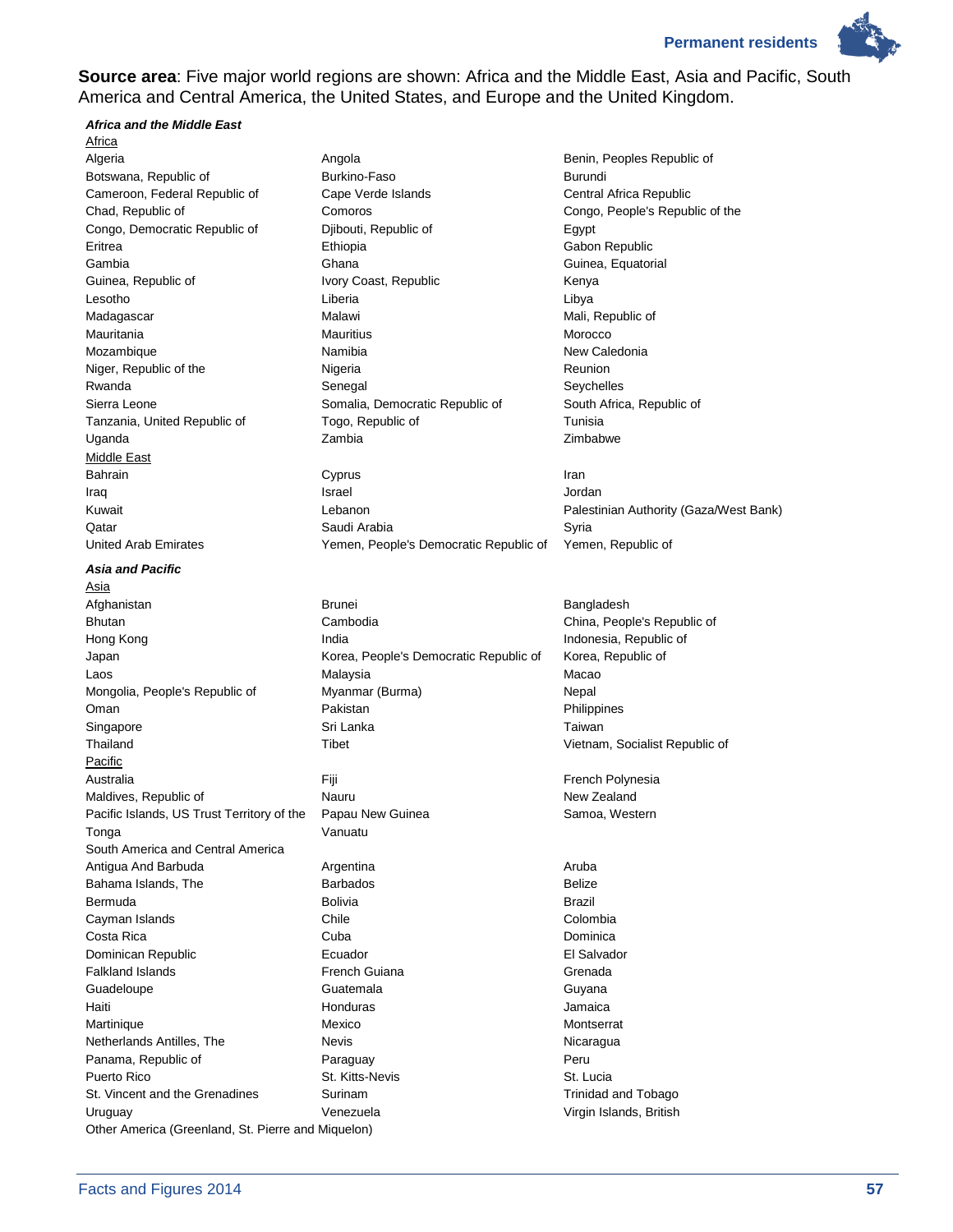#### *United States*

#### *Europe and the United Kingdom* Albania Andorra Armenia Austria Azerbaijan Azores Belarus **Belgium** Belgium **Belgium** Bosnia-Hercegovina Bulgaria **Croatia Croatia** Croatia Canary Islands Czech Republic Czechoslovakia, Former Denmark Estonia **Finland** Finland **Finland** France Georgia Germany Gibraltar Greece **Contract Contract Contract Contract Contract Contract Contract Contract Contract Contract Contract Contract Contract Contract Contract Contract Contract Contract Contract Contract Contract Contract Contract Contrac** Ireland, Republic of **Italy** Italy Internal Italy Internal Mazakhstan Kyrgyzstan **Latvia** Latvia **Latvia Latvia Liechtenstein** Lithuania **Macedonia** Luxembourg **Macedonia** Macedonia Madeira Malta Moldova Monaco **Netherlands**, The Norway Norway Poland **Poland Portugal Romania** Romania Russia San Marino Slovak Republic Slovenia Spain Sweden Switzerland Tajikistan Tajikistan Turkey Turkmenistan **Network:** Ukraine Ukraine Union of Soviet Socialist Republics, Former United Kingdom **Van Eines Expedition Control** Uzbekistan **Van Eines Control Control Control Control Control Control Control Control Control Control Control Control Control Control Control Control Control Control Control Co**

**Source country**: Refers to the country of citizenship for all permanent residents unless otherwise indicated.

**Spouse and dependants:** Permanent residents who are the spouse, common-law or conjugal partner, or dependent children of the principal applicant and listed as such on the application.

**Urban area**: Refers to selected urban areas in Canada that are the intended destination for permanent and temporary residents. A census metropolitan area (CMA) or a census agglomeration (CA) is formed by one or more adjacent neighbouring municipalities centred on a large urban area (known as the urban core). A CMA must have a total population of at least 100,000 of which 50,000 or more must live in the urban core. A CA must have an urban core population of at least 10,000. To be included in the CMA or CA, other adjacent municipalities must have a high degree of integration with the central urban area, as measured by commuting flows derived from census place of work data. [http://geodepot.statcan.ca/Diss/Reference/COGG/Index\\_e.cfm](http://geodepot.statcan.ca/Diss/Reference/COGG/Index_e.cfm)

The Census Metropolitan Areas (shown by province) are:

| Newfoundland and Labrador | Ontario                  | Man          |
|---------------------------|--------------------------|--------------|
| St. John's                | Hamilton                 | w            |
| Nova Scotia               | Kingston                 | Sas          |
| Halifax                   | Kitchener                | R            |
| <b>New Brunswick</b>      | London                   | Sε           |
| Saint John                | <b>Greater Sudbury</b>   | Albe         |
| Québec                    | Oshawa                   | Cέ           |
| Montréal                  | Ottawa-Gatineau (Ontario | Eς           |
| Chicoutimi-Jonquière      | part)                    | <b>Briti</b> |
| Ottawa-Gatineau (Québec   | St. Catharines-Niagara   | Ał           |
| part)                     | <b>Thunder Bay</b>       | Vε           |
| Sherbrooke                | Toronto                  | Vi           |
| <b>Trois-Rivières</b>     | Windsor                  |              |
|                           |                          |              |

ıitoba innipeg katchewan egina askatoon erta algary dmonton sh Columbia Abbotsford ancouver ctoria

**Work permit**: Authorization that allows a non-Canadian citizen or a non-permanent resident to work in Canada. Some temporary jobs in Canada may not require a work permit—for example: news reporters, public speakers, performing artists, foreign government officers.

**Yearly status**: For statistical purposes, temporary residents are grouped as foreign workers, foreign students, the humanitarian population, or other temporary residents according to the main reason they have been authorized to enter and stay temporarily in Canada for each year of observation. These four categories are mutually exclusive—any person included in one category is excluded from the others.